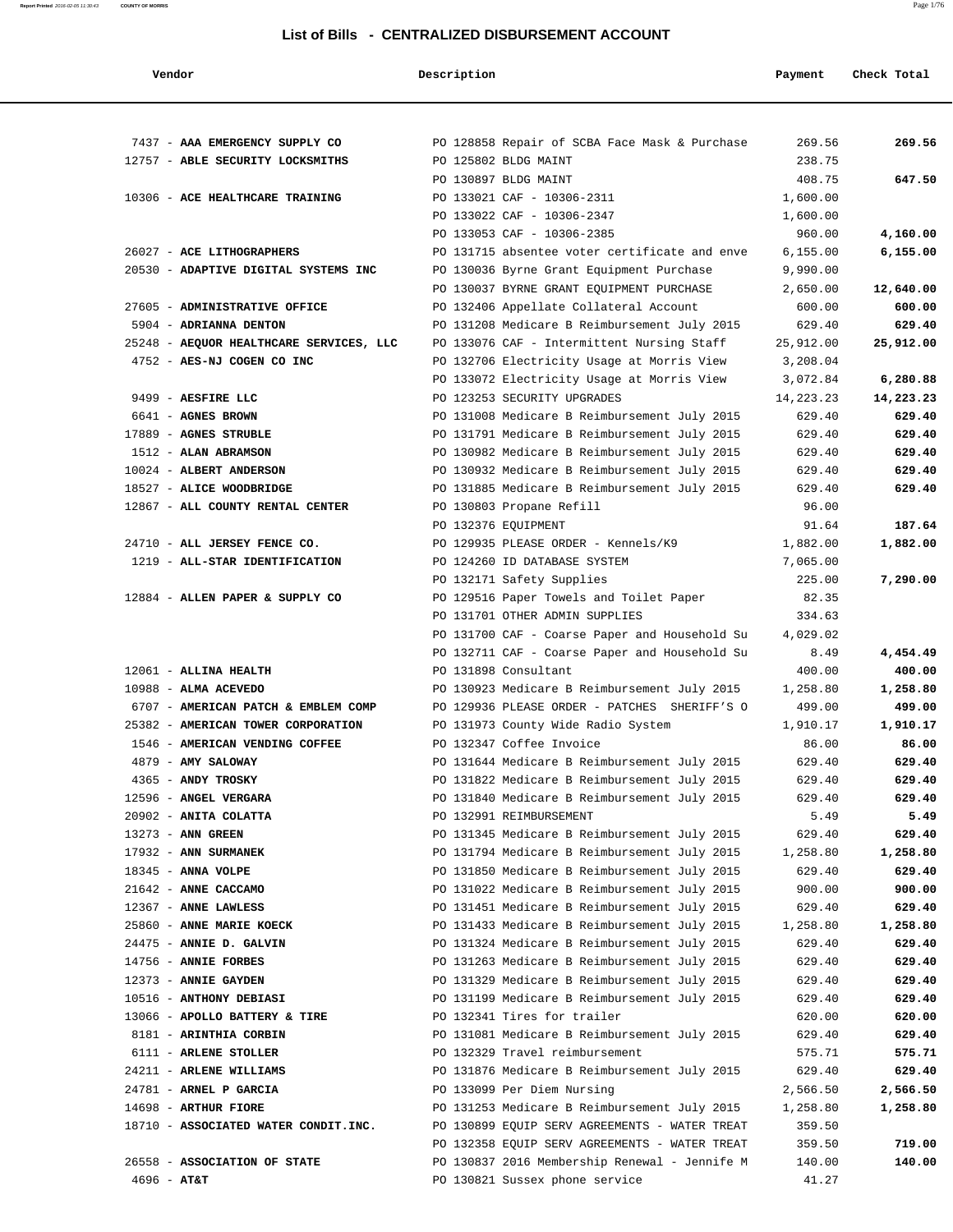| Vendor                                                                                    | Description      |                                               | Payment   | Check Total |
|-------------------------------------------------------------------------------------------|------------------|-----------------------------------------------|-----------|-------------|
|                                                                                           |                  | PO 130822 Phone serivce - Phillipsburg        | 14.59     |             |
|                                                                                           |                  | PO 130825 Sussex phone bill                   | 44.98     | 100.84      |
| $13142 - AT&T$                                                                            |                  | PO 131154 Long Distance Monthly Bill          | 1,559.03  | 1,559.03    |
| 7658 - AT&T MOBILITY                                                                      |                  | PO 131159 AT&T Wireless Service - Monthly Cha | 368.82    | 368.82      |
| 8237 - AUDREY GOLDBERG                                                                    |                  | PO 131337 Medicare B Reimbursement July 2015  | 629.40    | 629.40      |
| 5375 - AUTOMATED BUILDING CONTROLS                                                        |                  | PO 131270 CAF - Building Control Upgrades at  | 1,300.00  | 1,300.00    |
| 28308 - AVE GOODSON                                                                       |                  | PO 132210 Employee Reimbursement              | 30.00     | 30.00       |
| 3899 - AVTECH INSTITUTE                                                                   |                  | PO 132532 CAF - 3899-2474                     | 1,840.00  |             |
|                                                                                           |                  | PO 132533 CAF - 3899-2460                     | 1,624.00  |             |
|                                                                                           |                  | PO 132536 CAF - 3899-1999                     | 800.00    |             |
|                                                                                           |                  | PO 132538 CAF - 3899-2479                     | 1,253.33  |             |
|                                                                                           |                  | PO 132544 CAF - 3899-1994                     | 800.00    |             |
|                                                                                           |                  | PO 133007 CAF - 3899-2314                     | 800.00    |             |
|                                                                                           |                  | PO 133024 CAF - 3899-2314                     | 1,240.00  |             |
|                                                                                           |                  | PO 133025 CAF - 3899-2286                     | 800.00    | 9,157.33    |
| 3899 - AVTECH INSTITUTE                                                                   |                  | PO 132650 CAF - 3899-2558                     | 1,276.00  |             |
|                                                                                           |                  | PO 132664 CAF - 3899-2502                     | 1,584.00  |             |
|                                                                                           |                  | PO 132665 CAF - 3899-2251                     | 1,320.00  |             |
|                                                                                           |                  | PO 132666 CAF - 3899-2400                     | 1,344.00  |             |
|                                                                                           |                  | PO 132667 CAF - 3899-2302                     | 1,192.00  |             |
|                                                                                           |                  | PO 132668 CAF - 3899-2585                     | 1,141.33  |             |
|                                                                                           |                  | PO 132669 CAF - 3899-2428                     | 1,048.89  |             |
|                                                                                           |                  | PO 132670 CAF - 3899-2265                     | 624.00    | 9,530.22    |
| 3899 - AVTECH INSTITUTE                                                                   |                  | PO 132671 CAF - 3899-2286                     | 1,112.00  |             |
|                                                                                           |                  | PO 132672 CAF - 3899-2285                     | 1,084.44  |             |
|                                                                                           |                  | PO 132673 CAF - 3899-2486                     | 1,460.00  |             |
|                                                                                           |                  | PO 132674 CAF - 3899-2424                     | 1,232.00  |             |
|                                                                                           |                  | PO 132675 CAF - 3899-2396                     | 1,568.00  |             |
|                                                                                           |                  | PO 132676 CAF - 3899-2582                     | 1,048.89  |             |
|                                                                                           |                  | PO 132530 CAF - 3899-2552                     | 1,200.00  |             |
|                                                                                           |                  | PO 132531 CAF - 3899-2483                     | 2,026.67  | 10,732.00   |
| 27962 - AVVENTIS TECH INC.                                                                |                  | PO 133023 Temporary Staffing                  | 3,200.00  | 3,200.00    |
| 3365 - BARBARA LIMONE                                                                     |                  | PO 132150 Employee Reimbursement              | 374.00    | 374.00      |
| 776 - BARBARULA LAW OFFICE                                                                |                  | PO 132573 Legal services rendered             | 228.00    | 228.00      |
| 12060 - BARKEL FLEMMING                                                                   |                  | PO 133106 Per Diem Nursing                    | 926.55    | 926.55      |
| 13259 - BAYWAY LUMBER                                                                     |                  | PO 131276 BUILD MAINT                         | 4,274.90  |             |
|                                                                                           |                  | PO 132011 BUILD MAINT                         | 1,140.32  | 5,415.22    |
| 25847 - BEATRICE DANIEL                                                                   |                  | PO 131091 Medicare B Reimbursement July 2015  | 1,258.80  | 1,258.80    |
| 4646 - BERARDINO SQUEO                                                                    |                  | PO 131780 Medicare B Reimbursement July 2015  | 1,258.80  | 1,258.80    |
| 18195 - BERNARD TYSON                                                                     |                  | PO 130521 NJ League of Municipalities-Atlanti | 758.13    | 758.13      |
| 21359 - BERYL SKOG                                                                        |                  | PO 130953 Supplemental SANE SART Nurse Pay    | 162.80    | 162.80      |
| 1353 - BETTY DIXON                                                                        |                  | PO 131214 Medicare B Reimbursement July 2015  | 629.40    | 629.40      |
| 9378 - BEVERLY FANOK                                                                      |                  | PO 131246 Medicare B Reimbursement July 2015  | 1,258.80  | 1,258.80    |
| 27939 - BILLY CONTRACTING & RESTORATION INC PO 132949 CAF - Roof Replacements at Morris C |                  |                                               | 25,600.00 | 25,600.00   |
| 9476 - BINSKY SERVICE LLC                                                                 |                  | PO 132010 CAF - Labor Rates HVAC Repair and S | 39,742.89 |             |
|                                                                                           |                  | PO 132018 CAF - Boiler Services for Various C | 17,814.07 |             |
|                                                                                           |                  | PO 132075 CAF - Labor Rates for HVAC Repair & | 9,013.62  |             |
|                                                                                           |                  | PO 132075 CAF - Labor Rates for HVAC Repair & | 4,695.99  | 71,266.57   |
| 6725 - BIO-REFERENCE LABORATORIES, INC.                                                   |                  | PO 132707 Laboratory Testing for Morris View  | 1,672.44  | 1,672.44    |
| 26466 - BIOQUIP PRODUCTS, INC.                                                            |                  | PO 129512 Mosquito Traps and Batteries        | 1,484.78  | 1,484.78    |
| 2485 - BOROUGH OF BUTLER                                                                  |                  | PO 131972 Electric (Butler)                   | 467.69    | 467.69      |
| 13560 - BOROUGH OF BUTLER                                                                 |                  | PO 131976 Borough of Butler Electric          | 252.13    | 252.13      |
| 15946 - BOROUGH OF MADISON                                                                |                  | PO 132810 CAF -2016 Municipal Aliance Funds   | 208.71    | 208.71      |
| 18454 - BOROUGH OF WHARTON                                                                |                  | PO 132564 SEWER - WHARTON                     | 221.25    | 221.25      |
| 5645 - BRIAN HAMILTON                                                                     |                  | PO 132775 State Voter Reg. System Committee M | 51.34     | 51.34       |
| 4743 - BRIAN KENNEY                                                                       | PO 132311 Travel |                                               | 48.23     | 48.23       |
| 12626 - BRUSHSTROKES                                                                      |                  | PO 133160 Resident Activities                 | 135.00    | 135.00      |
| 27908 - BUSINESS AUTOMATION TECHNOLOGIES, I PO 131152 Monthly Local Telephone Services -  |                  |                                               | 2,506.00  | 2,506.00    |
| 13856 - CABLEVISION                                                                       |                  | PO 130859 Hanover Garage Optimum/Cablevision  | 216.96    | 216.96      |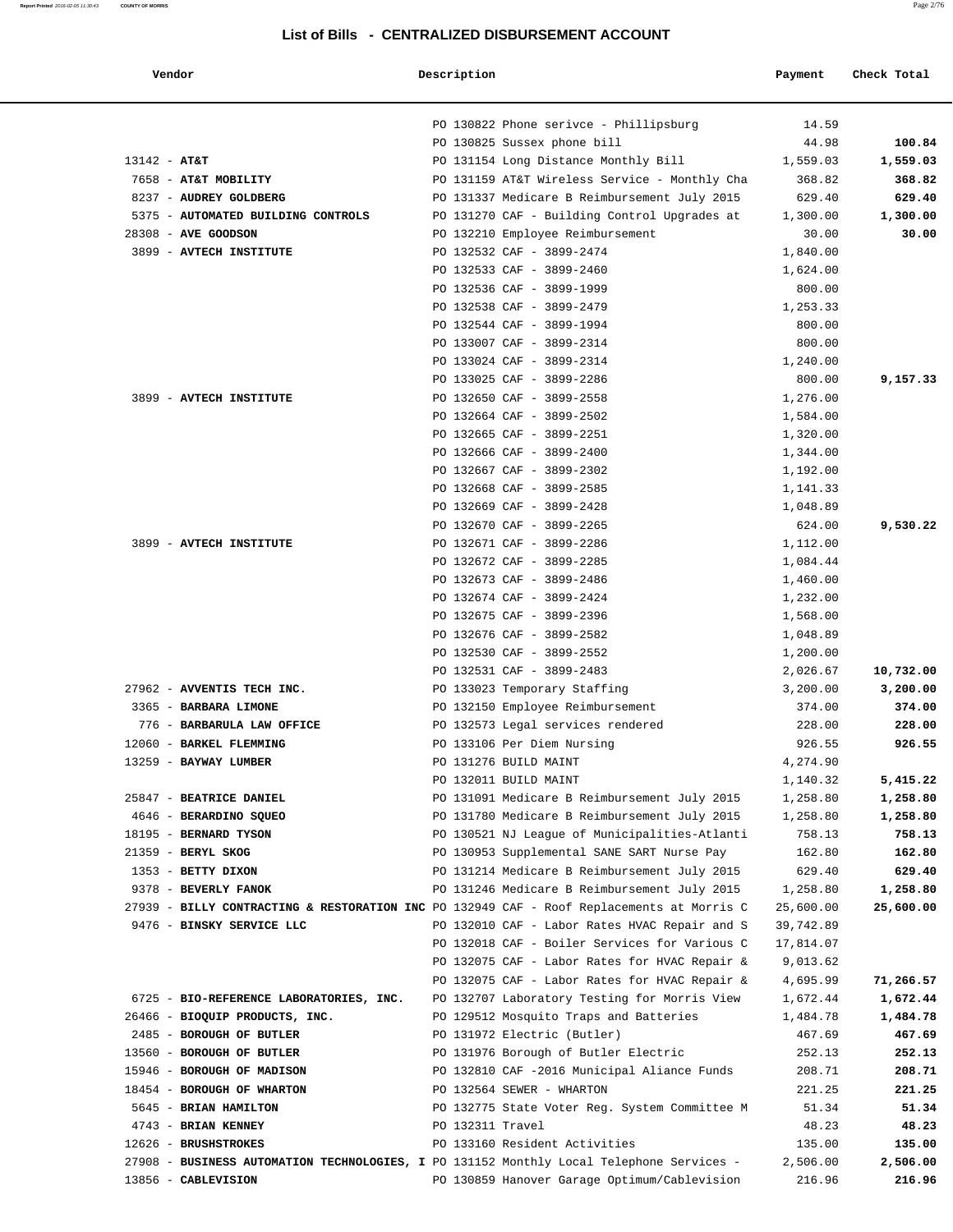| Vendor                                 | Description    |                                               | Payment   | Check Total |
|----------------------------------------|----------------|-----------------------------------------------|-----------|-------------|
| 13591 - CABLEVISION                    |                | PO 133107 Television & Internet Connections f | 3,660.66  | 3,660.66    |
| 27428 - CALICO INDUSTRIES, INC.        |                | PO 130901 CAF - Can Liners                    | 135.40    | 135.40      |
| 8777 - CALVIN CHAMBERS                 |                | PO 131032 Medicare B Reimbursement July 2015  | 629.40    | 629.40      |
| 24595 - CAPOZZI OVERHEAD DOORS, INC.   |                | PO 131301 CAF - Labor Rates for Garage Door f | 572.00    | 572.00      |
| 437 - CARL GROSS                       |                | PO 131351 Medicare B Reimbursement July 2015  | 1,258.80  | 1,258.80    |
| 17525 - CARL STAHL SAVA INDUSTRIES INC |                | PO 130012 Cable for Firing Range              | 624.00    | 624.00      |
| $18089$ - CARLO TOSI                   |                | PO 131814 Medicare B Reimbursement July 2015  | 629.40    | 629.40      |
| 24820 - CARLOS PEREZ JR.               |                | PO 132740 Tuition reimbursement               | 680.00    | 680.00      |
| 9273 - CARMAGNOLA & RITARDI LLC        |                | PO 132574 Various legal services rendered     | 2,248.99  |             |
|                                        |                | PO 132578 General matters-County Counsel      | 696.00    | 2,944.99    |
| 157 - CARMELLA WILLIAMS                |                | PO 131877 Medicare B Reimbursement July 2015  | 1,258.80  | 1,258.80    |
| 23911 - CARMEN A MCNAB                 |                | PO 133068 Employee Reimbursement              | 30.00     | 30.00       |
| 25848 - CARMEN FRANKLIN                |                | PO 131309 Medicare B Reimbursement July 2015  | 1,049.00  | 1,049.00    |
| 6056 - CARMINE PARRILLO                |                | PO 131569 Medicare B Reimbursement July 2015  | 1,258.80  | 1,258.80    |
| 20316 - CAROL ALCOCK                   |                | PO 130927 Medicare B Reimbursement July 2015  | 1,258.80  | 1,258.80    |
| 9536 - CAROL CLEMMER                   |                | PO 131165 Medicare B Reimbursement July 2015  | 419.60    | 419.60      |
| 5253 - CAROLINE GREENE                 |                | PO 131349 Medicare B Reimbursement July 2015  | 1,258.80  | 1,258.80    |
| 25474 - CARRELLE L CALIXTE             |                | PO 133100 Per Diem Nursing                    | 2,791.25  | 2,791.25    |
| 5603 - CARRIER CORPORATION             | PO 130193 HVAC |                                               | 4,446.00  | 4,446.00    |
| 13682 - CASHA & CASHA, LLC             |                | PO 132577 County of Morris-Land Use legal ser | 4,340.55  | 4,340.55    |
| 24450 - CATHY GADDIS                   |                | PO 131317 Medicare B Reimbursement July 2015  | 629.40    | 629.40      |
| 4598 - CDW GOVERNMENT LLC              |                | PO 128683 LPS Com Center Project - Quote#GPN  | 3,209.41  |             |
|                                        |                | PO 128689 Equipment                           | 3,523.94  |             |
|                                        |                | PO 129540 Equipment                           | 236.64    | 6,969.99    |
| 20487 - CENTURYLINK                    |                | PO 130686 Long Valley Garage Fax              | 427.11    | 427.11      |
| 20487 - CENTURYLINK                    |                | PO 130824 phone service for Sussex office     | 225.34    | 225.34      |
| 4735 - CERBO LUMBER & HARDWARE         |                | PO 130884 BLDG MAINT                          | 285.09    |             |
|                                        |                | PO 132359 BUILD MAINT                         | 520.60    | 805.69      |
| 24625 - CFCS - HOPE HOUSE              |                | PO 132613 CAF -2015 Funding through the Older | 3,424.00  | 3,424.00    |
| 24625 - CFCS - HOPE HOUSE              |                | PO 132614 CAF - 2015 Funding through the Peer | 4,838.00  | 4,838.00    |
| 24625 - CFCS - HOPE HOUSE              |                | PO 132615 CAF - Grant in Aid Funding 2015     | 1,942.00  | 1,942.00    |
| 24625 - CFCS - HOPE HOUSE              |                | PO 132616 CAF - 2015 Funding through the Olde | 2,240.00  | 2,240.00    |
| 24625 - CFCS - HOPE HOUSE              |                | PO 132617 CAF - Grant in Aid Funding 2015     | 941.00    | 941.00      |
| 26173 - CHARLENE GUERRA                |                | PO 131358 Medicare B Reimbursement July 2015  | 1,258.80  | 1,258.80    |
| 26287 - CHARLES BRIGHT                 |                | PO 131001 Medicare B Reimbursement July 2015  | 629.40    | 629.40      |
| 1465 - CHARLES F. ROUFAEAL             |                | PO 132479 Insurance reimb. for 1/16 to 6/16   | 72.00     | 72.00       |
| 26522 - CHARLES MOORE                  |                | PO 132426 Reimburse Cell Phone                | 60.00     | 60.00       |
| 24918 - CHARLIE KRANZ                  |                | PO 131440 Medicare B Reimbursement July 2015  | 629.40    | 629.40      |
| 17862 - CHARLOTTE STEUBE               |                | PO 131788 Medicare B Reimbursement July 2015  | 629.40    | 629.40      |
| 13777 - CHATHAM TOWNSHIP               |                | PO 132896 CAF - 2016 Municipal Aliance Funds  | 3,885.16  |             |
|                                        |                | PO 132767 CAF - 2015 Supplemental Municipal A | 1,230.66  | 5,115.82    |
| 5273 - CHEROKEE GLASS INC              |                | PO 131299 BUILD MAINT                         | 495.00    | 495.00      |
| 13788 - CHERRY WEBER & ASSOC. PC       |                | PO 132846 CAF - Construction Inspection Servi | 23,080.00 |             |
|                                        |                | PO 132847 CAF - Engineering Design Services f | 2,868.45  | 25,948.45   |
| 21653 - CHERYL BARTOW                  |                | PO 130944 Medicare B Reimbursement July 2015  | 629.40    | 629.40      |
| 28281 - CHRISTINA BRINO                |                | PO 131002 Medicare B Reimbursement July 2015  | 314.70    | 314.70      |
| 5868 - CHRISTINA DORR                  |                | PO 131220 Medicare B Reimbursement July 2015  | 629.40    | 629.40      |
| 21648 - CHRISTINE BRAUN                |                | PO 130995 Medicare B Reimbursement July 2015  | 629.40    | 629.40      |
| 21857 - CITYSIDE ARCHIVES, LTD         |                | PO 132527 CAF - Records Storage & Shredding f | 5,055.06  | 5,055.06    |
| 1177 - CLARENCE HOLLENBECK             |                | PO 131388 Medicare B Reimbursement July 2015  | 1,258.80  | 1,258.80    |
| 12000 - CLARIS BERNARD                 |                | PO 130975 Medicare B Reimbursement July 2015  | 629.40    | 629.40      |
| 25388 - CLAUDIA BROWN                  |                | PO 131006 Medicare B Reimbursement July 2015  | 629.40    | 629.40      |
| 12856 - CLEMENCE ALEONG                |                | PO 130928 Medicare B Reimbursement July 2015  | 629.40    | 629.40      |
| 8454 - CLIFTON ELEVATOR SERVICE CO INC |                | PO 131692 CAF - Elevatior Maintenance & Inspe | 1,480.00  |             |
|                                        |                | PO 131708 CAF - Elevatior Maintenance & Inspe | 462.50    |             |
|                                        |                | PO 132007 CAF - Elevator Maintenance & Inspec | 6, 205.00 | 8,147.50    |
| 8277 - COANJ                           |                | PO 131716 annual dues for County Clerk's Offi | 750.00    | 750.00      |
| 6435 - COLOPLAST CORP                  |                | PO 129952 Nursing Supplies                    | 2,862.00  |             |
|                                        |                | PO 130147 Skin Cleansing Products             | 2,533.20  | 5,395.20    |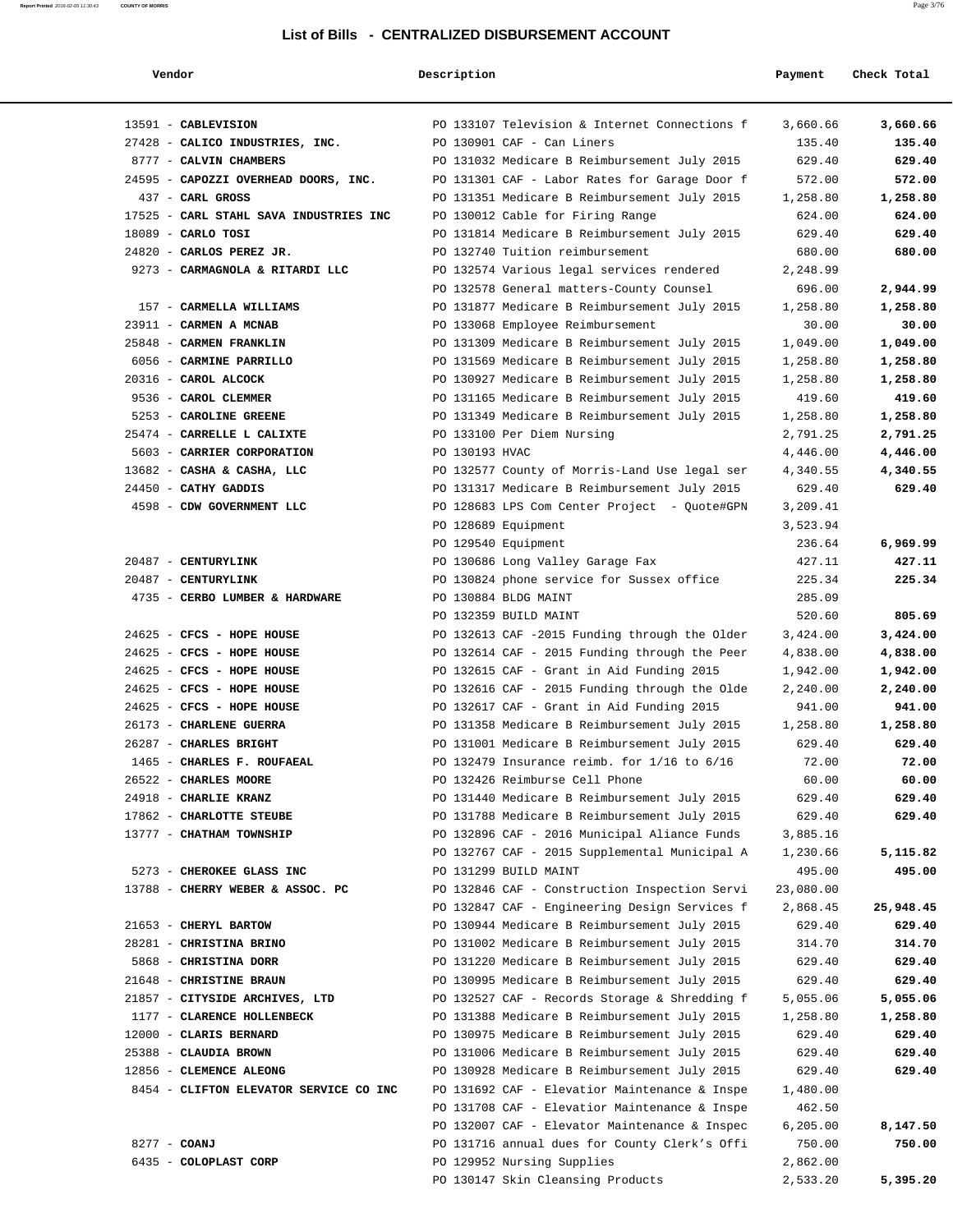| Vendor                                                                                   | Description        |                                                                                                | Payment               | Check Total           |
|------------------------------------------------------------------------------------------|--------------------|------------------------------------------------------------------------------------------------|-----------------------|-----------------------|
| 27521 - COMMERCIAL CONSTRUCTION MANAGEMENT PO 132362 CAF - Re-siding of Five County Prop |                    |                                                                                                | 30,400.00             | 30,400.00             |
| 9486 - COMPLETE SECURITY SYSTEMS, INC.                                                   |                    | PO 131921 Repairs & Alterations                                                                | 140.00                |                       |
|                                                                                          |                    | PO 131184 SECURITY UPGRADES                                                                    | 6,936.00              | 7,076.00              |
| 15556 - CONNIE KATSAKOS                                                                  |                    | PO 131419 Medicare B Reimbursement July 2015                                                   | 629.40                | 629.40                |
| 13976 - CONSOLIDATED STEEL                                                               |                    | PO 132005 FENCE INSTALL/REPAIR                                                                 | 12,229.00             | 12,229.00             |
| 27936 - CONTINENTAL TRADING &                                                            |                    | PO 130905 ELECTRICAL/ BUILD MAINT                                                              | 4,576.04              | 4,576.04              |
| 14644 - CORNERSTONE FAMILY PROGRAMS                                                      |                    | PO 132710 CAF - Grant in Aid Funding 2015                                                      | 161.00                |                       |
|                                                                                          |                    | PO 132689 CAF - Operation of Adult Day Care (                                                  | 9,708.94              |                       |
|                                                                                          |                    | PO 132690 CAF - Operation of Adult Day Care                                                    | 10,712.80             | 20,582.74             |
| 20592 - CORRESTINE TROWERS                                                               |                    | PO 131823 Medicare B Reimbursement July 2015                                                   | 1,258.80              | 1,258.80              |
| 14027 - COUNTY COLLEGE OF MORRIS                                                         |                    | PO 126866 Employee Training - GIS - W. Stuart                                                  | 498.00                | 498.00                |
| 14027 - COUNTY COLLEGE OF MORRIS<br>14027 - COUNTY COLLEGE OF MORRIS                     |                    | PO 132928 Expenditures in Connection with Maj                                                  | 1,050.00<br>17,852.48 | 1,050.00<br>17,852.48 |
| 14027 - COUNTY COLLEGE OF MORRIS                                                         |                    | PO 132929 Expenditures in Connection with Maj<br>PO 133157 Expenditures in Connection with Maj | 451,822.51            | 451,822.51            |
| 14029 - COUNTY COLLEGE OF MORRIS                                                         |                    | PO 133367 CAF - Printing Services for 2016                                                     | 16,256.25             | 16,256.25             |
| 14022 - COUNTY COLLEGE OF MORRIS                                                         |                    | PO 133376 1ST HALF FEBRUARY 2016 OPERATING BU                                                  | 492,916.67            | 492,916.67            |
| 14031 - COUNTY CONCRETE CORP.                                                            | PO 132372 MASON    |                                                                                                | 864.22                | 864.22                |
| 13 - COUNTY OF MORRIS                                                                    |                    | PO 133377 2nd Half January 2016 Metered Mail                                                   | 7,756.68              | 7,756.68              |
| 13 - COUNTY OF MORRIS                                                                    |                    | PO 133378 2nd Half January 2016 Metered Mail                                                   | 216.53                | 216.53                |
| 25373 - CREATING WITH CLAY LLC                                                           |                    | PO 133161 Resident Activities                                                                  | 200.00                | 200.00                |
| 28271 - CUSTOM WOOD FURNITURE, INC.                                                      |                    | PO 132861 CAF - OJT-16S-04-DW                                                                  | 4,999.95              | 4,999.95              |
| 1189 - CYNTHIA CRAMOND                                                                   |                    | PO 131083 Medicare B Reimbursement July 2015                                                   | 1,258.80              | 1,258.80              |
| 11976 - CYNTHIA MILLER                                                                   |                    | PO 131519 Medicare B Reimbursement July 2015                                                   | 629.40                | 629.40                |
| 24337 - DAILY RECORD                                                                     |                    | PO 127370 Newspaper Subscription - Sheriffs O                                                  | 274.47                | 274.47                |
| 14123 - DAILY RECORD                                                                     |                    | PO 132345 Notices for Contract Awards - 1/3/                                                   | 381.84                | 381.84                |
| 14123 - DAILY RECORD                                                                     |                    | PO 132552 ADVERTISEMENT                                                                        | 176.48                | 176.48                |
| 14123 - DAILY RECORD                                                                     |                    | PO 132557 Contract Awards - 1/13 Meeting                                                       | 196.08                | 196.08                |
| 27177 - DAMACINA L. OKE                                                                  |                    | PO 133104 Per Diem Nursing                                                                     | 1,385.62              | 1,385.62              |
| 5875 - DANIEL FEBUS                                                                      |                    | PO 131248 Medicare B Reimbursement July 2015                                                   | 629.40                | 629.40                |
| 27025 - DANIEL RICE                                                                      |                    | PO 131612 Medicare B Reimbursement July 2015                                                   | 1,258.80              | 1,258.80              |
| 11155 - DANILO LAPID                                                                     |                    | PO 133101 Per Diem Nursing                                                                     | 2,070.89              | 2,070.89              |
| 27013 - DARLENE CRINCOLI                                                                 |                    | PO 131086 Medicare B Reimbursement July 2015                                                   | 1,258.80              | 1,258.80              |
| 12376 - DAVID HORUTZ                                                                     |                    | PO 131392 Medicare B Reimbursement July 2015                                                   | 629.40                | 629.40                |
| 25386 - DAVID JEAN-LOUIS                                                                 |                    | PO 133105 Per Diem Nursing                                                                     | 2,329.57              | 2,329.57              |
| 27942 - DAVID PHELAN                                                                     |                    | PO 131583 Medicare B Reimbursement July 2015                                                   | 1,049.00              | 1,049.00              |
| 1000 - DAVID VEYSMAN                                                                     |                    | PO 132474 Insurance reimb. for $1/16$ to $6/16$                                                | 72.00                 | 72.00                 |
| 24051 - DEBORAH VANDERHOOF                                                               |                    | PO 131834 Medicare B Reimbursement July 2015                                                   | 104.90                | 104.90                |
| 14202 - DECOTIIS, FITZPATRICK &                                                          |                    | PO 132572 Greystone Psychiatric Hospital - le                                                  | 632.50                | 632.50                |
| 14228 - DELL MARKETING L.P.                                                              | PO 129424 Computer |                                                                                                | 3,115.62              |                       |
|                                                                                          |                    | PO 129800 OIT STOCK                                                                            | 1,626.66              |                       |
|                                                                                          |                    | PO 129803 OIT TEST UNITS - TABLETS                                                             | 8,034.00              | 12,776.28             |
| 25850 - DENNIS COLDITZ                                                                   |                    | PO 131078 Medicare B Reimbursement July 2015                                                   | 629.40                | 629.40                |
| 21638 - DENNIS GRAU<br>14265 - DENTRUST DENTAL INC.                                      |                    | PO 133162 Resdient Activities<br>PO 129827 CAF - Dental Services                               | 300.00<br>2,821.00    | 300.00<br>2,821.00    |
| 14267 - DENVILLE LINE PAINTING INC                                                       |                    | PO 130691 CAF - Paving Marking                                                                 | 31,327.57             | 31,327.57             |
| 10267 - DEWBERRY ENGINEERS, INC                                                          |                    | PO 132216 CAF - Final property survey for Sch                                                  | 8,730.00              | 8,730.00              |
| 24829 - DHS MONITORING SERVICES                                                          |                    | PO 132173 Medical Treatment Outside of Morris                                                  | 65.84                 | 65.84                 |
| 12371 - DIANE STRECKFUSS                                                                 |                    | PO 131790 Medicare B Reimbursement July 2015                                                   | 1,258.80              | 1,258.80              |
| 552 - DIENANE ETIENNE                                                                    |                    | PO 132477 Insurance reimb. for $1/16$ to $6/16$                                                | 72.00                 | 72.00                 |
| 5793 - DIPALI PATEL                                                                      |                    | PO 132480 Insurance reimb. for $1/16$ to $6/16$                                                | 72.00                 | 72.00                 |
| 7067 - DIRECT MACHINERY SERVICE CORP.                                                    |                    | PO 132095 CAF - Laundry Equipment Service & R                                                  | 475.00                | 475.00                |
| 8735 - DIRECT TV INC                                                                     |                    | PO 130846 DirecTV - MCC                                                                        | 63.99                 | 63.99                 |
| 2032 - DOLORES VICENTE                                                                   |                    | PO 131841 Medicare B Reimbursement July 2015                                                   | 1,258.80              | 1,258.80              |
| 1175 - DONALD BERLIN                                                                     |                    | PO 130974 Medicare B Reimbursement July 2015                                                   | 1,258.80              | 1,258.80              |
| 6031 - DONALD KOSTKA                                                                     |                    | PO 131437 Medicare B Reimbursement July 2015                                                   | 1,258.80              | 1,258.80              |
| 15638 - DONNA KOWALSKI                                                                   |                    | PO 131438 Medicare B Reimbursement July 2015                                                   | 1,258.80              | 1,258.80              |
| 20139 - DONNIS ZIESSE                                                                    |                    | PO 131897 Medicare B Reimbursement July 2015                                                   | 1,258.80              | 1,258.80              |
| 14334 - DORIS DOLAN                                                                      |                    | PO 131216 Medicare B Reimbursement July 2015                                                   | 1,258.80              | 1,258.80              |
| 8170 - DOROTHY BARON                                                                     |                    | PO 130939 Medicare B Reimbursement July 2015                                                   | 629.40                | 629.40                |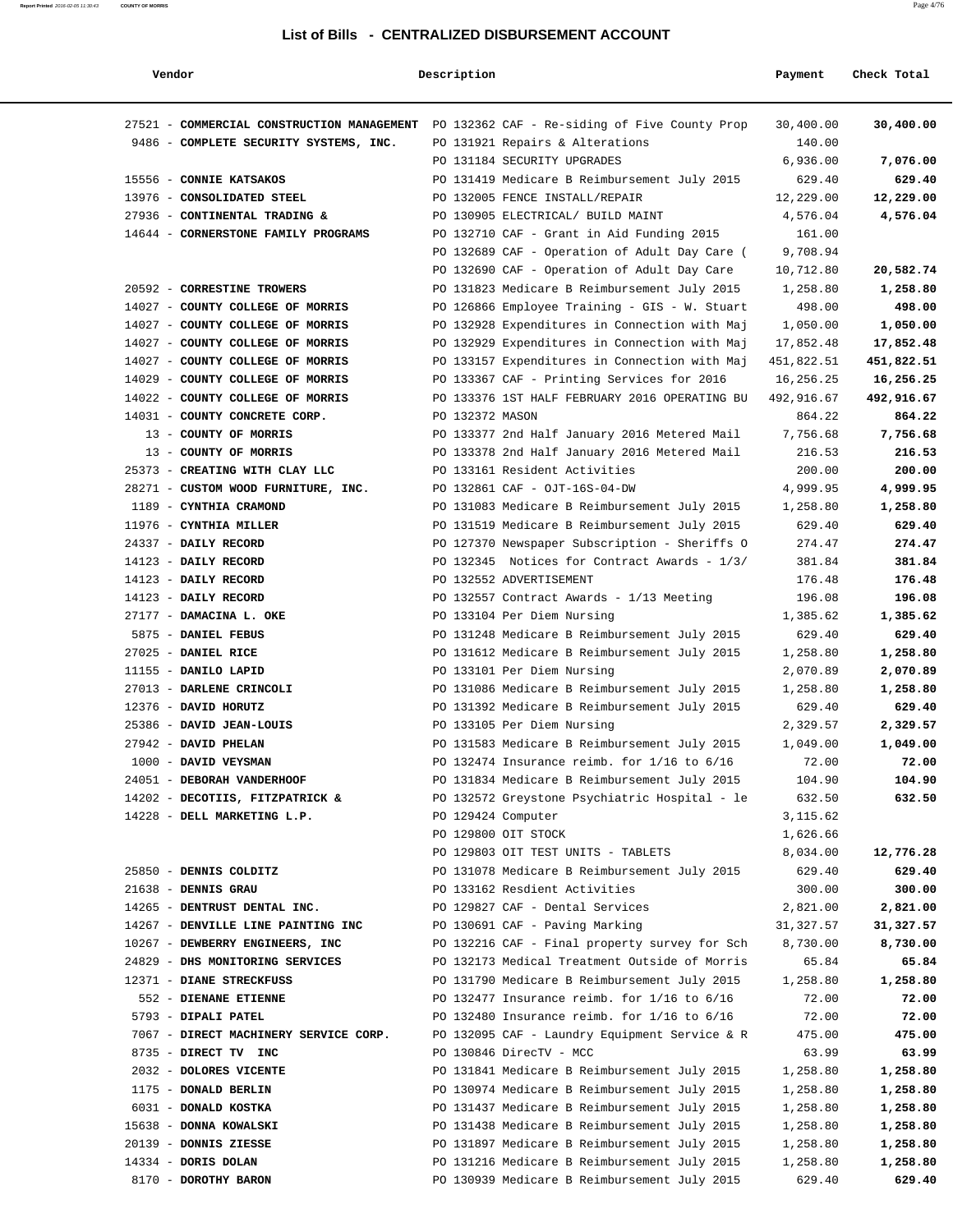| Vendoi |  |  |
|--------|--|--|
|        |  |  |

## **Vendor Description Payment Check Total**

| 1168 - DOROTHY BROOME                                |                | PO 131003 Medicare B Reimbursement July 2015                                                 | 629.40               | 629.40               |
|------------------------------------------------------|----------------|----------------------------------------------------------------------------------------------|----------------------|----------------------|
| 24659 - DOROTHY DIFABIO                              |                | PO 130952 Supplemental SANE SART Nurse Pay                                                   | 61.20                | 61.20                |
| 24659 - DOROTHY DIFABIO                              |                | PO 130958 SANE SART Grant - Equipment, Train                                                 | 212.40               | 212.40               |
| 8178 - DOROTHY STEPHENS                              |                | PO 131787 Medicare B Reimbursement July 2015                                                 | 629.40               | 629.40               |
| 9517 - DOROTHY VALLEAU                               |                | PO 131830 Medicare B Reimbursement July 2015                                                 | 629.40               | 629.40               |
| 10986 - DOTTRIGE SMITH-CAESAR                        |                | PO 131768 Medicare B Reimbursement July 2015                                                 | 629.40               | 629.40               |
| 13421 - DOUGLAS BOOSER                               |                | PO 130989 Medicare B Reimbursement July 2015                                                 | 629.40               | 629.40               |
| 5876 - DOUGLAS HINTON                                |                | PO 131387 Medicare B Reimbursement July 2015                                                 | 629.40               | 629.40               |
| 14384 - DOVER HOUSING AUTHORITY                      |                | PO 132796 CAF - Grant in Aid Funding 2015                                                    | 3,788.00             | 3,788.00             |
| 4080 - DREW UNIVERSITY THE OFFICE                    |                | PO 130024 Career Fair                                                                        | 75.00                | 75.00                |
| 20478 - DRUGSCAN INC                                 |                | PO 129504 Investiative Expense                                                               | 470.00               | 470.00               |
| 14426 - DUNPHEY & ASSOCIATES SUPPLY CO               | PO 130903 HVAC |                                                                                              | 86.37                | 86.37                |
| 28222 - DYNASTY AUTO BODY INC.                       |                | PO 128314 EMS Support Vehicle Maintenance                                                    | 15,103.14            | 15,103.14            |
| 14627 - E-PROBATE LLC                                |                | PO 129737 AppXtender Imaging                                                                 | 2,000.00             | 2,000.00             |
| 8791 - E-TEK COMPUTER TRAINING                       |                | PO 133006 CAF - 8791-2480                                                                    | 1,981.91             | 1,981.91             |
| 26448 - EAGLE BUILDING SERVICES, LLC.                |                | PO 130885 CAF - Window Cleaning                                                              | 8,475.00             | 8,475.00             |
| 4435 - EDITH VANDER PLOEG                            |                | PO 131833 Medicare B Reimbursement July 2015                                                 | 1,258.80             | 1,258.80             |
| 12467 - EDITHA MARQUEZ                               |                | PO 133098 Per Diem Nursing                                                                   | 592.00               | 592.00               |
| 7292 - EDUARDO VARGAS                                |                | PO 131836 Medicare B Reimbursement July 2015                                                 | 629.40               | 629.40               |
| 14806 - EDWARD FRONZUTO                              |                | PO 131312 Medicare B Reimbursement July 2015                                                 | 1,258.80             | 1,258.80             |
| 20153 - EDWARD KLINGENER                             |                | PO 131428 Medicare B Reimbursement July 2015                                                 | 629.40               | 629.40               |
| 21799 - EDWARD SHAPLEY                               |                | PO 132305 Cooking class                                                                      | 53.35                |                      |
|                                                      |                | PO 132307 Reimbursement Science class                                                        | 57.35                |                      |
|                                                      |                | PO 132827 Reimbursement 1-21-16                                                              | 15.60                | 126.30               |
| 27578 - EDWARD ZIENOWICZ                             |                | PO 132884 (2) Reimbursements for College                                                     | 7,945.18             | 7,945.18             |
| 26117 - EDWARDS LEARNING CENTER                      |                | PO 132540 CAF - Edwards-JR/JS-15-WFNJ (perfor                                                | 888.00               | 888.00               |
| 26117 - EDWARDS LEARNING CENTER                      |                | PO 132541 CAF - Edwards-JR/JS-15-WFNJ (perfor                                                | 204.00               | 204.00               |
| 26117 - EDWARDS LEARNING CENTER                      |                | PO 132542 CAF - Edwards-JR/JS-15-WFNJ                                                        | 888.00               | 888.00               |
| 26117 - EDWARDS LEARNING CENTER                      |                | PO 133014 CAF - Edwards-JR/JS-16-WFNJ (cost-r                                                | 4,710.56             | 4,710.56             |
| 12378 - EILEEN BONFANTI                              |                | PO 130986 Medicare B Reimbursement July 2015                                                 | 1,258.80             | 1,258.80             |
| 17942 - EILEEN SWEEDY                                |                | PO 131795 Medicare B Reimbursement July 2015                                                 | 629.40               | 629.40               |
| 24194 - EILEEN TORMEY                                |                | PO 131813 Medicare B Reimbursement July 2015                                                 | 629.40               | 629.40               |
| 20917 - EILEEN TRONCONE                              |                | PO 131821 Medicare B Reimbursement July 2015                                                 | 1,258.80             | 1,258.80             |
| 14491 - EL PRIMER PASO, LTD.<br>4433 - ELAINE COOPER |                | PO 132686 CAF - Grant in Aid Funding 2015                                                    | 7,367.00             | 7,367.00             |
| 20614 - ELBERITA DELABASTIDE                         |                | PO 131089 Medicare B Reimbursement July 2015                                                 | 629.40               | 629.40               |
| 17946 - ELEANOR SYLVESTER                            |                | PO 131200 Medicare B Reimbursement July 2015                                                 | 1,258.80<br>1,067.40 | 1,258.80             |
|                                                      |                | PO 131796 Medicare B Reimbursement July 2015                                                 |                      | 1,067.40             |
| 11241 - ELISABETH LUTZ<br>14343 - ELIZABETH DONEGAN  |                | PO 131474 Medicare B Reimbursement July 2015                                                 | 1,258.80             | 1,258.80<br>1,258.80 |
| 10982 - ELIZABETH KING                               |                | PO 131217 Medicare B Reimbursement July 2015<br>PO 131426 Medicare B Reimbursement July 2015 | 1,258.80             |                      |
| 13263 - ELIZABETH LASSITER                           |                | PO 131449 Medicare B Reimbursement July 2015                                                 | 1,258.80             | 1,258.80             |
| 24768 - ELIZABETH LEHMANN                            |                | PO 131457 Medicare B Reimbursement July 2015                                                 | 629.40<br>629.40     | 629.40<br>629.40     |
| 8192 - ELIZABETH PANZER                              |                | PO 131568 Medicare B Reimbursement July 2015                                                 | 1,258.80             | 1,258.80             |
| 14505 - ELIZABETHTOWN GAS COMPANY                    |                | PO 132080 NATURAL GAS - LONG VALLEY                                                          | 429.73               | 429.73               |
| 14301 - ELLEN DIDIMAMOFF                             |                | PO 131213 Medicare B Reimbursement July 2015                                                 | 1,258.80             | 1,258.80             |
| 20233 - ELLEN DODD                                   |                | PO 131215 Medicare B Reimbursement July 2015                                                 | 1,258.80             | 1,258.80             |
| 4449 - ELLEN LEWIS                                   |                | PO 131459 Medicare B Reimbursement July 2015                                                 | 629.40               | 629.40               |
| 27141 - ELLEN M. NOLL                                |                | PO 133087 Per Diem Nursing                                                                   | 928.00               | 928.00               |
| 2054 - ELSIE BOWEN                                   |                | PO 130991 Medicare B Reimbursement July 2015                                                 | 1,258.80             | 1,258.80             |
| 18572 - ENID YEARWOOD                                |                | PO 131890 Medicare B Reimbursement July 2015                                                 | 629.40               | 629.40               |
| 26495 - ERNEST H FITZHERBERT JR                      |                | PO 131255 Medicare B Reimbursement July 2015                                                 | 1,258.80             | 1,258.80             |
| 26492 - ERROL WOLLARY                                |                | PO 132435 Reimburse Cell Phone                                                               | 60.00                | 60.00                |
| 14575 - ESSEX COUNTY COLLEGE                         |                | PO 133193 FALL 2015 CHARGEBACK BILLING                                                       | 1,138.02             | 1,138.02             |
| 17855 - ESTATE OF CAROLE ANNE STEPHENS               |                | PO 131838 Medicare B Reimbursement July 2015                                                 | 629.40               | 629.40               |
| 14918 - ESTATE OF MYRTLE GILLILAND                   |                | PO 131334 Medicare B Reimbursement July 2015                                                 | 419.60               | 419.60               |
| 26507 - ESTATE OF WILLIAM LAMOREAUX                  |                | PO 131445 Medicare B Reimbursement July 2015                                                 | 419.60               | 419.60               |
| 8771 - ETHEL WEISSMANN                               |                | PO 131869 Medicare B Reimbursement July 2015                                                 | 629.40               | 629.40               |
| 21287 - EUNICE FREEMAN                               |                | PO 131311 Medicare B Reimbursement July 2015                                                 | 629.40               | 629.40               |
| 24195 - EVA DAVIS                                    |                | PO 131197 Medicare B Reimbursement July 2015                                                 | 692.40               | 692.40               |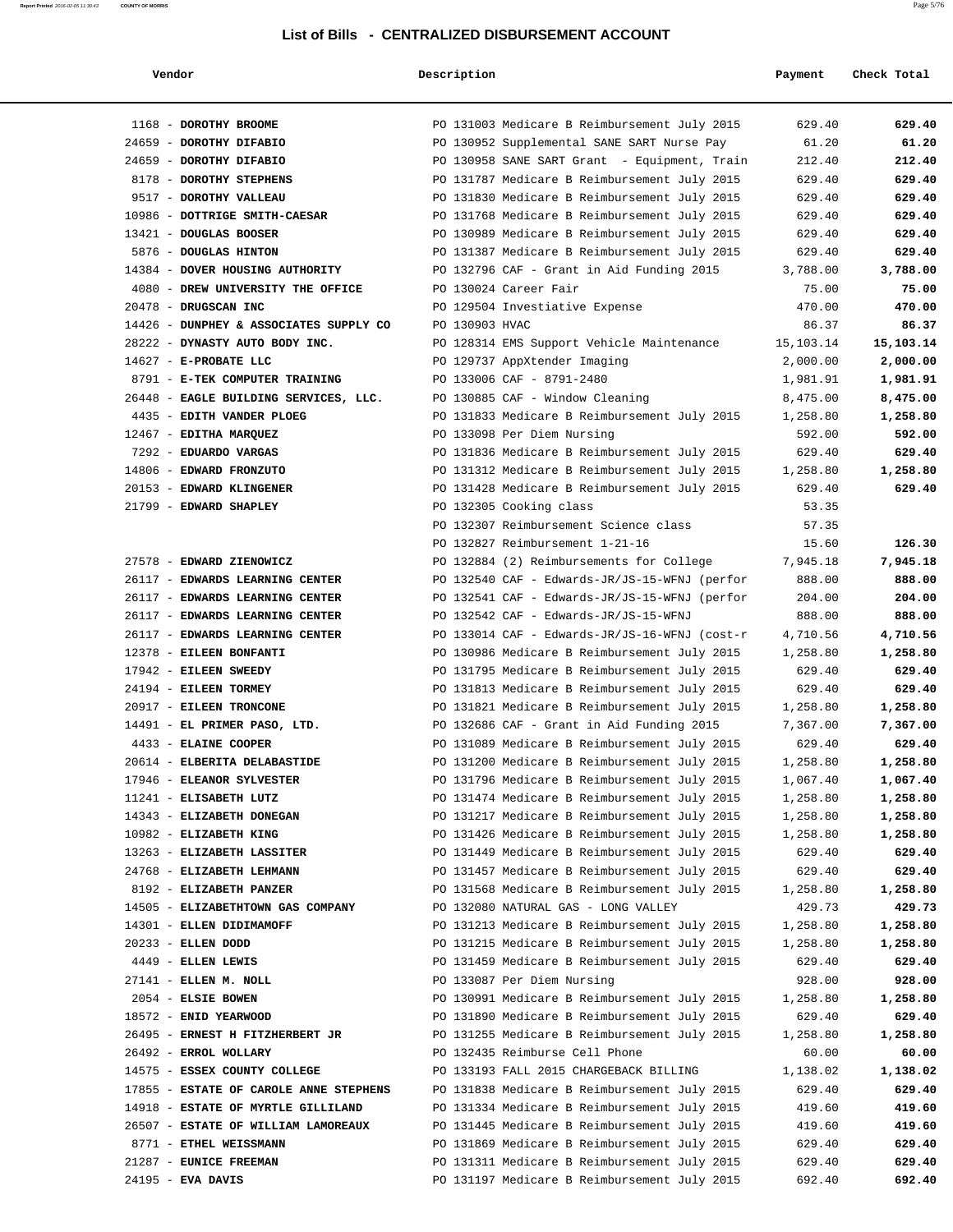| Vendor |  |
|--------|--|
|        |  |

## **Report Printed** 2016-02-05 11:30:43 **COUNTY OF MORRIS** Page 6/76

| Vendor                                                  | Description                                                                                   | Payment           | Check Total |
|---------------------------------------------------------|-----------------------------------------------------------------------------------------------|-------------------|-------------|
| 26562 - EVADNE ELLIOTT                                  | PO 131233 Medicare B Reimbursement July 2015                                                  | 629.40            | 629.40      |
| 11531 - EVELYN BROWN                                    | PO 131004 Medicare B Reimbursement July 2015                                                  | 629.40            | 629.40      |
| 12366 - EVELYN CAFFREY                                  | PO 131023 Medicare B Reimbursement July 2015                                                  | 1,258.80          | 1,258.80    |
| 20265 - EVELYN TOLENTINO                                | PO 133092 Per Diem Nursing                                                                    | 1,403.41          | 1,403.41    |
| 10525 - EVERETTE SOLOMON                                | PO 131773 Medicare B Reimbursement July 2015                                                  | 1,258.80          | 1,258.80    |
| 8199 - EVIDENT CRIME SCENE PRODUCTS                     | PO 129923 PLEASE ORDER - CS Products - SHERI                                                  | 575.03            | 575.03      |
| 3549 - EZ WHEELS DRIVING SCHOOL                         | PO 133026 CAF - 3549-2618                                                                     | 1,013.18          |             |
|                                                         | PO 133027 CAF - 3549-2623                                                                     | 1,013.18          | 2,026.36    |
| 417 - EZRA BUCHWALD                                     | PO 131014 Medicare B Reimbursement July 2015                                                  | 1,258.80          | 1,258.80    |
| 2878 - FAIRLEIGH DICKINSON UNIVERSITY                   | PO 133015 CAF - 2878-1241                                                                     | 383.04            | 383.04      |
| 15382 - FAMILY PROMISE OF                               | PO 132688 CAF - Grant in Aid Funding 2015                                                     | 6,334.20          |             |
|                                                         | PO 132759 CAF - Social Services for the Homel                                                 | 8,378.00          | 14,712.20   |
| 12515 - FASTENAL COMPANY                                | PO 131702 WINTER GEAR/ PLUMBING/ BUILD MAINT                                                  | 480.92            | 480.92      |
| $10515$ - FAYE STEELE                                   | PO 131784 Medicare B Reimbursement July 2015                                                  | 629.40            | 629.40      |
| 14668 - FEDEX                                           | PO 130709 Shipping                                                                            | 26.78             |             |
|                                                         | PO 130710 Shipping                                                                            | 79.27             |             |
|                                                         | PO 130842 Postage                                                                             | 50.50             |             |
|                                                         | PO 132225 Shipping                                                                            | 14.28             |             |
|                                                         | PO 133163 Express Shipping                                                                    | 23.89             | 194.72      |
| 27803 - FINE WALL CORPORATION                           | PO 132977 CAF - Phase III Renovations at the 163,194.50                                       |                   | 163,194.50  |
| 3051 - LAZ PARKING                                      | PO 132560 CAF - Juror Parking                                                                 | 9,180.00          |             |
|                                                         | PO 132561 CAF - Juror Parking                                                                 | 2,970.00          |             |
|                                                         | PO 132562 CAF - Juror Parking                                                                 | 3,577.50          | 15,727.50   |
| 2147 - FLEMINGTON DEPT STORE INC                        | PO 131269 Uniforms                                                                            | 2,441.10          | 2,441.10    |
| 11444 - FLORENCE GRAMIGNANO                             | PO 131344 Medicare B Reimbursement July 2015                                                  | 1,258.80          | 1,258.80    |
| $14749$ - FOLEY, INC.                                   | PO 131164 Parts for CAT 205                                                                   | 65.34             |             |
|                                                         | PO 132014 SERVICE AGREEMENT                                                                   | 427.00            |             |
|                                                         | PO 132017 SERVICE AGREEMENT                                                                   | 2,603.00          | 3,095.34    |
| 13313 - FORTIS INSTITUTE                                | PO 133028 CAF - 13313-1948                                                                    | 1,047.92          |             |
|                                                         | PO 133029 CAF - 13313-2021                                                                    | 1,094.70          |             |
|                                                         | PO 133030 CAF - 13313-2304                                                                    | 726.00            | 2,868.62    |
| 10980 - FRANCES DUFF                                    | PO 131225 Medicare B Reimbursement July 2015                                                  | 1,258.80          | 1,258.80    |
| 13282 - FRANCIS DASCOLL                                 | PO 131094 Medicare B Reimbursement July 2015                                                  | 629.40            | 629.40      |
| 9393 - FRANK DEL NEGRO                                  | PO 131203 Medicare B Reimbursement July 2015                                                  | 1,258.80          | 1,258.80    |
| 10971 - FRANK DRUETZLER                                 | PO 131222 Medicare B Reimbursement July 2015                                                  | 629.40            | 629.40      |
| 20596 - FRANK SORIANO                                   | PO 131774 Medicare B Reimbursement July 2015                                                  | 629.40            | 629.40      |
| 28238 - FRIENDLY CARE MEDICAL                           | PO 133164 Medical Transport                                                                   | 2,114.00          | 2,114.00    |
| 15712 - GAIL LAWRENCE                                   | PO 131452 Medicare B Reimbursement July 2015                                                  | 629.40            | 629.40      |
| 7373 - GAILE THOMPSON                                   | PO 131808 Medicare B Reimbursement July 2015                                                  | 629.40            | 629.40      |
| $714$ - GALLS, LLC                                      | PO 129881 Uniform                                                                             | 124.00            | 124.00      |
| 14857 - GARDEN STATE HIGHWAY                            | PO 130864 Various Signage Material                                                            | 7,986.93          | 7,986.93    |
| 24185 - GARY COLBURN                                    | PO 131075 Medicare B Reimbursement July 2015                                                  | 629.40            | 629.40      |
| $14874 - GAYLORD$<br>14726 - GEN-EL SAFETY & INDUSTRIAL | PO 129673 Lascar Electronics USB Data Logger<br>PO 129786 Adapter for SCBA masks, Boots, Glov | 1,343.13          | 1,343.13    |
|                                                         | PO 131136 Safety Vests                                                                        | 1,353.40<br>96.25 | 1,449.65    |
| 14887 - GENERAL PLUMBING SUPPLY INC.                    | PO 130902 CAF - Plumbing Supplies                                                             | 9,303.91          | 9,303.91    |
| 13258 - GEORGE BAYLOR                                   | PO 130965 Medicare B Reimbursement July 2015                                                  | 629.40            | 629.40      |
| 11985 - BOTSKO GEORGE JR                                | PO 130990 Medicare B Reimbursement July 2015                                                  | 629.40            | 629.40      |
| 8269 - GEORGINA GRAY-HORSLEY                            | PO 133102 Per Diem Nursing                                                                    | 1,160.00          | 1,160.00    |
| 20599 - GERALD NEWELL                                   | PO 131541 Medicare B Reimbursement July 2015                                                  | 1,258.80          | 1,258.80    |
| 9380 - GERALD STARK SR.                                 | PO 131781 Medicare B Reimbursement July 2015                                                  | 1,258.80          | 1,258.80    |
| 26504 - GERALDINE KITZEROW                              | PO 131427 Medicare B Reimbursement July 2015                                                  | 1,258.80          | 1,258.80    |
| 14916 - GILL ASSOCIATES IDENTIFICATION                  | PO 131710 ribbon for the passport ID system                                                   | 835.50            | 835.50      |
| 21585 - GIOVANNA ALVES                                  | PO 132716 Mileage                                                                             | 427.56            | 427.56      |
| 26994 - GISELA HARPELL                                  | PO 131367 Medicare B Reimbursement July 2015                                                  | 1,258.80          | 1,258.80    |
| 13278 - GLENN BEEKMAN                                   | PO 130970 Medicare B Reimbursement July 2015                                                  | 629.40            | 629.40      |
| 28050 - GLOBAL ACADEMY OF AMERICA                       | PO 133001 CAF - 28050-2505                                                                    | 1,397.77          | 1,397.77    |
| 17850 - GLORIA STEHLGENS                                | PO 131786 Medicare B Reimbursement July 2015                                                  | 629.40            | 629.40      |
| 11983 - GLORIA ZAPRAUSKIS                               | PO 131894 Medicare B Reimbursement July 2015                                                  | 1,258.80          | 1,258.80    |
|                                                         |                                                                                               |                   |             |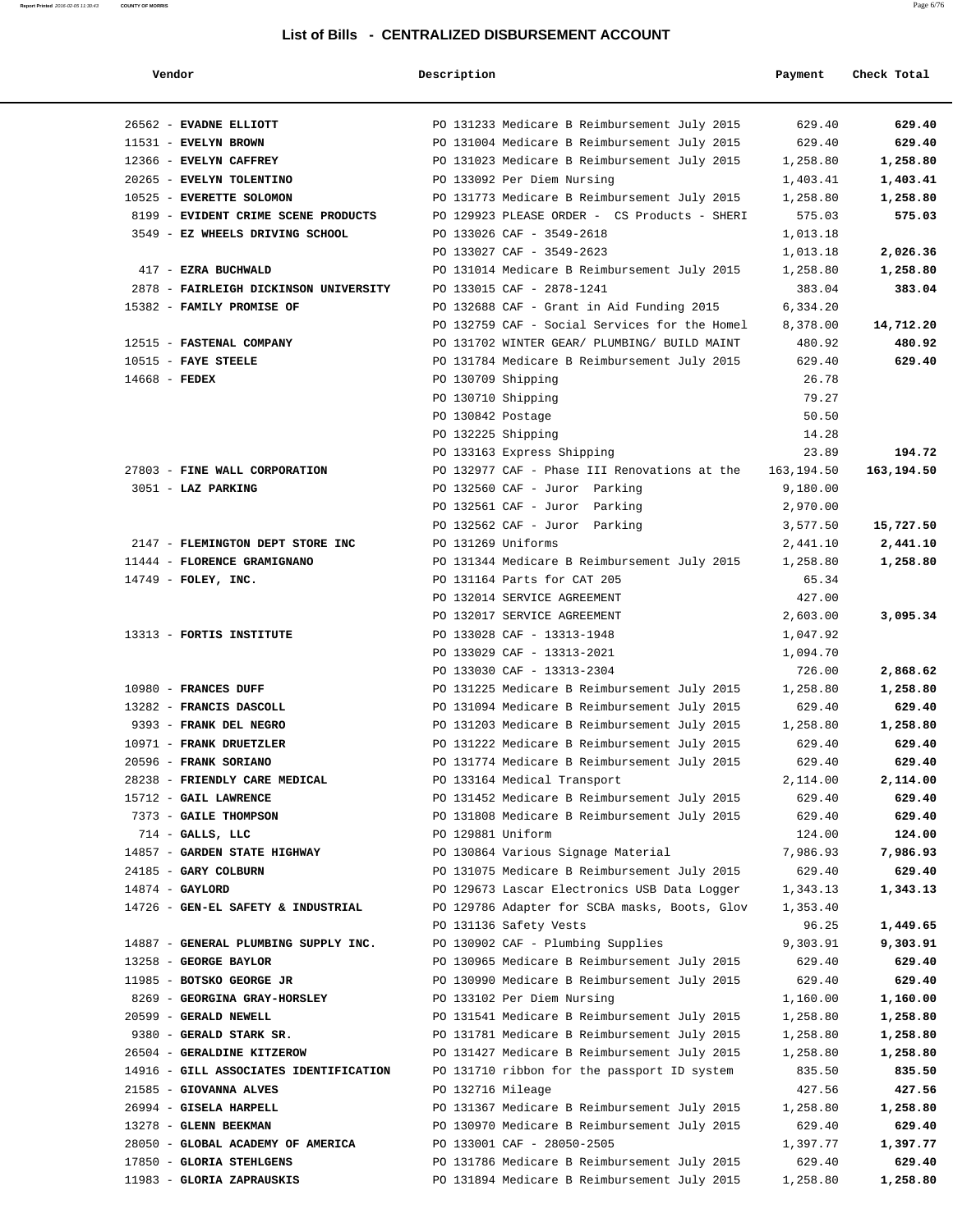| Vendor                                    | Description       |                                                 | Payment    | Check Total |
|-------------------------------------------|-------------------|-------------------------------------------------|------------|-------------|
| $11521$ - GPC, INC.                       |                   | PO 132012 CAF - Labor Rates Painting and rela   | 52, 253.53 | 52,253.53   |
| 6593 - GRACE TRIMMER                      |                   | PO 131819 Medicare B Reimbursement July 2015    | 629.40     | 629.40      |
| 9766 - GRACE WINTERS                      |                   | PO 131882 Medicare B Reimbursement July 2015    | 1,258.80   | 1,258.80    |
| $24884$ - GRAINGER                        |                   | PO 128766 Misc. Supplies                        | 103.15     | 103.15      |
| $24884$ - GRAINGER                        |                   | PO 129517 Misc. Supplies Acct # 840031033       | 342.53     | 342.53      |
| $14984$ - GRAINGER                        |                   | PO 130893 BUILD MAINT/ ELECTRICAL/ WINTER GEA   | 1,352.32   |             |
|                                           |                   | PO 131278 BUILD MAINT/ HVAC                     | 1,260.55   |             |
|                                           |                   | PO 131279 BUILD MAINT/ ELECTRICAL               | 555.84     |             |
|                                           |                   | PO 131704 WINTER GEAR/ SMALL TOOLS/ BUILD MAI   | 2,222.94   | 5,391.65    |
| $14983$ - GRAINGER                        |                   | PO 132175 Sanitizer Refills for Housekeeping    | 837.60     |             |
|                                           |                   | PO 132176 Supplies for Morris View Security     | 1,609.07   |             |
|                                           |                   | PO 132177 Supplies for Morris View Security     | 1,040.22   |             |
|                                           |                   | PO 132002 supplies, safety items                | 399.23     | 3,886.12    |
| 15007 - GREENMAN PEDERSEN INC             |                   | PO 133198 CAF - Construction Inspection Servi   | 21,267.84  | 21,267.84   |
| 15051 - GRETCHEN HAAS                     |                   | PO 131361 Medicare B Reimbursement July 2015    | 1,258.80   | 1,258.80    |
| 28260 - GRIFFITH ELECTRIC SUPPLY CO, INC. |                   | PO 130880 ELECTRICAL                            | 2,863.21   |             |
|                                           |                   | PO 131273 ELECTRICAL                            | 89.19      | 2,952.40    |
| 19134 - GRINNELL RECYCLING INC.           |                   | PO 130845 Disposable Recycling                  | 2,701.64   | 2,701.64    |
| 27922 - GROFF TRACTOR NEW JERSEY LLC      |                   | PO 128763 Repairs for Case Long Reach           | 6,641.75   | 6,641.75    |
| $10972$ - GUY DEODATO                     |                   | PO 131209 Medicare B Reimbursement July 2015    | 1,258.80   | 1,258.80    |
| 20919 - HANNAH GILBERT                    |                   | PO 131333 Medicare B Reimbursement July 2015    | 629.40     | 629.40      |
| 15082 - HANOVER TWP MUNICIPAL ALLIANCE    |                   | PO 132905 CAF - 2016 Municipal Aliance Funds    | 10,067.51  | 10,067.51   |
| 12377 - HAROLD WHITE                      |                   | PO 131872 Medicare B Reimbursement July 2015    | 629.40     | 629.40      |
| 9728 - HARRIET VALLECER RN                |                   | PO 133086 Per Diem Nursing                      | 1,776.00   | 1,776.00    |
| 25522 - HARRY L. SCHWARZ & CO.            |                   | PO 130906 Appraisal Review Services             | 2,002.50   | 2,002.50    |
| 8197 - HATEF QUAZI                        |                   | PO 131594 Medicare B Reimbursement July 2015    | 1,258.80   | 1,258.80    |
| 444 - HATTIE GREEN                        |                   | PO 131346 Medicare B Reimbursement July 2015    | 629.40     | 629.40      |
| 27040 - HAZEL WATSON                      |                   | PO 131863 Medicare B Reimbursement July 2015    | 629.40     | 629.40      |
| 15691 - HELEN LARSON                      |                   | PO 131448 Medicare B Reimbursement July 2015    | 629.40     | 629.40      |
| 18194 - HELEN TYCZKOWSKI                  |                   |                                                 | 629.40     | 629.40      |
|                                           |                   | PO 131828 Medicare B Reimbursement July 2015    | 629.40     | 629.40      |
| 11530 - HENRY ARTEAGA                     |                   | PO 130935 Medicare B Reimbursement July 2015    |            |             |
| 14868 - HENRY GARTNER                     |                   | PO 131327 Medicare B Reimbursement July 2015    | 629.40     | 629.40      |
| 16302 - HOMELESS SOLUTIONS, INC.          |                   | PO 132020 CAF - Social Services for the Homel   | 31,185.00  | 31,185.00   |
| 10414 - HUBER & ASSOCIATES                | PO 132691 AGING   |                                                 | 400.00     | 400.00      |
| 10636 - HUNAN WOK                         |                   | PO 130855 2015 Meals                            | 529.00     | 529.00      |
| 28323 - IACIOFANO & PERRONE, ESQS.        |                   | PO 132571 Main Rd. and Changebridge, Montvill   | 1,887.50   | 1,887.50    |
| $8808$ - ILA TALWAR                       |                   | PO 132481 Insurance reimb. for $1/16$ to $6/16$ | 90.00      | 90.00       |
| 10767 - ILLIENE CHARLES, RN               |                   | PO 133088 Per Diem Nursing                      | 3,883.89   | 3,883.89    |
| 4592 - INFORMATION & TECHNOLOGY           |                   | PO 133004 CAF - 4592-2230                       | 800.00     |             |
|                                           |                   | PO 133155 CAF - 4592-2230                       | 908.96     |             |
|                                           |                   | PO 133156 CAF - 4592-2542                       | 810.00     |             |
|                                           |                   | PO 133041 CAF - 4592-2548                       | 840.00     |             |
|                                           |                   | PO 133042 CAF - 4592-2543                       | 840.00     |             |
|                                           |                   | PO 133043 CAF - 4592-2549                       | 750.00     |             |
|                                           |                   | PO 133044 CAF - 4592-2545                       | 840.00     |             |
|                                           |                   | PO 133045 CAF - 4592-2544                       | 840.00     | 6,628.96    |
| 4592 - INFORMATION & TECHNOLOGY           |                   | PO 133046 CAF - 4592-2540                       | 840.00     |             |
|                                           |                   | PO 133047 CAF - 4592-2546                       | 840.00     |             |
|                                           |                   | PO 133048 CAF - 4592-2547                       | 780.00     |             |
|                                           |                   | PO 133049 CAF - 4592-2621                       | 960.00     | 3,420.00    |
| 12041 - INGLESINO, WEBSTER,               |                   | PO 132575 Morris View Nursing Home-legal serv   | 1,407.18   | 1,407.18    |
| 4859 - INSTITUTE FOR FORENSIC PSYCHOLOGY  | PO 130841 Medical |                                                 | 1,800.00   | 1,800.00    |
| 27227 - INTEGRITY ROOFING, INC.           |                   | PO 132938 CAF - Roof Replacements at Public S   | 14,700.00  |             |
|                                           |                   | PO 132939 CAF - Roof Replacements at Public S   | 74,137.00  | 88,837.00   |
| 20792 - IPC HOSPITALIST PHYSICIANS NJ     |                   | PO 133165 CAF - Medical Care for Residents      | 3,000.00   | 3,000.00    |
| 2881 - IRIS BLAKE                         |                   | PO 130981 Medicare B Reimbursement July 2015    | 629.40     | 629.40      |
| 24019 - IRIS GREEN                        |                   | PO 131347 Medicare B Reimbursement July 2015    | 629.40     | 629.40      |
| 5877 - IRVING SKOLNICK                    |                   | PO 131758 Medicare B Reimbursement July 2015    | 629.40     | 629.40      |
| 18422 - IRVING WEISS                      |                   | PO 131867 Medicare B Reimbursement July 2015    | 1,258.80   | 1,258.80    |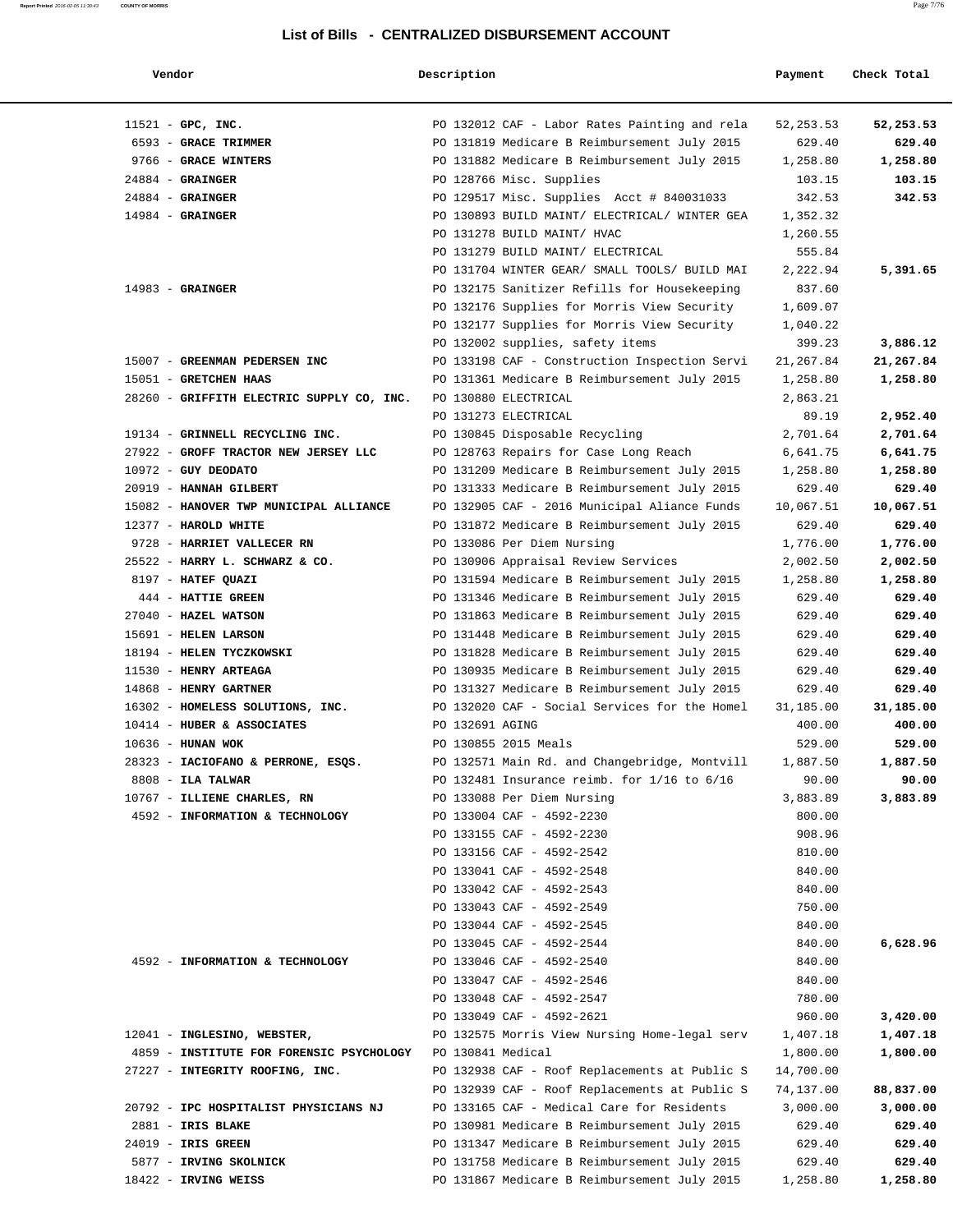## **Report Printed** 2016-02-05 11:30:43 **COUNTY OF MORRIS** Page 8/76

| Vendor                                                                   | Description                                                                                  | Payment          | Check Total      |
|--------------------------------------------------------------------------|----------------------------------------------------------------------------------------------|------------------|------------------|
|                                                                          |                                                                                              |                  |                  |
| 25439 - JACQUELINE FULMORE                                               | PO 131314 Medicare B Reimbursement July 2015                                                 | 629.40           | 629.40           |
| 730 - JACQUELYN M. DONNELLEY                                             | PO 131218 Medicare B Reimbursement July 2015                                                 | 629.40           | 629.40           |
| 21369 - JAMES DEACON                                                     | PO 131198 Medicare B Reimbursement July 2015                                                 | 1,258.80         | 1,258.80         |
| 27030 - JAMES E TODD                                                     | PO 131809 Medicare B Reimbursement July 2015                                                 | 629.40           | 629.40           |
| 12197 - JAMES H WOLF                                                     | PO 131884 Medicare B Reimbursement July 2015                                                 | 2,097.96         | 2,097.96         |
| 1479 - JAMES MCDANIEL                                                    | PO 132478 Mi. & Insurance reimb. for 1/16 to                                                 | 118.00           | 118.00           |
| 2890 - JAMES RETEMIAH                                                    | PO 131607 Medicare B Reimbursement July 2015                                                 | 629.40           | 629.40           |
| 10989 - JAMES VOELKER JR                                                 | PO 131849 Medicare B Reimbursement July 2015                                                 | 629.40           | 629.40           |
| 13544 - JANE DEROSE                                                      | PO 131210 Medicare B Reimbursement July 2015                                                 | 629.40           | 629.40           |
| 21645 - JANET BEALE-GRAHAM                                               | PO 130966 Medicare B Reimbursement July 2015                                                 | 1,258.80         | 1,258.80         |
| 14340 - JANET DONALDSON                                                  | PO 133253 Receipts for the Daily Record and S                                                | 48.00            | 48.00            |
| 2442 - JANET TRIGGS                                                      | PO 131818 Medicare B Reimbursement July 2015                                                 | 629.40           | 629.40           |
| 4439 - JANET WATTERS                                                     | PO 131864 Medicare B Reimbursement July 2015                                                 | 629.40           | 629.40           |
| 1477 - JANICE TRUSZ                                                      | PO 131824 Medicare B Reimbursement July 2015                                                 | 1,258.80         | 1,258.80         |
| 26526 - JASON VIVIAN                                                     | PO 132436 Reimburse Cell Phone                                                               | 60.00            | 60.00            |
| $27012$ - JEAN BRAGG                                                     | PO 130994 Medicare B Reimbursement July 2015                                                 | 629.40           | 629.40           |
| $10862$ - JEAN FRANCIS                                                   | PO 131307 Medicare B Reimbursement July 2015                                                 | 629.40           | 629.40           |
| 11442 - JEAN LONERGAN                                                    | PO 131465 Medicare B Reimbursement July 2015                                                 | 1,258.80         | 1,258.80         |
| 17849 - JEAN STEFANICK                                                   | PO 131785 Medicare B Reimbursement July 2015                                                 | 1,258.80         | 1,258.80         |
| 20612 - JEAN VIZZA<br>17978 - JEANETTE TAYLOR                            | PO 131847 Medicare B Reimbursement July 2015                                                 | 1,258.80         | 1,258.80         |
| 13302 - JEANNE MARIE BELLUCCI                                            | PO 131797 Medicare B Reimbursement July 2015<br>PO 130972 Medicare B Reimbursement July 2015 | 629.40<br>629.40 | 629.40<br>629.40 |
| 16563 - JEANNE NICHOLS                                                   | PO 131542 Medicare B Reimbursement July 2015                                                 | 629.40           | 629.40           |
| 26499 - JEFFREY C MCLEAR                                                 | PO 131507 Medicare B Reimbursement July 2015                                                 | 629.40           | 629.40           |
| 26512 - JEFFREY DONNELLY                                                 | PO 132428 Reimburse Cell Phone                                                               | 60.00            | 60.00            |
| 27529 - JEFFREY ENDEAN                                                   | PO 131236 Medicare B Reimbursement July 2015                                                 | 629.40           | 629.40           |
| 457 - JEROME THIEL                                                       | PO 131806 Medicare B Reimbursement July 2015                                                 | 1,762.80         | 1,762.80         |
| 27860 - JERRY DAVENPORT                                                  | PO 131196 Medicare B Reimbursement July 2015                                                 | 881.40           | 881.40           |
| 1585 - JERSEY BATTERED WOMEN'S                                           | PO 132751 CAF - Grant in Aid Funding 2015                                                    | 20,126.00        | 20,126.00        |
| 960 - JERSEY CENTRAL POWER & LIGHT                                       | PO 130719 JCP&L                                                                              | 39.72            | 39.72            |
| 960 - JERSEY CENTRAL POWER & LIGHT                                       | PO 130861 JCP&L                                                                              | 63.51            | 63.51            |
| 960 - JERSEY CENTRAL POWER & LIGHT                                       | PO 131971 Utility - Electric JCPL                                                            | 262.12           | 262.12           |
| 960 - JERSEY CENTRAL POWER & LIGHT                                       | PO 131979 JCP&L                                                                              | 579.18           | 579.18           |
| 960 - JERSEY CENTRAL POWER & LIGHT                                       | PO 132076 ELECTRIC - 0538                                                                    | 3,889.35         | 3,889.35         |
| 960 - JERSEY CENTRAL POWER & LIGHT                                       | PO 132077 ELECTRIC - RUTH DAVIS DR / CAC                                                     | 317.59           | 317.59           |
| 960 - JERSEY CENTRAL POWER & LIGHT                                       | PO 132078 ELECTRIC - 0537                                                                    | 79,149.67        | 79,149.67        |
| 960 - JERSEY CENTRAL POWER & LIGHT                                       | PO 132079 ELECTRIC - MASTER ACCOUNT                                                          | 35,652.83        | 35,652.83        |
| 960 - JERSEY CENTRAL POWER & LIGHT                                       | PO 132081 MOSQUITO CONTROL                                                                   | 618.17           | 618.17           |
| 960 - JERSEY CENTRAL POWER & LIGHT                                       | PO 132340 Utility - Electric JCPL                                                            | 944.42           | 944.42           |
| 960 - JERSEY CENTRAL POWER & LIGHT                                       | PO 132565 ELECTRIC - WARRANTS                                                                | 823.18           | 823.18           |
| 960 - JERSEY CENTRAL POWER & LIGHT                                       | PO 132756 JCP&L                                                                              | 34.09            | 34.09            |
| 960 - JERSEY CENTRAL POWER & LIGHT                                       | PO 132757 JCP&L                                                                              | 73.95            | 73.95            |
| 960 - JERSEY CENTRAL POWER & LIGHT<br>960 - JERSEY CENTRAL POWER & LIGHT | PO 132831 JCP&L<br>PO 132841 JCP&L                                                           | 20.04<br>629.00  | 20.04<br>629.00  |
| 960 - JERSEY CENTRAL POWER & LIGHT                                       | PO 132842 JCP&L                                                                              | 329.42           | 329.42           |
| 960 - JERSEY CENTRAL POWER & LIGHT                                       | PO 132843 JCP&L                                                                              | 29.53            | 29.53            |
| 960 - JERSEY CENTRAL POWER & LIGHT                                       | PO 132901 JCP&L                                                                              | 20.27            | 20.27            |
| 1622 - JERSEY TRACTOR TRAILER                                            | PO 132639 CAF - 1622-2392                                                                    | 500.00           |                  |
|                                                                          | PO 132072 CAF - 1622-2434                                                                    | 3,200.00         |                  |
|                                                                          | PO 132651 CAF - 1622-2596                                                                    | 3,200.00         |                  |
|                                                                          | PO 132652 CAF - 1622-2598                                                                    | 3,200.00         |                  |
|                                                                          | PO 133012 CAF - 1622-2624                                                                    | 1,920.24         |                  |
|                                                                          | PO 133031 CAF - 1622-2515                                                                    | 800.00           |                  |
|                                                                          | PO 133032 CAF - 1622-2662                                                                    | 1,600.00         | 14,420.24        |
| $13249$ - JOAN BARRY                                                     | PO 130943 Medicare B Reimbursement July 2015                                                 | 629.40           | 629.40           |
| 1201 - JOAN CHRISTIANSEN                                                 | PO 131039 Medicare B Reimbursement July 2015                                                 | 1,258.80         | 1,258.80         |
| 21701 - JOAN LEFFERTS                                                    | PO 131456 Medicare B Reimbursement July 2015                                                 | 629.40           | 629.40           |
| $10061$ - JOAN WULFF                                                     | PO 131887 Medicare B Reimbursement July 2015                                                 | 1,258.80         | 1,258.80         |
| 20916 - JOANN DAMELIO                                                    | PO 131092 Medicare B Reimbursement July 2015                                                 | 1,258.80         | 1,258.80         |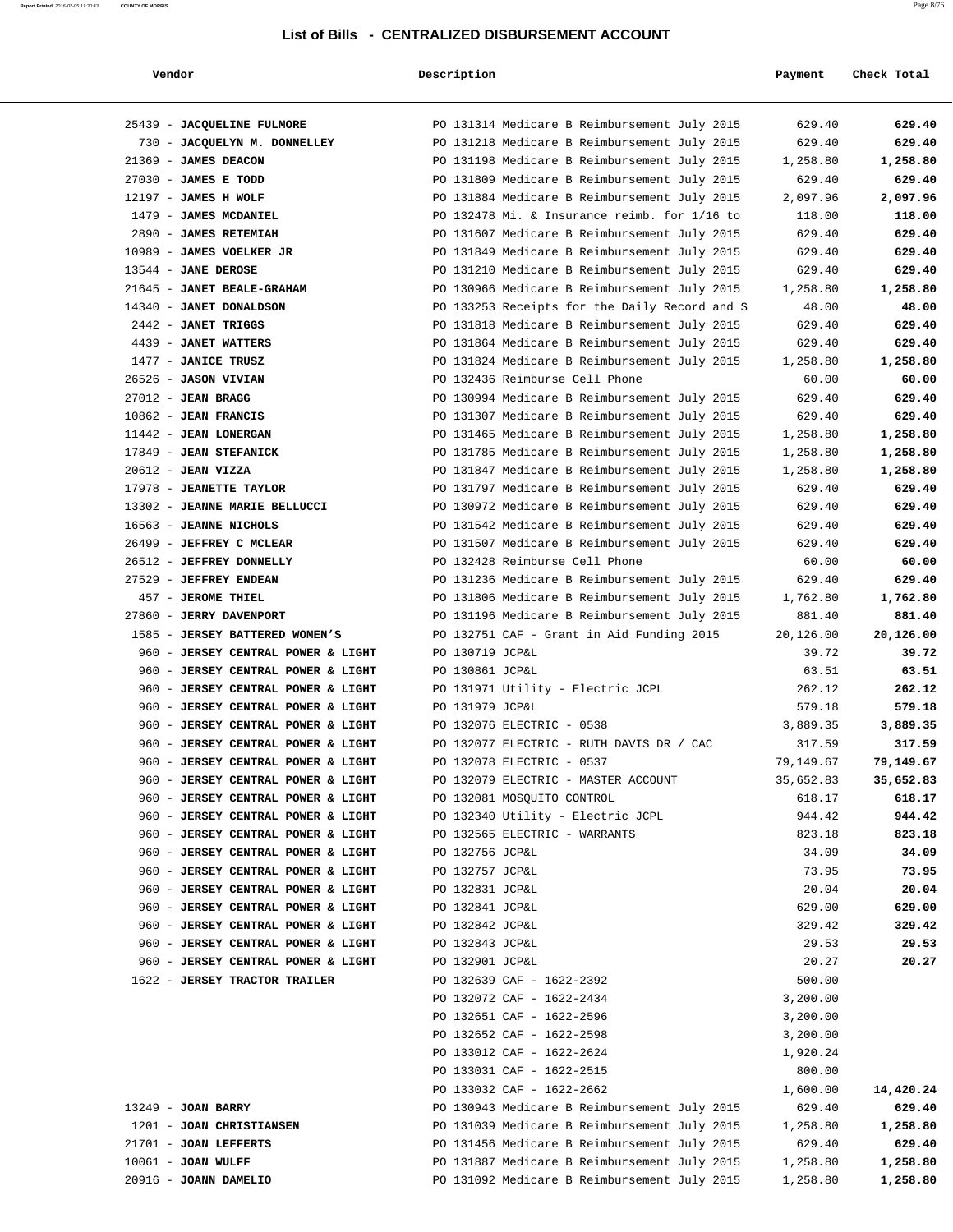|  | Vendor | Description | Payment<br>Check Total |
|--|--------|-------------|------------------------|
|--|--------|-------------|------------------------|

| 24772 - JOANN WEINSTEIN                                |                | PO 131866 Medicare B Reimbursement July 2015                        | 1,762.80      | 1,762.80      |
|--------------------------------------------------------|----------------|---------------------------------------------------------------------|---------------|---------------|
| 18494 - JOCELYN L. WILSON                              |                | PO 131881 Medicare B Reimbursement July 2015                        | 629.40        | 629.40        |
| $5928$ - JOHN ALI                                      |                | PO 130929 Medicare B Reimbursement July 2015                        | 629.40        | 629.40        |
| $20914$ - JOHN BERNI JR                                |                | PO 130976 Medicare B Reimbursement July 2015                        | 629.40        | 629.40        |
| 24191 - JOHN CIARAMELLA                                |                | PO 131040 Medicare B Reimbursement July 2015                        | 1,258.80      | 1,258.80      |
| 26992 - JOHN CICCHETTI                                 |                | PO 131041 Medicare B Reimbursement July 2015                        | 629.40        | 629.40        |
| 14351 - JOHN DOODY                                     |                | PO 131219 Medicare B Reimbursement July 2015                        | 1,258.80      | 1,258.80      |
| $14425$ - JOHN DUNNE                                   |                | PO 131228 Medicare B Reimbursement July 2015                        | 1,258.80      | 1,258.80      |
| 14532 - JOHN ENRIGHT                                   |                | PO 131238 Medicare B Reimbursement July 2015                        | 1,258.80      | 1,258.80      |
| 14261 - JOHN F. DEMPSEY                                |                | PO 131207 Medicare B Reimbursement July 2015                        | 1,258.80      | 1,258.80      |
| 11982 - JOHN GIORDANO                                  |                | PO 131335 Medicare B Reimbursement July 2015                        | 1,258.80      | 1,258.80      |
| $15106$ - JOHN HARRIS                                  |                | PO 131369 Medicare B Reimbursement July 2015                        | 629.40        | 629.40        |
| 25685 - JOHN J DELANEY                                 |                | PO 131201 Medicare B Reimbursement July 2015                        | 629.40        | 629.40        |
| 26561 - JOHN JACKSON                                   |                | PO 131397 Medicare B Reimbursement July 2015                        | 629.40        | 629.40        |
| $27016$ - JOHN M KNIGHT                                |                | PO 131430 Medicare B Reimbursement July 2015                        | 629.40        | 629.40        |
| $27029$ - JOHN P SULPY                                 |                | PO 131793 Medicare B Reimbursement July 2015                        | 1,258.80      | 1,258.80      |
| 16957 - JOHN PECORARO                                  |                | PO 132222 Expense Reimbursement                                     | 25.00         | 25.00         |
| 5929 - JOHN PERRY                                      |                | PO 131580 Medicare B Reimbursement July 2015                        | 1,258.80      | 1,258.80      |
| 6071 - JOHN ZEEK                                       |                | PO 131895 Medicare B Reimbursement July 2015                        | 629.40        | 629.40        |
| $26528$ - JOHN ZEGERS                                  |                | PO 132437 Reimburse Cell Phone                                      | 60.00         | 60.00         |
| 12452 - JOHNSON & JOHNSON, ESQS                        |                | PO 132682 Legal services rendered for 12/15                         | 8,921.52      | 8,921.52      |
| 2695 - JOHNSTONE SUPPLY                                | PO 132360 HVAC |                                                                     | 2,182.86      |               |
|                                                        | PO 132567 HVAC |                                                                     | 99.26         | 2,282.12      |
| 12395 - JOSEPH ELLIOTT                                 |                | PO 131234 Medicare B Reimbursement July 2015                        | 1,258.80      | 1,258.80      |
| 5319 - JOSEPH NOTOWICZ                                 |                | PO 131550 Medicare B Reimbursement July 2015                        | 629.40        | 629.40        |
| 27068 - JOSEPH O'BRIEN                                 |                | PO 131551 Medicare B Reimbursement July 2015                        | 881.40        | 881.40        |
| $25420$ - JOSEPH RYAN                                  |                | PO 131639 Medicare B Reimbursement July 2015                        | 1,258.80      | 1,258.80      |
| 5251 - JOSEPHINE ABRUZZO                               |                | PO 130922 Medicare B Reimbursement July 2015                        | 629.40        | 629.40        |
| 8962 - JOY SULLIVAN                                    |                | PO 133013 travel reimbursement                                      | 43.40         | 43.40         |
| 2627 - JOYCE GENDRAU                                   |                | PO 131330 Medicare B Reimbursement July 2015                        | 629.40        | 629.40        |
| 27017 - JOYCE KUSCHKE                                  |                | PO 131444 Medicare B Reimbursement July 2015                        | 629.40        | 629.40        |
| 4486 - JUDITH BEECHER                                  |                | PO 130969 Medicare B Reimbursement July 2015                        | 629.40        | 629.40        |
| 10974 - JUDITH CLIFF                                   |                | PO 131073 Medicare B Reimbursement July 2015                        | 1,258.80      | 1,258.80      |
| 9999 - JUDITH FYFFE                                    |                | PO 131316 Medicare B Reimbursement July 2015                        | 1,258.80      | 1,258.80      |
| 13399 - JULIE BOLCAR                                   |                | PO 130985 Medicare B Reimbursement July 2015                        | 629.40        | 629.40        |
| 7432 - JUNE WITTY                                      |                | PO 130954 Supplemental SANE SART Nurse Pay                          | 194.40        | 194.40        |
| 26511 - JUSTIN CHUPLIS                                 |                | PO 132407 Work Boots - 2015                                         | 84.78         | 84.78         |
| 26511 - JUSTIN CHUPLIS                                 |                | PO 132418 Reimburse Cell Phone                                      | 60.00         | 60.00         |
| 8966 - K-LOG INC                                       |                | PO 129782 11/15 Ouotation for Office Chairs                         | 890.11        | 890.11        |
| 20776 - KAREN GOTTSHALL                                |                | PO 132535 travel reimbursement                                      | 191.47        | 191.47        |
| 703 - KAREN REMUS                                      |                | PO 133201 Mi. & Insurance reimb. for 1/16 to                        | 110.50        | 110.50        |
| 5007 - KARL ZELIFF                                     |                | PO 132308 Reimbursement PREA                                        | 5.50          | 5.50          |
| 25394 - KATHLEEN WAGNER                                |                | PO 131852 Medicare B Reimbursement July 2015                        | 629.40        | 629.40        |
| 9982 - KATHLIN FACEY                                   |                | PO 131245 Medicare B Reimbursement July 2015                        | 629.40        | 629.40        |
| 3511 - KATHY CRATE                                     |                | PO 131090 Medicare B Reimbursement July 2015                        | 629.40        | 629.40        |
| 15565 - KELLER & KIRKPATRICK                           |                | PO 132978 CAF - Engineering Consultants for V                       | 7,124.00      | 7,124.00      |
| 24864 - KELLY DZIAK                                    |                | PO 133119 2015 expenses                                             | 311.43        | 311.43        |
| 27752 - KENNETH ARMSTRONG                              |                | PO 130934 Medicare B Reimbursement July 2015                        | 881.40        | 881.40        |
| 15574 - KENVIL POWER EQUIPMENT, INC.                   |                | PO 131130 Parts, Maintenance for Weed & Pest                        | 478.63        | 478.63        |
| 26559 - KERRY KUBER                                    |                | PO 133169 Resident Activities                                       | 300.00        | 300.00        |
| 11118 - KEVIN BEAGLE                                   |                | PO 132889 Work Boots Per Contract                                   | 90.00         | 90.00         |
| 10144 - KEYBOARD CONSULTANTS INC                       |                | PO 129471 Cart for SMART Board                                      | 1,205.13      | 1,205.13      |
| 15596 - KILBOURNE & KILBOURNE                          |                | PO 132179 Employee Recognition                                      | 80.90         | 80.90         |
| 27774 - KLD LABS, INC.                                 |                | PO 128516 Probes Repaired                                           | 589.00        | 589.00        |
| 15634 - KORNER STORE INC<br>26521 - KRISTIAN MCMORLAND |                | PO 130857 2015 Meals                                                | 149.50        | 149.50        |
| 26521 - KRISTIAN MCMORLAND                             |                | PO 132408 Reimburse for Parking<br>PO 132424 Registration for Class | 3.00<br>80.70 | 3.00<br>80.70 |
| 26521 - KRISTIAN MCMORLAND                             |                | PO 132431 Reimburse Cell Phone                                      | 60.00         | 60.00         |
| 932 - LALITHAMMA GEORGE                                |                | PO 131331 Medicare B Reimbursement July 2015                        | 629.40        | 629.40        |
|                                                        |                |                                                                     |               |               |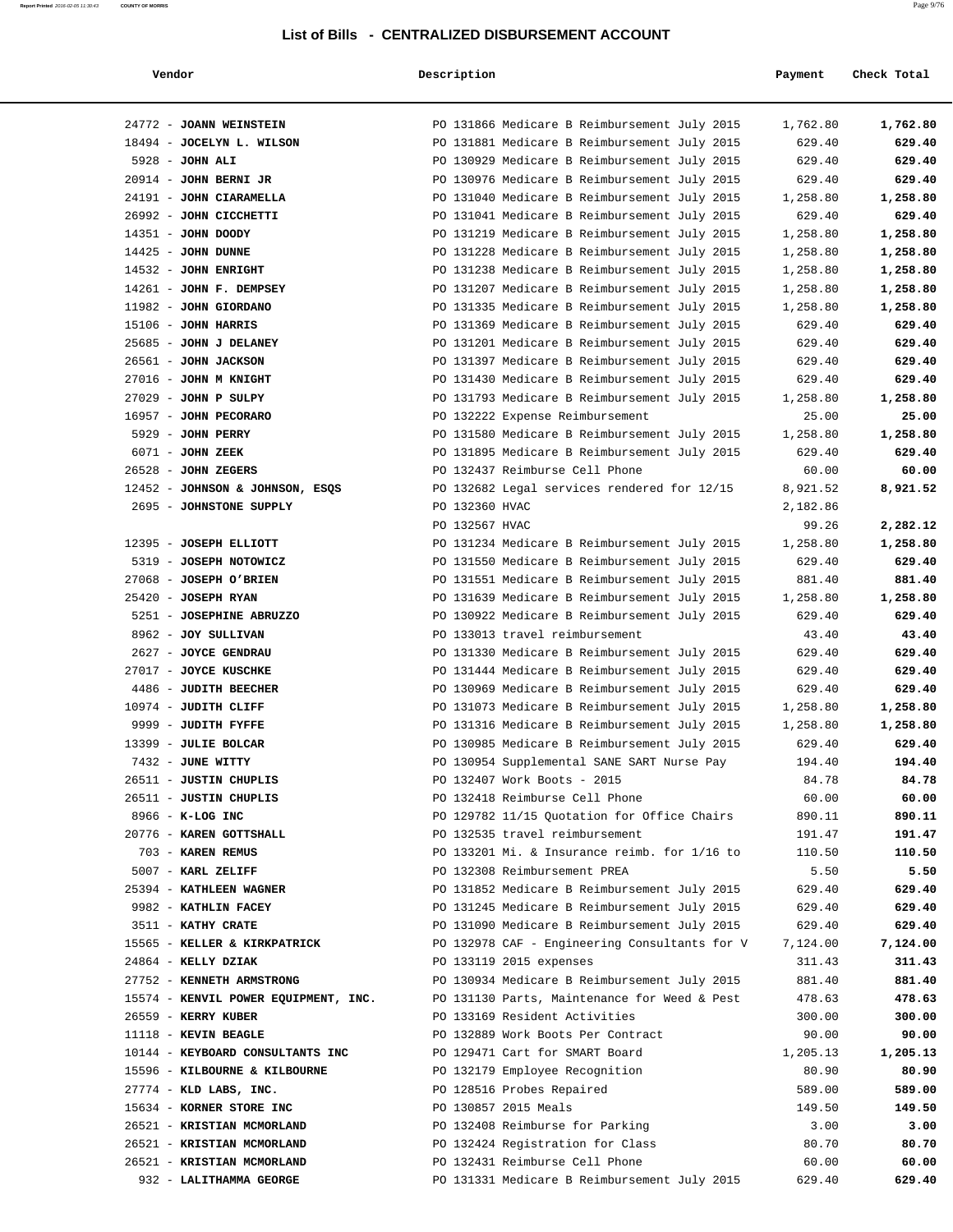|                                                 | Vendor |
|-------------------------------------------------|--------|
|                                                 |        |
| $\mathcal{O} \cap \mathcal{O} \neq \mathcal{O}$ | - - -  |

| Vendor                                | Description |                                                 | Payment  | Check Total |
|---------------------------------------|-------------|-------------------------------------------------|----------|-------------|
| 27043 - LANCELOT EVANS                |             | PO 131242 Medicare B Reimbursement July 2015    | 629.40   | 629.40      |
| 79 - LARISSA PENCAK                   |             | PO 131576 Medicare B Reimbursement July 2015    | 1,258.80 | 1,258.80    |
| 27371 - LAURA BERTELLI                |             | PO 132693 Reimbursement - Conference/L. Berte   | 65.14    | 65.14       |
| 689 - LAURA GARUBO                    |             | PO 131328 Medicare B Reimbursement July 2015    | 629.40   | 629.40      |
| $20594$ - LAURA TSENG                 |             | PO 131825 Medicare B Reimbursement July 2015    | 1,258.80 | 1,258.80    |
| 8182 - LAWRENCE BROWN                 |             | PO 131007 Medicare B Reimbursement July 2015    | 1,258.80 | 1,258.80    |
| 5244 - LAWRENCE VAN RIPER JR.         |             | PO 131831 Medicare B Reimbursement July 2015    | 1,258.80 | 1,258.80    |
| 15716 - LAWYERS DIARY AND MANUAL, LLC |             | PO 127657 2016 Lawyers Diary & Manual           | 102.00   | 102.00      |
| 9379 - LEONA GAMINO                   |             | PO 131325 Medicare B Reimbursement July 2015    | 629.40   | 629.40      |
| 10789 - LEOPOLD TURNER                |             | PO 131827 Medicare B Reimbursement July 2015    | 629.40   | 629.40      |
| 15775 - LIFESAVERS INC                |             | PO 130761 Education, School, Training           | 167.00   | 167.00      |
| 10983 - LILLIAN MUELLER               |             | PO 131533 Medicare B Reimbursement July 2015    | 1,258.80 | 1,258.80    |
| $20601$ - LINDA FLATT                 |             | PO 131257 Medicare B Reimbursement July 2015    | 629.40   | 629.40      |
| 8099 - LINDA HOMSCHEK                 |             | PO 131389 Medicare B Reimbursement July 2015    | 629.40   | 629.40      |
| $17759$ - LINDA SPANN                 |             | PO 131775 Medicare B Reimbursement July 2015    | 629.40   | 629.40      |
| 6110 - LINDA ZEGLIN                   |             | PO 131896 Medicare B Reimbursement July 2015    | 1,258.80 | 1,258.80    |
| 15816 - LONGFELLOWS SANDWICH DELI     |             | PO 132926 Dinner Meeting                        | 109.90   | 109.90      |
| 15816 - LONGFELLOWS SANDWICH DELI     |             | PO 132927 Dinner Meeting                        | 143.82   | 143.82      |
| 8307 - LOREEN RAFISURA                |             | PO 133085 Per Diem Nursing                      | 886.89   | 886.89      |
| 8786 - LORI TRAETTINO                 |             | PO 131816 Medicare B Reimbursement July 2015    | 629.40   | 629.40      |
| 11993 - LOUIS VIOLIO                  |             | PO 131844 Medicare B Reimbursement July 2015    | 629.40   | 629.40      |
| 21100 - LOUISE R. MACCHIA             |             | PO 133090 Per Diem Nursing                      | 2,562.25 | 2,562.25    |
| 6525 - LOURDES DEGUZMAN               |             | PO 132473 Insurance reimb. for $1/16$ to $6/16$ | 72.00    | 72.00       |
| 53 - LOVEYS PIZZA & GRILL             |             | PO 133122 Youth Shelter reward dinners Nov. &   | 309.26   |             |
|                                       |             | PO 132989 Employee Apprciation Luncheon         | 88.23    | 397.49      |
| $9984$ - LUBA ROSE                    |             | PO 131628 Medicare B Reimbursement July 2015    | 1,258.80 | 1,258.80    |
| 13573 - LUCILLE DEZENZO               |             | PO 131211 Medicare B Reimbursement July 2015    | 629.40   | 629.40      |
| 14412 - LUCILLE DUETSCH               |             | PO 131224 Medicare B Reimbursement July 2015    | 1,258.80 | 1,258.80    |
| 26514 - LUCILLE DWYER                 |             | PO 131230 Medicare B Reimbursement July 2015    | 629.40   | 629.40      |
| 15711 - LUCILLE LAWRENCE              |             | PO 131453 Medicare B Reimbursement July 2015    | 629.40   | 629.40      |
| 2030 - LUCY CHARLES                   |             | PO 131034 Medicare B Reimbursement July 2015    | 629.40   | 629.40      |
| 20719 - LUIGI'S ROXBURY PIZZERIA LLC  |             | PO 131267 2014 Meals                            | 34.50    | 34.50       |
| 15850 - LUM, DRASCO & POSITAN LLC     |             | PO 133176 Legal Services                        | 876.00   | 876.00      |
| 15926 - M.C. SCHOOL OF TECHNOLOGY     |             | PO 133008 CAF - 15926-2430                      | 1,403.04 |             |
|                                       |             | PO 133009 CAF - 15926-2442                      | 880.76   |             |
|                                       |             | PO 133033 CAF - 15926-2360                      | 1,251.72 |             |
|                                       |             | PO 133034 CAF - 15926-2366                      | 1,276.01 |             |
|                                       |             | PO 133052 CAF - 15926-2567                      | 163.44   | 4,974.97    |
| 7568 - MADUKWE IMO IBOKO, RN          |             | PO 133093 Per Diem Nursing                      | 1,184.00 | 1,184.00    |
| 21026 - MAGGIE CALDERWOOD             |             | PO 132518 Annual Fee                            | 125.00   | 125.00      |
| 20710 - MAMMA CATERINA                |             | PO 130866 RSS Exercise-lunch                    | 631.00   | 631.00      |
| 28310 - MARCIA JACKSON                |             | PO 132211 Employee Reimbursement                | 30.00    | 30.00       |
| 21371 - MARGARET BREE                 |             | PO 130996 Medicare B Reimbursement July 2015    | 629.40   | 629.40      |
| 20717 - MARGARET FAUST                |             | PO 131247 Medicare B Reimbursement July 2015    | 1,067.40 | 1,067.40    |
| 24218 - MARGARET FORBES               |             | PO 131264 Medicare B Reimbursement July 2015    | 629.40   | 629.40      |
| 11437 - MARIA QUILES                  |             | PO 131596 Medicare B Reimbursement July 2015    | 629.40   | 629.40      |
| 25393 - MARIANNE KRANZ                |             | PO 131441 Medicare B Reimbursement July 2015    | 629.40   | 629.40      |
| 8222 - MARIE ALBERT                   |             | PO 130926 Medicare B Reimbursement July 2015    | 629.40   | 629.40      |
| 14256 - MARIE DEMATTEO                |             | PO 131206 Medicare B Reimbursement July 2015    | 629.40   | 629.40      |
| 25389 - MARIE LINDOR                  |             | PO 131460 Medicare B Reimbursement July 2015    | 629.40   | 629.40      |
| 10975 - MARIE UGLIALORO               |             | PO 131829 Medicare B Reimbursement July 2015    | 1,258.80 | 1,258.80    |
| 20609 - MARILYN CRANDON               |             | PO 131082 Medicare B Reimbursement July 2015    | 629.40   | 629.40      |
| 21905 - MARILYN L CIOFFI              |             | PO 131042 Medicare B Reimbursement July 2015    | 629.40   | 629.40      |
| 18512 - MARILYN WIRTZ                 |             | PO 131883 Medicare B Reimbursement July 2015    | 629.40   | 629.40      |
| 26982 - MARION BROWN                  |             | PO 131012 Medicare B Reimbursement July 2015    | 629.40   | 629.40      |
| 3690 - MARJORIE SANDERS               |             | PO 131645 Medicare B Reimbursement July 2015    | 1,258.80 | 1,258.80    |
| 13796 - MARK CHIAROLANZA              |             | PO 132726 Reimbursement for Fall Semester "20   | 1,910.30 | 1,910.30    |
| $11023$ - MARTHA YAGHI                |             | PO 133091 Per Diem Nursing                      | 1,181.41 | 1,181.41    |
| 3769 - MARTIN LUTHER KING             |             | PO 132050 Meeting Expense                       | 150.00   | 150.00      |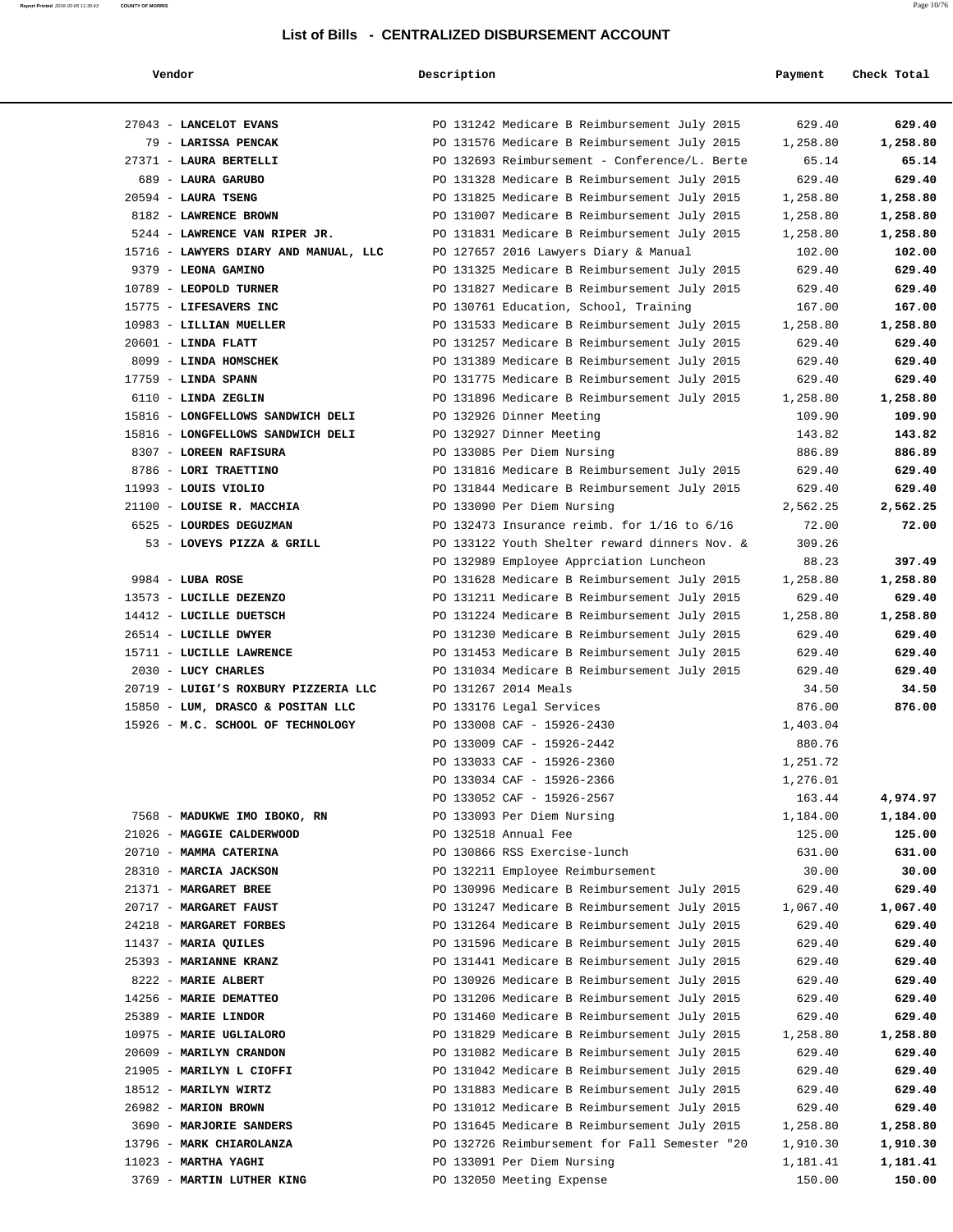| Vendor                                    | Description     |                                               | Payment    | Check Total |
|-------------------------------------------|-----------------|-----------------------------------------------|------------|-------------|
| $17716$ - MARY E. SNYDER                  |                 | PO 131769 Medicare B Reimbursement July 2015  | 1,258.80   | 1,258.80    |
| 18075 - MARY ELAINE TODD                  |                 | PO 131810 Medicare B Reimbursement July 2015  | 629.40     | 629.40      |
| 21323 - MARY NORA KOLLER                  |                 | PO 131434 Medicare B Reimbursement July 2015  | 629.40     | 629.40      |
| $24201$ - MARY SNYDER                     |                 | PO 131770 Medicare B Reimbursement July 2015  | 1,258.80   | 1,258.80    |
| 5467 - MARY VEDDER                        |                 | PO 131839 Medicare B Reimbursement July 2015  | 1,258.80   | 1,258.80    |
| $27902$ - MARY WALSH                      |                 | PO 131857 Medicare B Reimbursement July 2015  | 629.40     | 629.40      |
| 20933 - MAUREEN BARRATT                   |                 | PO 130941 Medicare B Reimbursement July 2015  | 629.40     | 629.40      |
| 9986 - MAVIS BROWN                        |                 | PO 131009 Medicare B Reimbursement July 2015  | 1,258.80   | 1,258.80    |
| 23946 - MAXINE B DOUGLAS                  |                 | PO 133070 Employee Reimbursement              | 30.00      | 30.00       |
| 9650 - MC LEAGUE OF MUNICIPALITIES        |                 | PO 130414 League of Municipalities Luncheon 1 | 75.00      |             |
|                                           |                 | PO 131290 League of Municipalities Dinner     | 550.00     | 625.00      |
| 16065 - MC VOCATIONAL SCHOOL DISTRICT     |                 | PO 133375 2/16 District Taxes to be Raised    | 800,000.00 | 800,000.00  |
| 27688 - MELISSA MARTIN                    |                 | PO 132421 Reimburse Cell Phone                | 60.00      | 60.00       |
| 8443 - MELOJANE CELESTINO                 |                 | PO 133089 Per Diem Nursing                    | 1,193.25   | 1,193.25    |
| 11447 - MELVIN LEPOFSKY                   |                 | PO 131458 Medicare B Reimbursement July 2015  | 1,049.00   | 1,049.00    |
| 16129 - MENTAL HEALTH ASSOCIATION OF      |                 | PO 132685 CAF - Grant in Aid Funding 2015     | 1,806.00   |             |
|                                           |                 | PO 132718 CAF - Grant in Aid Funding 2015     | 8,178.63   |             |
|                                           |                 | PO 132722 CAF - Grant in Aid Funding 2015     | 15,732.91  |             |
|                                           |                 | PO 132723 CAF - Grant in Aid Funding 2015     | 3,566.00   | 29,283.54   |
| 21365 - MERITSUM WHITE                    |                 | PO 131871 Medicare B Reimbursement July 2015  | 629.40     | 629.40      |
| 27923 - MICHAEL BAKER INTERNATIONAL, INC. |                 | PO 132980 CAF - Data collection & aid in deve | 115,000.00 | 115,000.00  |
| 14250 - MICHAEL DELVECCHIO                |                 | PO 131204 Medicare B Reimbursement July 2015  | 1,258.80   | 1,258.80    |
| 12173 - MICHAEL GUADAGNO                  |                 | PO 131357 Medicare B Reimbursement July 2015  | 1,258.80   | 1,258.80    |
| 26517 - MICHAEL HENDERSON                 |                 | PO 132432 Reimburse Cell Phone                | 60.00      | 60.00       |
| 5243 - MICHAEL RIPATRAZONE                |                 | PO 131617 Medicare B Reimbursement July 2015  | 1,258.80   | 1,258.80    |
| 20546 - MICHALSKI FUNERAL HOME            |                 | PO 132619 Indigent Burial                     | 2,150.00   | 2,150.00    |
| 24951 - MICHELLE CAPILI                   |                 | PO 133103 Per Diem Nursing                    | 592.00     | 592.00      |
| 28309 - MICHELLE FORBES                   |                 | PO 132212 Employee Reimbursement              | 30.00      | 30.00       |
| 10999 - MILDRED BYRD                      |                 | PO 131021 Medicare B Reimbursement July 2015  | 629.40     | 629.40      |
| 16207 - MILLER & CHITTY CO INC            |                 | PO 132182 CAF - Boiler Services & Repairs     | 1,435.00   | 1,435.00    |
| 10998 - MILTON WILSON                     |                 | PO 131880 Medicare B Reimbursement July 2015  | 1,258.80   | 1,258.80    |
| 25428 - MIRLENE ESTRIPLET                 |                 | PO 133097 Per Diem Nursing                    | 2,109.00   | 2,109.00    |
| 8900 - MONTVILLE TWP WATER & SEWER        |                 | PO 132354 WATER / SEWER - MONTVILLE           | 130.85     | 130.85      |
| 24348 - MOONLIGHT DESIGNS                 |                 | PO 133108 Resident Activities                 | 165.00     | 165.00      |
| 16273 - MOORE MEDICAL LLC                 |                 | PO 124615 PLEASE ORDER - Medical Supplies/M.  | 87.07      | 87.07       |
| 16279 - MORNINGSTAR                       |                 | PO 129634 Annual Renewal                      | 5,178.00   | 5,178.00    |
| 7587 - MORRIS COUNTY ASSESSOR'S ASSOC.    |                 | PO 130808 Holiday Luncheon Meeting 1/28/16    | 350.00     | 350.00      |
| 19478 - MORRIS COUNTY CHAMBER OF          |                 | PO 130694 GA- DL Registration to attend 1-22- | 135.00     |             |
|                                           |                 | PO 130698 2016 Leadership Morris Class - Ter  | 1,700.00   |             |
|                                           |                 | PO 130835 GA - 2016 Annual Membership Dues    | 390.00     |             |
|                                           |                 | PO 131721 annual meeting luncheon 1/22/16     | 270.00     | 2,495.00    |
| 6213 - MORRIS COUNTY ENGRAVING LLC        |                 | PO 132318 OTHER IOPERATING                    | 1,745.60   | 1,745.60    |
| 16288 - MORRIS COUNTY FARMS INC           |                 | PO 130882 HOLIDAY DECORATIONS                 | 2,310.90   |             |
|                                           |                 | PO 132375 HOLIDAY DECOR                       | 2,310.90   | 4,621.80    |
| 19483 - MORRIS COUNTY MUNICIPAL           |                 | PO 130886 CAF - Solid Waste Collection Servic | 7,112.15   | 7,112.15    |
| 19483 - MORRIS COUNTY MUNICIPAL           |                 | PO 130887 REFUSE REMOVAL                      | 1,634.84   | 1,634.84    |
| 19483 - MORRIS COUNTY MUNICIPAL           |                 | PO 131271 REFUSE REMOVAL                      | 839.15     | 839.15      |
| 19483 - MORRIS COUNTY MUNICIPAL           |                 | PO 131275 CAF - Solid Waste Collection Servic | 7,316.28   | 7,316.28    |
| 16298 - MORRIS PLAINS MUNICIPAL ALL.      |                 | PO 132701 CAF - 2016 Municipal Aliance Funds  | 3,312.49   | 3,312.49    |
| 16321 - MORRISTOWN LUMBER &               | PO 130854 Paint |                                               | 9.98       |             |
|                                           |                 | PO 132339 Misc. Supplies                      | 212.11     | 222.09      |
| 21573 - ATLANTIC CORPORATE                |                 | PO 129655 JUVENILE YOUTH SHELTER MEDICAL      | 7,037.33   | 7,037.33    |
| 1387 - MORRISTOWN MEDICAL CENTER          |                 | PO 133159 Resident Off-Site Treatment         | 1,416.30   | 1,416.30    |
| 16338 - MORRISTOWN NEIGHBORHOOD HOUSE     |                 | PO 132750 CAF - Grant in Aid Funding 2015     | 2,795.00   |             |
|                                           |                 | PO 132752 CAF - JJ-1508                       | 1,108.00   |             |
|                                           |                 | PO 132817 CAF - Grant in Aid Funding 2015     | 16,100.00  | 20,003.00   |
| 16340 - MORRISTOWN PARKING AUTHORITY      |                 | PO 132364 ELECTRIC - SCHUYLER ANNEX PARKING   | 3,270.28   | 3,270.28    |
| 7206 - MORRISTOWN PATHOLOGY ASSOCIATES    |                 | PO 130703 Consultant                          | 500.00     | 500.00      |
| 16342 - POSTMASTER                        |                 | PO 131105 BRM - for ETS                       | 2,000.00   | 2,000.00    |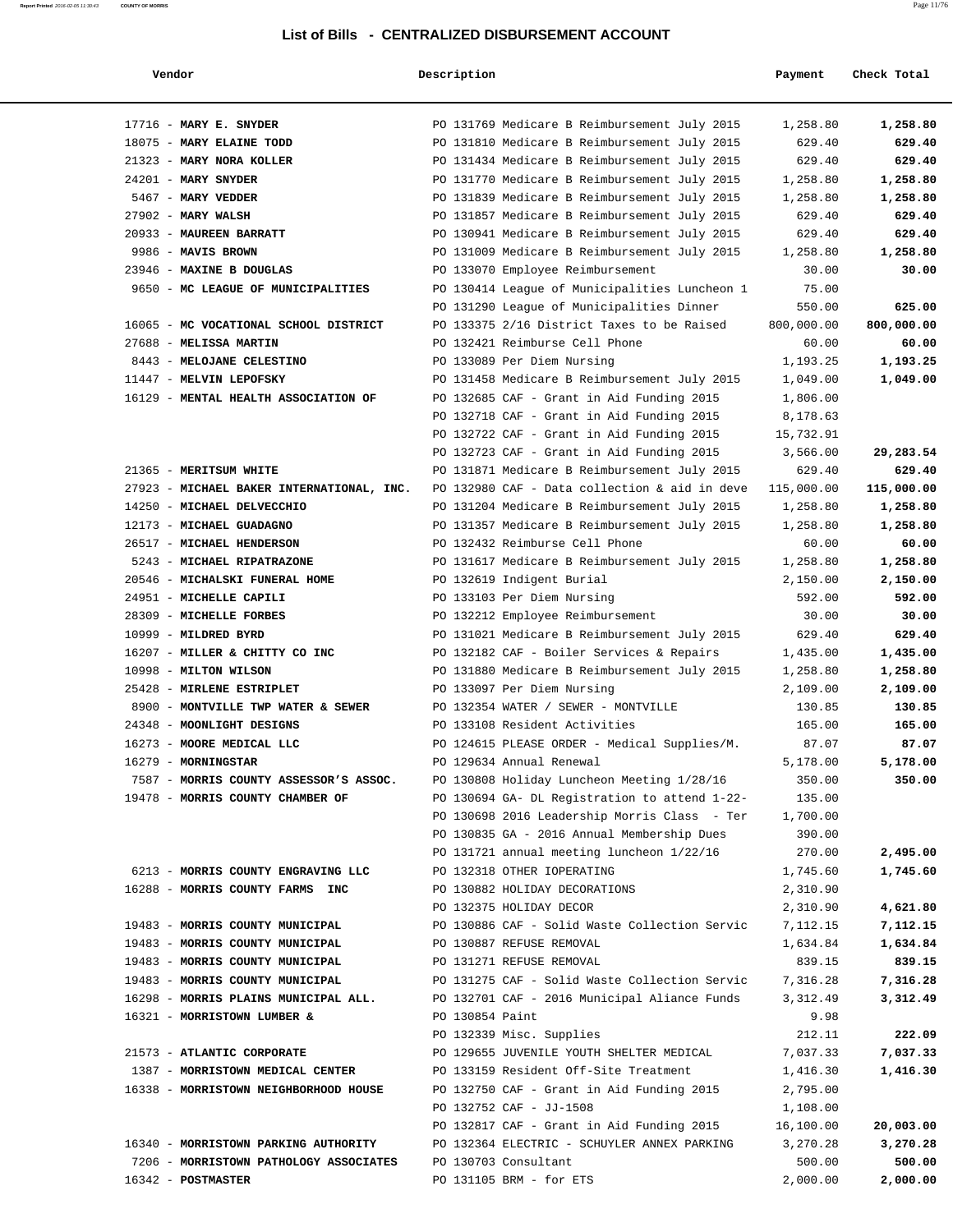| Vendor                                                                           | Description        |                                                                          | Payment            | Check Total        |
|----------------------------------------------------------------------------------|--------------------|--------------------------------------------------------------------------|--------------------|--------------------|
| 27295 - MORTON SALT, INC.                                                        |                    | PO 129975 CAF - Rock Salt                                                | 19,855.84          | 19,855.84          |
| 27506 - MOUNT VERNON GROUP                                                       |                    | PO 128453 PROFESSIONAL SERVICES                                          | 4,200.00           | 4,200.00           |
| 26376 - MR. DRIVING SCHOOL INC.                                                  |                    | PO 132848 CAF - 26376-2298                                               | 800.00             | 800.00             |
| 1917 - MRS. PETER KEEFE                                                          |                    | PO 131420 Medicare B Reimbursement July 2015                             | 1,258.80           | 1,258.80           |
| 19501 - MSC INDUSTRIAL SUPPLY CO.                                                |                    | PO 126669 SHOP SUPPLIES                                                  | 391.17             | 391.17             |
| 28209 - MTB ELECTRIC                                                             |                    | PO 130362 CAF - Electrical Supplies and Inst                             | 16,000.00          |                    |
|                                                                                  |                    | PO 130362 CAF - Electrical Supplies and Inst                             | 245.16             | 16,245.16          |
| 18149 - MURIEL TREVENA                                                           |                    | PO 131817 Medicare B Reimbursement July 2015                             | 629.40             | 629.40             |
| 19523 - N.J. NATURAL GAS COMPANY                                                 |                    | PO 132948 NATURAL GAS - MONTVILLE                                        | 1,323.53           | 1,323.53           |
| 973 - NANCY CHARETTE                                                             |                    | PO 131033 Medicare B Reimbursement July 2015                             | 629.40             | 629.40             |
| 410 - NANCY WALTER                                                               |                    | PO 131858 Medicare B Reimbursement July 2015                             | 1,258.80           | 1,258.80           |
| 16480 - NATIONAL INDUSTRIES                                                      |                    | PO 132185 O2 Tank Holders & Maintenance Suppl                            | 472.00             | 472.00             |
| 8496 - NELLIE THOMPSON                                                           |                    | PO 131807 Medicare B Reimbursement July 2015                             | 629.40             | 629.40             |
| 14560 - NEW JERSEY AIDS SERVICES                                                 |                    | PO 132684 CAF - Grant in Aid Funding 2015                                | 4,178.00           | 4,178.00           |
| 24261 - NEW JERSEY ASSOCIATION OF COUNTIES PO 129933 Training - SHERIFF'S OFFICE |                    |                                                                          | 375.00             | 375.00             |
| 16552 - NEWBRIDGE SERVICES INC                                                   |                    | PO 132694 CAF - Grant in Aid Funding 2015                                | 2,200.00           |                    |
|                                                                                  |                    | PO 132696 CAF - Grant in Aid Funding 2015                                | 71,005.00          |                    |
|                                                                                  |                    | PO 132703 CAF - JJ-1503                                                  | 1,130.00           |                    |
|                                                                                  |                    | PO 132886 CAF - Grant in Aid Funding 2015                                | 6,115.00           |                    |
|                                                                                  |                    | PO 133003 CAF - NEWSER-15M-WIA                                           | 523.00             |                    |
|                                                                                  |                    | PO 133150 CAF - NEWSER-15M-WIA                                           | 1,028.00           | 82,001.00          |
| 9068 - NICHELLE ORANGE                                                           |                    | PO 132306 Reimbursement holiday party                                    | 19.23              | 19.23              |
| 16163 - NICHOLAS MICCHELLI                                                       |                    | PO 131140 Dual ISP Project - Personal Reimbur                            | 53.40              |                    |
|                                                                                  |                    | PO 132914 ARIN YEARLY RENEWALS                                           | 200.00             | 253.40             |
| 21704 - NJ DEPARTMENT OF TREASURY                                                |                    | PO 132356 SEWER - CAC                                                    | 56.00              | 56.00              |
| 16647 - NJ PLANNING OFFICIALS                                                    |                    | PO 130836 2016 Membership Dues - County II Me                            | 370.00             | 370.00             |
| 16586 - NJACTB, INC<br>10182 - NORTHEASTERN ARBORIST SUPPLY                      | PO 130847 Chains   | PO 130804 NJ Association of County Tax Boards                            | 1,650.00<br>465.40 | 1,650.00<br>465.40 |
| 16752 - NORWESCAP INC                                                            |                    | PO 132687 CAF - Grant in Aid Funding 2015                                | 3,690.00           | 3,690.00           |
| 21565 - OCLC ONLINE COMPUTER                                                     |                    | PO 122541 NWM Monthly Billing for June 01, 20                            | 2,039.20           | 2,039.20           |
| 21565 - OCLC ONLINE COMPUTER                                                     |                    | PO 125899 NWM Monthly Billing for July 1, 201                            | 2,101.86           | 2,101.86           |
| 26726 - OFFICE CONCEPTS GROUP, INC.                                              |                    | PO 129119 Office Kitchen & Printer Supplies                              | 321.63             | 321.63             |
| 26726 - OFFICE CONCEPTS GROUP, INC.                                              | PO 130867 supplies |                                                                          | 451.94             | 451.94             |
| 26726 - OFFICE CONCEPTS GROUP, INC.                                              |                    | PO 131134 office supplies                                                | 458.00             | 458.00             |
| 26726 - OFFICE CONCEPTS GROUP, INC.                                              |                    | PO 131138 office supplies                                                | 324.47             | 324.47             |
| 26726 - OFFICE CONCEPTS GROUP, INC.                                              |                    | PO 131179 Office supplies                                                | 725.82             | 725.82             |
| 26726 - OFFICE CONCEPTS GROUP, INC.                                              |                    | PO 131695 OFFICE SUPPLIES                                                | 376.89             | 376.89             |
| 26726 - OFFICE CONCEPTS GROUP, INC.                                              |                    | PO 131724 Treasurer's Office Supplies, 12/15/                            | 303.93             | 303.93             |
| 26726 - OFFICE CONCEPTS GROUP, INC.                                              |                    | PO 131904 supplies invoice                                               | 34.97              | 34.97              |
| 26726 - OFFICE CONCEPTS GROUP, INC.                                              |                    | PO 132084 office supplies                                                | 91.20              | 91.20              |
| 26726 - OFFICE CONCEPTS GROUP, INC.                                              |                    | PO 132292 Treasurer's Office Supplies, 1/4/16                            | 18.98              | 18.98              |
| 4654 - OFFICE TEAM                                                               |                    | PO 130423 Temporary Employee Cindy Simeone                               | 124.24             | 124.24             |
| 4654 - OFFICE TEAM                                                               |                    | PO 131685 T. Gould w/e 12/11/15, 12/18/15, 12                            | 3,068.75           | 3,068.75           |
| 4654 - OFFICE TEAM                                                               |                    | PO 132293 T. Gould w/e 1/8/16 & 1/16 Parking                             | 950.00             | 950.00             |
| 12760 - OLGA ABRAMIDES                                                           |                    | PO 130921 Medicare B Reimbursement July 2015                             | 629.40             | 629.40             |
| $13539$ - OLGA BURNS                                                             |                    | PO 131020 Medicare B Reimbursement July 2015                             | 1,258.80           | 1,258.80           |
| 8772 - OMAR BETANCOURT                                                           |                    | PO 130977 Medicare B Reimbursement July 2015                             | 629.40             | 629.40             |
| 26657 - ON TIME EMS                                                              |                    | PO 133109 Resident Safety                                                | 422.00             | 422.00             |
| 8687 - ON TIME TRANSPORT, INC.                                                   |                    | PO 133110 Resident Safety                                                | 551.00             | 551.00             |
| 2926 - ONE SOURCE COMMUNICATIONS SOLUTIONS PO 130011 Fire Division Binders       |                    |                                                                          | 1,606.95           | 1,606.95           |
| 25021 - ONE SOURCE OF NEW JERSEY LLC<br>15650 - ORILYN KRISA                     |                    | PO 128767 Misc. Supplies<br>PO 131443 Medicare B Reimbursement July 2015 | 222.54<br>1,258.80 | 222.54<br>1,258.80 |
| 10287 - PANCIELLO CONSTRUCTION LLC                                               |                    | PO 132355 CAF - Labor Rates Concrete Replacem                            | 560.00             | 560.00             |
| 16887 - PAPER MART INC                                                           |                    | PO 130211 3 CASES CANARY PAPER                                           | 115.02             |                    |
|                                                                                  |                    | PO 132025 Paper supply - large plotter                                   | 45.00              |                    |
|                                                                                  |                    | PO 131723 paper and envelopes for the office                             | 2,247.65           |                    |
|                                                                                  |                    | PO 133368 CAF - Bidding for Printed Envelopes                            | 800.00             | 3,207.67           |
| 2749 - PARSIPPANY CHILD DAY CARE CTR.                                            |                    | PO 132758 CAF - Grant in Aid Funding 2015                                | 2,930.00           | 2,930.00           |
| 94 - PATRICIA BONGIORNO                                                          |                    | PO 130988 Medicare B Reimbursement July 2015                             | 629.40             | 629.40             |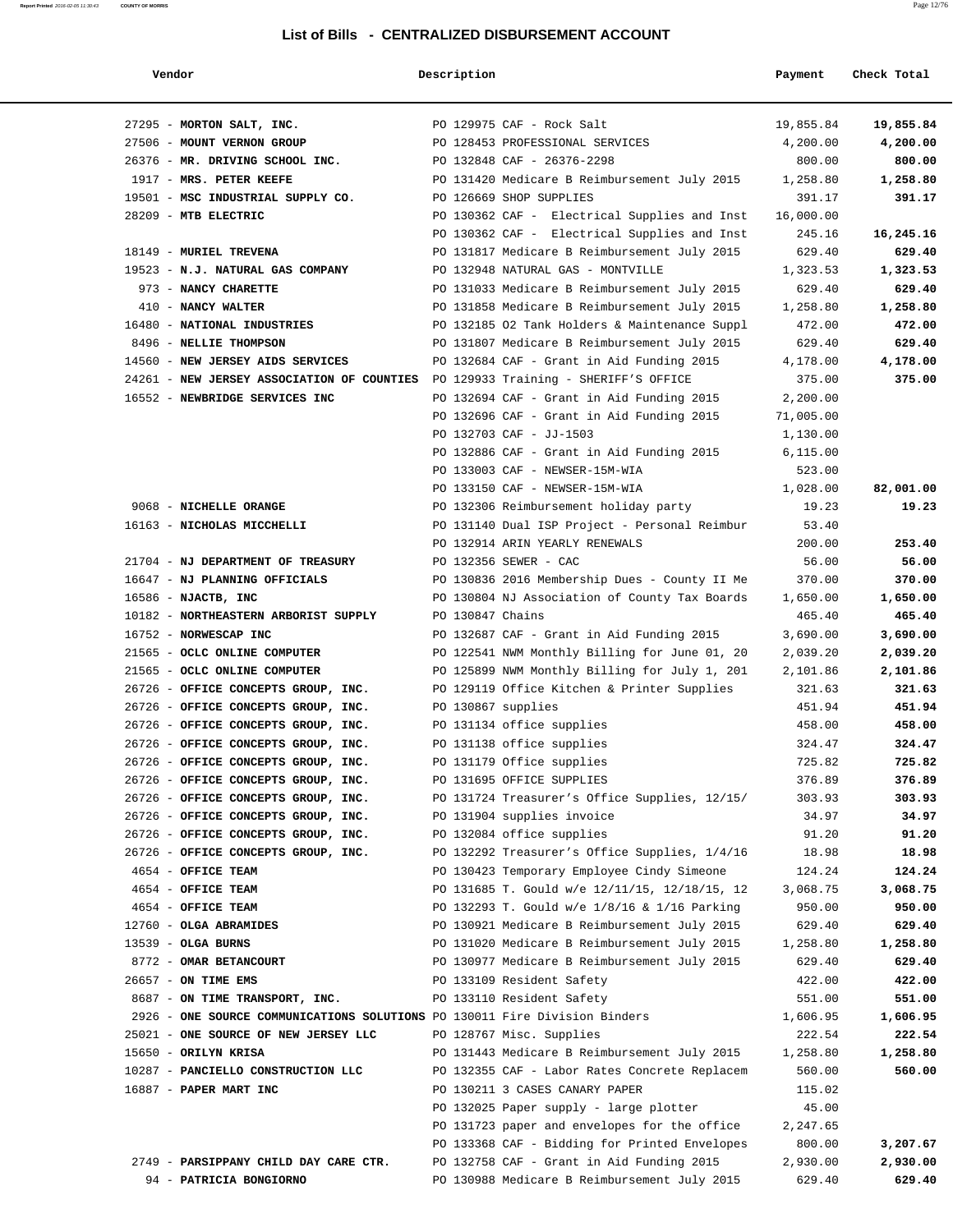|  | ,,ango |  |
|--|--------|--|

# **Vendor** Payment Check Total

| 11293 - PATRICIA DUMPERT                                          |                 | PO 132324 AGING MILEAGE REIMBURSEMENT                                                       | 18.90                | 18.90                |
|-------------------------------------------------------------------|-----------------|---------------------------------------------------------------------------------------------|----------------------|----------------------|
| 2031 - PATRICIA GALLAGHER                                         |                 | PO 131321 Medicare B Reimbursement July 2015                                                | 629.40               | 629.40               |
| 742 - PATRICIA GEPPERT                                            |                 | PO 131332 Medicare B Reimbursement July 2015                                                | 1,258.80             | 1,258.80             |
| 21367 - PATRICIA MIGLIORINO                                       |                 | PO 131517 Medicare B Reimbursement July 2015                                                | 1,258.80             | 1,258.80             |
| 26029 - PATRICIA SHERRER                                          |                 | PO 131680 Medicare B Reimbursement July 2015                                                | 1,258.80             | 1,258.80             |
| 25411 - PATRICIA W. GIBBONS                                       |                 | PO 132384 Subgrant JJ-1011 3rd Q Voucher                                                    | 362.71               | 362.71               |
| 17495 - PATTERSON MEDICAL SUPPLY, INC.                            |                 | PO 128523 Rehabilitation Therapy Stores                                                     | 239.07               |                      |
|                                                                   |                 | PO 129950 Rehabilitation Supplies                                                           | 691.48               |                      |
|                                                                   |                 | PO 129949 Rehabilitation Supplies                                                           | 30.61                |                      |
|                                                                   |                 | PO 130129 Rehabilitation Supplies                                                           | 719.87               | 1,681.03             |
| 8535 - PAULA JORDAO                                               |                 | PO 132486 Filing Fee                                                                        | 50.00                | 50.00                |
| $11063$ - PAULA WARGO                                             |                 | PO 131861 Medicare B Reimbursement July 2015                                                | 629.40               | 629.40               |
| 24045 - PAULETTE JOHNSON                                          |                 | PO 133071 CNA Re-Certification, 1-12-2016                                                   | 30.00                | 30.00                |
| 18102 - PEQUANNOCK TOWNSHIP                                       |                 | PO 130688 CAF - Salting, Sanding, and/or Plow                                               | 1,000.00             | 1,000.00             |
| 9849 - PETER LIMONE JR                                            |                 | PO 132390 NUTRITION SITE EXPENSE                                                            | 75.00                | 75.00                |
| 27485 - PETER TERRAFRANCA                                         |                 | PO 131800 Medicare B Reimbursement July 2015                                                | 629.40               | 629.40               |
| 17005 - PHARMA CARE INC                                           |                 | PO 133170 CAF - Pharmaceutical Consulting Ser                                               | 3,983.56             | 3,983.56             |
| 17019 - PHILLIPSBURG SCHOOL BASED                                 |                 | PO 133002 CAF - PHILS-16Y-WIA                                                               | 5,439.00             | 5,439.00             |
| 17066 - PLAINSMAN AUTO SUPPLY                                     |                 | PO 129514 2004 Dodge Dakota & Other Misc. Sup                                               | 85.82                | 85.82                |
| 17069 - PLANNED RETIREMENT CONSULTANTS                            |                 | PO 130690 annual service fee                                                                | 1,057.50             | 1,057.50             |
| 27964 - PNC EQUIPMENT FINANCE, LLC                                |                 | PO 131939 FPI - 4500 Folding & Inserting mach                                               | 2,233.00             | 2,233.00             |
| 17117 - POWER PLACE INC                                           |                 | PO 130878 Tank Housing                                                                      | 136.49               | 136.49               |
| 2393 - PRECISION ENGRAVING II INC                                 |                 | PO 131729 SPECIALTY DIE CAST W&M INSPECTORS                                                 | 140.00               | 140.00               |
| 24196 - PRISCILLA CONOVER                                         |                 | PO 131080 Medicare B Reimbursement July 2015                                                | 629.40               | 629.40               |
| 3316 - PROJECT SELF SUFFICIENCY                                   |                 | PO 132543 CAF - PSS3316-JR/JS-16-WFNJ (perfor                                               | 416.00               |                      |
|                                                                   |                 | PO 133010 CAF - PSS3316-JR/JS-16-WFNJ (Cost-r                                               | 15,522.00            | 15,938.00            |
| 3146 - PROQUEST LLC                                               |                 | PO 122749 Renewal of Books in Print with Revi                                               | 3,085.00             | 3,085.00             |
| 17189 - PSE&G CO                                                  |                 | PO 132083 GAS - PSE & G - MOMBAG                                                            | 27,899.63            | 27,899.63            |
| 7872 - QUENCH USA, INC.                                           |                 | PO 129111 Quench cooler, Exercise rm                                                        | 108.00               |                      |
|                                                                   |                 | PO 129123 Quench cooler, Comm Div break rm                                                  | 48.00                |                      |
|                                                                   | PO 130850 Water |                                                                                             | 48.00                | 204.00               |
| 264 - R & J CONTROL, INC.                                         |                 | PO 131302 CAF - Generator Repair Services                                                   | 315.00               |                      |
|                                                                   |                 | PO 131699 CAF - Generator Repair Services                                                   | 3,300.00             | 3,615.00             |
| 25392 - R. GAYLE KRANZ                                            |                 | PO 131442 Medicare B Reimbursement July 2015                                                | 629.40               | 629.40               |
| 12473 - R.D. SALES DOOR & HARDWARE LLC                            |                 | PO 130891 DOOR / LOCK REPAIR                                                                | 5,943.00             |                      |
|                                                                   |                 | PO 132187 Inspect/Repair Secuirty & Safety Fe                                               | 945.00               |                      |
|                                                                   |                 | PO 133172 CAF - Leading Age                                                                 | 36,825.00            | 43,713.00            |
| 15620 - R.S. KNAPP CO INC                                         |                 | PO 132368 OTHER OUTSIDE                                                                     | 355.86               | 355.86               |
| 8169 - RAE BACHRACH                                               |                 | PO 130938 Medicare B Reimbursement July 2015                                                | 629.40               | 629.40               |
| 4945 - RALPH BROWN                                                |                 | PO 131011 Medicare B Reimbursement July 2015                                                | 1,258.80             | 1,258.80             |
| 14081 - RALPH CUEMAN                                              |                 | PO 131088 Medicare B Reimbursement July 2015                                                | 1,258.80             | 1,258.80             |
| 21654 - RAMONA WHITMORE                                           |                 | PO 131873 Medicare B Reimbursement July 2015                                                | 629.40               | 629.40               |
| 17255 - RARITAN VALLEY COMMUNITY                                  |                 | PO 133370 SPRING 2016 TUITION CHARGEBACK                                                    | 1,380.15             | 1,380.15             |
| 26494 - RAYMOND DRAKE                                             |                 | PO 131221 Medicare B Reimbursement July 2015                                                | 629.40               | 629.40               |
| 11723 - RAYMOND TERWILLIGER                                       |                 | PO 131803 Medicare B Reimbursement July 2015                                                | 1,258.80             | 1,258.80             |
| 810 - READY REFRESH                                               |                 | PO 131296 Bottle Water                                                                      | 19.92                | 19.92                |
| 810 - READY REFRESH<br>274 - READY REFRESH                        |                 | PO 131711 bottled water for the office                                                      | 62.77                | 62.77                |
|                                                                   |                 | PO 131924 Water for Morris Township - 11/15/1                                               | 155.44               | 155.44<br>179.73     |
| 274 - READY REFRESH                                               |                 | PO 132071 Water - SHERIFF'S OFFICE                                                          | 179.73               |                      |
| 810 - READY REFRESH                                               |                 | PO 132910 DRINKING WATER - JANUARY 2016                                                     | 29.79                | 29.79                |
| 27101 - REDMANN ELECTRIC CO., INC.<br>27105 - RELIAS LEARNING LLC |                 | PO 131297 CAF - Labor Rates Electrical and Re<br>PO 130329 Nursing Employee Software System | 1,325.00<br>6,755.40 | 1,325.00<br>6,755.40 |
|                                                                   |                 |                                                                                             |                      |                      |
| 1542 - RESIDEX, LLC                                               |                 | PO 131129 Weed & Pest Supplies                                                              | 688.61               | 688.61               |
| 25564 - RFS COMMERCIAL, INC.                                      |                 | PO 130888 CAF - NJSC#A81751 - Flooring Replac                                               | 85,878.72            | 85,878.72            |
| 13774 - RHODA CHASE                                               |                 | PO 131036 Medicare B Reimbursement July 2015                                                | 1,258.80             | 1,258.80             |
| 12034 - RICCIARDI BROTHERS OF                                     | PO 130889 PAINT |                                                                                             | 2,353.80             | 2,353.80             |
| 6561 - RICHARD ESTLER                                             |                 | PO 131241 Medicare B Reimbursement July 2015                                                | 629.40               | 629.40               |
| 28336 - RICHARD JOHNSON                                           |                 | PO 132979 Engineering Fees                                                                  | 563.50               | 563.50               |
| 15626 - RICHARD KNISS                                             |                 | PO 131432 Medicare B Reimbursement July 2015                                                | 1,258.80             | 1,258.80             |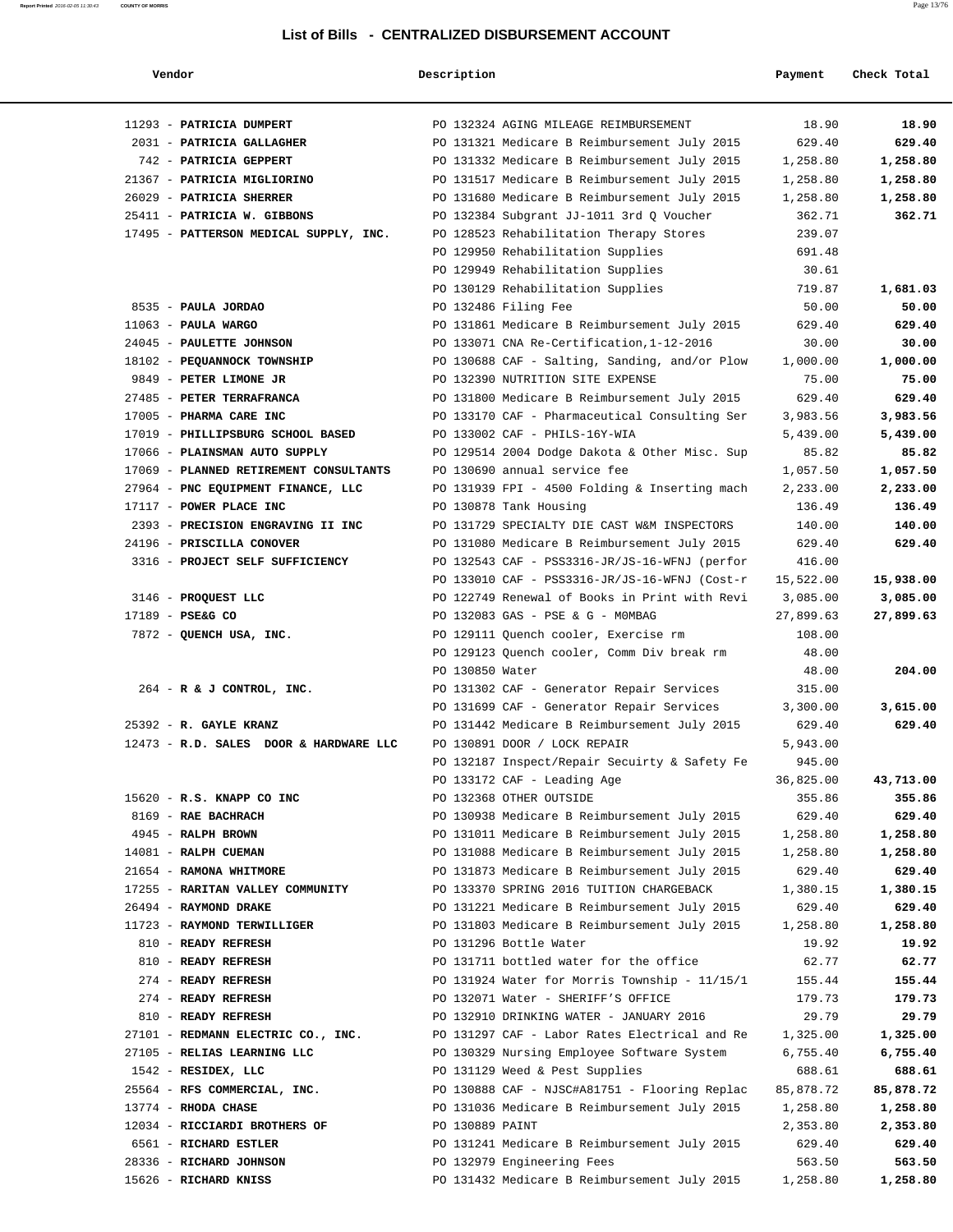| Vendor                               | Description       |                                                 | Payment   | Check Total |
|--------------------------------------|-------------------|-------------------------------------------------|-----------|-------------|
| 8139 - RICHARD LONGO                 |                   | PO 131466 Medicare B Reimbursement July 2015    | 629.40    | 629.40      |
| 21344 - RICHARD PERINO               |                   | PO 131578 Medicare B Reimbursement July 2015    | 1,258.80  | 1,258.80    |
| 19765 - RICOH AMERICAS CORPORATION   |                   | PO 128632 Copier Quarterly Payment              | 946.02    |             |
|                                      |                   | PO 131057 Office supply                         | 96.50     |             |
|                                      |                   | PO 130849 Copier Lease                          | 499.10    |             |
|                                      |                   | PO 131940 (9) Digital copiers - $11/01/15 - 01$ | 7,793.96  |             |
|                                      |                   | PO 131941 Rental charges - (2) Ricoh MP4002SP   | 1,627.78  |             |
|                                      |                   | PO 130875 color copies                          | 135.94    |             |
|                                      |                   | PO 131153 Color Copy/Print Fee                  | 22.54     |             |
|                                      |                   | PO 132189 Office Machine Rentals                | 5,194.85  | 16,316.69   |
| 19765 - RICOH AMERICAS CORPORATION   |                   | PO 132714 Human Services Copier Contract MPC3   | 754.09    |             |
|                                      |                   | PO 132323 Invoice 61563 Color Copies 7/1/15 -   | 70.56     | 824.65      |
| 7952 - RIOS' ENGRAVING               |                   | PO 132346 Engraving Invoice                     | 29.00     | 29.00       |
| 24839 - ROBERT ALVES                 | PO 132623 Mileage |                                                 | 52.15     | 52.15       |
| 8041 - ROBERT COOK                   |                   | PO 132348 EXPENSE VOUCHER                       | 134.00    | 134.00      |
| 27970 - ROBERT D'ANTONIO             |                   | PO 132483 Mileage reimb. for 7/15 to 12/15      | 39.90     | 39.90       |
| 14739 - ROBERT FLEMING               |                   | PO 131320 Medicare B Reimbursement July 2015    | 629.40    | 629.40      |
| 4642 - ROBERT GREGOVICH              |                   | PO 131350 Medicare B Reimbursement July 2015    | 1,258.80  | 1,258.80    |
| 20921 - ROBERT VOELKER               |                   | PO 131848 Medicare B Reimbursement July 2015    | 881.40    | 881.40      |
| 27042 - ROBERT YOUNG                 |                   | PO 131891 Medicare B Reimbursement July 2015    | 1,258.80  | 1,258.80    |
| 15677 - ROBIN LAMOREAUX              |                   | PO 131446 Medicare B Reimbursement July 2015    | 629.40    | 629.40      |
| 9520 - ROCKAWAY GLASS CO., INC.      |                   | PO 131698 BUILD MAINT                           | 600.00    | 600.00      |
| 26509 - ROGER ARMSTRONG              |                   | PO 132417 Reimburse Cell Phone Bill             | 60.00     | 60.00       |
| 27166 - ROGER BISHOP                 |                   | PO 130979 Medicare B Reimbursement July 2015    | 629.40    | 629.40      |
| 27972 - ROGER JINKS                  |                   | PO 133168 Reimbursement for Cell Phone charge   | 55.06     | 55.06       |
| 18583 - ROMAN ZABIHACH               |                   | PO 131892 Medicare B Reimbursement July 2015    | 629.40    | 629.40      |
| 20912 - RONALD CIUFFREDA             |                   | PO 131043 Medicare B Reimbursement July 2015    | 1,258.80  | 1,258.80    |
| 27098 - RONALD FISHER                |                   | PO 131254 Medicare B Reimbursement July 2015    | 629.40    | 629.40      |
| 26515 - RONALD FOSTER                |                   | PO 132429 Reimbuse Cell Phone                   | 60.00     | 60.00       |
| 5906 - ROSALIE DELLI SANTI           |                   | PO 131202 Medicare B Reimbursement July 2015    | 629.40    | 629.40      |
| 26993 - ROSALIE GROW                 |                   | PO 131354 Medicare B Reimbursement July 2015    | 629.40    | 629.40      |
| 13157 - ROSALIE ZABITA               |                   | PO 131893 Medicare B Reimbursement July 2015    | 629.40    | 629.40      |
| 27149 - ROSALIND LEBLANC             |                   | PO 131455 Medicare B Reimbursement July 2015    | 629.40    | 629.40      |
| $13458$ - ROSE BRADY                 |                   | PO 130993 Medicare B Reimbursement July 2015    | 629.40    | 629.40      |
| 7805 - ROSE DUMAPIT                  |                   | PO 133096 Per Diem Nursing                      | 1,776.00  | 1,776.00    |
| $1178$ - ROSE FERRARA                |                   | PO 131250 Medicare B Reimbursement July 2015    | 629.40    | 629.40      |
| $15758$ - ROSE LIVA                  |                   | PO 131463 Medicare B Reimbursement July 2015    | 629.40    | 629.40      |
| 25124 - ROSELIND A. CUDJOE           |                   | PO 131087 Medicare B Reimbursement July 2015    | 629.40    | 629.40      |
| 2561 - ROSEMARIE BURKE               |                   | PO 131018 Medicare B Reimbursement July 2015    | 1,258.80  | 1,258.80    |
| 24397 - ROSEMARY BATANE COBCOBO      |                   | PO 133084 Per Diem Nursing                      | 1,776.00  | 1,776.00    |
| 27773 - ROUTE 46 CHEVROLET           |                   | PO 127167 CAF - MCCPM #15C-Item #2 - 2015 che   | 22,265.00 |             |
|                                      |                   | PO 127165 CAF - MCCPM #15C-Item #7 - 205 Chev   | 20,331.00 | 42,596.00   |
| 696 - ROXBURY DAY CARE CENTER, INC.  |                   | PO 132009 CAF - Grant in Aid Funding 2015       | 8,239.00  | 8,239.00    |
| 26942 - RT. 23 PATIO & MASON CENTER  |                   | PO 130755 Catch Basins                          | 2,783.04  | 2,783.04    |
| $10040$ - RUBY FULLER                |                   | PO 131313 Medicare B Reimbursement July 2015    | 629.40    | 629.40      |
| 3234 - RUDOLPH BRIGHT                |                   | PO 131000 Medicare B Reimbursement July 2015    | 629.40    | 629.40      |
| 26510 - RUSSELL BERGER               |                   | PO 132419 Reimbursement for Cell Phone          | 60.00     | 60.00       |
| 9938 - RUTGERS CENTER FOR CONTINUING |                   | PO 132545 CAF - 9938-2570                       | 2,274.00  |             |
|                                      |                   | PO 132547 CAF - 9938-2126                       | 1,754.00  |             |
|                                      |                   | PO 132548 CAF - 9938-2512                       | 2,068.00  |             |
|                                      |                   | PO 132549 CAF - 9938-2609                       | 1,916.00  |             |
|                                      |                   | PO 132550 CAF - 9938-2661                       | 2,020.00  |             |
|                                      |                   | PO 132551 CAF - 9938-2427                       | 2,156.00  |             |
|                                      |                   | PO 132849 CAF - 9938-2610                       | 2,020.00  |             |
|                                      |                   | PO 132850 CAF - 9938-2402                       | 2,356.00  | 16,564.00   |
| 9938 - RUTGERS CENTER FOR CONTINUING |                   | PO 132851 CAF - 9938-2563                       | 2,668.00  |             |
|                                      |                   | PO 132812 CAF - 9938-2541                       | 2,676.00  |             |
|                                      |                   | PO 133005 CAF - 9938-2154                       | 2,027.60  |             |
|                                      |                   |                                                 | 571.00    | 7,942.60    |
|                                      |                   | PO 133151 CAF - 9938-2300                       |           |             |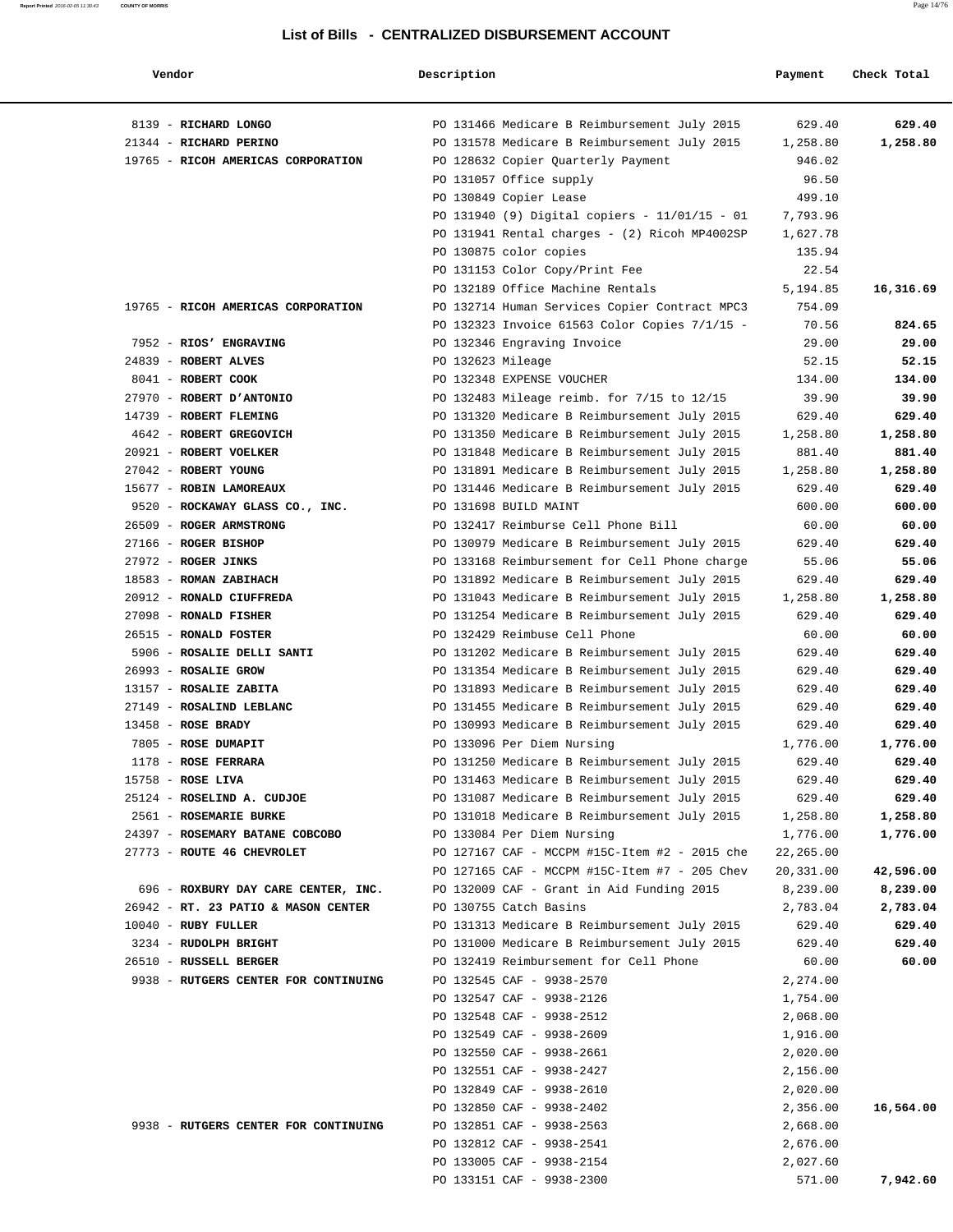#### **Report Printed** 2016-02-05 11:30:43 **COUNTY OF MORRIS** Page 15/76

| Vendor                                                                                    | Description       |                                                                                              | Payment            | Check Total        |
|-------------------------------------------------------------------------------------------|-------------------|----------------------------------------------------------------------------------------------|--------------------|--------------------|
|                                                                                           |                   |                                                                                              |                    |                    |
| 27044 - RUTGERS, THE STATE UNIVERSITY                                                     |                   | PO 133051 CAF - 27044-1844                                                                   | 800.00             |                    |
|                                                                                           |                   | PO 133059 CAF - 27044-2603                                                                   | 800.00             |                    |
|                                                                                           |                   | PO 133060 CAF - 27044-2634                                                                   | 3,200.00           |                    |
|                                                                                           |                   | PO 133062 CAF - 27044-2649                                                                   | 3,200.00           | 8,000.00           |
| $14059$ - RUTH CRANE                                                                      |                   | PO 131085 Medicare B Reimbursement July 2015                                                 | 629.40             | 629.40             |
| 19814 - SAFETY- KLEEN SYSTEMS, INC.                                                       |                   | PO 129518 Parts Washer Solvent Acct # M03101                                                 | 280.60             | 280.60             |
| 12352 - SAFEWAY CONTRACTING                                                               |                   | PO 132373 CAF - Re-Roofing County Library                                                    | 445,312.50         | 445,312.50         |
| 9506 - SALLY VANORSKI                                                                     |                   | PO 131835 Medicare B Reimbursement July 2015                                                 | 629.40             | 629.40             |
| 14681 - SANDILLO FICO                                                                     |                   | PO 131251 Medicare B Reimbursement July 2015                                                 | 1,258.80           | 1,258.80           |
| $10044$ - SANDRA BOLAN                                                                    |                   | PO 130984 Medicare B Reimbursement July 2015                                                 | 629.40             | 629.40             |
| 18423 - SARA WEISSMAN                                                                     |                   | PO 131868 Medicare B Reimbursement July 2015                                                 | 1,384.80           | 1,384.80           |
| 3032 - SCIENTIFIC BOILER WATER                                                            |                   | PO 131917 1ST QUARTER 2016 -                                                                 | 175.00             | 175.00             |
| 26535 - SEAN DEL BENE                                                                     |                   | PO 132420 Reimburse for Cell Phone                                                           | 60.00              | 60.00              |
| 28245 - SERVPRO OF MERIDEN AND                                                            |                   | PO 130900 OTHER OUTSIDE                                                                      | 1,450.80           | 1,450.80           |
| 740 - SHAU-YING LIU                                                                       |                   | PO 131462 Medicare B Reimbursement July 2015                                                 | 1,258.80           | 1,258.80           |
| 27853 - SHELLEY REINER                                                                    |                   | PO 133095 Per Diem Nursing                                                                   | 1,160.00           | 1,160.00           |
| 19858 - SHERWIN WILLIAMS                                                                  |                   | PO 132207 Paint & Painting Supplies                                                          | 322.55             | 322.55             |
| 17636 - SHERWIN-WILLIAMS                                                                  | PO 131691 PAINT   |                                                                                              | 187.96             | 187.96             |
| 11253 - SMITHS DETECTION, INC.                                                            |                   | PO 125248 QUOTE # 06UJ9A0007HD - PLEASE ORDER                                                | 10,650.00          | 10,650.00          |
| 6981 - SODEXO INC & AFFILIATES                                                            |                   | PO 131061 Sodexo Dec 2015                                                                    | 8,157.00           | 8,157.00           |
| 6981 - SODEXO INC & AFFILIATES                                                            | PO 131282 SODEXO  |                                                                                              | 214.00             | 214.00             |
| 6981 - SODEXO INC & AFFILIATES                                                            |                   | PO 132350 Invoice for Freeholder Re-Organizat                                                | 152.54             | 152.54             |
| 6981 - SODEXO INC & AFFILIATES                                                            |                   | PO 132383 CAF - Dietary Services for Various                                                 | 226,700.29         | 226,700.29         |
| 6981 - SODEXO INC & AFFILIATES                                                            |                   | PO 132385 MAPS CATERING EXPENSE                                                              | 231.90             | 231.90             |
| 6981 - SODEXO INC & AFFILIATES                                                            |                   | PO 132700 2015 MC Dept. of Human Services Ref                                                | 73.25              | 73.25              |
| 12459 - SOLAR TECHNOLOGY INC.<br>14433 - SOPHIE DYER                                      |                   | PO 128656 VMS Cell / Service<br>PO 131231 Medicare B Reimbursement July 2015                 | 1,403.70<br>629.40 | 1,403.70<br>629.40 |
| 17755 - SOUTHEAST MORRIS COUNTY                                                           |                   | PO 132218 WATER - QTR DT                                                                     | 255.91             | 255.91             |
| 11160 - SPACE FARMS INC                                                                   |                   | PO 130736 Carcass Removal                                                                    | 6,996.00           | 6,996.00           |
| 17762 - SPARWICK CONTRACTING, INC.                                                        |                   | PO 132073 Emergency Deck Repairs N. Main Str                                                 | 328,792.67         | 328,792.67         |
| 17766 - SPECIALIZED PHOTOGRAPHIC                                                          |                   | PO 130760 Photography of Courthouse                                                          | 166.50             | 166.50             |
| 20804 - SPECIALTY MEDICAL PRODUCTS INC.                                                   |                   | PO 132206 Nursing Equipment                                                                  | 1,003.32           | 1,003.32           |
| 20804 - SPECIALTY MEDICAL PRODUCTS INC.                                                   |                   | PO 132709 Rental of Safety Items                                                             | 2,964.50           | 2,964.50           |
| 17772 - SPEEDWELL ELECTRIC MOTORS                                                         |                   | PO 130881 CAF - Labor Rates for On-Site Elect                                                | 224.00             |                    |
|                                                                                           |                   | PO 130881 CAF - Labor Rates for On-Site Elect                                                | 1,187.91           |                    |
|                                                                                           |                   | PO 131707 CAF - Labor Rates for On-Site Elect                                                | 392.00             | 1,803.91           |
| 5031 - SPRINT NEXTEL                                                                      |                   | PO 130267 cell phone service for WIB director                                                | 36.52              | 36.52              |
| 4611 - STAPLES ADVANTAGE                                                                  |                   | PO 130522 Office Supplies                                                                    | 52.16              | 52.16              |
| $19919$ - STAR LEDGER                                                                     |                   | PO 128526 Legal Adverstisement for Nursing St                                                | 779.00             | 779.00             |
| 25836 - STATE OF NJ CIVIL SERVICE COMMISSIO PO 131755 CAMPS Training - Kristen Somerville |                   |                                                                                              | 75.00              | 75.00              |
| 5021 - AEROFUND FINANCIAL INC.                                                            |                   | PO 132845 CAF - Agreement STATSHUT-15M-JARC                                                  | 3,161.13           |                    |
|                                                                                           |                   | PO 132903 CAF - Agreement STATSHUT-15M-JARC                                                  | 4,064.99           |                    |
|                                                                                           |                   | PO 132912 CAF - Agreement STATSHUT-15M-JARC                                                  | 2,957.90           |                    |
|                                                                                           |                   | PO 132917 CAF - Agreement STATSHUT-15M-JARC                                                  | 4,064.99           |                    |
|                                                                                           |                   | PO 133063 CAF - Agreement STATSHUT-15M-JARC                                                  | 3,873.71           |                    |
| 15070 - STEPHEN HAMMOND                                                                   |                   | PO 133066 CAF - Agreement STATSHUT-15M-JARC                                                  | 4,351.91           | 22,474.63          |
| 15640 - STEPHEN KRALL                                                                     |                   | PO 131364 Medicare B Reimbursement July 2015<br>PO 131439 Medicare B Reimbursement July 2015 | 2,517.60<br>629.40 | 2,517.60<br>629.40 |
| 5948 - STEPHEN TURKO                                                                      |                   | PO 131826 Medicare B Reimbursement July 2015                                                 | 1,258.80           | 1,258.80           |
| 4298 - STERICYCLE INC.                                                                    |                   | PO 132998 Solid Waste Removal                                                                | 1,015.57           | 1,015.57           |
| 12372 - STEVE TOLAND                                                                      |                   | PO 131812 Medicare B Reimbursement July 2015                                                 | 629.40             | 629.40             |
| 19934 - STRAUB AUDIO/VIDEO SYSTEMS LLC                                                    |                   | PO 132997 Upgrade to Morris View Paging Syste                                                | 849.00             | 849.00             |
| 9513 - STRONGWEAR GARMENT CORP                                                            | PO 127498 Jackets |                                                                                              | 467.00             | 467.00             |
| 1481 - SUBHAG KUMAR                                                                       |                   | PO 132475 Insurance reimb. for $1/16$ to $6/16$                                              | 72.00              | 72.00              |
| 8621 - SUBURBAN PROPANE -2347                                                             |                   | PO 130010 Propane Delivery                                                                   | 745.69             | 745.69             |
| 18009 - SUDESH THAPAR                                                                     |                   | PO 131805 Medicare B Reimbursement July 2015                                                 | 629.40             | 629.40             |
| 11445 - SUDHIR BHENDE                                                                     |                   | PO 130978 Medicare B Reimbursement July 2015                                                 | 629.40             | 629.40             |
| $24452$ - SUE O'CONNOR                                                                    |                   | PO 131553 Medicare B Reimbursement July 2015                                                 | 881.40             | 881.40             |
| 522 - SUSAN KLEIN                                                                         |                   | PO 132797 Insurance reimb. for $1/16$ to $6/16$                                              | 72.00              | 72.00              |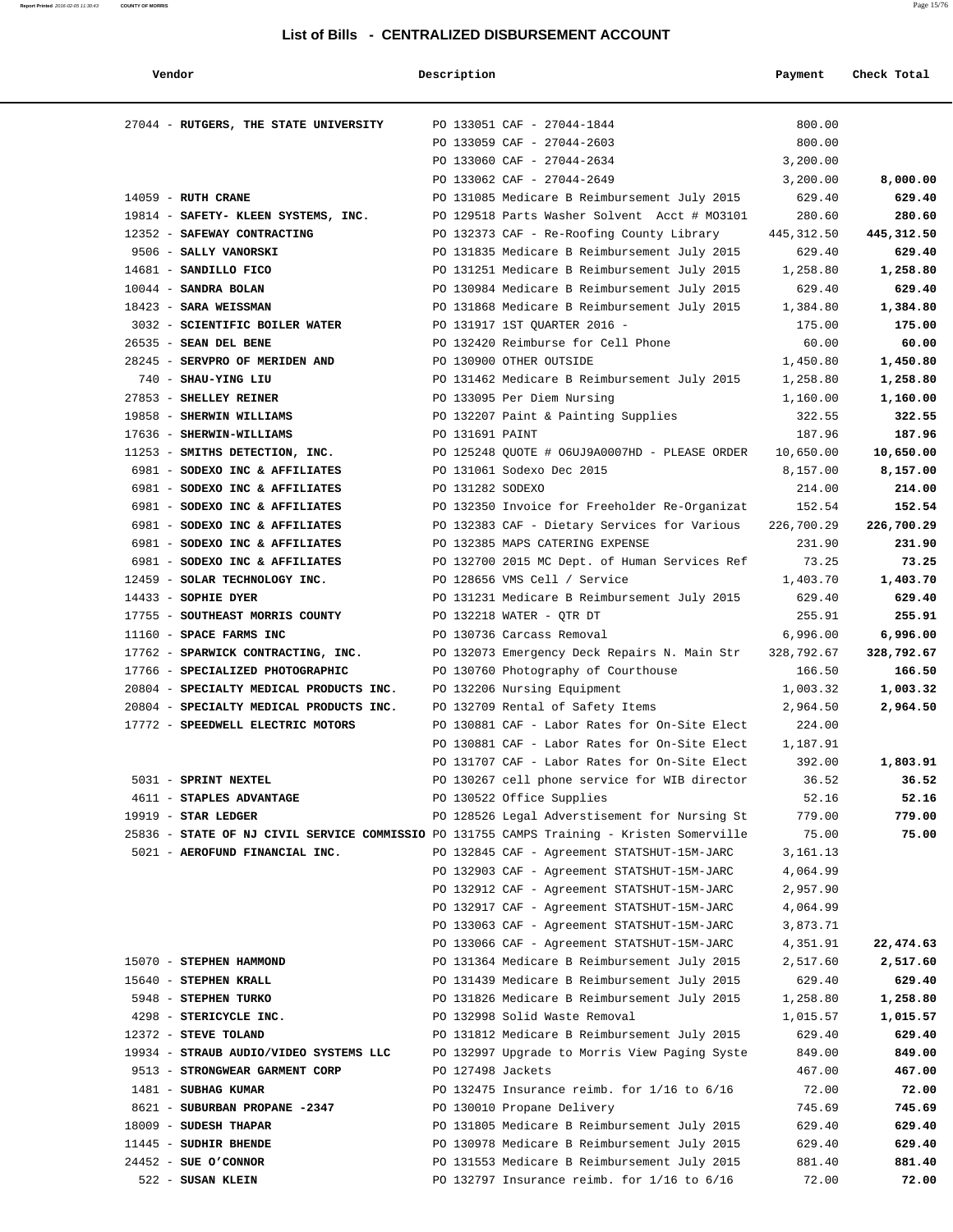| Vendor                                    | Description        |                                                 | Payment   | Check Total |
|-------------------------------------------|--------------------|-------------------------------------------------|-----------|-------------|
| $1487$ - SUSAN SMITH                      |                    | PO 131764 Medicare B Reimbursement July 2015    | 629.40    | 629.40      |
| 5927 - SUSIE GLEATON                      |                    | PO 131336 Medicare B Reimbursement July 2015    | 629.40    | 629.40      |
| 11429 - SUSSEX COUNTY MUA                 |                    | PO 130856 Street Sweeping                       | 745.20    | 745.20      |
| 1459 - SUZANNE VOGLER                     |                    | PO 132482 Insurance reimb. for $1/16$ to $6/16$ | 90.00     | 90.00       |
| 25400 - SUZIE COLLIN                      |                    | PO 133094 Per Diem Nursing                      | 2,661.41  | 2,661.41    |
| 18067 - T J'S SPORTWIDE TROPHY            |                    | PO 132737 Office Supplies                       | 221.36    | 221.36      |
| 26030 - TABB INC.                         | PO 130753 Medical  |                                                 | 590.00    | 590.00      |
|                                           |                    |                                                 | 76.00     | 76.00       |
| 26030 - TABB INC.<br>$27027$ - TAD R SIMS |                    | PO 130756 OEM Background Check                  |           | 629.40      |
|                                           |                    | PO 131757 Medicare B Reimbursement July 2015    | 629.40    |             |
| 17990 - TELESEARCH INC                    |                    | PO 130830 temporary staffing                    | 3,121.79  |             |
|                                           |                    | PO 130831 temporary staffing                    | 3,830.02  |             |
|                                           |                    | PO 130832 temporary staffing                    | 3,387.17  |             |
|                                           |                    | PO 131107 temporary staffing                    | 2,999.14  |             |
|                                           |                    | PO 131108 temporary staffing                    | 3,021.01  |             |
|                                           |                    | PO 131110 temporary staffing                    | 1,803.13  | 18,162.26   |
| 26677 - TEODORA O. DELEON                 |                    | PO 133083 Per Diem Nursing                      | 296.00    | 296.00      |
| 1163 - TERESA BURKE                       |                    | PO 131017 Medicare B Reimbursement July 2015    | 1,258.80  | 1,258.80    |
| 26513 - TERESA DUCKWORTH                  |                    | PO 132427 Reimburse Cell Phone                  | 60.00     | 60.00       |
| 27034 - TERESA OMWENGA                    |                    | PO 133082 Per Diem Nursing                      | 1,480.00  | 1,480.00    |
| 11987 - TERRY CRUMP                       |                    | PO 131093 Medicare B Reimbursement July 2015    | 629.40    | 629.40      |
| 21294 - TETRA TECH INC.                   |                    | PO 131069 CAF-UASI Emergency Mgt & Homeland S   | 22,207.50 | 22,207.50   |
| 27366 - THE GODFATHER OF MORRISTOWN       |                    | PO 132937 MEAL RECEIPTS                         | 390.00    | 390.00      |
| 16964 - THE PENNSYLVANIA STATE UNIVERSITY | PO 129408 TRAINING |                                                 | 1,035.00  | 1,035.00    |
| 19739 - THE RBA GROUP INC.                |                    | PO 133171 CAF - Design & Construction Admin f   | 1,081.30  | 1,081.30    |
| 9016 - THE STAR LEDGER                    |                    | PO 130758 Newspaper subscription                | 413.40    | 413.40      |
| 5711 - THE TAB GROUP                      |                    | PO 131722 CAF - Records Storage                 | 4,444.72  | 4,444.72    |
| 26501 - THELMA EVANS-KNIGHT               |                    | PO 131243 Medicare B Reimbursement July 2015    | 629.40    | 629.40      |
| 18003 - THERESE TERRERI                   |                    | PO 131801 Medicare B Reimbursement July 2015    | 629.40    | 629.40      |
| 27687 - THOMAS REMBIS                     |                    | PO 132433 Reimburse Cell Phone                  | 60.00     | 60.00       |
| 17474 - THOMAS SACCO                      |                    | PO 131640 Medicare B Reimbursement July 2015    | 1,258.80  | 1,258.80    |
| 10812 - THOMSON REUTER-WEST               |                    | PO 131913 subscription charge                   | 160.00    | 160.00      |
| 122 - TILCON NEW YORK INC.                |                    | PO 130751 Bituminous Concrete                   | 7,082.47  |             |
|                                           |                    | PO 131986 Bituminous Concrete                   | 68.44     | 7,150.91    |
| 6572 - TILLIE CHOLLETTE                   |                    | PO 131038 Medicare B Reimbursement July 2015    | 629.40    | 629.40      |
| 21479 - TIOGA SOLAR MORRIS COUNTY 1 LLC   |                    | PO 130164 Electric / Solar Energy               | 970.52    | 970.52      |
| $1227$ - TOWN OF DOVER                    |                    | PO 131068 Communication Rental Fees             | 15,216.30 | 15,216.30   |
| 2484 - TOWNSHIP OF BOONTON                |                    | PO 131067 Communication Rental Fees             | 31,510.14 |             |
|                                           |                    | PO 132892 CAF - 2016 Municipal Aliance Funds    | 907.50    | 32,417.64   |
| 14451 - TOWNSHIP OF EAST HANOVER          |                    | PO 132764 CAF - 2016 Municipal Aliance Funds    | 775.20    | 775.20      |
| 16312 - TOWNSHIP OF MORRIS                |                    | PO 130750 County Wide Radio                     | 175.00    | 175.00      |
| 19736 - TOWNSHIP OF RANDOLPH              |                    | PO 131280 2016 MEMBERSHIP DUES                  | 1,100.00  | 1,100.00    |
| 18144 - TREE KING INC                     |                    | PO 130685 CAF - Snow Plowing and Ice Removal    | 9,487.50  | 9,487.50    |
| 18154 - TRI-COUNTY SEWER & DRAIN          |                    | PO 132996 Sewer & Grease Tank Maintenance       | 1,455.00  | 1,455.00    |
| 25390 - TRUCHSIA HANABERGH                |                    | PO 131365 Medicare B Reimbursement July 2015    | 1,258.80  | 1,258.80    |
| 9285 - U.S. SECURITY ASSOCIATES, INC.     |                    | PO 132995 CAF - Unarmed Security Guards         | 21,141.80 | 21,141.80   |
| 8262 - UNA SOARES                         |                    | PO 131771 Medicare B Reimbursement July 2015    | 629.40    | 629.40      |
| 18233 - UNITED PARCEL SERVICE             |                    | PO 131717 summary on account 6x7742             | 90.40     |             |
|                                           |                    | PO 131709 summary of charge on account 6x7742   | 95.20     | 185.60      |
| 20034 - UNIVERSAL SUPPLY GROUP INC.       | PO 131298 HVAC     |                                                 | 64.99     | 64.99       |
| $20042$ - V.E. RALPH & SON INC.           |                    |                                                 | 1,257.60  | 1,257.60    |
|                                           |                    | PO 128971 EMS Support Equipment                 |           |             |
| 5241 - VARLO CAMPBELL                     |                    | PO 131025 Medicare B Reimbursement July 2015    | 629.40    | 629.40      |
| 24350 - VENETIA MILLER                    |                    | PO 131518 Medicare B Reimbursement July 2015    | 629.40    | 629.40      |
| 10356 - VENMILL INDUSTRIES INC            |                    | PO 129464 Confirm Order of VMI Hybrid 2.0 & V   | 2,148.00  | 2,148.00    |
| 1855 - VERA BLOSSOM                       |                    | PO 130983 Medicare B Reimbursement July 2015    | 629.40    | 629.40      |
| $1286$ - VERIZON                          |                    | PO 131148 PRI Service L&PS Circuits             | 5,479.63  | 5,479.63    |
| $1286$ - VERIZON                          |                    | PO 131150 Centrex/POTS Monthly Bill             | 6,987.13  | 6,987.13    |
| $1286$ - VERIZON                          |                    | PO 131155 PRI Service - Schuyler Circuit        | 6,774.70  | 6,774.70    |
| $1286 - VERIZON$                          |                    | PO 131156 Prosecutor's Office PBX - Monthly S   | 1,590.90  | 1,590.90    |
| $1286$ - VERIZON                          |                    | PO 131160 Monthly Data Circuit Services - TLS   | 5,389.91  | 5,389.91    |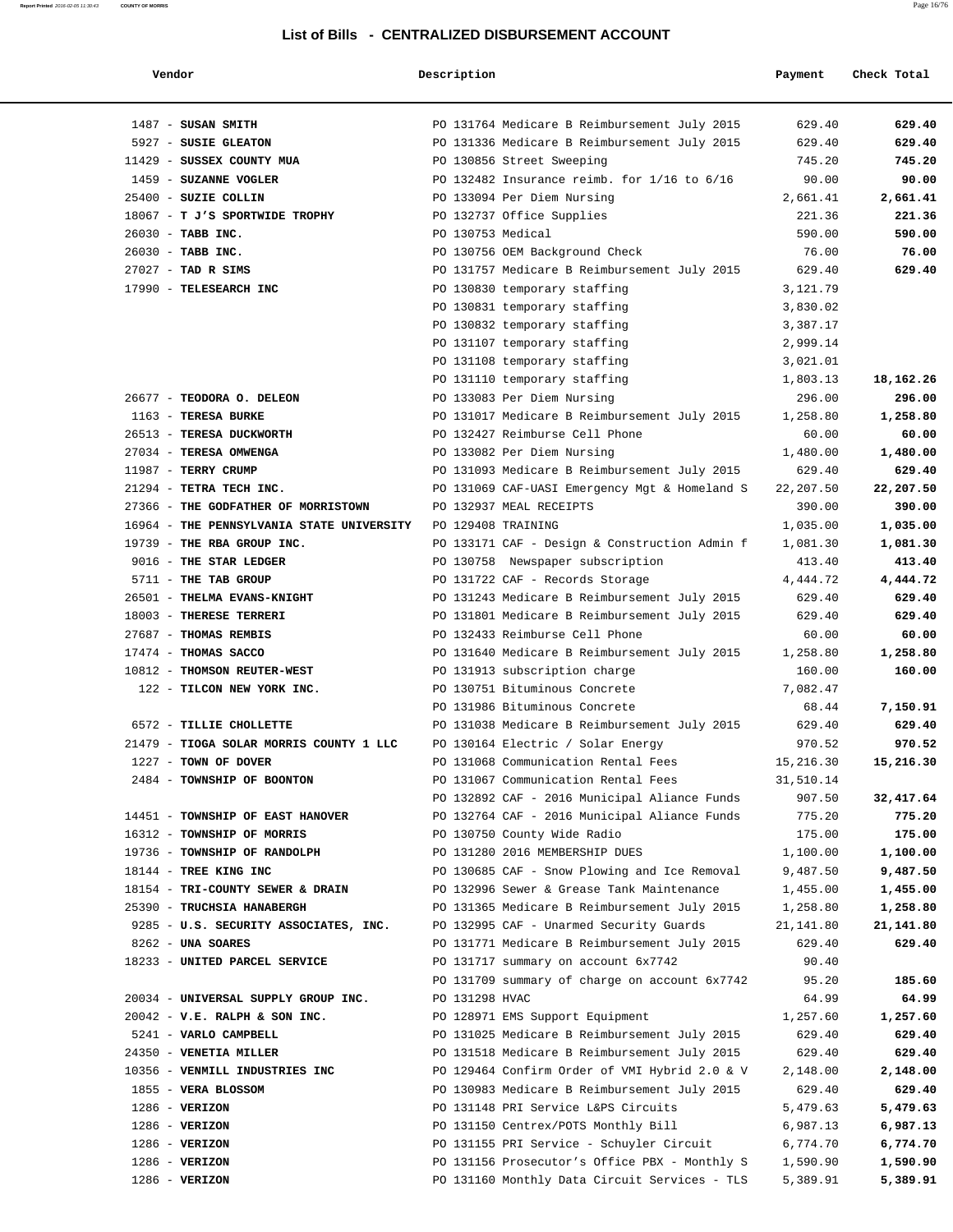| Vendor                                 | Description       |                                               | Payment    | Check Total      |
|----------------------------------------|-------------------|-----------------------------------------------|------------|------------------|
| $10158 - VERTZON$                      |                   | PO 131167 NUTRITION TELEPHONE EXPENSE         | 843.49     | 843.49           |
| $1286$ - VERIZON                       |                   | PO 131970 Telephone pobox4833                 | 33.96      | 33.96            |
| $1286$ - VERIZON                       |                   | PO 132074 PENTHOUSE- A & R BLDG               | 66.81      | 66.81            |
| $1286$ - VERIZON                       |                   | PO 132219 MORRIS CTY SHERIFF'S OFFICE & INST  | 78.05      | 78.05            |
| $1286$ - VERIZON                       |                   | PO 132220 MORRIS CO SHERIFF'S OFCS & INST     | 133.39     | 133.39           |
| $1286$ - VERIZON                       |                   | PO 132378 Telephone pobox4833                 | 399.16     | 399.16           |
| 21097 - VERIZON BUSINESS               |                   | PO 130729 Telephone Services (NUMS)           | 416.00     | 416.00           |
| 10502 - VERIZON BUSINESS               |                   | PO 131157 Morris County Internet Service Prov | 5,907.77   | 5,907.77         |
| 21097 - VERIZON BUSINESS               |                   | PO 131158 Centrex Voicemail Service - Deirdre | 94.16      | 94.16            |
| 10668 - VERIZON CABS                   |                   | PO 130833 Telephone Services - T1 American To | 818.13     |                  |
|                                        |                   | PO 130843 Telephone Services - 911 switch     | 2,240.64   | 3,058.77         |
| 1348 - VERIZON WIRELESS                |                   | PO 130746 Wireless Service                    | 80.04      |                  |
|                                        |                   | PO 132289 VERIZON MOBILE PHONE SERVICE FOR DE | 10,265.94  |                  |
|                                        |                   | PO 132289 VERIZON MOBILE PHONE SERVICE FOR DE | 281.18     |                  |
|                                        |                   | PO 132317 Wireless Service                    | 80.06      | 10,707.22        |
| 26991 - VERNON BROWN                   |                   | PO 131005 Medicare B Reimbursement July 2015  | 1,258.80   | 1,258.80         |
| 24183 - VICTORIA BRYANT                |                   | PO 131013 Medicare B Reimbursement July 2015  | 629.40     | 629.40           |
| 21650 - VIOLET FORBES                  |                   | PO 131262 Medicare B Reimbursement July 2015  | 629.40     | 629.40           |
| 6146 - W.B. MASON COMPANY INC          |                   | PO 129470 11/15 supplies                      | 183.21     |                  |
|                                        |                   | PO 129878 Office Supplies                     | 631.13     |                  |
|                                        |                   | PO 130287 11/15 supplies                      | 90.26      |                  |
|                                        |                   | PO 132085 Paper Order                         | 24.17      |                  |
|                                        |                   | PO 131947 office supplies for ETS             | 1,135.32   |                  |
|                                        |                   | PO 130898 OFFICE SUPPLIES/ OTHER OPER         | 198.33     |                  |
|                                        |                   | PO 131268 Office Supplies                     | 354.28     |                  |
|                                        |                   | PO 131725 Office Supplies, Adjuster's & Treas | 184.09     | 2,800.79         |
| 6146 - W.B. MASON COMPANY INC          |                   | PO 131726 Treasurer's Office Supplies 12/16/1 | 189.30     |                  |
|                                        |                   | PO 131714 mis supplies for the office         | 2,074.63   |                  |
|                                        |                   | PO 131195 WB Mason Office Supplies and return | 292.34     |                  |
|                                        |                   | PO 132294 Treasurer's Office Paper, 1/5/16    | 311.38     | 2,867.65         |
| 27401 - WALLKILL GROUP INC             |                   | PO 132992 CAF - Shower Suite Alterations      | 185,091.57 | 185,091.57       |
| 13964 - WALTER CONKLIN                 |                   | PO 131079 Medicare B Reimbursement July 2015  | 1,258.80   | 1,258.80         |
| 26518 - WALTER JONES                   |                   | PO 132430 Reimburse Cell Phone                | 60.00      | 60.00            |
| 20598 - WALTER PETERSON                |                   | PO 131581 Medicare B Reimbursement July 2015  | 1,258.80   | 1,258.80         |
| 18389 - WARREN COUNTY TECHNICAL SCHOOL |                   | PO 132534 CAF - 18389-1610                    | 475.30     |                  |
|                                        |                   | PO 132853 CAF - 18389-1822                    | 393.82     |                  |
|                                        |                   | PO 132854 CAF - 18389-1823                    | 393.82     |                  |
|                                        |                   | PO 132856 CAF - 18389-2450                    | 516.04     |                  |
|                                        |                   | PO 132857 CAF - 18389-2440                    | 516.04     | 2,295.02         |
| 13512 - WELDON ASPHALT                 | PO 132048 Top Mix |                                               | 272.49     | 272.49           |
| 25859 - WESCOM SOLUTONS INC.           |                   | PO 125782 CAF - Point of Care                 | 3,122.86   | 3,122.86         |
| 25859 - WESCOM SOLUTONS INC.           |                   | PO 129907 CAF - Point of Care                 | 750.00     | 750.00           |
| 25859 - WESCOM SOLUTONS INC.           |                   | PO 129909 CAF - Point of Care                 | 7,399.91   | 7,399.91         |
| 18435 - WEST CHESTER MACHINERY AND     |                   | PO 130896 MACHINERY REPAIR                    | 347.62     | 347.62           |
| 18469 - WIDMER TIME RECORDER CO. INC.  |                   | PO 131928 Repair charges for Time Recorder    | 294.40     | 294.40           |
|                                        |                   |                                               |            |                  |
| 25844 - WILFRIED SMITH                 |                   | PO 131763 Medicare B Reimbursement July 2015  | 629.40     | 629.40<br>629.40 |
| 13653 - WILLIAM CARHUFF, JR.           |                   | PO 131028 Medicare B Reimbursement July 2015  | 629.40     |                  |
| 20913 - WILLIAM EVERS                  |                   | PO 131244 Medicare B Reimbursement July 2015  | 1,258.80   | 1,258.80         |
| 11998 - WILLIAM KELLY                  |                   | PO 131423 Medicare B Reimbursement July 2015  | 629.40     | 629.40           |
| 15625 - WILLIAM KNIGHT                 |                   | PO 131431 Medicare B Reimbursement July 2015  | 629.40     | 629.40           |
| 26523 - WILLIAM MOTT                   |                   | PO 132434 Reimburse Cell Phone                | 60.00      | 60.00            |
| 8335 - WILLIAM PATERSON UNIVERSITY     |                   | PO 133055 CAF - 8335-1790                     | 1,341.12   |                  |
|                                        |                   | PO 133056 CAF - 8335-2554                     | 1,680.00   |                  |
|                                        |                   | PO 133057 CAF - 8335-2595                     | 1,860.00   |                  |
|                                        |                   | PO 133058 CAF - 8335-2318                     | 2,346.96   | 7,228.08         |
| 24213 - WILLIAM WILLIS                 |                   | PO 131878 Medicare B Reimbursement July 2015  | 1,258.80   | 1,258.80         |
| 24769 - WILLIAM YANCEY                 |                   | PO 131888 Medicare B Reimbursement July 2015  | 629.40     | 629.40           |
| 25391 - WILLIE CHAVIS                  |                   | PO 131037 Medicare B Reimbursement July 2015  | 1,258.80   | 1,258.80         |
| 20119 - WINNER FORD FLEET              |                   | PO 127931 CAF - NJSC#A88758 - 2 F350 Pick-ups | 69,868.00  | 69,868.00        |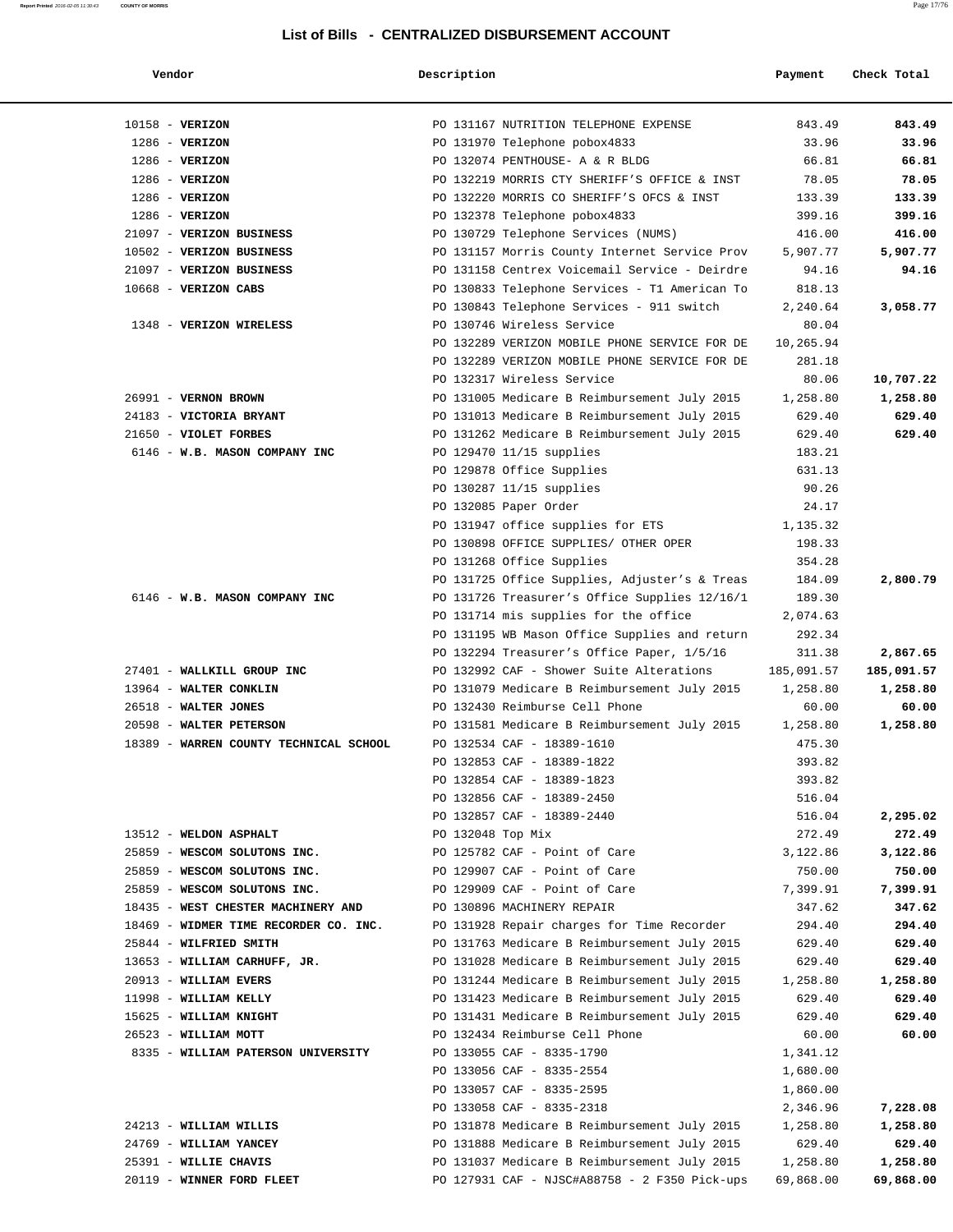| Vendor                                        | Description                                  | Payment  | Check Total                    |
|-----------------------------------------------|----------------------------------------------|----------|--------------------------------|
| $10991$ - WINSTON YAW                         | PO 131889 Medicare B Reimbursement July 2015 | 629.40   | 629.40                         |
| $27099 - YE S WANG$                           | PO 131859 Medicare B Reimbursement July 2015 | 1,536.20 | 1,536.20                       |
| 20129 - YORK MOTORS, INC.                     | PO 131732 REPLACE LADDER ON GAS PROVER TRUCK | 384.00   | 384.00                         |
| TOTAL                                         |                                              |          | --------------<br>5,555,225.30 |
| Total to be paid from Fund 01 Current Fund    | 2,978,540.83                                 |          |                                |
| Total to be paid from Fund 02 Grant Fund      | 326,984.60                                   |          |                                |
| Total to be paid from Fund 04 County Capital  | 2,234,852.82                                 |          |                                |
| Total to be paid from Fund 13 Dedicated Trust | 14,847.05                                    |          |                                |
|                                               |                                              |          |                                |
|                                               | 5,555,225.30                                 |          |                                |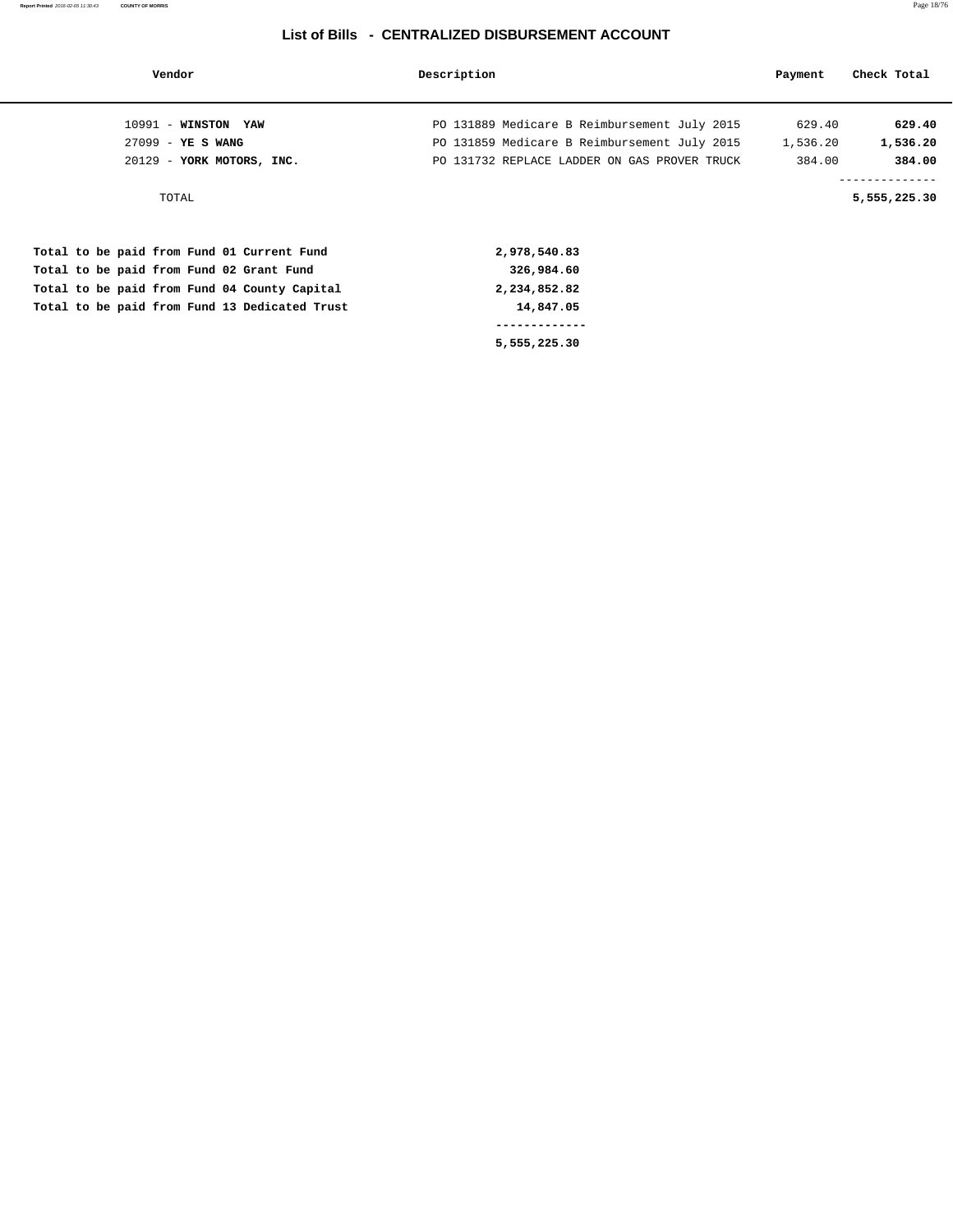**Report Printed** 2016-02-05 11:31:00 **COUNTY OF MORRIS** Page 19/76

## **List of Bills (Department/Account Detail) - CENTRALIZED DISBURSEMENT ACCOUNT**

| Account              | PO#                         | Vendor                     | Description                              | Payment   | Account Total |
|----------------------|-----------------------------|----------------------------|------------------------------------------|-----------|---------------|
|                      |                             |                            |                                          |           |               |
|                      |                             |                            | <b>Current Fund</b>                      |           |               |
| DEPARTMENT 040835    |                             |                            |                                          |           |               |
|                      | 131068 TOWN OF DOVER        |                            | Shared Radio Communication Rentals for 2 | 15,216.30 |               |
|                      |                             | 131067 TOWNSHIP OF BOONTON | Shared Radio Communication Rentals for 2 | 31,510.14 |               |
| 01-160-05-040835-888 |                             | Due to Boonton/Dover       | TOTAL FOR ACCOUNT                        |           | 46,726.44     |
|                      |                             |                            |                                          |           | ------------  |
|                      | TOTAL for DEPARTMENT 040835 |                            |                                          |           | 46,726.44     |

### **County Administrator**

|                                | 133377 COUNTY OF MORRIS            | 2nd Half January 2016 Metered Mail       | 11.97     |              |
|--------------------------------|------------------------------------|------------------------------------------|-----------|--------------|
| $01 - 201 - 20 - 100100 - 068$ | Postage & Metered Mail             | TOTAL FOR ACCOUNT                        |           | 11.97        |
|                                |                                    |                                          |           |              |
|                                | 130758 THE STAR LEDGER             | 10100-0004662094 - Newspaper subscriptio | 413.40    |              |
| 01-201-20-100100-070           | Publication & Subscriptions        | TOTAL FOR ACCOUNT                        |           | 413.40       |
|                                |                                    |                                          |           |              |
|                                | 131290 MC LEAGUE OF MUNICIPALITIES | Reservation for Jon Bonanni and Cathy Bu | 100.00    |              |
| 01-201-20-100100-082           | Travel Expense                     | TOTAL FOR ACCOUNT                        |           | 100.00       |
|                                |                                    |                                          |           |              |
|                                | 130760 SPECIALIZED PHOTOGRAPHIC    | November 15, 2015 photography of Courtho | 166.50    |              |
| 01-203-20-100100-084           | (2015) Other Outside Services      | TOTAL FOR ACCOUNT                        |           | 166.50       |
|                                |                                    |                                          |           |              |
|                                | 127167 ROUTE 46 CHEVROLET          | 2015 CHEVROLET EQUINOX AS PER MCCPC 15C- | 22,265.00 |              |
| $01 - 203 - 20 - 100100 - 167$ | (2015) Transportation Vehicles     | TOTAL FOR ACCOUNT                        |           | 22,265.00    |
|                                |                                    |                                          |           |              |
|                                |                                    |                                          |           | ============ |
|                                | TOTAL for County Administrator     |                                          |           | 22,956.87    |
|                                |                                    |                                          |           |              |

#### **Personnel**

|                      | 133377 COUNTY OF MORRIS             | 2nd Half January 2016 Metered Mail                                                  | 110.79   |  |
|----------------------|-------------------------------------|-------------------------------------------------------------------------------------|----------|--|
| 01-201-20-105100-068 | Postage & Metered Mail              | TOTAL FOR ACCOUNT                                                                   | 110.79   |  |
|                      |                                     |                                                                                     |          |  |
|                      |                                     | 131755 STATE OF NJ CIVIL SERVICE COMMISSIO CAMPS Training - Kristen Somerville, Inv | 75.00    |  |
| 01-203-20-105100-039 | (2015) Education Schools & Training | TOTAL FOR ACCOUNT                                                                   | 75.00    |  |
|                      |                                     |                                                                                     |          |  |
|                      | 131195 W.B. MASON COMPANY INC       | Office Supplies: Acct# C1033751Invoice#13                                           | 322.28   |  |
|                      | 131195 W.B. MASON COMPANY INC       | RETURN: StaplerInvoice # CR2739427                                                  | $-29.94$ |  |
| 01-203-20-105100-058 | (2015) Office Supplies & Stationery | TOTAL FOR ACCOUNT                                                                   | 292.34   |  |
|                      |                                     |                                                                                     |          |  |
|                      |                                     |                                                                                     |          |  |
|                      | TOTAL for Personnel                 |                                                                                     | 478.13   |  |
|                      |                                     |                                                                                     |          |  |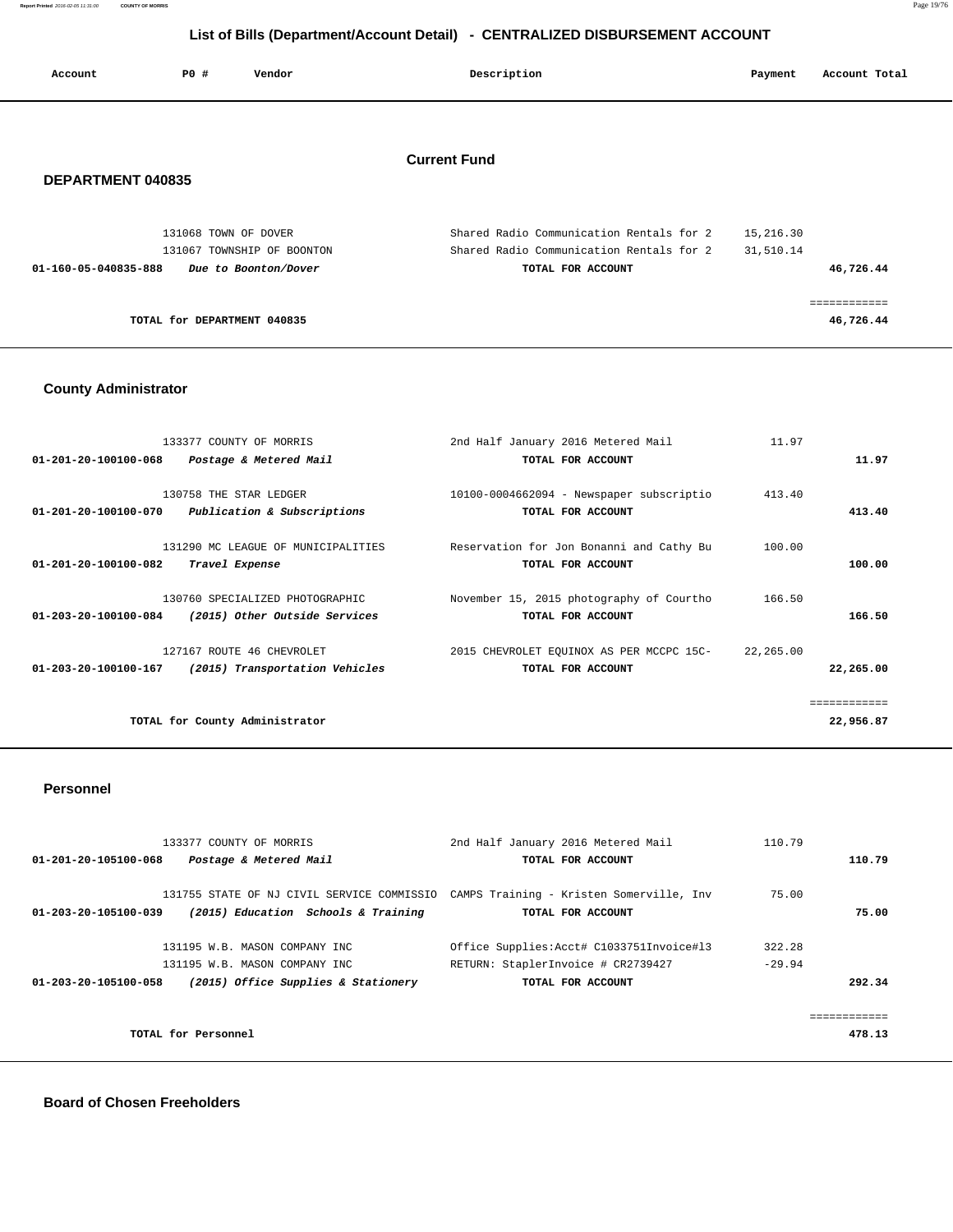**Report Printed** 2016-02-05 11:31:00 **COUNTY OF MORRIS** Page 20/76

## **List of Bills (Department/Account Detail) - CENTRALIZED DISBURSEMENT ACCOUNT**

| Account | <b>PO #</b> | Vendor | Description | Payment | Account Total |
|---------|-------------|--------|-------------|---------|---------------|
|         |             |        |             |         |               |

#### **Board of Chosen Freeholders**

| <b>Books &amp; Periodicals</b><br>$01 - 201 - 20 - 110100 - 028$ | TOTAL FOR ACCOUNT                        |        | 48.00        |
|------------------------------------------------------------------|------------------------------------------|--------|--------------|
| 133377 COUNTY OF MORRIS                                          | 2nd Half January 2016 Metered Mail       | 35.17  |              |
| 133377 COUNTY OF MORRIS                                          | 2nd Half January 2016 Metered Mail       | 21.07  |              |
| 01-201-20-110100-068<br>Postage & Metered Mail                   | TOTAL FOR ACCOUNT                        |        | 56.24        |
| 131290 MC LEAGUE OF MUNICIPALITIES                               | Reservation for the following to attend  | 450.00 |              |
| 132346 RIOS' ENGRAVING                                           | Engraving                                | 29.00  |              |
| 132350 SODEXO INC & AFFILIATES                                   | Refreshments for the Freeholders Re-Orga | 152.54 |              |
| 132926 LONGFELLOWS SANDWICH DELI                                 | Sandwich platter for dinner meeting held | 109.90 |              |
| 132927 LONGFELLOWS SANDWICH DELI                                 | Sandwich platter for dinner meeting held | 143.82 |              |
| 01-201-20-110100-079<br>Special Projects                         | TOTAL FOR ACCOUNT                        |        | 885.26       |
| 132347 AMERICAN VENDING COFFEE                                   | 2 boxes of folgers coffee                | 80.00  |              |
| 132347 AMERICAN VENDING COFFEE                                   | delivery charge                          | 6.00   |              |
| 01-201-20-110100-084<br>Other Outside Services                   | TOTAL FOR ACCOUNT                        |        | 86.00        |
| 132084 OFFICE CONCEPTS GROUP, INC.                               | 5 binders                                | 24.95  |              |
| 132084 OFFICE CONCEPTS GROUP, INC.                               | Paper 81/2x11                            | 66.25  |              |
| 01-203-20-110100-058<br>(2015) Office Supplies & Stationery      | TOTAL FOR ACCOUNT                        |        | 91.20        |
|                                                                  |                                          |        | ============ |
| TOTAL for Board of Chosen Freeholders                            |                                          |        | 1,166.70     |

#### **Clerk of the Board**

| 132557 DAILY RECORD                                             | ASB-70021774 - IPC Hospitalists (p/d 1/2  | 52.16 |        |
|-----------------------------------------------------------------|-------------------------------------------|-------|--------|
| 132557 DAILY RECORD                                             | Boswell, Cherry-Webber, Statile(p/d 1/20) | 86.04 |        |
| 132557 DAILY RECORD                                             | E2 Project $(p/d \ 1/20)$                 | 57.88 |        |
| 132345 DAILY RECORD                                             | ASB-70021774 Mediator(p/d 1/12)           | 48.64 |        |
| 132345 DAILY RECORD                                             | Title Insurance (p/d 1/12)                | 49.08 |        |
| 132345 DAILY RECORD                                             | Professional certified court reporting(p  | 50.84 |        |
| 132345 DAILY RECORD                                             | Special Counsel (p/d 1/12)                | 60.96 |        |
| 132345 DAILY RECORD                                             | Appraisers/Right of way Negotiators (p/d  | 49.96 |        |
| 132345 DAILY RECORD                                             | Special Bond Counsel (p/d 1/12)           | 68.44 |        |
| 132345 DAILY RECORD                                             | General Counsel-Litigation Mgmt. (p/d 1/  | 53.92 |        |
| 132552 DAILY RECORD                                             | ASB-023668474 SEPARATED SEALED BIDS 01/   | 90.44 |        |
| 132552 DAILY RECORD                                             | ASB-023668474 SEPARATED SEALED BIDS 01/   | 86.04 |        |
| $01 - 201 - 20 - 110105 - 022$ Advertising                      | TOTAL FOR ACCOUNT                         |       | 754.40 |
|                                                                 |                                           |       |        |
| 131904 OFFICE CONCEPTS GROUP, INC. File Rack                    |                                           | 9.54  |        |
| 131904 OFFICE CONCEPTS GROUP, INC.                              | Erasers                                   | 1.25  |        |
| 131904 OFFICE CONCEPTS GROUP, INC.                              | Pens                                      | 7.13  |        |
| 131904 OFFICE CONCEPTS GROUP, INC.                              | Stapler                                   | 12.82 |        |
| 131904 OFFICE CONCEPTS GROUP, INC.                              | Tape Dispenser                            | 4.23  |        |
| 132085 W.B. MASON COMPANY INC                                   | $81/2x11$ Paper                           | 24.17 |        |
| <i>Office Supplies &amp; Stationery</i><br>01-201-20-110105-058 | TOTAL FOR ACCOUNT                         |       | 59.14  |
|                                                                 |                                           |       |        |
|                                                                 |                                           |       |        |

============

**TOTAL for Clerk of the Board 813.54**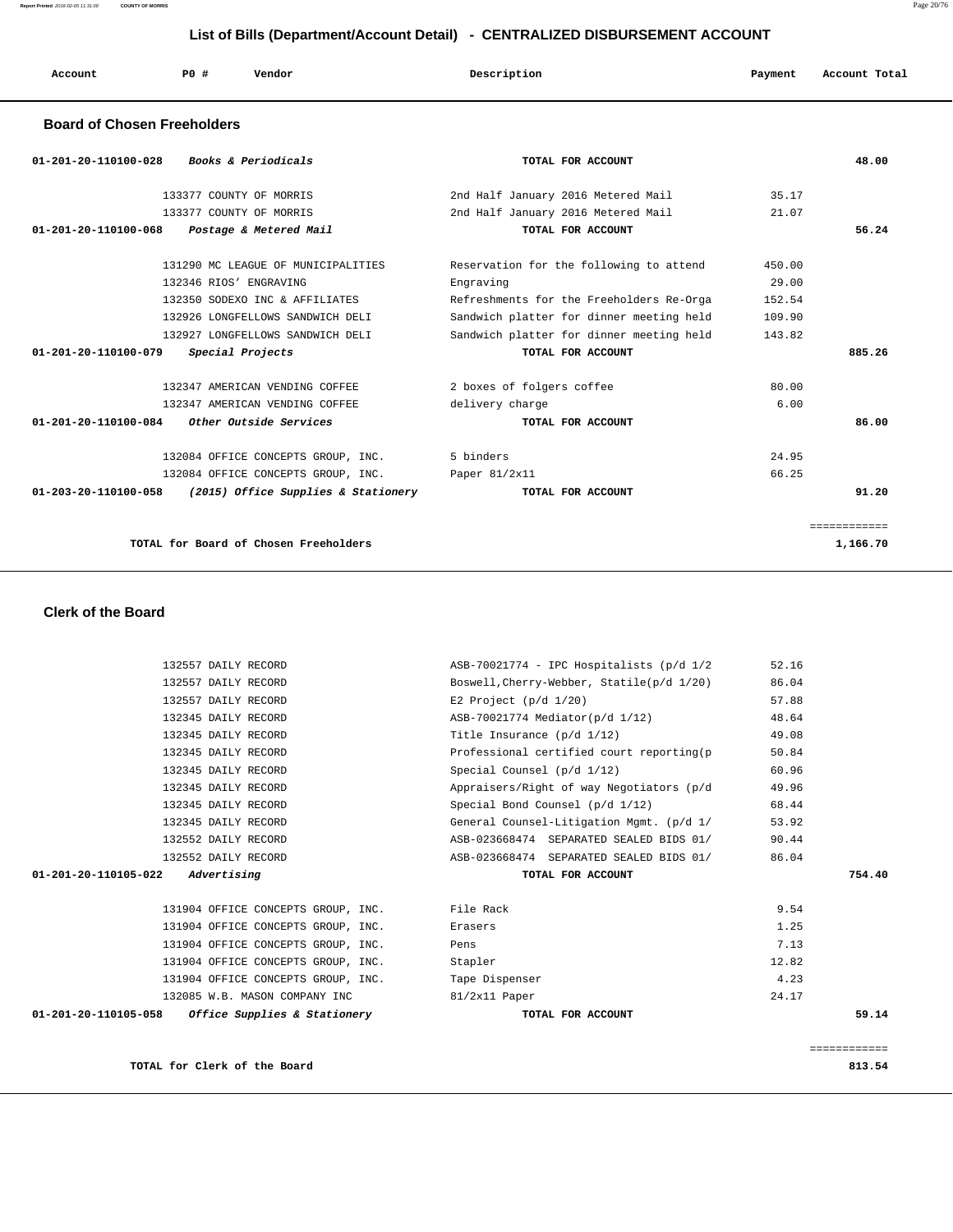**Report Printed** 2016-02-05 11:31:00 **COUNTY OF MORRIS** Page 21/76

| List of Bills (Department/Account Detail) - CENTRALIZED DISBURSEMENT ACCOUNT |                                                    |                                          |          |               |
|------------------------------------------------------------------------------|----------------------------------------------------|------------------------------------------|----------|---------------|
| Account                                                                      | P0 #<br>Vendor                                     | Description                              | Payment  | Account Total |
|                                                                              |                                                    |                                          |          |               |
|                                                                              | 131716 COANJ                                       | morris county clerk's membership dues fo | 750.00   |               |
|                                                                              | 01-201-20-120100-023 Associations and Memberships  | TOTAL FOR ACCOUNT                        |          | 750.00        |
|                                                                              | 131722 THE TAB GROUP                               | 1st quarter of 2016 storage January, Feb | 4,434.02 |               |
|                                                                              | 131722 THE TAB GROUP                               | retrieval for map room job #122615 accou | 10.70    |               |
| 01-201-20-120100-059                                                         | Other General Expenses                             | TOTAL FOR ACCOUNT                        |          | 4,444.72      |
|                                                                              | 133377 COUNTY OF MORRIS                            | 2nd Half January 2016 Metered Mail       | 1,625.83 |               |
| 01-201-20-120100-068                                                         | Postage & Metered Mail                             | TOTAL FOR ACCOUNT                        |          | 1,625.83      |
|                                                                              | 131709 UNITED PARCEL SERVICE                       | account summary on shipper # 6x6642      | 95.20    |               |
| 01-201-20-120100-084                                                         | Other Outside Services                             | TOTAL FOR ACCOUNT                        |          | 95.20         |
|                                                                              | 131721 MORRIS COUNTY CHAMBER OF                    | members will attending the 95th annual m | 270.00   |               |
| 01-201-20-120100-185                                                         | Food                                               | TOTAL FOR ACCOUNT                        |          | 270.00        |
|                                                                              | 131913 THOMSON REUTER-WEST                         | subscription product charge on account # | 160.00   |               |
| 01-203-20-120100-028                                                         | (2015) Books & Periodicals                         | TOTAL FOR ACCOUNT                        |          | 160.00        |
|                                                                              | 132289 VERIZON WIRELESS                            | COUNTY CLERK                             | 337.69   |               |
|                                                                              | 01-203-20-120100-031 (2015) Cellular Phones/Pagers | TOTAL FOR ACCOUNT                        |          | 337.69        |
|                                                                              | 131723 PAPER MART INC                              | open end envelopes 6 1/2x 9 1/2 product  | 1,294.00 |               |
|                                                                              | 131723 PAPER MART INC                              | supreme white 8 1/2x11 and first choice  | 953.65   |               |
|                                                                              | 131710 GILL ASSOCIATES IDENTIFICATION              | polaroid YMCKT 3-0100-1 ribbon           | 835.50   |               |
| 01-203-20-120100-069                                                         | $(2015)$ Printing                                  | TOTAL FOR ACCOUNT                        |          | 3,083.15      |
|                                                                              | 131717 UNITED PARCEL SERVICE                       | account summary 6x7742                   | 90.40    |               |
| 01-203-20-120100-084                                                         | (2015) Other Outside Services                      | TOTAL FOR ACCOUNT                        |          | 90.40         |
|                                                                              | 131711 READY REFRESH                               | bottled water for the office 11/30/15 an | 62.77    |               |
| 01-203-20-120100-095                                                         | (2015) Other Administrative Supplies               | TOTAL FOR ACCOUNT                        |          | 62.77         |

**TOTAL for County Clerk** 10,919.76

## **County Board of Elections**

| 132323 RICOH AMERICAS CORPORATION                       |                                     | Color Copies Billed 1,008 7/1/15 thru 9/ | 70.56 |
|---------------------------------------------------------|-------------------------------------|------------------------------------------|-------|
| (2015) Office Machines - Rental<br>01-203-20-121100-164 |                                     | TOTAL FOR ACCOUNT                        |       |
|                                                         |                                     |                                          |       |
|                                                         |                                     |                                          |       |
|                                                         | TOTAL for County Board of Elections |                                          | 70.56 |
|                                                         |                                     |                                          |       |

### **Superintendent of Elections**

| 132775 BRIAN HAMILTON                               | 1/19/16 State Voter Registration System | 51.34    |
|-----------------------------------------------------|-----------------------------------------|----------|
| National Voter Registration<br>01-201-20-121105-057 | TOTAL FOR ACCOUNT                       | 51.34    |
| 133377 COUNTY OF MORRIS                             | 2nd Half January 2016 Metered Mail      | 1,247.22 |
| Postage & Metered Mail<br>01-201-20-121105-068      | TOTAL FOR ACCOUNT                       | 1,247.22 |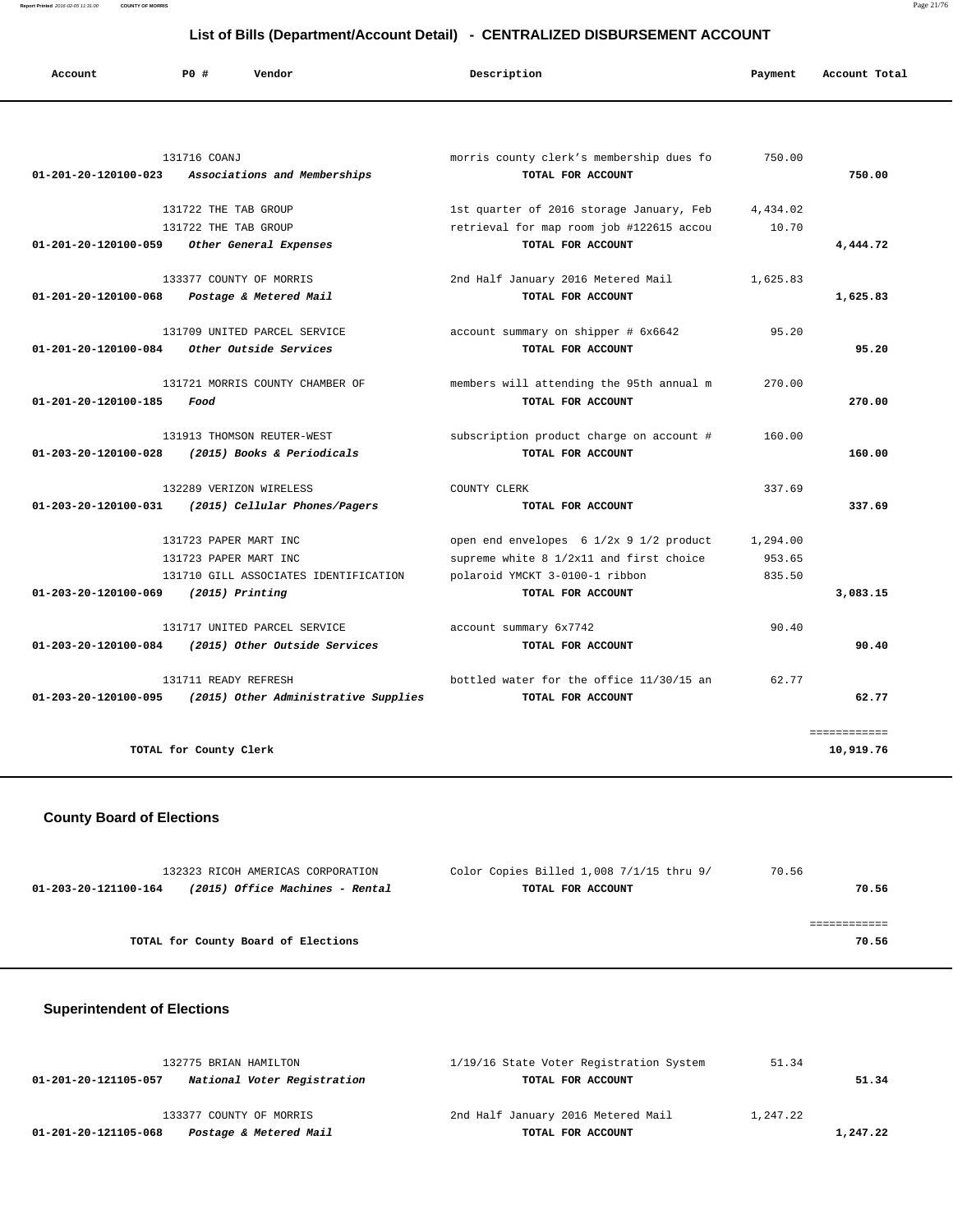## **List of Bills (Department/Account Detail) - CENTRALIZED DISBURSEMENT ACCOUNT**

| Account                            | PO# | Vendor                                | Description       | Payment | Account Total |
|------------------------------------|-----|---------------------------------------|-------------------|---------|---------------|
| <b>Superintendent of Elections</b> |     |                                       |                   |         |               |
| 01-203-20-121105-057               |     | (2015) National Voter Registration    | TOTAL FOR ACCOUNT |         | 800.00        |
|                                    |     |                                       |                   |         | ============  |
|                                    |     | TOTAL for Superintendent of Elections |                   |         | 2,098.56      |

## **County Elections (Cty Clerk)**

| 133377 COUNTY OF MORRIS                        | 2nd Half January 2016 Metered Mail       | 32.11    |          |
|------------------------------------------------|------------------------------------------|----------|----------|
| Postage & Metered Mail<br>01-201-20-121110-068 | TOTAL FOR ACCOUNT                        |          | 32.11    |
| 131715 ACE LITHOGRAPHERS                       | absentee voter certificate and envelope  | 2,835.00 |          |
| 131715 ACE LITHOGRAPHERS                       | absentee ballot envelope #11 inner regul | 3,320.00 |          |
| 131714 W.B. MASON COMPANY INC                  | mis, supplies for the office labels, ton | 2,074.63 |          |
| $(2015)$ Printing<br>01-203-20-121110-069      | TOTAL FOR ACCOUNT                        |          | 8,229.63 |
|                                                |                                          |          |          |
|                                                |                                          |          |          |
| TOTAL for County Elections (Cty Clerk)         |                                          |          | 8,261.74 |

### **County Treasurer**

| 132293 OFFICE TEAM                                             | T. Gould 1/8/16                                                            | 875.00    |              |
|----------------------------------------------------------------|----------------------------------------------------------------------------|-----------|--------------|
| 132293 OFFICE TEAM                                             | T. Gould 1/16 Parking                                                      | 75.00     |              |
| 01-201-20-130100-016 Outside Salaries & Wages                  | TOTAL FOR ACCOUNT                                                          |           | 950.00       |
| 132292 OFFICE CONCEPTS GROUP, INC. AVE-75539, Sheet Protectors |                                                                            | 18.98     |              |
| 132294 W.B. MASON COMPANY INC                                  | Paper, Flgshp, Bright, 8.5x11                                              | 294.90    |              |
| 132294 W.B. MASON COMPANY INC                                  | PPR, 8.5x14                                                                | 83.98     |              |
| 132294 W.B. MASON COMPANY INC                                  | Paper, Flgshp, Bright, 8.5x11                                              | $-294.90$ |              |
| 132294 W.B. MASON COMPANY INC                                  | PPR, 8x14                                                                  | $-83.98$  |              |
| 132294 W.B. MASON COMPANY INC                                  | Paper, Flgshp, Bright, 8.5x11                                              | 241.70    |              |
| 132294 W.B. MASON COMPANY INC                                  | PPR, 8x14                                                                  | 69.68     |              |
| $01-201-20-130100-058$ Office Supplies & Stationery            | TOTAL FOR ACCOUNT                                                          |           | 330.36       |
| 133377 COUNTY OF MORRIS                                        | 2nd Half January 2016 Metered Mail                                         | 298.64    |              |
| $01 - 201 - 20 - 130100 - 068$ Postage & Metered Mail          | TOTAL FOR ACCOUNT                                                          |           | 298.64       |
| 131685 OFFICE TEAM                                             | T. Gould w/e 12/11/15                                                      | 875.00    |              |
| 131685 OFFICE TEAM                                             | T. Gould w/e 12/18/15                                                      | 875.00    |              |
| 131685 OFFICE TEAM                                             | T. Gould w/e 12/25/15                                                      | 656.25    |              |
| 131685 OFFICE TEAM                                             | T. Gould w/e 1/1/16                                                        | 662.50    |              |
| 01-203-20-130100-016 (2015) Outside Salaries & Wages           | TOTAL FOR ACCOUNT                                                          |           | 3,068.75     |
|                                                                | 131724 OFFICE CONCEPTS GROUP, INC. Treasurer's Office Supplies, 12/15/15 - | 303.93    |              |
| 131725 W.B. MASON COMPANY INC                                  | Toner - AP Printer                                                         | 89.14     |              |
| 131726 W.B. MASON COMPANY INC                                  | Label, LAS File FLDR BE 15C                                                | 9.66      |              |
| 131726 W.B. MASON COMPANY INC                                  | $ENV$ , 1099, DBL WDW MISC & R                                             | 179.64    |              |
| $01-203-20-130100-058$ (2015) Office Supplies & Stationery     | TOTAL FOR ACCOUNT                                                          |           | 582.37       |
|                                                                |                                                                            |           |              |
|                                                                |                                                                            |           | essessessess |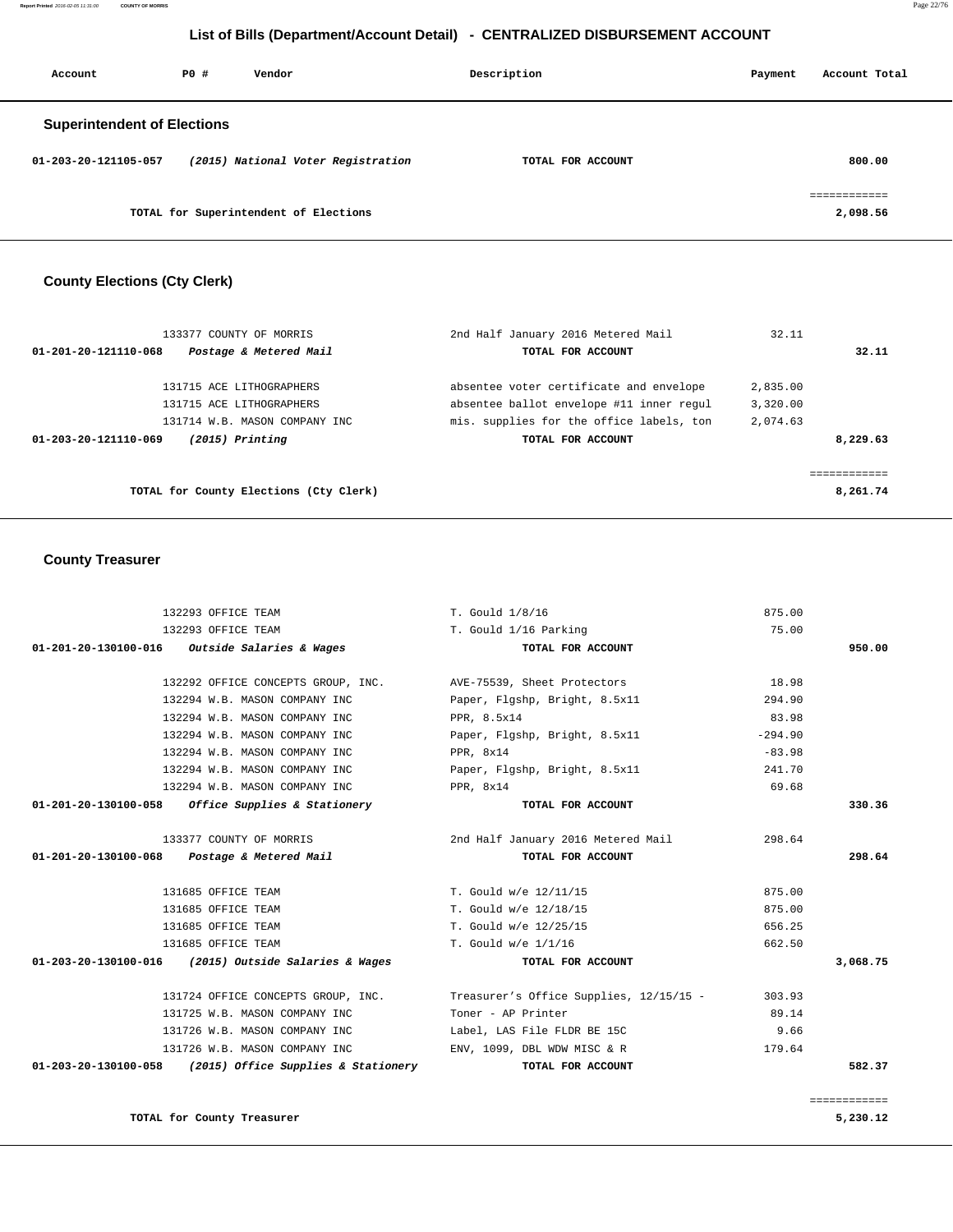**Report Printed** 2016-02-05 11:31:00 **COUNTY OF MORRIS** Page 23/76

## **List of Bills (Department/Account Detail) - CENTRALIZED DISBURSEMENT ACCOUNT**

| Account                        | <b>PO #</b> | Vendor                                                      | Description                                             | Account Total<br>Payment |
|--------------------------------|-------------|-------------------------------------------------------------|---------------------------------------------------------|--------------------------|
| <b>Purchasing Division</b>     |             |                                                             |                                                         |                          |
| 01-201-20-130105-023           |             | 131280 TOWNSHIP OF RANDOLPH<br>Associations and Memberships | 2016 MCCPC MEMBERSHIP FEE<br>TOTAL FOR ACCOUNT          | 1,100.00<br>1,100.00     |
| $01 - 201 - 20 - 130105 - 068$ |             | 133377 COUNTY OF MORRIS<br>Postage & Metered Mail           | 2nd Half January 2016 Metered Mail<br>TOTAL FOR ACCOUNT | 296.41<br>296.41         |
|                                |             | TOTAL for Purchasing Division                               |                                                         | ===========<br>1,396.41  |

## **Office Services**

| 133377 COUNTY OF MORRIS<br>Postage & Metered Mail<br>01-201-20-130110-068 | 2nd Half January 2016 Metered Mail<br>TOTAL FOR ACCOUNT | 5.34<br>5.34           |
|---------------------------------------------------------------------------|---------------------------------------------------------|------------------------|
| 133367 COUNTY COLLEGE OF MORRIS<br>Printing<br>01-201-20-130110-069       | Printing as per contract 1/16<br>TOTAL FOR ACCOUNT      | 16,256.25<br>16,256.25 |
| TOTAL for Office Services                                                 |                                                         | 16,261.59              |

## **Information Technology Div**

|                      | 133377 COUNTY OF MORRIS                                | 2nd Half January 2016 Metered Mail       | 9.93     |              |
|----------------------|--------------------------------------------------------|------------------------------------------|----------|--------------|
|                      | 01-201-20-140100-068 Postage & Metered Mail            | TOTAL FOR ACCOUNT                        |          | 9.93         |
|                      |                                                        |                                          |          |              |
|                      | 132527 CITYSIDE ARCHIVES, LTD                          | 0803 OFFICE SERVICES                     | 3,501.69 |              |
| 01-201-20-140100-073 | Records Managment Services                             | TOTAL FOR ACCOUNT                        |          | 3,501.69     |
|                      | 132914 NICHOLAS MICCHELLI                              | Annual Maintenance for AS Number         | 100.00   |              |
|                      | 132914 NICHOLAS MICCHELLI                              | Annual Maintenance for IPV4 End User     | 100.00   |              |
| 01-201-20-140100-084 | <i>Other Outside Services</i>                          | TOTAL FOR ACCOUNT                        |          | 200.00       |
|                      | 131140 NICHOLAS MICCHELLI                              | Fiber Link Cables                        | 53.40    |              |
| 01-201-20-140100-098 | Other Operating&Repair Supply                          | TOTAL FOR ACCOUNT                        |          | 53.40        |
|                      | 126866 COUNTY COLLEGE OF MORRIS                        | Planning Quality in the Project - PMC-11 | 249.00   |              |
|                      | 126866 COUNTY COLLEGE OF MORRIS                        | Identifying & Managing Project Risk - PM | 249.00   |              |
| 01-203-20-140100-039 | (2015) Education Schools & Training                    | TOTAL FOR ACCOUNT                        |          | 498.00       |
|                      | 131153 RICOH AMERICAS CORPORATION                      | Color Copy/Print Fee 7/1/015-9/30/15     | 22.54    |              |
|                      | $01-203-20-140100-164$ (2015) Office Machines - Rental | TOTAL FOR ACCOUNT                        |          | 22.54        |
|                      |                                                        |                                          |          | ============ |
|                      | TOTAL for Information Technology Div                   |                                          |          | 4,285.56     |
|                      |                                                        |                                          |          |              |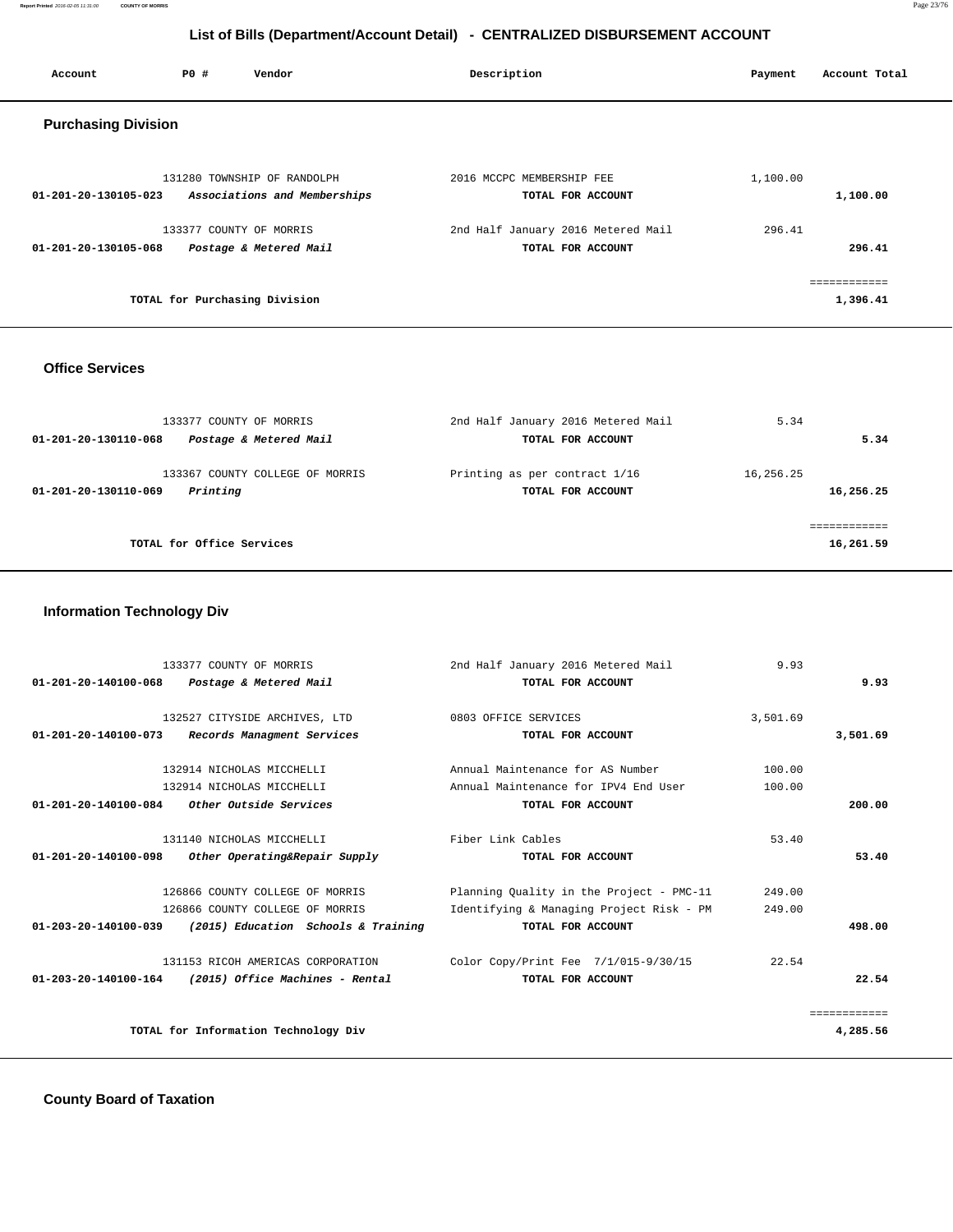**Report Printed** 2016-02-05 11:31:00 **COUNTY OF MORRIS** Page 24/76

## **List of Bills (Department/Account Detail) - CENTRALIZED DISBURSEMENT ACCOUNT**

| Account                         | PO# | Vendor                              | Description      |                   | Payment | Account Total |
|---------------------------------|-----|-------------------------------------|------------------|-------------------|---------|---------------|
| <b>County Board of Taxation</b> |     |                                     |                  |                   |         |               |
| 01-201-20-150100-068            |     | Postage & Metered Mail              |                  | TOTAL FOR ACCOUNT |         | 119.33        |
|                                 |     | 130522 STAPLES ADVANTAGE            | Scotchmagic Tape |                   | 11.99   |               |
|                                 |     | 130522 STAPLES ADVANTAGE            | Desk Pad         |                   | 40.17   |               |
| 01-203-20-150100-058            |     | (2015) Office Supplies & Stationery |                  | TOTAL FOR ACCOUNT |         | 52.16         |
|                                 |     |                                     |                  |                   |         | ============  |
|                                 |     | TOTAL for County Board of Taxation  |                  |                   |         | 171.49        |

## **County Counsel**

| 133377 COUNTY OF MORRIS                        | 2nd Half January 2016 Metered Mail       | 26.88    |              |
|------------------------------------------------|------------------------------------------|----------|--------------|
| 01-201-20-155100-068<br>Postage & Metered Mail | TOTAL FOR ACCOUNT                        |          | 26.88        |
|                                                |                                          |          |              |
| 132574 CARMAGNOLA & RITARDI LLC                | Correa v. MCPO                           | 721.20   |              |
| 132574 CARMAGNOLA & RITARDI LLC                | Hollenstein v. Zeremes                   | 1,126.97 |              |
| 132574 CARMAGNOLA & RITARDI LLC                | Flow Safe, Inc.                          | 400.82   |              |
| 132575 INGLESINO, WEBSTER,                     | Morris View Nursing Home                 | 1,407.18 |              |
| 132573 BARBARULA LAW OFFICE                    | Deps of O'Gorman (Russomando v. Act Engi | 168.00   |              |
| 132573 BARBARULA LAW OFFICE                    | Rojas v. MCSD                            | 60.00    |              |
| 132577 CASHA & CASHA, LLC                      | Legal services                           | 4,340.55 |              |
| 132578 CARMAGNOLA & RITARDI LLC                | legal services                           | 696.00   |              |
| 01-203-20-155100-051<br>$(2015)$ Legal         | TOTAL FOR ACCOUNT                        |          | 8,920.72     |
|                                                |                                          |          |              |
|                                                |                                          |          | ============ |
| TOTAL for County Counsel                       |                                          |          | 8,947.60     |
|                                                |                                          |          |              |

## **County Surrogate**

| 133377 COUNTY OF MORRIS                                                             | 2nd Half January 2016 Metered Mail                            | 331.55   |                          |
|-------------------------------------------------------------------------------------|---------------------------------------------------------------|----------|--------------------------|
| Postage & Metered Mail<br>01-201-20-160100-068                                      | TOTAL FOR ACCOUNT                                             |          | 331.55                   |
| 132222 JOHN PECORARO<br>Other Administrative Supplies<br>01-201-20-160100-095       | Parking "Lost Ticket" Morristown parking<br>TOTAL FOR ACCOUNT | 25.00    | 25.00                    |
| 129737 E-PROBATE LLC<br>(2015) Equipment Service Agreements<br>01-203-20-160100-044 | Fee for upgrading appXtender Imaging Sys<br>TOTAL FOR ACCOUNT | 2,000.00 | 2,000.00                 |
| TOTAL for County Surrogate                                                          |                                                               |          | ============<br>2,356.55 |

## **Engineering**

| Postage & Metered Mail<br>01-201-20-165100-068 | TOTAL FOR ACCOUNT                  | 69.28 |
|------------------------------------------------|------------------------------------|-------|
| 133377 COUNTY OF MORRIS                        | 2nd Half January 2016 Metered Mail | 0.49  |
| 133377 COUNTY OF MORRIS                        | 2nd Half January 2016 Metered Mail | 58.16 |
| 133377 COUNTY OF MORRIS                        | 2nd Half January 2016 Metered Mail | 10.63 |
|                                                |                                    |       |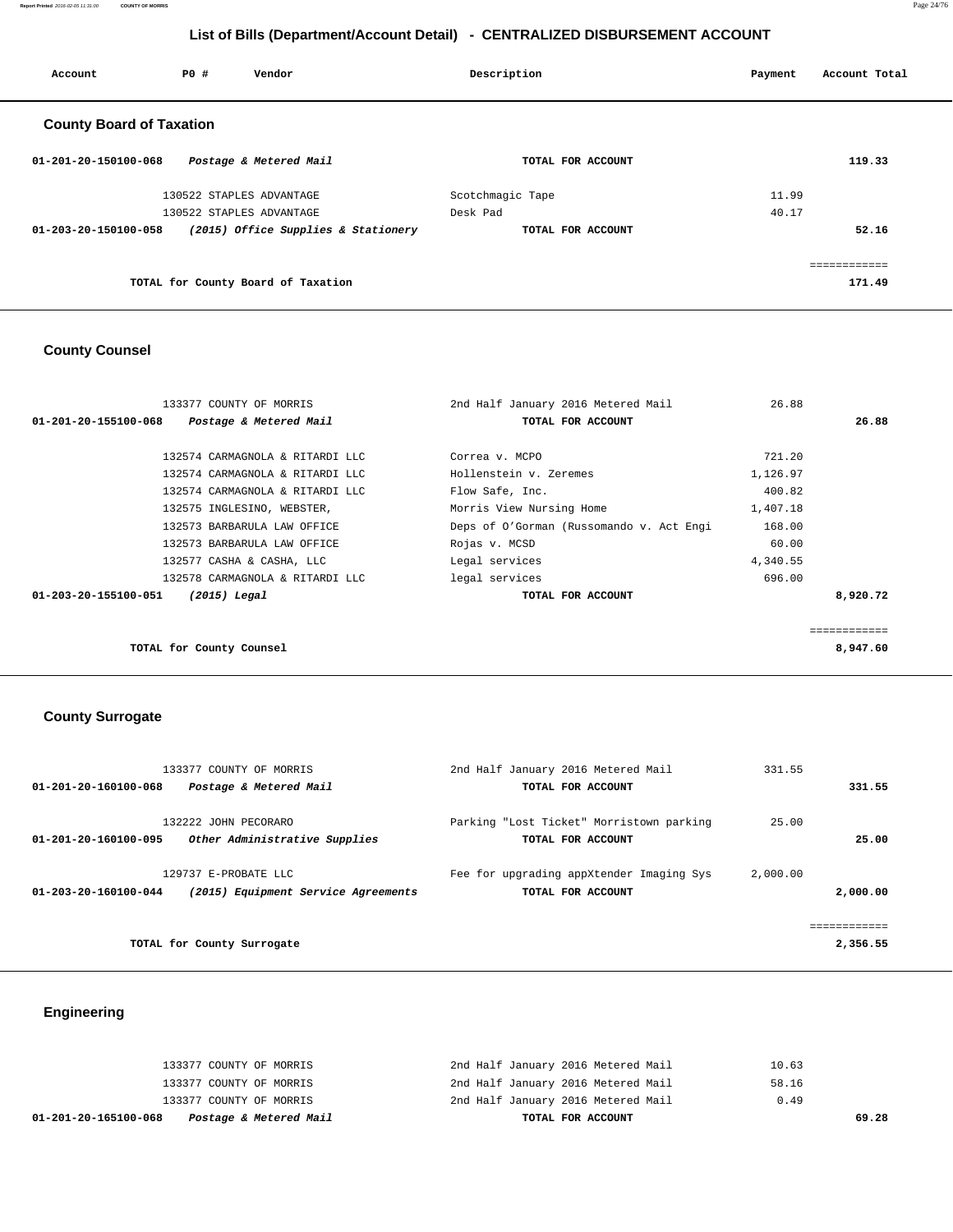## **List of Bills (Department/Account Detail) - CENTRALIZED DISBURSEMENT ACCOUNT**

| Account              | PO#            | Vendor | Description |                   | Payment | Account Total |
|----------------------|----------------|--------|-------------|-------------------|---------|---------------|
| Engineering          |                |        |             |                   |         |               |
| 01-201-20-165100-082 | Travel Expense |        |             | TOTAL FOR ACCOUNT |         | 563.50        |

| 132025 PAPER MART INC                                       | 20# Laser Bond Core 3"36x500 2RL/CTNPro  | 45.00  |              |
|-------------------------------------------------------------|------------------------------------------|--------|--------------|
| 131138 OFFICE CONCEPTS GROUP, INC.                          | Various office supplies as per attached  | 324.47 |              |
| 131134 OFFICE CONCEPTS GROUP, INC.                          | OCE-Plotwave-UCLotwave 300 Toner         | 458.00 |              |
| (2015) Office Supplies & Stationery<br>01-203-20-165100-058 | TOTAL FOR ACCOUNT                        |        | 827.47       |
| 131130 KENVIL POWER EQUIPMENT, INC.                         | Engine Oil 6.4 HP ULTEngine Oil 2.6 HP U | 478.63 |              |
| 131129 RESIDEX, LLC                                         | InVade Bio Foam (16 fl oz bottle, 12 per | 188.34 |              |
| 131129 RESIDEX, LLC                                         | Sterifab (1 gal, per case)               | 140.41 |              |
| 131129 RESIDEX, LLC                                         | Contrac Meal Place Pacs (1.5 oz pack, 17 | 143.42 |              |
| 131129 RESIDEX, LLC                                         | Fastrac Blox (4 lb. pail, 2 per case)    | 216.44 |              |
| 131136 GEN-EL SAFETY & INDUSTRIAL                           | (7) Safety Vest, in three different si   | 96.25  |              |
| (2015) Chemicals & Sprays<br>01-203-20-165100-225           | TOTAL FOR ACCOUNT                        |        | 1,263.49     |
|                                                             |                                          |        |              |
|                                                             |                                          |        | ============ |
| TOTAL for Engineering                                       |                                          |        | 2,723.74     |

### **Heritage Commission**

| 133377 COUNTY OF MORRIS                         | 2nd Half January 2016 Metered Mail        | 3.10         |  |
|-------------------------------------------------|-------------------------------------------|--------------|--|
| 01-201-20-175100-068<br>Postage & Metered Mail  | TOTAL FOR ACCOUNT                         | 3.10         |  |
|                                                 |                                           |              |  |
| 129673 GAYLORD                                  | Lascar Electronics USB Data Logger with   | 185.46       |  |
| 129673 GAYLORD                                  | Gaylord´fi Blue/Grey Barrier Board Flip-T | 149.10       |  |
| 129673 GAYLORD                                  | Gaylord´fi 2.4 mil Polypropylene Self-Loc | 12.85        |  |
| 129673 GAYLORD                                  | Gaylord´fi 2.4 mil Polypropylene Self-Loc | 9.15         |  |
| 129673 GAYLORD                                  | Gaylord'fi 2.4 mil Polypropylene Negative | 40.33        |  |
| 129673 GAYLORD                                  | Gaylord´fi 2.4 mil Polypropylene Negative | 65.85        |  |
| 129673 GAYLORD                                  | Gaylord´fi Blue/Grey Barrier Board Clamsh | 7.01         |  |
| 129673 GAYLORD                                  | Absorene Paper & Book Cleaner             | 8.50         |  |
| 129673 GAYLORD                                  | Book Deodorizer                           | 17.95        |  |
| 129673 GAYLORD                                  | S&H                                       | 191.92       |  |
| 129673 GAYLORD                                  | Tax                                       | 87.87        |  |
| 129673 GAYLORD                                  | Gaylord'fi Blue/Grey Barrier Board Flip-T | 223.65       |  |
| 129673 GAYLORD                                  | Gaylord´fi Blue/Grey Barrier Board Clamsh | 343.49       |  |
| (2015) Special Projects<br>01-203-20-175100-079 | TOTAL FOR ACCOUNT                         | 1,343.13     |  |
|                                                 |                                           |              |  |
|                                                 |                                           | ============ |  |
| TOTAL for Heritage Commission                   |                                           | 1,346.23     |  |

## **Planning Board**

| <i>Schools &amp; Training</i><br>01-201-20-180100-039<br>Education | TOTAL FOR ACCOUNT                        |          | 1,835.00 |
|--------------------------------------------------------------------|------------------------------------------|----------|----------|
| 130694 MORRIS COUNTY CHAMBER OF                                    | Member ID624 - Registration for Deena Le | 135.00   |          |
| 130698 MORRIS COUNTY CHAMBER OF                                    | Registration for the 2016 Leadership Mor | 1,700.00 |          |
| Associations and Memberships<br>01-201-20-180100-023               | TOTAL FOR ACCOUNT                        |          | 900.00   |
| 130836 NJ PLANNING OFFICIALS                                       | 2016 Dual Membership for the MC Planning | 370.00   |          |
| 130835 MORRIS COUNTY CHAMBER OF                                    | Annual Membership Dues for the period of | 390.00   |          |
| 130837 ASSOCIATION OF STATE                                        | 2016 Membership renewal for Jennifer McC | 140.00   |          |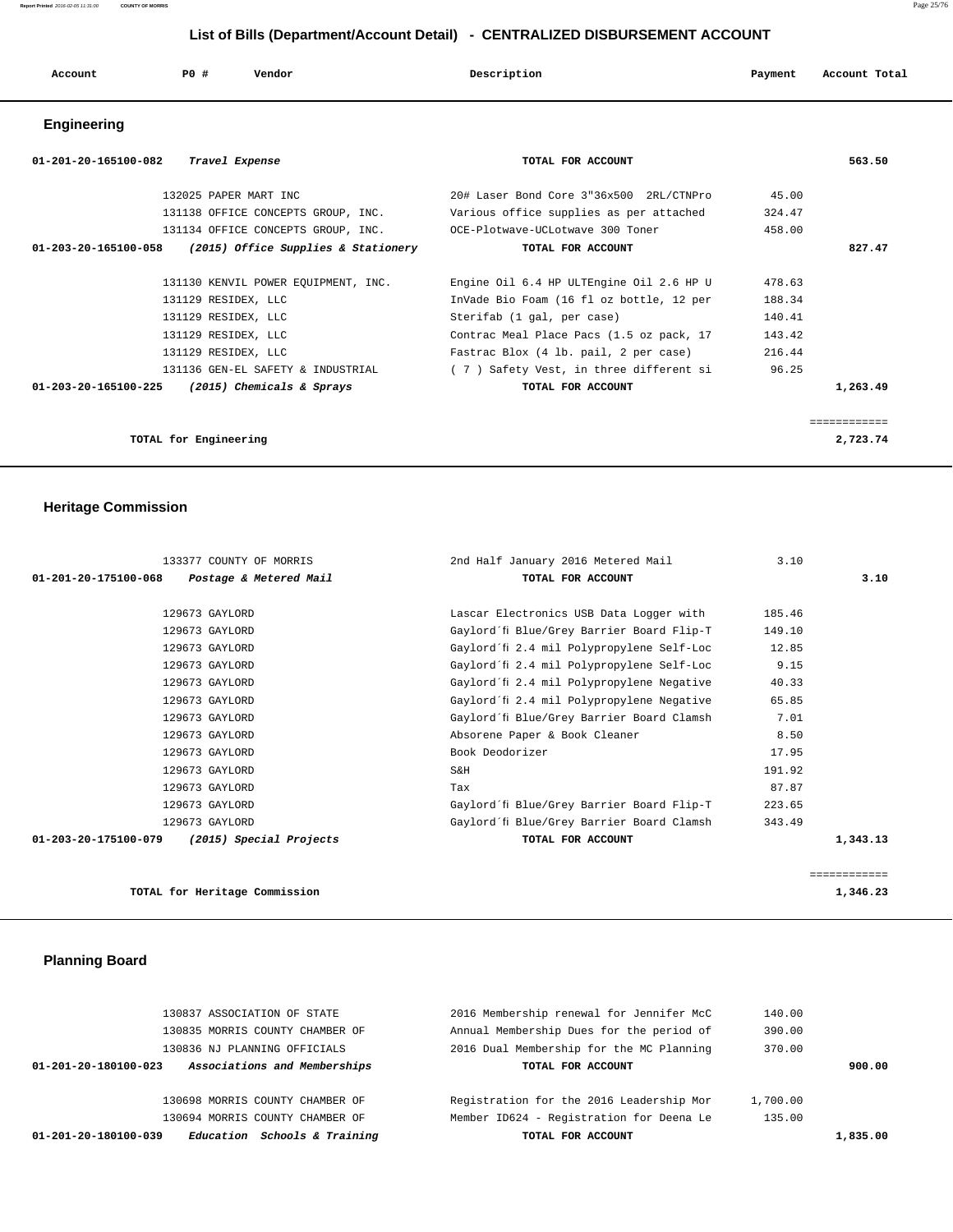**Report Printed** 2016-02-05 11:31:00 **COUNTY OF MORRIS** Page 26/76

## **List of Bills (Department/Account Detail) - CENTRALIZED DISBURSEMENT ACCOUNT**

| Account                        | PO#                      | Vendor                                                                    | Description                                                   | Payment | Account Total            |
|--------------------------------|--------------------------|---------------------------------------------------------------------------|---------------------------------------------------------------|---------|--------------------------|
| <b>Planning Board</b>          |                          |                                                                           |                                                               |         |                          |
| $01 - 201 - 20 - 180100 - 068$ |                          | Postage & Metered Mail                                                    | TOTAL FOR ACCOUNT                                             |         | 190.21                   |
| $01 - 203 - 20 - 180100 - 058$ |                          | 129119 OFFICE CONCEPTS GROUP, INC.<br>(2015) Office Supplies & Stationery | Office, kitchen & plotter (ink) supplies<br>TOTAL FOR ACCOUNT | 321.63  | 321.63                   |
|                                | TOTAL for Planning Board |                                                                           |                                                               |         | ============<br>3,246.84 |

### **County Weights & Measures**

| 133377 COUNTY OF MORRIS                                    |                                   | 2nd Half January 2016 Metered Mail                                           | 2.91   |              |
|------------------------------------------------------------|-----------------------------------|------------------------------------------------------------------------------|--------|--------------|
| 01-201-22-201100-068 Postage & Metered Mail                |                                   | TOTAL FOR ACCOUNT                                                            |        | 2.91         |
| 131917 SCIENTIFIC BOILER WATER                             |                                   | JAN-FEB-MARCH 2016                                                           | 175.00 |              |
| 132910 READY REFRESH                                       |                                   | $12/15/15 - 1/14/16$                                                         | 29.79  |              |
| 01-201-22-201100-084 Other Outside Services                |                                   | TOTAL FOR ACCOUNT                                                            |        | 204.79       |
| 132289 VERIZON WIRELESS                                    |                                   | L&PS / WEIGHTS & MEASURES                                                    | 259.26 |              |
| 01-203-22-201100-031 (2015) Cellular Phones/Pagers         |                                   | TOTAL FOR ACCOUNT                                                            |        | 259.26       |
| 130211 PAPER MART INC                                      |                                   | DOMTAR 5,000/CASE-CANARY 24 LB.COLOR LAS                                     | 115.02 |              |
| $01-203-22-201100-058$ (2015) Office Supplies & Stationery |                                   | TOTAL FOR ACCOUNT                                                            |        | 115.02       |
|                                                            |                                   | 132079 JERSEY CENTRAL POWER & LIGHT 100 007 051 277 WEIGHTS & MEASURES DATED | 923.16 |              |
| 01-203-22-201100-137 (2015) Electricity                    |                                   | TOTAL FOR ACCOUNT                                                            |        | 923.16       |
| 132083 PSE&G CO                                            |                                   | REF # MOMBAG/ 65-513-961-00 W & M                                            | 626.28 |              |
| 01-203-22-201100-141 (2015) Natural Gas                    |                                   | TOTAL FOR ACCOUNT                                                            |        | 626.28       |
|                                                            | 131729 PRECISION ENGRAVING II INC | $0.5$ 16" DIE INSERTS                                                        | 70.00  |              |
|                                                            | 131729 PRECISION ENGRAVING II INC | 0.5 17" DIE INSERTS                                                          | 70.00  |              |
| 01-203-22-201100-258 (2015) Equipment                      |                                   | TOTAL FOR ACCOUNT                                                            |        | 140.00       |
| 131732 YORK MOTORS, INC.                                   |                                   | WESTIN LADDER                                                                | 118.00 |              |
| 131732 YORK MOTORS, INC.                                   |                                   | SPRAY LINE TAILGATE                                                          | 200.00 |              |
| 131732 YORK MOTORS, INC.                                   |                                   | LABOR / INSTALL                                                              | 66.00  |              |
| 01-203-22-201100-291 (2015) Vehicle Repairs                |                                   | TOTAL FOR ACCOUNT                                                            |        | 384.00       |
|                                                            |                                   |                                                                              |        | ============ |
| TOTAL for County Weights & Measures                        |                                   |                                                                              |        | 2,655.42     |

| 131833 EDITH VANDER PLOEG | Medicare B - July 2015 through December | 1,258.80 |
|---------------------------|-----------------------------------------|----------|
| 131800 PETER TERRAFRANCA  | Medicare B - July 2015 through December | 629.40   |
| 131888 WILLIAM YANCEY     | Medicare B - July 2015 through December | 629.40   |
| 131241 RICHARD ESTLER     | Medicare B - July 2015 through December | 629.40   |
| 131225 FRANCES DUFF       | Medicare B - July 2015 through December | 1,258.80 |
| 131829 MARIE UGLIALORO    | Medicare B - July 2015 through December | 1,258.80 |
| 131220 CHRISTINA DORR     | Medicare B - July 2015 through December | 629.40   |
|                           |                                         |          |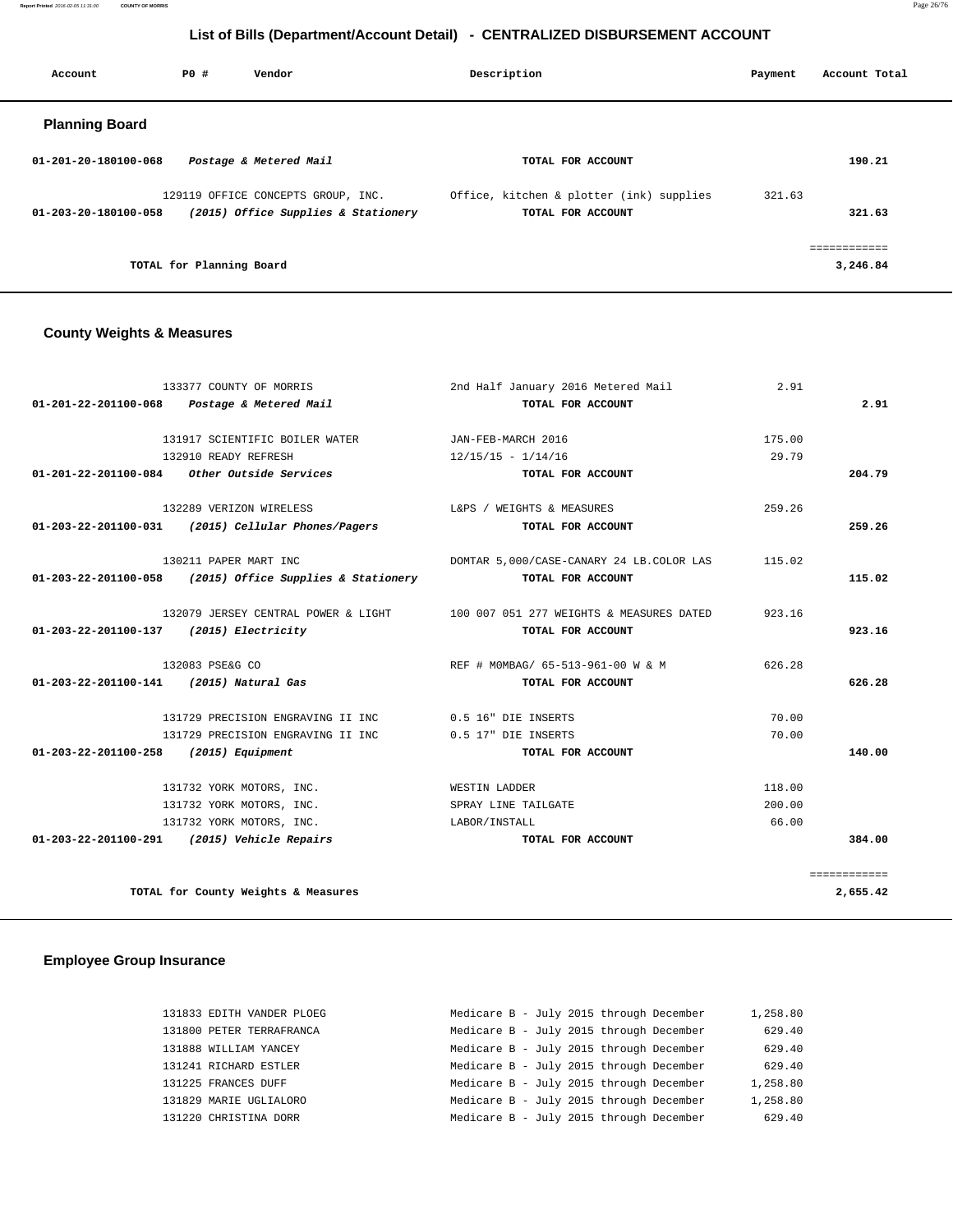| Account | PO# | Vendor | Description | Payment | Account Total |
|---------|-----|--------|-------------|---------|---------------|
|         |     |        |             |         |               |

| 131216 DORIS DOLAN          | Medicare B - July 2015 through December<br>1,258.80 |
|-----------------------------|-----------------------------------------------------|
| 131868 SARA WEISSMAN        | Medicare B - July 2015 through December<br>1,384.80 |
| 131840 ANGEL VERGARA        | 629.40<br>Medicare B - July 2015 through December   |
| 131844 LOUIS VIOLIO         | Medicare B - July 2015 through December<br>629.40   |
| 131794 ANN SURMANEK         | Medicare B - July 2015 through December<br>1,258.80 |
| 131757 TAD R SIMS           | Medicare B - July 2015 through December<br>629.40   |
| 130970 GLENN BEEKMAN        | Medicare B - July 2015 through December<br>629.40   |
| 131244 WILLIAM EVERS        | Medicare B - July 2015 through December<br>1,258.80 |
| 131438 DONNA KOWALSKI       | Medicare B - July 2015 through December<br>1,258.80 |
| 131236 JEFFREY ENDEAN       | Medicare B - July 2015 through December<br>629.40   |
| 131231 SOPHIE DYER          | Medicare B - July 2015 through December<br>629.40   |
| 131788 CHARLOTTE STEUBE     | Medicare B - July 2015 through December<br>629.40   |
| 131086 DARLENE CRINCOLI     | Medicare B - July 2015 through December<br>1,258.80 |
| 131758 IRVING SKOLNICK      | Medicare B - July 2015 through December<br>629.40   |
| 130990 BOTSKO GEORGE JR     | Medicare B - July 2015 through December<br>629.40   |
| 131877 CARMELLA WILLIAMS    | Medicare B - July 2015 through December<br>1,258.80 |
| 131042 MARILYN L CIOFFI     | Medicare B - July 2015 through December<br>629.40   |
| 131093 TERRY CRUMP          | Medicare B - July 2015 through December<br>629.40   |
| 131089 ELAINE COOPER        | Medicare B - July 2015 through December<br>629.40   |
| 131850 ANNA VOLPE           | Medicare B - July 2015 through December<br>629.40   |
| 131209 GUY DEODATO          | Medicare B - July 2015 through December<br>1,258.80 |
| 131079 WALTER CONKLIN       | Medicare B - July 2015 through December<br>1,258.80 |
| 131781 GERALD STARK SR.     | Medicare B - July 2015 through December<br>1,258.80 |
| 131881 JOCELYN L. WILSON    | Medicare B - July 2015 through December<br>629.40   |
| 131894 GLORIA ZAPRAUSKIS    | Medicare B - July 2015 through December<br>1,258.80 |
| 131081 ARINTHIA CORBIN      | Medicare B - July 2015 through December<br>629.40   |
| 131361 GRETCHEN HAAS        | Medicare B - July 2015 through December<br>1,258.80 |
| 131895 JOHN ZEEK            | Medicare B - July 2015 through December<br>629.40   |
| 131039 JOAN CHRISTIANSEN    | Medicare B - July 2015 through December<br>1,258.80 |
| 131028 WILLIAM CARHUFF, JR. | Medicare B - July 2015 through December<br>629.40   |
| 131247 MARGARET FAUST       | Medicare B - July 2015 through December<br>1,067.40 |
| 131769 MARY E. SNYDER       | Medicare B - July 2015 through December<br>1,258.80 |
| 131896 LINDA ZEGLIN         | Medicare B - July 2015 through December<br>1,258.80 |
| 131858 NANCY WALTER         | Medicare B - July 2015 through December<br>1,258.80 |
| 130923 ALMA ACEVEDO         | Medicare B - July 2015 through December<br>1,258.80 |
| 130989 DOUGLAS BOOSER       | Medicare B - July 2015 through December<br>629.40   |
| 131357 MICHAEL GUADAGNO     | Medicare B - July 2015 through December<br>1,258.80 |
| 131836 EDUARDO VARGAS       | Medicare B - July 2015 through December<br>629.40   |
| 131456 JOAN LEFFERTS        | Medicare B - July 2015 through December<br>629.40   |
| 131242 LANCELOT EVANS       | Medicare B - July 2015 through December<br>629.40   |
| 131849 JAMES VOELKER JR     | Medicare B - July 2015 through December<br>629.40   |
| 130934 KENNETH ARMSTRONG    | Medicare B - July 2015 through December<br>881.40   |
| 131005 VERNON BROWN         | Medicare B - July 2015 through December<br>1,258.80 |
| 131013 VICTORIA BRYANT      | Medicare B - July 2015 through December<br>629.40   |
| 131883 MARILYN WIRTZ        | Medicare B - July 2015 through December<br>629.40   |
| 131092 JOANN DAMELIO        | Medicare B - July 2015 through December<br>1,258.80 |
| 131257 LINDA FLATT          | Medicare B - July 2015 through December<br>629.40   |
| 131009 MAVIS BROWN          | Medicare B - July 2015 through December<br>1,258.80 |
| 131018 ROSEMARIE BURKE      | Medicare B - July 2015 through December<br>1,258.80 |
| 131822 ANDY TROSKY          | Medicare B - July 2015 through December<br>629.40   |
| 131002 CHRISTINA BRINO      | Medicare B - July 2015 through December<br>314.70   |
| 131078 DENNIS COLDITZ       | Medicare B - July 2015 through December<br>629.40   |
| 131003 DOROTHY BROOME       | Medicare B - July 2015 through December<br>629.40   |
| 131014 EZRA BUCHWALD        | Medicare B - July 2015 through December<br>1,258.80 |
| 131075 GARY COLBURN         | Medicare B - July 2015 through December<br>629.40   |
| 130994 JEAN BRAGG           | Medicare B - July 2015 through December<br>629.40   |
|                             |                                                     |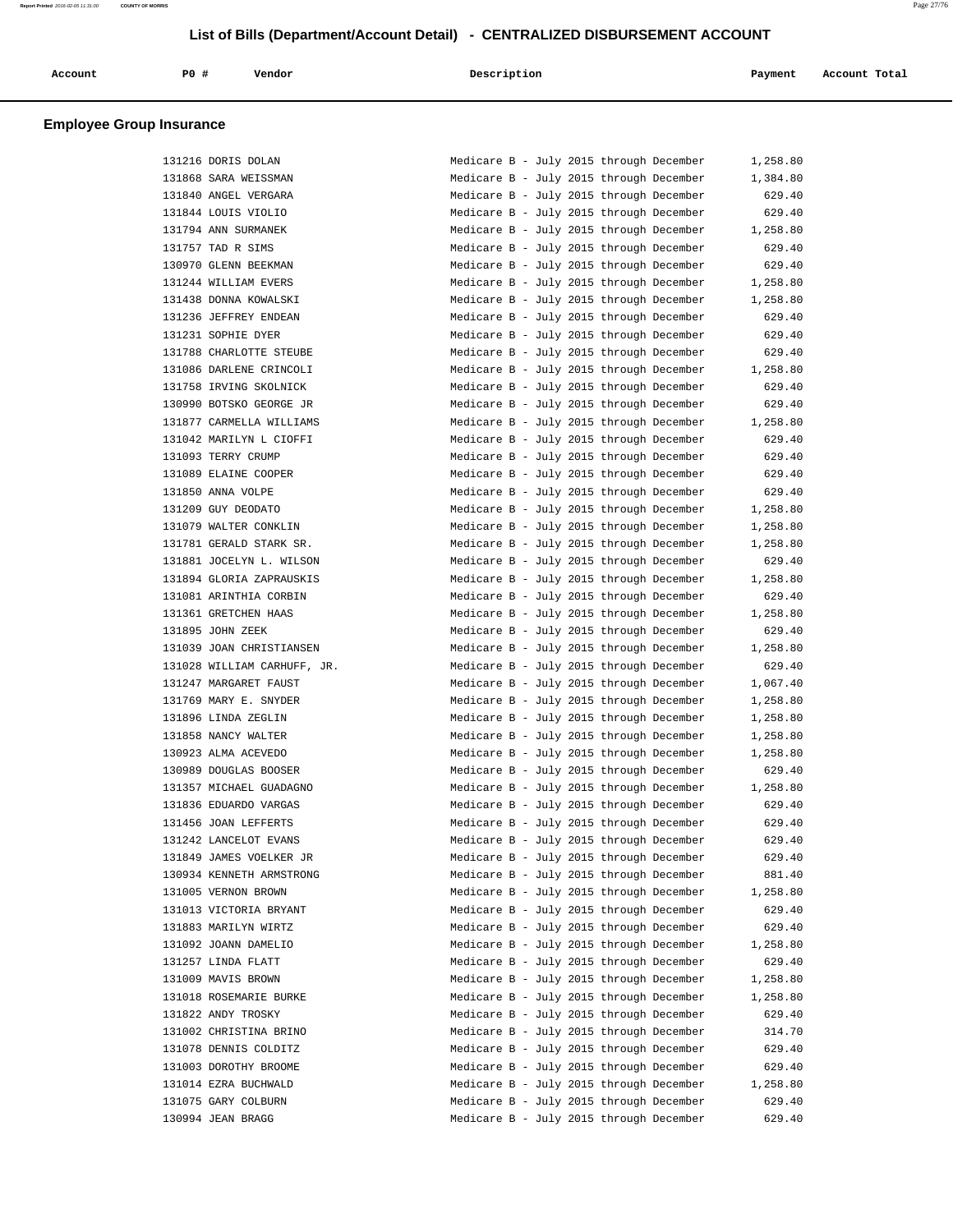| Account | P0 # | Vendor | Description | Payment | Account Total |
|---------|------|--------|-------------|---------|---------------|
|         |      |        |             |         |               |

| 131806 JEROME THIEL                   | Medicare B - July 2015 through December | 1,762.80 |
|---------------------------------------|-----------------------------------------|----------|
| 131201 JOHN J DELANEY                 | Medicare B - July 2015 through December | 629.40   |
| 131007 LAWRENCE BROWN                 | Medicare B - July 2015 through December | 1,258.80 |
| 130996 MARGARET BREE                  | Medicare B - July 2015 through December | 629.40   |
| 131012 MARION BROWN                   | Medicare B - July 2015 through December | 629.40   |
| 131021 MILDRED BYRD                   | Medicare B - July 2015 through December | 629.40   |
| 131020 OLGA BURNS                     | Medicare B - July 2015 through December | 1,258.80 |
| 131202 ROSALIE DELLI SANTI            | Medicare B - July 2015 through December | 629.40   |
| 130993 ROSE BRADY                     | Medicare B - July 2015 through December | 629.40   |
| 131017 TERESA BURKE                   | Medicare B - July 2015 through December | 1,258.80 |
| 130932 ALBERT ANDERSON                | Medicare B - July 2015 through December | 629.40   |
| 131803 RAYMOND TERWILLIGER            | Medicare B - July 2015 through December | 1,258.80 |
| 131847 JEAN VIZZA                     | Medicare B - July 2015 through December | 1,258.80 |
| 131768 DOTTRIGE SMITH-CAESAR          | Medicare B - July 2015 through December | 629.40   |
| 131367 GISELA HARPELL                 | Medicare B - July 2015 through December | 1,258.80 |
| 130921 OLGA ABRAMIDES                 | Medicare B - July 2015 through December | 629.40   |
| 131897 DONNIS ZIESSE                  | Medicare B - July 2015 through December | 1,258.80 |
| 131230 LUCILLE DWYER                  | Medicare B - July 2015 through December | 629.40   |
| 131873 RAMONA WHITMORE                | Medicare B - July 2015 through December | 629.40   |
| 131838 ESTATE OF CAROLE ANNE STEPHENS | Medicare B - July 2015 through December | 629.40   |
| 131885 ALICE WOODBRIDGE               | Medicare B - July 2015 through December | 629.40   |
| 130927 CAROL ALCOCK                   | Medicare B - July 2015 through December | 1,258.80 |
| 130922 JOSEPHINE ABRUZZO              | Medicare B - July 2015 through December | 629.40   |
| 131893 ROSALIE ZABITA                 | Medicare B - July 2015 through December | 629.40   |
| 131852 KATHLEEN WAGNER                | Medicare B - July 2015 through December | 629.40   |
| 131199 ANTHONY DEBIASI                | Medicare B - July 2015 through December | 629.40   |
| 131801 THERESE TERRERI                | Medicare B - July 2015 through December | 629.40   |
| 131022 ANNE CACCAMO                   | Medicare B - July 2015 through December | 900.00   |
| 131358 CHARLENE GUERRA                | Medicare B - July 2015 through December | 1,258.80 |
| 131446 ROBIN LAMOREAUX                | Medicare B - July 2015 through December | 629.40   |
| 131445 ESTATE OF WILLIAM LAMOREAUX    | Medicare B - July 2015 through December | 419.60   |
| 131198 JAMES DEACON                   | Medicare B - July 2015 through December | 1,258.80 |
| 131796 ELEANOR SYLVESTER              | Medicare B - July 2015 through December | 1,067.40 |
| 131866 JOANN WEINSTEIN                | Medicare B - July 2015 through December | 1,762.80 |
| 131437 DONALD KOSTKA                  | Medicare B - July 2015 through December | 1,258.80 |
| 130978 SUDHIR BHENDE                  | Medicare B - July 2015 through December | 629.40   |
| 131786 GLORIA STEHLGENS               | Medicare B - July 2015 through December | 629.40   |
| 131458 MELVIN LEPOFSKY                | Medicare B - July 2015 through December | 1,049.00 |
| 130982 ALAN ABRAMSON                  | Medicare B - July 2015 through December | 629.40   |
| 131887 JOAN WULFF                     | Medicare B - July 2015 through December | 1,258.80 |
| 130966 JANET BEALE-GRAHAM             | Medicare B - July 2015 through December | 1,258.80 |
| 131246 BEVERLY FANOK                  | Medicare B - July 2015 through December | 1,258.80 |
| 131890 ENID YEARWOOD                  | Medicare B - July 2015 through December | 629.40   |
| 131451 ANNE LAWLESS                   | Medicare B - July 2015 through December | 629.40   |
| 131349 CAROLINE GREENE                | Medicare B - July 2015 through December | 1,258.80 |
| 131872 HAROLD WHITE                   | Medicare B - July 2015 through December | 629.40   |
| 131312 EDWARD FRONZUTO                | Medicare B - July 2015 through December | 1,258.80 |
| 131884 JAMES H WOLF                   | Medicare B - July 2015 through December | 2,097.96 |
| 131043 RONALD CIUFFREDA               | Medicare B - July 2015 through December | 1,258.80 |
| 131813 EILEEN TORMEY                  | Medicare B - July 2015 through December | 629.40   |
| 131094 FRANCIS DASCOLL                | Medicare B - July 2015 through December | 629.40   |
| 131333 HANNAH GILBERT                 | Medicare B - July 2015 through December | 629.40   |
| 131262 VIOLET FORBES                  | Medicare B - July 2015 through December | 629.40   |
| 131344 FLORENCE GRAMIGNANO            | Medicare B - July 2015 through December | 1,258.80 |
| 131335 JOHN GIORDANO                  | Medicare B - July 2015 through December | 1,258.80 |
| 131206 MARIE DEMATTEO                 | Medicare B - July 2015 through December | 629.40   |
|                                       |                                         |          |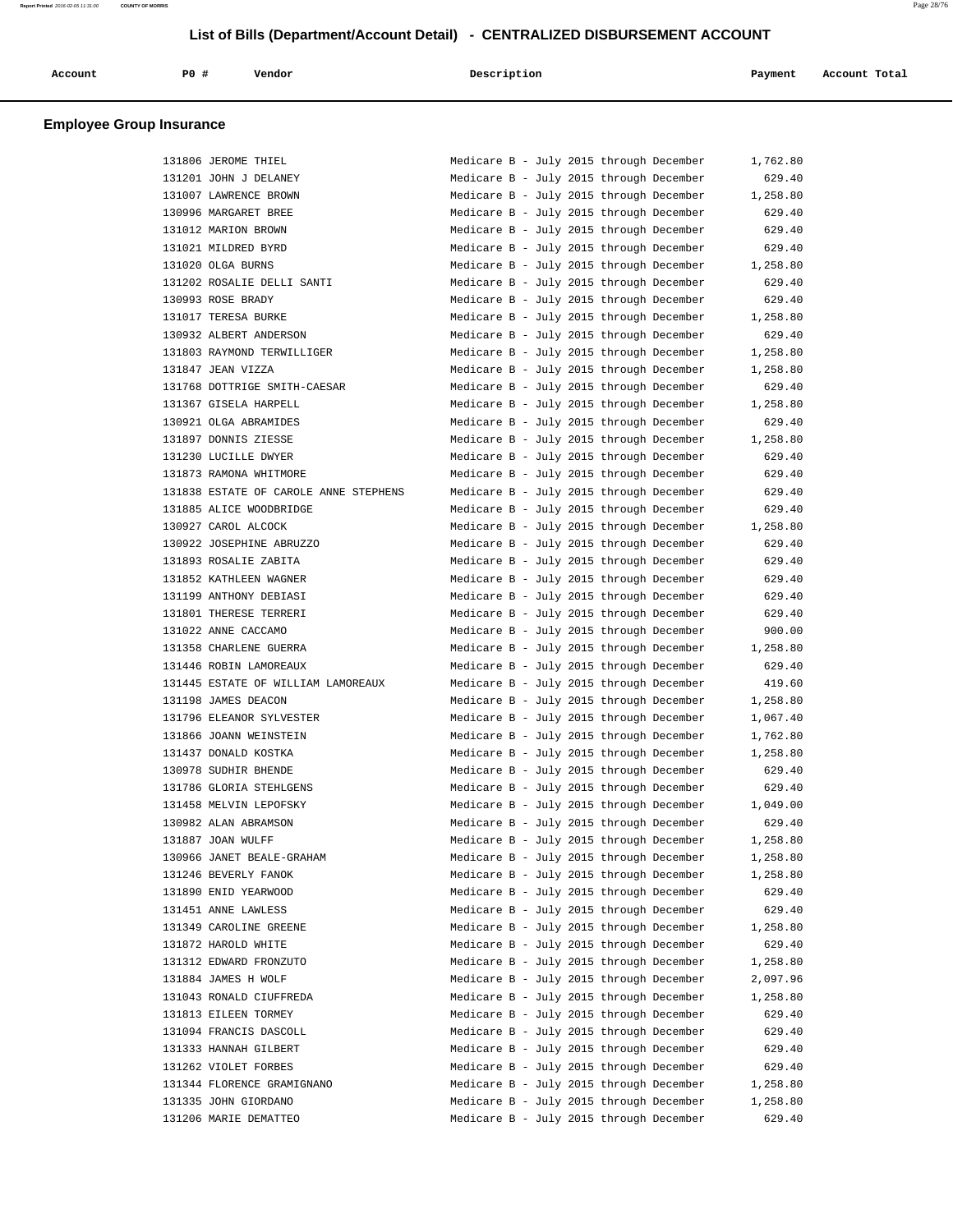| Account                         | PO#<br>Vendor          | Description                             | Payment  | Account Total |
|---------------------------------|------------------------|-----------------------------------------|----------|---------------|
| <b>Employee Group Insurance</b> |                        |                                         |          |               |
|                                 | 131311 EUNICE FREEMAN  | Medicare B - July 2015 through December | 629.40   |               |
|                                 | 131364 STEPHEN HAMMOND | Medicare B - July 2015 through December | 2,517.60 |               |

| 130975 CLARIS BERNARD                          | Medicare B - July 2015 through December<br>629.40   |
|------------------------------------------------|-----------------------------------------------------|
| 131345 ANN GREEN                               | Medicare B - July 2015 through December<br>629.40   |
| 131324 ANNIE D. GALVIN                         | Medicare B - July 2015 through December<br>629.40   |
| 131876 ARLENE WILLIAMS                         | Medicare B - July 2015 through December<br>629.40   |
| 131423 WILLIAM KELLY                           | Medicare B - July 2015 through December<br>629.40   |
| 130991 ELSIE BOWEN                             | Medicare B - July 2015 through December<br>1,258.80 |
| 131314 JACQUELINE FULMORE                      | Medicare B - July 2015 through December<br>629.40   |
| 131809 JAMES E TODD                            | Medicare B - July 2015 through December<br>629.40   |
| 131248 DANIEL FEBUS                            | Medicare B - July 2015 through December<br>629.40   |
| 131882 GRACE WINTERS                           | Medicare B - July 2015 through December<br>1,258.80 |
| 131839 MARY VEDDER                             | Medicare B - July 2015 through December<br>1,258.80 |
| 131334 ESTATE OF MYRTLE GILLILAND              | Medicare B - July 2015 through December<br>419.60   |
| 131892 ROMAN ZABIHACH                          | Medicare B - July 2015 through December<br>629.40   |
| 131848 ROBERT VOELKER                          | Medicare B - July 2015 through December<br>881.40   |
| 131432 RICHARD KNISS                           | Medicare B - July 2015 through December<br>1,258.80 |
| 131433 ANNE MARIE KOECK                        | Medicare B - July 2015 through December<br>1,258.80 |
| 131080 PRISCILLA CONOVER                       | Medicare B - July 2015 through December<br>629.40   |
| 131263 ANNIE FORBES                            | Medicare B - July 2015 through December<br>629.40   |
| 131228 JOHN DUNNE                              | Medicare B - July 2015 through December<br>1,258.80 |
| 131037 WILLIE CHAVIS                           | Medicare B - July 2015 through December<br>1,258.80 |
| 131203 FRANK DEL NEGRO                         | Medicare B - July 2015 through December<br>1,258.80 |
| 131773 EVERETTE SOLOMON                        | Medicare B - July 2015 through December<br>1,258.80 |
| 131354 ROSALIE GROW                            | 629.40<br>Medicare B - July 2015 through December   |
| 131023 EVELYN CAFFREY                          | Medicare B - July 2015 through December<br>1,258.80 |
| 131791 AGNES STRUBLE                           | Medicare B - July 2015 through December<br>629.40   |
| 131307 JEAN FRANCIS                            | Medicare B - July 2015 through December<br>629.40   |
| 130984 SANDRA BOLAN                            | Medicare B - July 2015 through December<br>629.40   |
| 131204 MICHAEL DELVECCHIO                      | Medicare B - July 2015 through December<br>1,258.80 |
| 131439 STEPHEN KRALL                           | Medicare B - July 2015 through December<br>629.40   |
| 131255 ERNEST H FITZHERBERT JR                 | Medicare B - July 2015 through December<br>1,258.80 |
| 131891 ROBERT YOUNG                            | Medicare B - July 2015 through December<br>1,258.80 |
| 131441 MARIANNE KRANZ                          | Medicare B - July 2015 through December<br>629.40   |
| 131452 GAIL LAWRENCE                           | Medicare B - July 2015 through December<br>629.40   |
| 131032 CALVIN CHAMBERS                         | Medicare B - July 2015 through December<br>629.40   |
| 131810 MARY ELAINE TODD                        | Medicare B - July 2015 through December<br>629.40   |
| 130995 CHRISTINE BRAUN                         | Medicare B - July 2015 through December<br>629.40   |
| 131444 JOYCE KUSCHKE                           | Medicare B - July 2015 through December<br>629.40   |
| 130939 DOROTHY BARON                           | Medicare B - July 2015 through December<br>629.40   |
| 131006 CLAUDIA BROWN                           | Medicare B - July 2015 through December<br>629.40   |
| 130969 JUDITH BEECHER                          | Medicare B - July 2015 through December<br>629.40   |
| 131457 ELIZABETH LEHMANN                       | Medicare B - July 2015 through December<br>629.40   |
| 131827 LEOPOLD TURNER                          | Medicare B - July 2015 through December<br>629.40   |
|                                                | Medicare B - July 2015 through December             |
| 131219 JOHN DOODY                              | 1,258.80                                            |
| 131041 JOHN CICCHETTI<br>131442 R. GAYLE KRANZ | Medicare B - July 2015 through December<br>629.40   |
|                                                | Medicare B - July 2015 through December<br>629.40   |
| 131264 MARGARET FORBES                         | Medicare B - July 2015 through December<br>629.40   |
| 131825 LAURA TSENG                             | Medicare B - July 2015 through December<br>1,258.80 |
| 131330 JOYCE GENDRAU                           | Medicare B - July 2015 through December<br>629.40   |
| 131329 ANNIE GAYDEN                            | Medicare B - July 2015 through December<br>629.40   |
| 131331 LALITHAMMA GEORGE                       | Medicare B - July 2015 through December<br>629.40   |
| 131210 JANE DEROSE                             | Medicare B - July 2015 through December<br>629.40   |
| 131224 LUCILLE DUETSCH                         | Medicare B - July 2015 through December<br>1,258.80 |
| 131821 EILEEN TRONCONE                         | Medicare B - July 2015 through December<br>1,258.80 |
| 131455 ROSALIND LEBLANC                        | Medicare B - July 2015 through December<br>629.40   |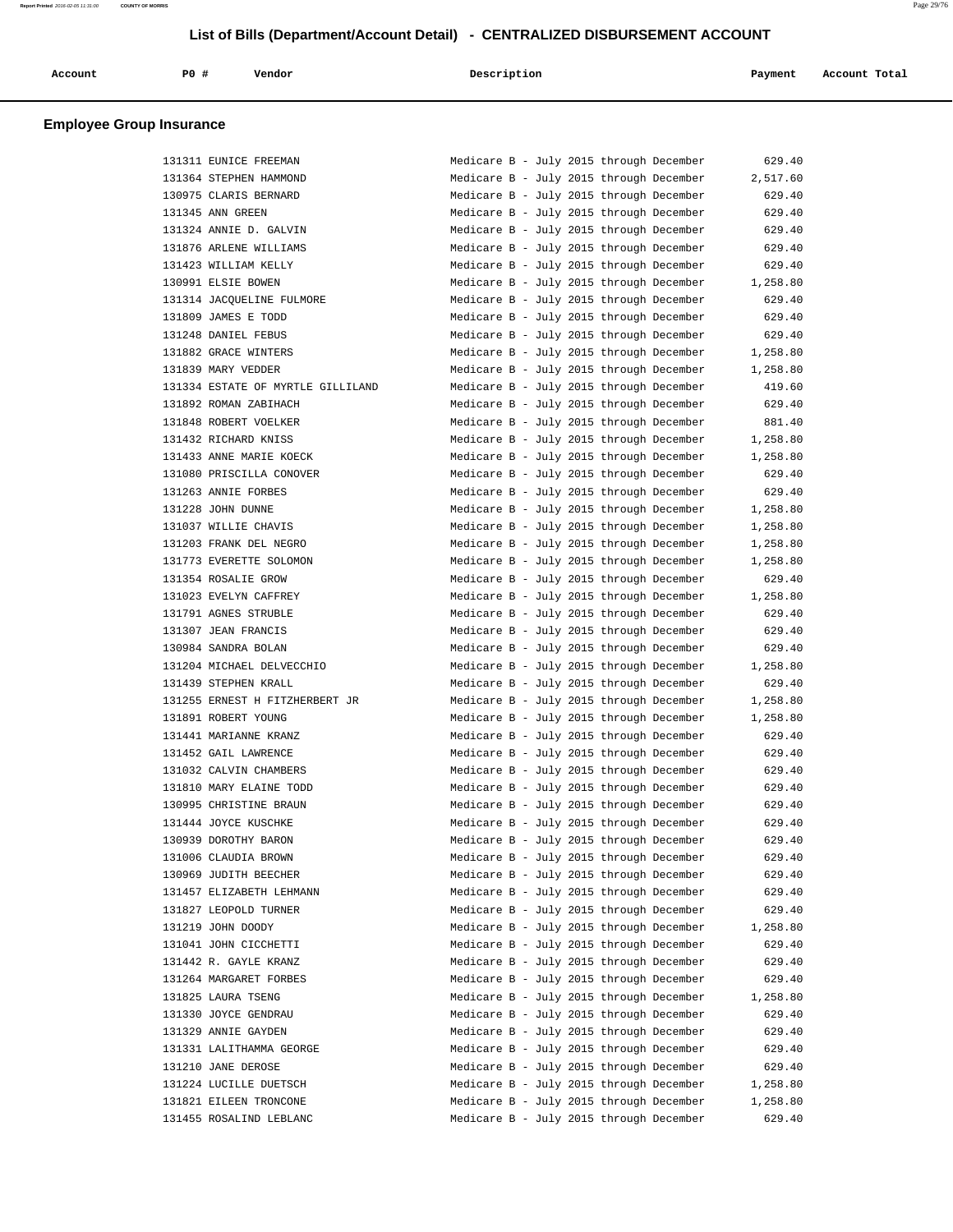| Account<br>. | P0 | Vendor | Description | Payment | Account Total<br>. |
|--------------|----|--------|-------------|---------|--------------------|
|              |    |        |             |         |                    |

| 131443 ORILYN KRISA        | Medicare B - July 2015 through December | 1,258.80 |
|----------------------------|-----------------------------------------|----------|
| 131835 SALLY VANORSKI      | Medicare B - July 2015 through December | 629.40   |
| 131090 KATHY CRATE         | Medicare B - July 2015 through December | 629.40   |
| 131033 NANCY CHARETTE      | Medicare B - July 2015 through December | 629.40   |
| 131785 JEAN STEFANICK      | Medicare B - July 2015 through December | 1,258.80 |
| 131313 RUBY FULLER         | Medicare B - July 2015 through December | 629.40   |
| 131764 SUSAN SMITH         | Medicare B - July 2015 through December | 629.40   |
| 131254 RONALD FISHER       | Medicare B - July 2015 through December | 629.40   |
| 131346 HATTIE GREEN        | Medicare B - July 2015 through December | 629.40   |
| 131351 CARL GROSS          | Medicare B - July 2015 through December | 1,258.80 |
| 131328 LAURA GARUBO        | Medicare B - July 2015 through December | 629.40   |
| 131004 EVELYN BROWN        | Medicare B - July 2015 through December | 629.40   |
| 130988 PATRICIA BONGIORNO  | Medicare B - July 2015 through December | 629.40   |
| 131208 ADRIANNA DENTON     | Medicare B - July 2015 through December | 629.40   |
| 131211 LUCILLE DEZENZO     | Medicare B - July 2015 through December | 629.40   |
| 131309 CARMEN FRANKLIN     | Medicare B - July 2015 through December | 1,049.00 |
| 131238 JOHN ENRIGHT        | Medicare B - July 2015 through December | 1,258.80 |
| 131814 CARLO TOSI          | Medicare B - July 2015 through December | 629.40   |
| 130974 DONALD BERLIN       | Medicare B - July 2015 through December | 1,258.80 |
| 131000 RUDOLPH BRIGHT      | Medicare B - July 2015 through December | 629.40   |
|                            | Medicare B - July 2015 through December |          |
| 131596 MARIA QUILES        |                                         | 629.40   |
| 131774 FRANK SORIANO       | Medicare B - July 2015 through December | 629.40   |
| 131011 RALPH BROWN         | Medicare B - July 2015 through December | 1,258.80 |
| 131250 ROSE FERRARA        | Medicare B - July 2015 through December | 629.40   |
| 131083 CYNTHIA CRAMOND     | Medicare B - July 2015 through December | 1,258.80 |
| 130943 JOAN BARRY          | Medicare B - July 2015 through December | 629.40   |
| 131073 JUDITH CLIFF        | Medicare B - July 2015 through December | 1,258.80 |
| 131819 GRACE TRIMMER       | Medicare B - July 2015 through December | 629.40   |
| 131763 WILFRIED SMITH      | Medicare B - July 2015 through December | 629.40   |
| 131251 SANDILLO FICO       | Medicare B - July 2015 through December | 1,258.80 |
| 131449 ELIZABETH LASSITER  | Medicare B - July 2015 through December | 629.40   |
| 131245 KATHLIN FACEY       | Medicare B - July 2015 through December | 629.40   |
| 131197 EVA DAVIS           | Medicare B - July 2015 through December | 692.40   |
| 131826 STEPHEN TURKO       | Medicare B - July 2015 through December | 1,258.80 |
| 130976 JOHN BERNI JR       | Medicare B - July 2015 through December | 629.40   |
| 131863 HAZEL WATSON        | Medicare B - July 2015 through December | 629.40   |
| 131784 FAYE STEELE         | Medicare B - July 2015 through December | 629.40   |
| 131790 DIANE STRECKFUSS    | Medicare B - July 2015 through December | 1,258.80 |
| 131428 EDWARD KLINGENER    | Medicare B - July 2015 through December | 629.40   |
| 131317 CATHY GADDIS        | Medicare B - July 2015 through December | 629.40   |
| 131617 MICHAEL RIPATRAZONE | Medicare B - July 2015 through December | 1,258.80 |
| 131207 JOHN F. DEMPSEY     | Medicare B - July 2015 through December | 1,258.80 |
| 131864 JANET WATTERS       | Medicare B - July 2015 through December | 629.40   |
| 131816 LORI TRAETTINO      | Medicare B - July 2015 through December | 629.40   |
| 131581 WALTER PETERSON     | Medicare B - July 2015 through December | 1,258.80 |
| 131453 LUCILLE LAWRENCE    | Medicare B - July 2015 through December | 629.40   |
| 131607 JAMES RETEMIAH      | Medicare B - July 2015 through December | 629.40   |
| 131234 JOSEPH ELLIOTT      | Medicare B - July 2015 through December | 1,258.80 |
| 131812 STEVE TOLAND        | Medicare B - July 2015 through December | 629.40   |
| 131645 MARJORIE SANDERS    | Medicare B - July 2015 through December |          |
|                            |                                         | 1,258.80 |
| 131420 MRS. PETER KEEFE    | Medicare B - July 2015 through December | 1,258.80 |
| 131316 JUDITH FYFFE        | Medicare B - July 2015 through December | 1,258.80 |
| 131327 HENRY GARTNER       | Medicare B - July 2015 through December | 629.40   |
| 131775 LINDA SPANN         | Medicare B - July 2015 through December | 629.40   |
| 130926 MARIE ALBERT        | Medicare B - July 2015 through December | 629.40   |
| 131640 THOMAS SACCO        | Medicare B - July 2015 through December | 1,258.80 |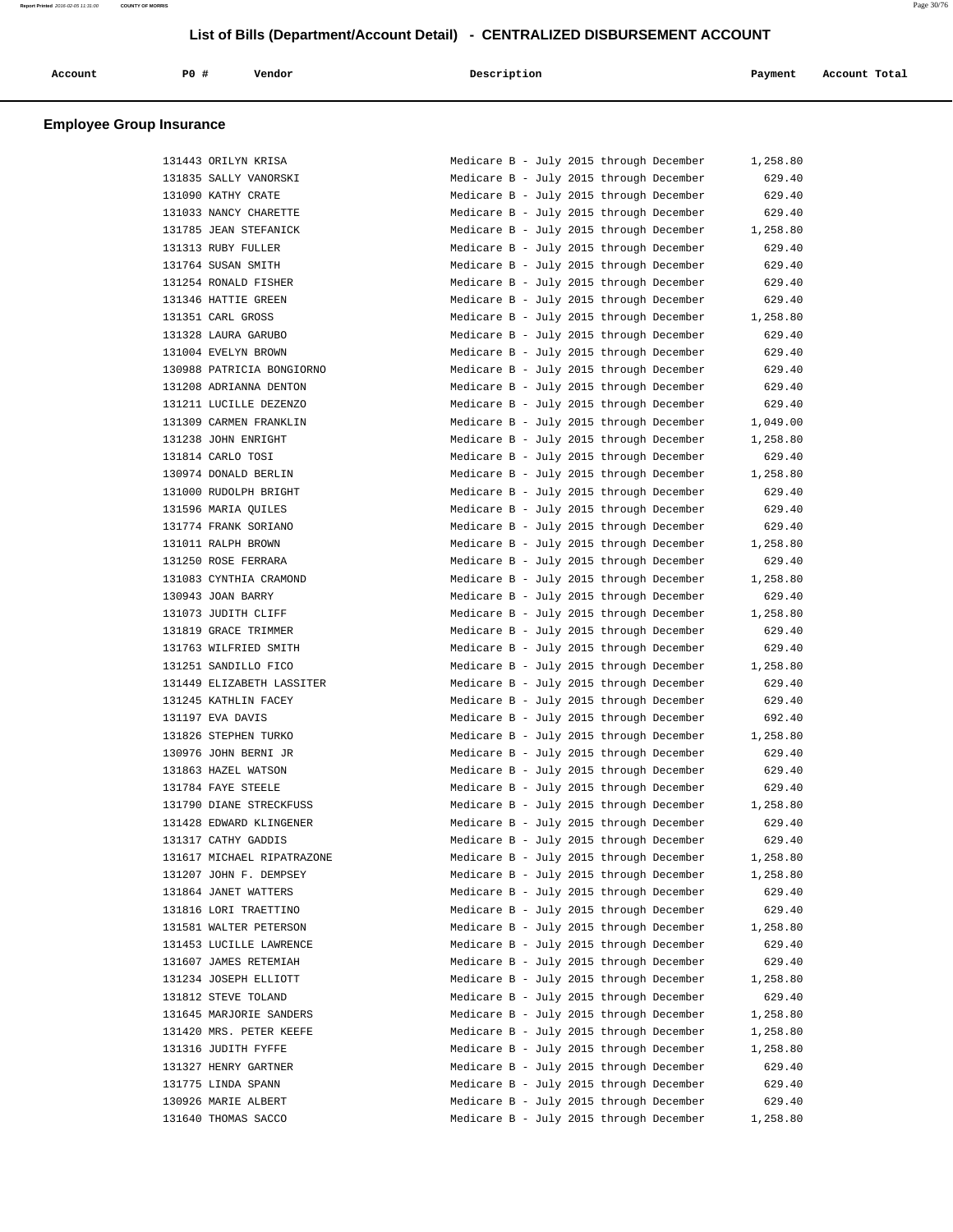| Account                         | <b>PO #</b> | Vendor | Description | Payment | Account Total |
|---------------------------------|-------------|--------|-------------|---------|---------------|
| <b>Employee Group Insurance</b> |             |        |             |         |               |

| 130944 CHERYL BARTOW         |  |  | Medicare B - July 2015 through December | 629.40   |
|------------------------------|--|--|-----------------------------------------|----------|
| 131036 RHODA CHASE           |  |  | Medicare B - July 2015 through December | 1,258.80 |
| 130929 JOHN ALI              |  |  | Medicare B - July 2015 through December | 629.40   |
| 131861 PAULA WARGO           |  |  | Medicare B - July 2015 through December | 629.40   |
| 131387 DOUGLAS HINTON        |  |  | Medicare B - July 2015 through December | 629.40   |
| 131337 AUDREY GOLDBERG       |  |  | Medicare B - July 2015 through December | 629.40   |
| 130985 JULIE BOLCAR          |  |  | Medicare B - July 2015 through December | 629.40   |
| 131612 DANIEL RICE           |  |  | Medicare B - July 2015 through December | 1,258.80 |
| 131320 ROBERT FLEMING        |  |  | Medicare B - July 2015 through December | 629.40   |
| 131770 MARY SNYDER           |  |  | Medicare B - July 2015 through December | 1,258.80 |
| 131878 WILLIAM WILLIS        |  |  | Medicare B - July 2015 through December | 1,258.80 |
| 130938 RAE BACHRACH          |  |  | Medicare B - July 2015 through December | 629.40   |
| 131569 CARMINE PARRILLO      |  |  | Medicare B - July 2015 through December | 1,258.80 |
| 130972 JEANNE MARIE BELLUCCI |  |  | Medicare B - July 2015 through December | 629.40   |
| 131795 EILEEN SWEEDY         |  |  | Medicare B - July 2015 through December | 629.40   |
| 131085 RUTH CRANE            |  |  | Medicare B - July 2015 through December | 629.40   |
| 131088 RALPH CUEMAN          |  |  | Medicare B - July 2015 through December | 1,258.80 |
| 131213 ELLEN DIDIMAMOFF      |  |  | Medicare B - July 2015 through December | 1,258.80 |
| 131880 MILTON WILSON         |  |  | Medicare B - July 2015 through December | 1,258.80 |
| 131460 MARIE LINDOR          |  |  | Medicare B - July 2015 through December | 629.40   |
| 130983 VERA BLOSSOM          |  |  | Medicare B - July 2015 through December | 629.40   |
| 131542 JEANNE NICHOLS        |  |  | Medicare B - July 2015 through December | 629.40   |
| 131325 LEONA GAMINO          |  |  | Medicare B - July 2015 through December | 629.40   |
| 131350 ROBERT GREGOVICH      |  |  | Medicare B - July 2015 through December | 1,258.80 |
| 130965 GEORGE BAYLOR         |  |  | Medicare B - July 2015 through December | 629.40   |
| 131369 JOHN HARRIS           |  |  | Medicare B - July 2015 through December | 629.40   |
| 131780 BERARDINO SQUEO       |  |  | Medicare B - July 2015 through December | 1,258.80 |
| 131347 IRIS GREEN            |  |  | Medicare B - July 2015 through December | 629.40   |
| 131389 LINDA HOMSCHEK        |  |  | Medicare B - July 2015 through December | 629.40   |
| 131392 DAVID HORUTZ          |  |  | Medicare B - July 2015 through December | 629.40   |
| 131568 ELIZABETH PANZER      |  |  | Medicare B - July 2015 through December | 1,258.80 |
| 131462 SHAU-YING LIU         |  |  | Medicare B - July 2015 through December | 1,258.80 |
| 131639 JOSEPH RYAN           |  |  | Medicare B - July 2015 through December | 1,258.80 |
| 131580 JOHN PERRY            |  |  | Medicare B - July 2015 through December | 1,258.80 |
| 131517 PATRICIA MIGLIORINO   |  |  | Medicare B - July 2015 through December | 1,258.80 |
| 131165 CAROL CLEMMER         |  |  | Medicare B - July 2015 through December | 419.60   |
| 131867 IRVING WEISS          |  |  | Medicare B - July 2015 through December | 1,258.80 |
| 131200 ELBERITA DELABASTIDE  |  |  | Medicare B - July 2015 through December | 1,258.80 |
| 131550 JOSEPH NOTOWICZ       |  |  | Medicare B - July 2015 through December | 629.40   |
| 131551 JOSEPH O'BRIEN        |  |  | Medicare B - July 2015 through December | 881.40   |
| 131474 ELISABETH LUTZ        |  |  | Medicare B - July 2015 through December | 1,258.80 |
| 131427 GERALDINE KITZEROW    |  |  | Medicare B - July 2015 through December | 1,258.80 |
| 131459 ELLEN LEWIS           |  |  | Medicare B - July 2015 through December | 629.40   |
| 131040 JOHN CIARAMELLA       |  |  | Medicare B - July 2015 through December | 1,258.80 |
| 130977 OMAR BETANCOURT       |  |  | Medicare B - July 2015 through December | 629.40   |
| 131793 JOHN P SULPY          |  |  | Medicare B - July 2015 through December | 1,258.80 |
| 131787 DOROTHY STEPHENS      |  |  | Medicare B - July 2015 through December | 629.40   |
| 131025 VARLO CAMPBELL        |  |  | Medicare B - July 2015 through December | 629.40   |
| 131365 TRUCHSIA HANABERGH    |  |  | Medicare B - July 2015 through December | 1,258.80 |
| 130935 HENRY ARTEAGA         |  |  | Medicare B - July 2015 through December | 629.40   |
| 131034 LUCY CHARLES          |  |  | Medicare B - July 2015 through December | 629.40   |
| 131214 BETTY DIXON           |  |  | Medicare B - July 2015 through December | 629.40   |
| 131217 ELIZABETH DONEGAN     |  |  | Medicare B - July 2015 through December | 1,258.80 |
| 131869 ETHEL WEISSMANN       |  |  | Medicare B - July 2015 through December | 629.40   |
| 130981 IRIS BLAKE            |  |  | Medicare B - July 2015 through December | 629.40   |
| 131797 JEANETTE TAYLOR       |  |  | Medicare B - July 2015 through December | 629.40   |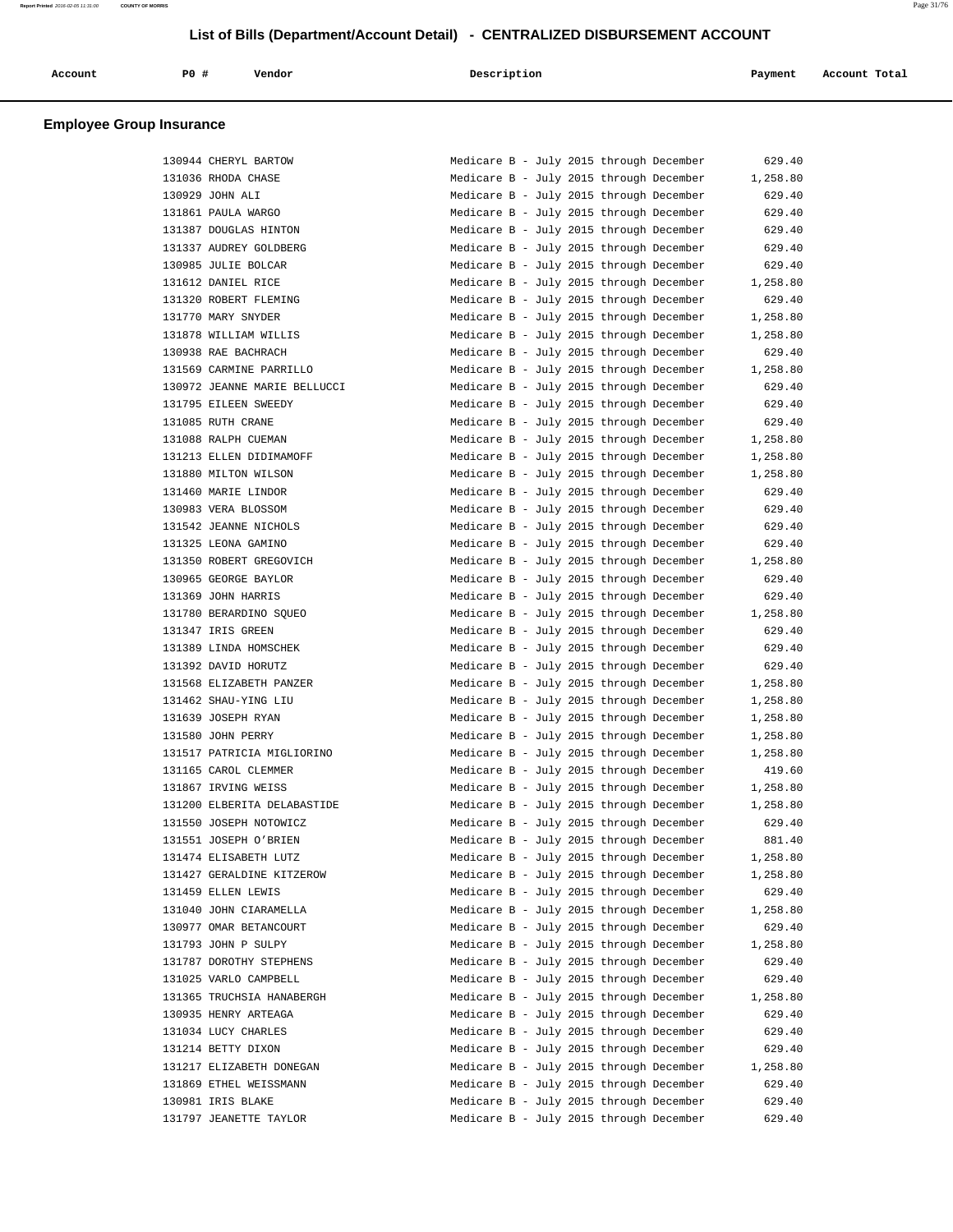| Account<br>. | P0 # | Vendor<br>. | Description | Payment | Account Total<br>. |
|--------------|------|-------------|-------------|---------|--------------------|
|              |      |             |             |         |                    |

| 131889 WINSTON YAW            | Medicare B - July 2015 through December | 629.40   |
|-------------------------------|-----------------------------------------|----------|
| 130979 ROGER BISHOP           | Medicare B - July 2015 through December | 629.40   |
| 131253 ARTHUR FIORE           |                                         |          |
|                               | Medicare B - July 2015 through December | 1,258.80 |
| 131218 JACQUELYN M. DONNELLEY | Medicare B - July 2015 through December | 629.40   |
| 131465 JEAN LONERGAN          | Medicare B - July 2015 through December | 1,258.80 |
| 131578 RICHARD PERINO         | Medicare B - July 2015 through December | 1,258.80 |
| 131419 CONNIE KATSAKOS        | Medicare B - July 2015 through December | 629.40   |
| 131644 AMY SALOWAY            | Medicare B - July 2015 through December | 629.40   |
| 131576 LARISSA PENCAK         | Medicare B - July 2015 through December | 1,258.80 |
| 131553 SUE O'CONNOR           | Medicare B - July 2015 through December | 881.40   |
| 131518 VENETIA MILLER         | Medicare B - July 2015 through December | 629.40   |
| 131388 CLARENCE HOLLENBECK    | Medicare B - July 2015 through December | 1,258.80 |
| 131321 PATRICIA GALLAGHER     | Medicare B - July 2015 through December | 629.40   |
| 131215 ELLEN DODD             | Medicare B - July 2015 through December | 1,258.80 |
| 131828 HELEN TYCZKOWSKI       | Medicare B - July 2015 through December | 629.40   |
| 131082 MARILYN CRANDON        | Medicare B - July 2015 through December | 629.40   |
| 131087 ROSELIND A. CUDJOE     | Medicare B - July 2015 through December | 629.40   |
|                               |                                         |          |
| 131834 DEBORAH VANDERHOOF     | Medicare B - July 2015 through December | 104.90   |
| 131857 MARY WALSH             | Medicare B - July 2015 through December | 629.40   |
| 131818 JANET TRIGGS           | Medicare B - July 2015 through December | 629.40   |
| 131519 CYNTHIA MILLER         | Medicare B - July 2015 through December | 629.40   |
| 131831 LAWRENCE VAN RIPER JR. | Medicare B - July 2015 through December | 1,258.80 |
| 131541 GERALD NEWELL          | Medicare B - July 2015 through December | 1,258.80 |
| 131594 HATEF OUAZI            | Medicare B - July 2015 through December | 1,258.80 |
| 131680 PATRICIA SHERRER       | Medicare B - July 2015 through December | 1,258.80 |
| 131463 ROSE LIVA              | Medicare B - July 2015 through December | 629.40   |
| 131824 JANICE TRUSZ           | Medicare B - July 2015 through December | 1,258.80 |
| 131397 JOHN JACKSON           | Medicare B - July 2015 through December | 629.40   |
| 131533 LILLIAN MUELLER        | Medicare B - July 2015 through December | 1,258.80 |
| 131830 DOROTHY VALLEAU        | Medicare B - July 2015 through December | 629.40   |
| 131859 YE S WANG              | Medicare B - July 2015 through December | 1,536.20 |
| 131805 SUDESH THAPAR          | Medicare B - July 2015 through December | 629.40   |
| 131430 JOHN M KNIGHT          | Medicare B - July 2015 through December | 629.40   |
| 131222 FRANK DRUETZLER        | Medicare B - July 2015 through December | 629.40   |
| 131448 HELEN LARSON           | Medicare B - July 2015 through December | 629.40   |
| 131221 RAYMOND DRAKE          | Medicare B - July 2015 through December | 629.40   |
| 131434 MARY NORA KOLLER       | Medicare B - July 2015 through December | 629.40   |
|                               |                                         | 1,258.80 |
| 130986 EILEEN BONFANTI        | Medicare B - July 2015 through December |          |
| 131817 MURIEL TREVENA         | Medicare B - July 2015 through December | 629.40   |
| 131336 SUSIE GLEATON          | Medicare B - July 2015 through December | 629.40   |
| 131466 RICHARD LONGO          | Medicare B - July 2015 through December | 629.40   |
| 131583 DAVID PHELAN           | Medicare B - July 2015 through December | 1,049.00 |
| 131507 JEFFREY C MCLEAR       | Medicare B - July 2015 through December | 629.40   |
| 131871 MERITSUM WHITE         | Medicare B - July 2015 through December | 629.40   |
| 131841 DOLORES VICENTE        | Medicare B - July 2015 through December | 1,258.80 |
| 131808 GAILE THOMPSON         | Medicare B - July 2015 through December | 629.40   |
| 130928 CLEMENCE ALEONG        | Medicare B - July 2015 through December | 629.40   |
| 131332 PATRICIA GEPPERT       | Medicare B - July 2015 through December | 1,258.80 |
| 131233 EVADNE ELLIOTT         | Medicare B - July 2015 through December | 629.40   |
| 131038 TILLIE CHOLLETTE       | Medicare B - July 2015 through December | 629.40   |
| 131426 ELIZABETH KING         | Medicare B - July 2015 through December | 1,258.80 |
| 131807 NELLIE THOMPSON        | Medicare B - July 2015 through December | 629.40   |
| 131008 AGNES BROWN            | Medicare B - July 2015 through December | 629.40   |
| 130941 MAUREEN BARRATT        | Medicare B - July 2015 through December | 629.40   |
| 131431 WILLIAM KNIGHT         | Medicare B - July 2015 through December | 629.40   |
| 131091 BEATRICE DANIEL        |                                         |          |
|                               | Medicare B - July 2015 through December | 1,258.80 |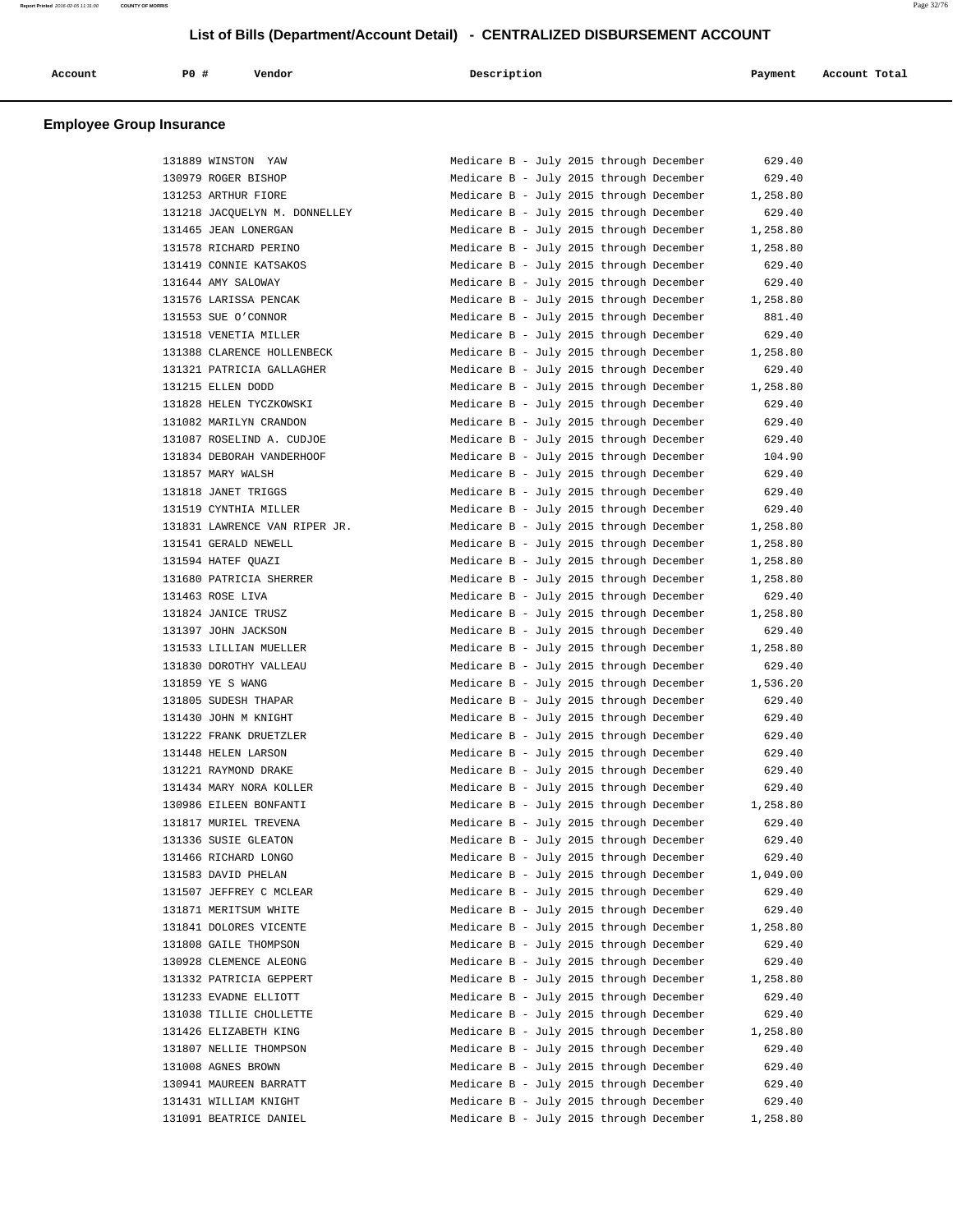**Report Printed** 2016-02-05 11:31:00 **COUNTY OF MORRIS** Page 33/76

## **List of Bills (Department/Account Detail) - CENTRALIZED DISBURSEMENT ACCOUNT**

| Account                         | PO# | Vendor                                   | Description       | Payment | Account Total              |
|---------------------------------|-----|------------------------------------------|-------------------|---------|----------------------------|
| <b>Employee Group Insurance</b> |     |                                          |                   |         |                            |
| $01 - 203 - 23 - 220100 - 090$  |     | (2015) Employee Group Insurance Expendit | TOTAL FOR ACCOUNT |         | 306,622.36                 |
|                                 |     | TOTAL for Employee Group Insurance       |                   |         | ============<br>306,622.36 |

## **Office of Emergency Management**

|                                                    | Wireless Service - MCP                   | 80.06     |                                                                                                                          |
|----------------------------------------------------|------------------------------------------|-----------|--------------------------------------------------------------------------------------------------------------------------|
| Cellular Phones/Pagers                             | TOTAL FOR ACCOUNT                        |           | 80.06                                                                                                                    |
| 130850 OUENCH USA, INC.                            |                                          | 48.00     |                                                                                                                          |
| Office Supplies & Stationery                       | TOTAL FOR ACCOUNT                        |           | 48.00                                                                                                                    |
| 133377 COUNTY OF MORRIS                            | 2nd Half January 2016 Metered Mail       | 1.20      |                                                                                                                          |
| 133377 COUNTY OF MORRIS                            | 2nd Half January 2016 Metered Mail       | 4.10      |                                                                                                                          |
| Postage & Metered Mail                             | TOTAL FOR ACCOUNT                        |           | 5.30                                                                                                                     |
| 130746 VERIZON WIRELESS                            | 542033839-00001 Nov 11 - Dec 10, 2015 -  | 80.04     |                                                                                                                          |
| 132289 VERIZON WIRELESS                            | L&PS / ADMIN                             | 203.26    |                                                                                                                          |
| (2015) Cellular Phones/Pagers                      | TOTAL FOR ACCOUNT                        |           | 283.30                                                                                                                   |
| 130803 ALL COUNTY RENTAL CENTER                    | 8298600 - Forklift Propane Inv Date 12/7 | 96.00     |                                                                                                                          |
| 130846 DIRECT TV INC                               | Account 056856956 - Business, Local Chan | 63.99     |                                                                                                                          |
| 130756 TABB INC.                                   | AC#3299, 12/31/15                        | 76.00     |                                                                                                                          |
| 128971 V.E. RALPH & SON INC.                       |                                          |           |                                                                                                                          |
| 128314 DYNASTY AUTO BODY INC.                      | Body Refurbishment per attached quote da | 15,103.14 |                                                                                                                          |
| 01-203-25-252100-059 (2015) Other General Expenses | TOTAL FOR ACCOUNT                        |           | 16,596.73                                                                                                                |
|                                                    |                                          |           | ============                                                                                                             |
|                                                    |                                          |           | 17,013.39                                                                                                                |
|                                                    | TOTAL for Office of Emergency Management |           | 132317 VERIZON WIRELESS<br>AC#D060587, 1/1/16, 720-UV-HC-U, 066877<br>Cat # 17-000105 Reeves Stretcher w/cove $1,257.60$ |

### **Communications Center**

| 133377 COUNTY OF MORRIS                                    | 2nd Half January 2016 Metered Mail                | 16.03  |          |
|------------------------------------------------------------|---------------------------------------------------|--------|----------|
| 01-201-25-252105-068 Postage & Metered Mail                | TOTAL FOR ACCOUNT                                 |        | 16.03    |
|                                                            |                                                   |        |          |
| 131973 AMERICAN TOWER CORPORATION                          | Tower rental January 2016 Green Pond Roa 1,910.17 |        |          |
| $01-201-25-252105-131$ County Wide Radio System            | TOTAL FOR ACCOUNT                                 |        | 1,910.17 |
| 130761 LIFESAVERS INC                                      | $12/1/15$ , 3 Admin Fee for CPR Cards (pape 15.00 |        |          |
| 130761 LIFESAVERS INC                                      | 12/16/15, 12 BLS for Healthcare Provider          | 152.00 |          |
| $01-203-25-252105-039$ (2015) Education Schools & Training | TOTAL FOR ACCOUNT                                 |        | 167.00   |
| 131057 RICOH AMERICAS CORPORATION                          | 7/6/15, 430347 Toner Type 1160                    | 88.50  |          |
|                                                            |                                                   |        |          |
| 131057 RICOH AMERICAS CORPORATION                          | S & H                                             | 8.00   |          |
| 129111 QUENCH USA, INC.                                    | D048914, 11/1/15, 720-UV-HC N000061882,           | 108.00 |          |
| 129123 OUENCH USA, INC.                                    | D060586, 12/1/15, Chiller3-UV-U N0000629          | 48.00  |          |
| $01-203-25-252105-058$ (2015) Office Supplies & Stationery | TOTAL FOR ACCOUNT                                 |        | 252.50   |
| 130842 FEDEX                                               | 3876-2044-3, 12/14/15, postage, tracking          | 50.50  |          |
| 01-203-25-252105-068 (2015) Postage & Metered Mail         | TOTAL FOR ACCOUNT                                 |        | 50.50    |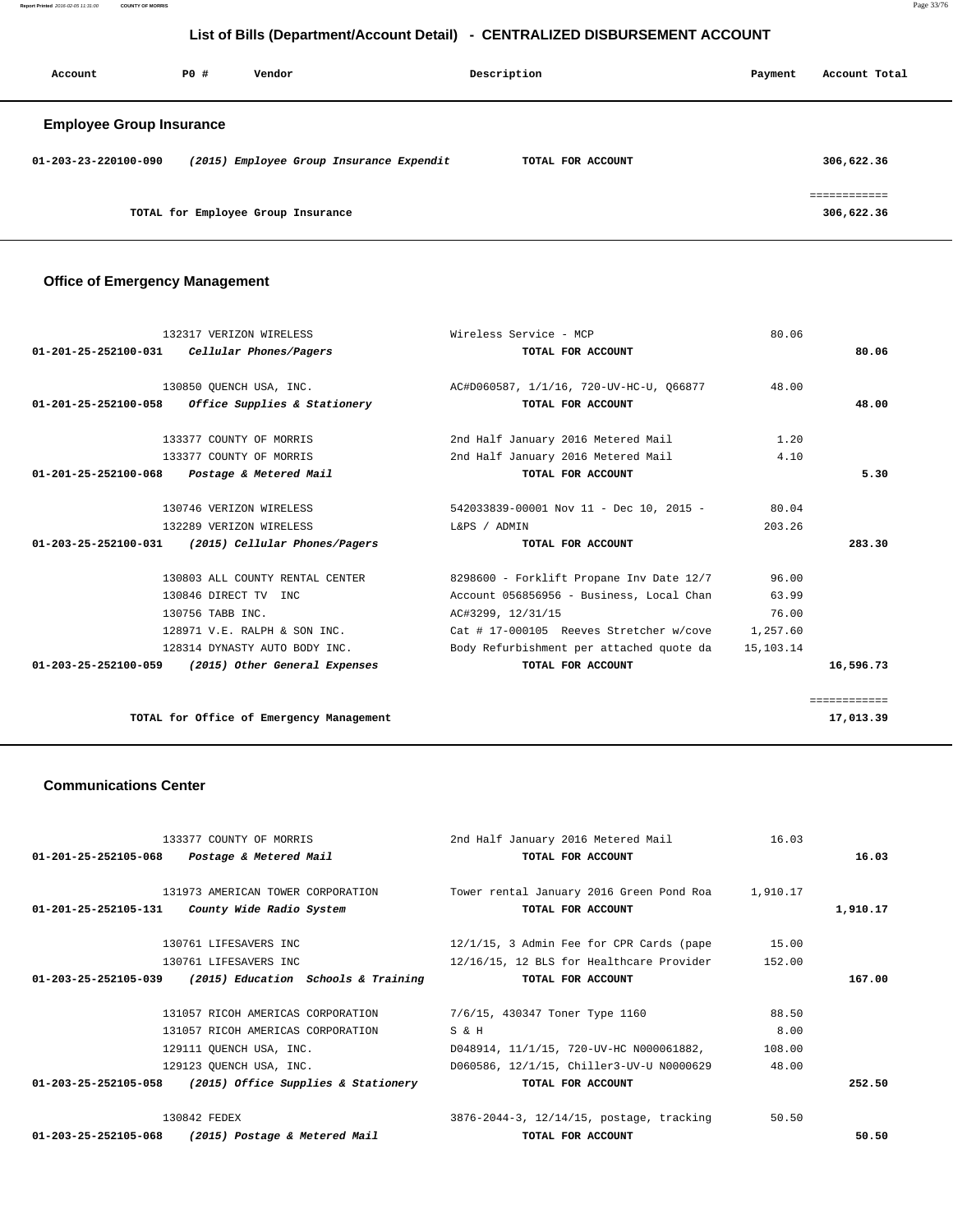## **List of Bills (Department/Account Detail) - CENTRALIZED DISBURSEMENT ACCOUNT**

| Account | P <sub>0</sub> | Vendor | Description | Payment | Account Total |
|---------|----------------|--------|-------------|---------|---------------|
|         |                |        |             |         |               |

## **Communications Center**

| (2015) County Wide Radio System<br>01-203-25-252105-131 | TOTAL FOR ACCOUNT                        | 175.00       |
|---------------------------------------------------------|------------------------------------------|--------------|
| 131972 BOROUGH OF BUTLER                                | 3680-0, 1/5/16, Denise Drive cell tower  | 467.69       |
| 131971 JERSEY CENTRAL POWER & LIGHT                     | 100 078 772 546, 12/31/15, Weldon Rd Oak | 262.12       |
| 132340 JERSEY CENTRAL POWER & LIGHT                     | 100 078 772 421, 1/15/16, Hickory Tyrn R | 432.13       |
| 132340 JERSEY CENTRAL POWER & LIGHT                     | 100 078 771 605, 1/18/16, George St Dove | 512.29       |
| 01-203-25-252105-137<br>(2015) Electricity              | TOTAL FOR ACCOUNT                        | 1,674.23     |
| 130841 INSTITUTE FOR FORENSIC PSYCHOLOGY                | 11/30/15, Evaluation for six pre-offer c | 300.00       |
| 130841 INSTITUTE FOR FORENSIC PSYCHOLOGY                | 12/10/15, Evaluation for one pre-offer c | 150.00       |
| 130841 INSTITUTE FOR FORENSIC PSYCHOLOGY                | 12/15/15, Evaluation for six post-offer  | 810.00       |
| 130841 INSTITUTE FOR FORENSIC PSYCHOLOGY                | 12/17/15, Evaluation for three post-offe | 405.00       |
| 130841 INSTITUTE FOR FORENSIC PSYCHOLOGY                | 12/21/15, Evaluation for one post-offer  | 135.00       |
| 130753 TABB INC.                                        | 12/31/15, Pre-employment investigations  | 590.00       |
| $01 - 203 - 25 - 252105 - 189$<br>(2015) Medical        | TOTAL FOR ACCOUNT                        | 2,390.00     |
| 129540 CDW GOVERNMENT LLC                               | STARTECH Mini Displayport to DVI         | 236.64       |
| 128689 CDW GOVERNMENT LLC                               | Ouote# 1BLMJR8, 11/16/15, Fujitsu ScanSn | 3,523.94     |
| $01 - 203 - 25 - 252105 - 258$<br>(2015) Equipment      | TOTAL FOR ACCOUNT                        | 3,760.58     |
|                                                         |                                          | ============ |
| TOTAL for Communications Center                         |                                          | 10,396.01    |

### **County Medical Examiner Office**

|          | 14.28    | AC#164215938, 1/11/16, Case 21150212    | 132225 FEDEX                                       |                                            |  |
|----------|----------|-----------------------------------------|----------------------------------------------------|--------------------------------------------|--|
|          | 16.90    | 2nd Half January 2016 Metered Mail      | 133377 COUNTY OF MORRIS                            |                                            |  |
| 31.18    |          | TOTAL FOR ACCOUNT                       | Postage & Metered Mail                             | $01 - 201 - 25 - 254100 - 068$             |  |
|          | 24.01    | Gas 1/22/16 Blizzard                    | 132716 GIOVANNA ALVES                              |                                            |  |
| 24.01    |          | TOTAL FOR ACCOUNT                       |                                                    | 01-201-25-254100-082 Travel Expense        |  |
|          | 2,150.00 | Case 14-15-0829, 12/21/15               | 132619 MICHALSKI FUNERAL HOME                      |                                            |  |
| 2,150.00 |          | TOTAL FOR ACCOUNT                       | $(2015)$ Cartage                                   | $01 - 203 - 25 - 254100 - 030$             |  |
|          | 500.00   | Neuropathology Consult, 12/29/15 19-15- | 130703 MORRISTOWN PATHOLOGY ASSOCIATES             |                                            |  |
|          | 400.00   | Cust#15367, 11/30/15 Case R-15-274, Cas | 131898 ALLINA HEALTH                               |                                            |  |
| 900.00   |          | TOTAL FOR ACCOUNT                       | 01-203-25-254100-035 (2015) Consultation Fee       |                                            |  |
|          | 119.00   | Ouote 12/4/15                           | 129881 GALLS, LLC                                  |                                            |  |
|          | 5.00     | shipping                                | 129881 GALLS, LLC                                  |                                            |  |
| 124.00   |          | TOTAL FOR ACCOUNT                       | 01-203-25-254100-059 (2015) Other General Expenses |                                            |  |
|          | 26.78    | AC#1642-1593-8, 12/21/15, Case 14150863 | 130709 FEDEX                                       |                                            |  |
|          | 79.27    | AC#1642-1593-8, 12/14/15, Case 14150901 | 130710 FEDEX                                       |                                            |  |
| 106.05   |          | TOTAL FOR ACCOUNT                       | (2015) Postage & Metered Mail                      | 01-203-25-254100-068                       |  |
|          | 27.65    | RMB mileage 3rd gtr 2015                | 132623 ROBERT ALVES                                |                                            |  |
|          | 24.50    | RMB mileage 4th gtr 2015                | 132623 ROBERT ALVES                                |                                            |  |
|          | 165.55   | RMB mileage 3rd gtr 2015                | 132716 GIOVANNA ALVES                              |                                            |  |
|          | 238.00   | RMB mileage 4th gtr 2015                | 132716 GIOVANNA ALVES                              |                                            |  |
| 455.70   |          | TOTAL FOR ACCOUNT                       |                                                    | 01-203-25-254100-082 (2015) Travel Expense |  |

**TOTAL for County Medical Examiner Office 3,790.94**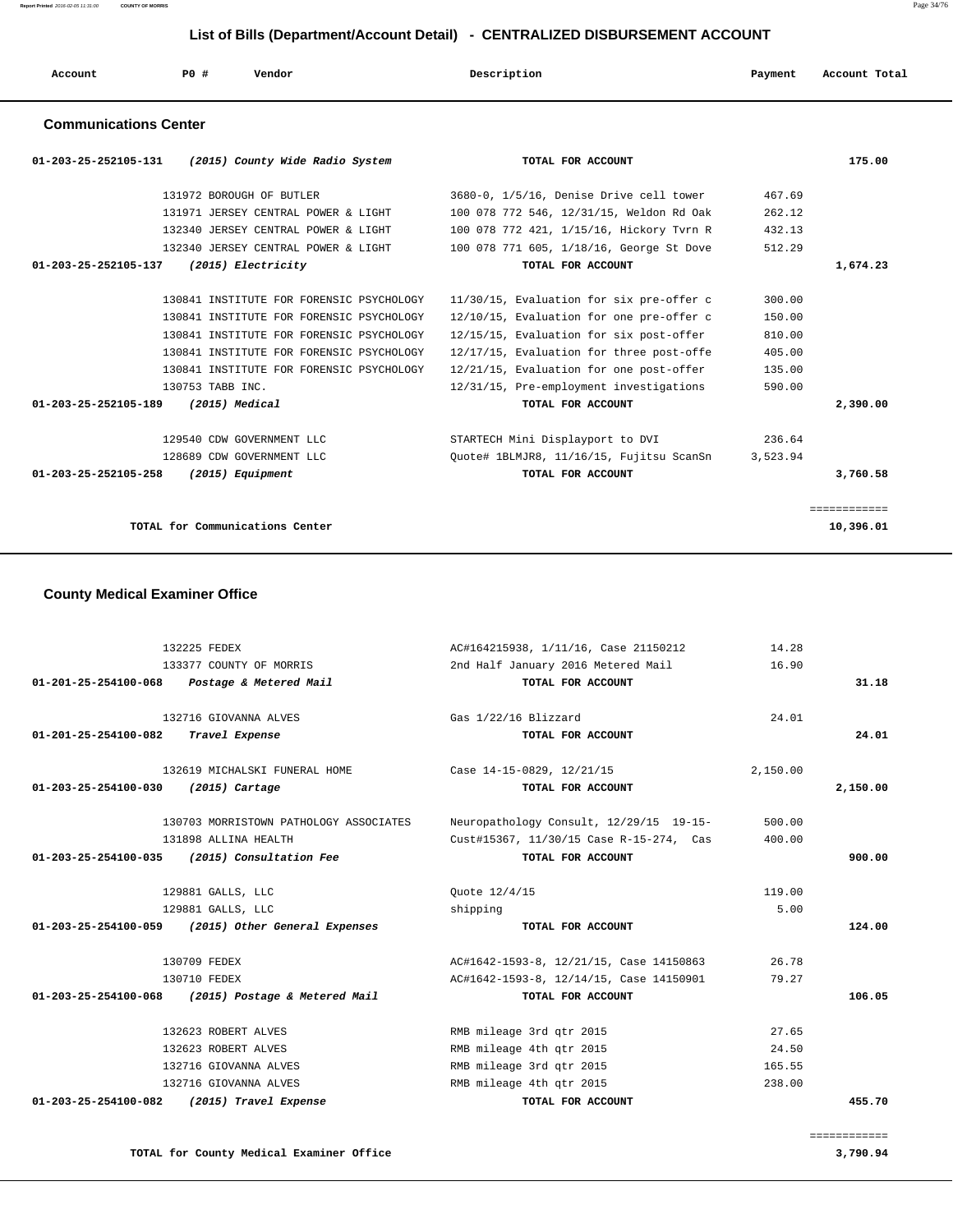**TOTAL for County Sheriff's Department 14,275.09**

============

|           | 482.17           | 2nd Half January 2016 Metered Mail                                                        | 133377 COUNTY OF MORRIS                                                                |
|-----------|------------------|-------------------------------------------------------------------------------------------|----------------------------------------------------------------------------------------|
| 482.17    |                  | TOTAL FOR ACCOUNT                                                                         | 01-201-25-270100-068<br>Postage & Metered Mail                                         |
|           | 1,875.00         | Tuition Reimbursement "2015" Fall Semest                                                  | 132726 MARK CHIAROLANZA                                                                |
|           | 35.30            | Book - "The Basic of Pblic Budgeting & F                                                  | 132726 MARK CHIAROLANZA                                                                |
|           | 65.14            | Meals & Tolls for 18th Annual "NJ Sex Cr                                                  | 132693 LAURA BERTELLI                                                                  |
|           | 375.00           | Undersheriff Richard Wall, Undersheriff                                                   | 129933 NEW JERSEY ASSOCIATION OF COUNTIES                                              |
|           | 5,470.48         | Fall "2015" Tuition Reimbursement (2) Cl                                                  | 132884 EDWARD ZIENOWICZ                                                                |
| 10,295.62 | 2,474.70         | Tuition Reimbursement - (1) Class; Inter<br>TOTAL FOR ACCOUNT                             | 132884 EDWARD ZIENOWICZ<br>01-203-25-270100-039<br>(2015) Education Schools & Training |
|           |                  |                                                                                           |                                                                                        |
|           | 23.40            | ITEM #1002WJ - Jumbo White Feather Brush                                                  | 129923 EVIDENT CRIME SCENE PRODUCTS                                                    |
|           | 17.56            | ITEM #1002W - White Feather Brush                                                         | 129923 EVIDENT CRIME SCENE PRODUCTS                                                    |
|           | 77.92            | ITEM #3012 - Fingerprint Ink Pad                                                          | 129923 EVIDENT CRIME SCENE PRODUCTS                                                    |
|           | 45.70            | ITEM # 1101 - EVIDENT 8" Fiberglass Brus                                                  | 129923 EVIDENT CRIME SCENE PRODUCTS                                                    |
|           | 31.50            | ITEM #5089 - 12" Ruler Scale Tape                                                         | 129923 EVIDENT CRIME SCENE PRODUCTS                                                    |
|           | 47.84            | ITEM #2102 - 10 - 3 1/2" x 5" BLACK Gell                                                  | 129923 EVIDENT CRIME SCENE PRODUCTS                                                    |
|           | 47.84            | ITEM #2110 - 10 - 3 1/2" x 5" WHITE Gell                                                  | 129923 EVIDENT CRIME SCENE PRODUCTS                                                    |
|           | 29.70            | ITEM #4026 - 12 - Syringe Evidenced Tube                                                  | 129923 EVIDENT CRIME SCENE PRODUCTS                                                    |
|           | 30.26            | ITEM #4083 - 100 - Swab Boxes                                                             | 129923 EVIDENT CRIME SCENE PRODUCTS                                                    |
|           | 6.05             | ITEM #3001 - 4 oz. BLACK Fingerprint INK                                                  | 129923 EVIDENT CRIME SCENE PRODUCTS                                                    |
|           | 20.02            | ITEM #4088 - 100 - Sterile Water Ampules                                                  | 129923 EVIDENT CRIME SCENE PRODUCTS                                                    |
|           | 45.57            | ITEM #4086 - Hand Preservation Bags - 50                                                  | 129923 EVIDENT CRIME SCENE PRODUCTS                                                    |
|           | 7.20             | ITEM #5087W - White 6" Photo Scales                                                       | 129923 EVIDENT CRIME SCENE PRODUCTS                                                    |
|           | 7.20             | ITEM #5087G - 10 - Gray 6" Photo Scales                                                   | 129923 EVIDENT CRIME SCENE PRODUCTS                                                    |
|           | 7.20             | ITEM #5087B - 10 - Black 6" Photo Scales                                                  | 129923 EVIDENT CRIME SCENE PRODUCTS                                                    |
|           | 5.38             | ITEM #5088W - 50 - White 2" Adhesive Sca                                                  | 129923 EVIDENT CRIME SCENE PRODUCTS                                                    |
|           | 5.38             | ITEM #5088B - 50 - Black 2" Adhesive Sca                                                  | 129923 EVIDENT CRIME SCENE PRODUCTS                                                    |
|           | 97.75<br>21.56   | ITEM #LTF100S - Photo Laser Smoke                                                         | 129923 EVIDENT CRIME SCENE PRODUCTS<br>129923 EVIDENT CRIME SCENE PRODUCTS             |
| 575.03    |                  | Shipping & Handling<br>TOTAL FOR ACCOUNT                                                  | 01-203-25-270100-047<br>(2015) Identification Equip&Supplies                           |
|           |                  |                                                                                           |                                                                                        |
|           | 178.67<br>1.06   | WATER DELIVERY - $11/15/15$ - $12/14/15$ , Ac<br>WATER DELIVERY - 11/15/15 - 12/14/15, AC | 132071 READY REFRESH<br>132071 READY REFRESH                                           |
| 179.73    |                  | TOTAL FOR ACCOUNT                                                                         | 01-203-25-270100-059 (2015) Other General Expenses                                     |
|           |                  |                                                                                           |                                                                                        |
|           | 274.47           |                                                                                           |                                                                                        |
|           |                  | Acct #DR0129026 - (Balance Due & paid th                                                  | 127370 DAILY RECORD                                                                    |
| 274.47    |                  | TOTAL FOR ACCOUNT                                                                         | 01-203-25-270100-070<br>(2015) Publication & Subscriptions                             |
|           | 184.00           | ITEM #AP20678a COUNTY OF MORRIS SHERIFF                                                   | 129936 AMERICAN PATCH & EMBLEM COMP                                                    |
|           | 303.00           | ITEM #AP20678B - COUNTY OF MORRIS SHERIF                                                  | 129936 AMERICAN PATCH & EMBLEM COMP                                                    |
|           | 12.00            | Shipping & Handling                                                                       | 129936 AMERICAN PATCH & EMBLEM COMP                                                    |
| 499.00    |                  | TOTAL FOR ACCOUNT                                                                         | (2015) Uniform And Accessories<br>01-203-25-270100-202                                 |
|           | 88.50            | Item#81050 Ambu SPUR II Disposable Resus                                                  | 124615 MOORE MEDICAL LLC                                                               |
|           | $-1.43$          | CREDIT MEMO                                                                               | 124615 MOORE MEDICAL LLC                                                               |
| 87.07     |                  | TOTAL FOR ACCOUNT                                                                         | (2015) X-Ray & Medical Supplies<br>01-203-25-270100-203                                |
|           |                  |                                                                                           | 129935 ALL JERSEY FENCE CO.                                                            |
|           | 1,130.00         | Kennels - 6x6x12                                                                          |                                                                                        |
|           | 370.00           | Panel with Gate - 6x6                                                                     | 129935 ALL JERSEY FENCE CO.                                                            |
|           | 232.00<br>150.00 | Hardware and Fence Material Top<br>Delivery Change                                        | 129935 ALL JERSEY FENCE CO.<br>129935 ALL JERSEY FENCE CO.                             |

 **List of Bills (Department/Account Detail) - CENTRALIZED DISBURSEMENT ACCOUNT**

 **Account P0 # Vendor Description Payment Account Total**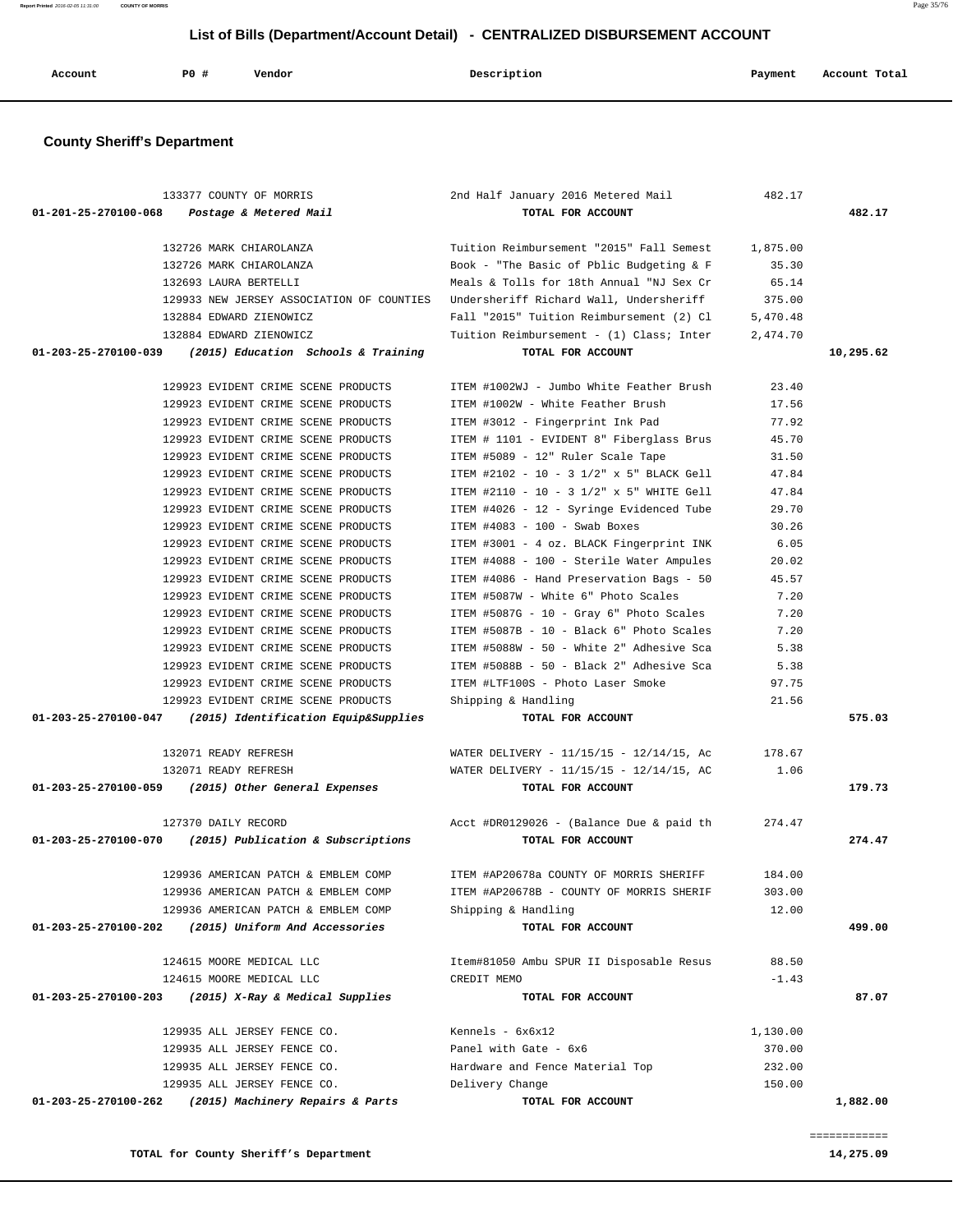**List of Bills (Department/Account Detail) - CENTRALIZED DISBURSEMENT ACCOUNT**

| Account<br>. | P0 # | Vendor<br>. | Description | Payment | Account Total |
|--------------|------|-------------|-------------|---------|---------------|
|              |      |             |             |         |               |

## **County Prosecutor's Office**

|                      | 132518 MAGGIE CALDERWOOD                          | Annual Certified Criminal Trial Attorney | 125.00   |              |
|----------------------|---------------------------------------------------|------------------------------------------|----------|--------------|
|                      | 01-201-25-275100-023 Associations and Memberships | TOTAL FOR ACCOUNT                        |          | 125.00       |
|                      | 133377 COUNTY OF MORRIS                           | 2nd Half January 2016 Metered Mail       | 807.34   |              |
| 01-201-25-275100-068 | Postage & Metered Mail                            | TOTAL FOR ACCOUNT                        |          | 807.34       |
|                      | 132311 BRIAN KENNEY                               | January 6, 2016                          | 15.40    |              |
| 01-201-25-275100-082 | Travel Expense                                    | TOTAL FOR ACCOUNT                        |          | 15.40        |
|                      | 132050 MARTIN LUTHER KING                         | Martin Luther King Jr. Breakfast - Janua | 150.00   |              |
| 01-201-25-275100-088 | Meeting Exp Advisory Board Etc                    | TOTAL FOR ACCOUNT                        |          | 150.00       |
|                      | 132486 PAULA JORDAO                               | RE: State v Jason Campbell - Appellate D | 50.00    |              |
|                      | 132406 ADMINISTRATIVE OFFICE                      | Judiciary Charge Account for Appellate F | 600.00   |              |
| 01-201-25-275100-126 | Court Expenses-Extradition                        | TOTAL FOR ACCOUNT                        |          | 650.00       |
|                      | 130953 BERYL SKOG                                 | Reg.On Call -Dec.2015                    | 74.80    |              |
|                      | 130953 BERYL SKOG                                 | Wkend & Holiday- Dec.2015                | 13.00    |              |
|                      | 130953 BERYL SKOG                                 | Supplemental Case Pay - 151215MRSC15 - 1 | 75.00    |              |
|                      | 130952 DOROTHY DIFABIO                            | Reg.On Call -December 2015               | 43.20    |              |
|                      | 130952 DOROTHY DIFABIO                            | Wkend & Holdiay - December 2015          | 18.00    |              |
| 130954 JUNE WITTY    |                                                   | $Reg. On Call - Dec. 2015$               | 90.40    |              |
| 130954 JUNE WITTY    |                                                   | Wkend & Holiday -Dec.2015                | 29.00    |              |
|                      | 130954 JUNE WITTY                                 | Case Pay-151228MRMM62 12/28/15           | 75.00    |              |
| 01-203-25-275100-016 | (2015) Outside Salaries & Wages                   | TOTAL FOR ACCOUNT                        |          | 418.40       |
|                      | 132737 T J'S SPORTWIDE TROPHY                     | Service Award Plaques for Assistant Pros | 221.36   |              |
| 01-203-25-275100-058 | (2015) Office Supplies & Stationery               | TOTAL FOR ACCOUNT                        |          | 221.36       |
|                      | 132311 BRIAN KENNEY                               | December 16, 2016                        | 26.18    |              |
|                      | 132311 BRIAN KENNEY                               | December 22, 2015                        | 6.65     |              |
| 01-203-25-275100-082 | (2015) Travel Expense                             | TOTAL FOR ACCOUNT                        |          | 32.83        |
|                      | 130024 DREW UNIVERSITY THE OFFICE                 | Tri- Collegiate Career Fair - 2/17/16*** | 75.00    |              |
| 01-203-25-275100-088 | (2015) Meeting Exp Advisory Board Etc             | TOTAL FOR ACCOUNT                        |          | 75.00        |
|                      | 129504 DRUGSCAN INC                               | Blood analysis - State v Appal, Bhavu ** | 470.00   |              |
|                      | 129424 DELL MARKETING L.P.                        | ** QUOTE #718852961**Dell Latitude 14 Ru | 3,063.73 |              |
|                      | 129424 DELL MARKETING L.P.                        | Dell Professiional Topload 15.6          | 51.89    |              |
|                      | 01-203-25-275100-118 (2015) Investigation Expense | TOTAL FOR ACCOUNT                        |          | 3,585.62     |
|                      |                                                   |                                          |          | ============ |
|                      | TOTAL for County Prosecutor's Office              |                                          |          | 6,080.95     |

## **County Jail**

| 133377 COUNTY OF MORRIS |                                          | 2nd Half January 2016 Metered Mail | 139.62 |  |  |
|-------------------------|------------------------------------------|------------------------------------|--------|--|--|
| 01-201-25-280100-068    | Postage & Metered Mail                   | TOTAL FOR ACCOUNT                  | 139.62 |  |  |
|                         | 129408 THE PENNSYLVANIA STATE UNIVERSITY | TRAINING FOR BAENA ON 11/9,10/15   | 345.00 |  |  |
|                         | 129408 THE PENNSYLVANIA STATE UNIVERSITY | TRAINING FOR FLORES ON 11/9,10/15  | 345.00 |  |  |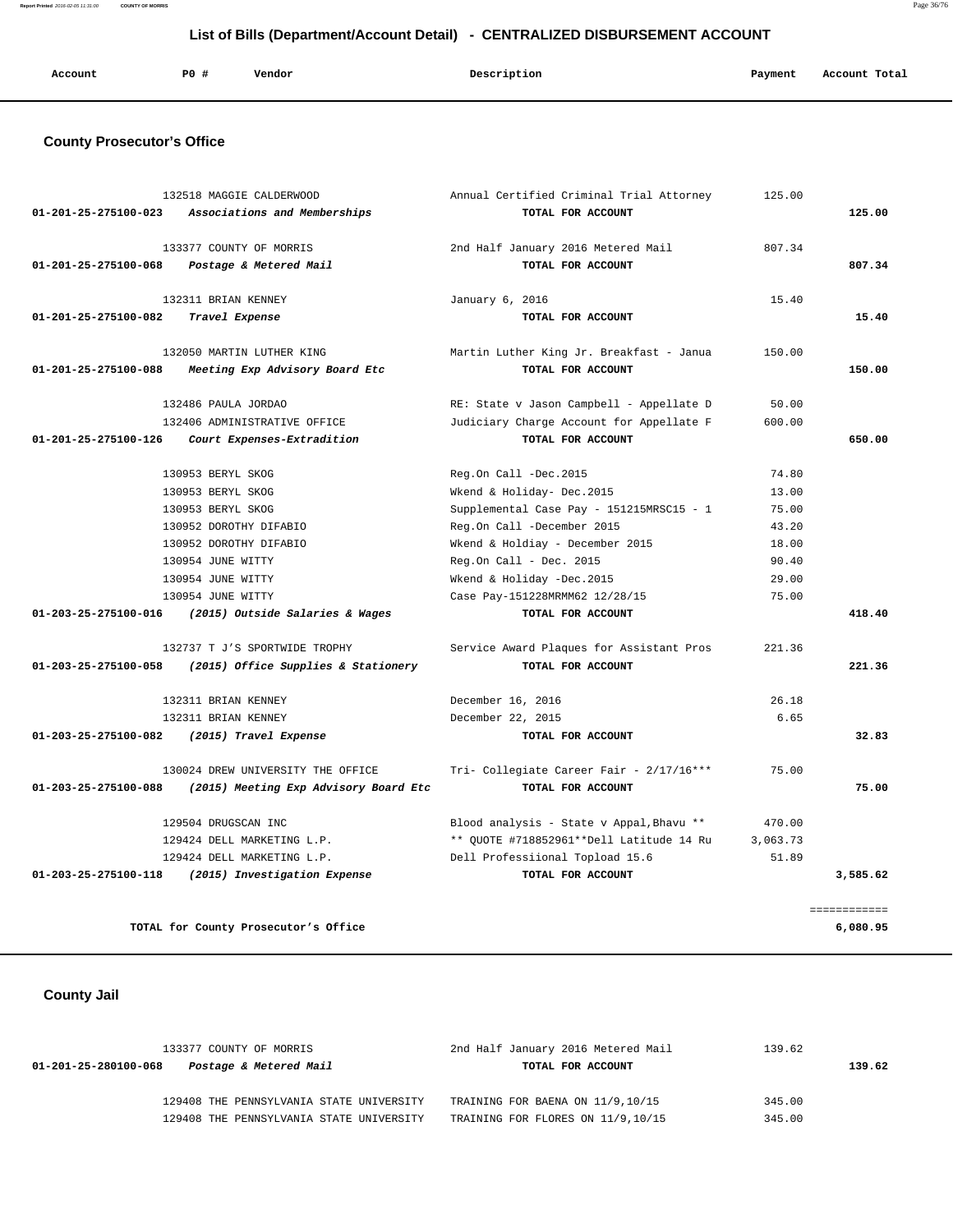**Report Printed** 2016-02-05 11:31:00 **COUNTY OF MORRIS** Page 37/76

### **List of Bills (Department/Account Detail) - CENTRALIZED DISBURSEMENT ACCOUNT**

| Account              | PO#                   | Vendor                                          |                                     | Description                                                   | Payment  | Account Total            |
|----------------------|-----------------------|-------------------------------------------------|-------------------------------------|---------------------------------------------------------------|----------|--------------------------|
| <b>County Jail</b>   |                       |                                                 |                                     |                                                               |          |                          |
| 01-203-25-280100-039 |                       |                                                 | (2015) Education Schools & Training | TOTAL FOR ACCOUNT                                             |          | 1,035.00                 |
| 01-203-25-280100-189 |                       | 129827 DENTRUST DENTAL INC.<br>$(2015)$ Medical |                                     | INMATE DENTAL CARE FOR OCT 2015 DATED 11<br>TOTAL FOR ACCOUNT | 2,821.00 | 2,821.00                 |
|                      | TOTAL for County Jail |                                                 |                                     |                                                               |          | ============<br>3,995.62 |

### **County Youth Detention Facilit**

| 132827 EDWARD SHAPLEY                                             | Bird feeder for Science class      | 15.60        |
|-------------------------------------------------------------------|------------------------------------|--------------|
| 01-201-25-281100-039 Education Schools & Training                 | TOTAL FOR ACCOUNT                  | 15.60        |
|                                                                   |                                    |              |
| 133377 COUNTY OF MORRIS                                           | 2nd Half January 2016 Metered Mail | 48.36        |
| 01-201-25-281100-068 Postage & Metered Mail                       | TOTAL FOR ACCOUNT                  | 48.36        |
|                                                                   |                                    |              |
| 132305 EDWARD SHAPLEY                                             | Cooking class                      | 18.86        |
| 132305 EDWARD SHAPLEY                                             | Cooking class                      | 14.13        |
| 132305 EDWARD SHAPLEY                                             | Cooking class                      | 20.36        |
| 132307 EDWARD SHAPLEY                                             | Bird science class                 | 20.99        |
| 132307 EDWARD SHAPLEY                                             | Bird science class                 | 36.36        |
| 132308 KARL ZELIFF                                                | PREA posters                       | 5.50         |
| 01-203-25-281100-039 (2015) Education Schools & Training          | TOTAL FOR ACCOUNT                  | 116.20       |
|                                                                   |                                    |              |
| 131179 OFFICE CONCEPTS GROUP, INC. File, lat, 3dwr, w/lk, 30", py |                                    | 725.82       |
| $01-203-25-281100-058$ (2015) Office Supplies & Stationery        | TOTAL FOR ACCOUNT                  | 725.82       |
| 132306 NICHELLE ORANGE                                            | Reimbursement for holiday party    | 19.23        |
|                                                                   |                                    |              |
| 01-203-25-281100-059 (2015) Other General Expenses                | TOTAL FOR ACCOUNT                  | 19.23        |
| 132711 ALLEN PAPER & SUPPLY CO                                    | Sterno fuel 2.5 hr 200 gm          | 8.49         |
| $01 - 203 - 25 - 281100 - 252$ (2015) Janitorial Supplies         | TOTAL FOR ACCOUNT                  | 8.49         |
|                                                                   |                                    | ============ |
| TOTAL for County Youth Detention Facilit                          |                                    | 933.70       |
|                                                                   |                                    |              |
|                                                                   |                                    |              |

### **Road Repairs**

| 130849 RICOH AMERICAS CORPORATION                              | Ricoh MPC2003 billed quarterly for 2/10  | 166.37 |        |
|----------------------------------------------------------------|------------------------------------------|--------|--------|
| Office Supplies & Stationery<br>$01 - 201 - 26 - 290100 - 058$ | TOTAL FOR ACCOUNT                        |        | 166.37 |
| 133377 COUNTY OF MORRIS                                        | 2nd Half January 2016 Metered Mail       | 3.37   |        |
| $01 - 201 - 26 - 290100 - 068$<br>Postage & Metered Mail       | TOTAL FOR ACCOUNT                        |        | 3.37   |
| 132889 KEVIN BEAGLE                                            | Work Boots                               | 90.00  |        |
| Uniform & Clothing Allowance<br>$01 - 201 - 26 - 290100 - 207$ | TOTAL FOR ACCOUNT                        |        | 90.00  |
| 130859 CABLEVISION                                             | 07876-512349-01-9  01/01 - 01/31/2016    | 108.48 |        |
| 130859 CABLEVISION                                             | $07876*512349-01-9$ $02/01 - 02/29/2016$ | 108.48 |        |
| $01 - 201 - 26 - 290100 - 266$<br>Safety Items                 | TOTAL FOR ACCOUNT                        |        | 216.96 |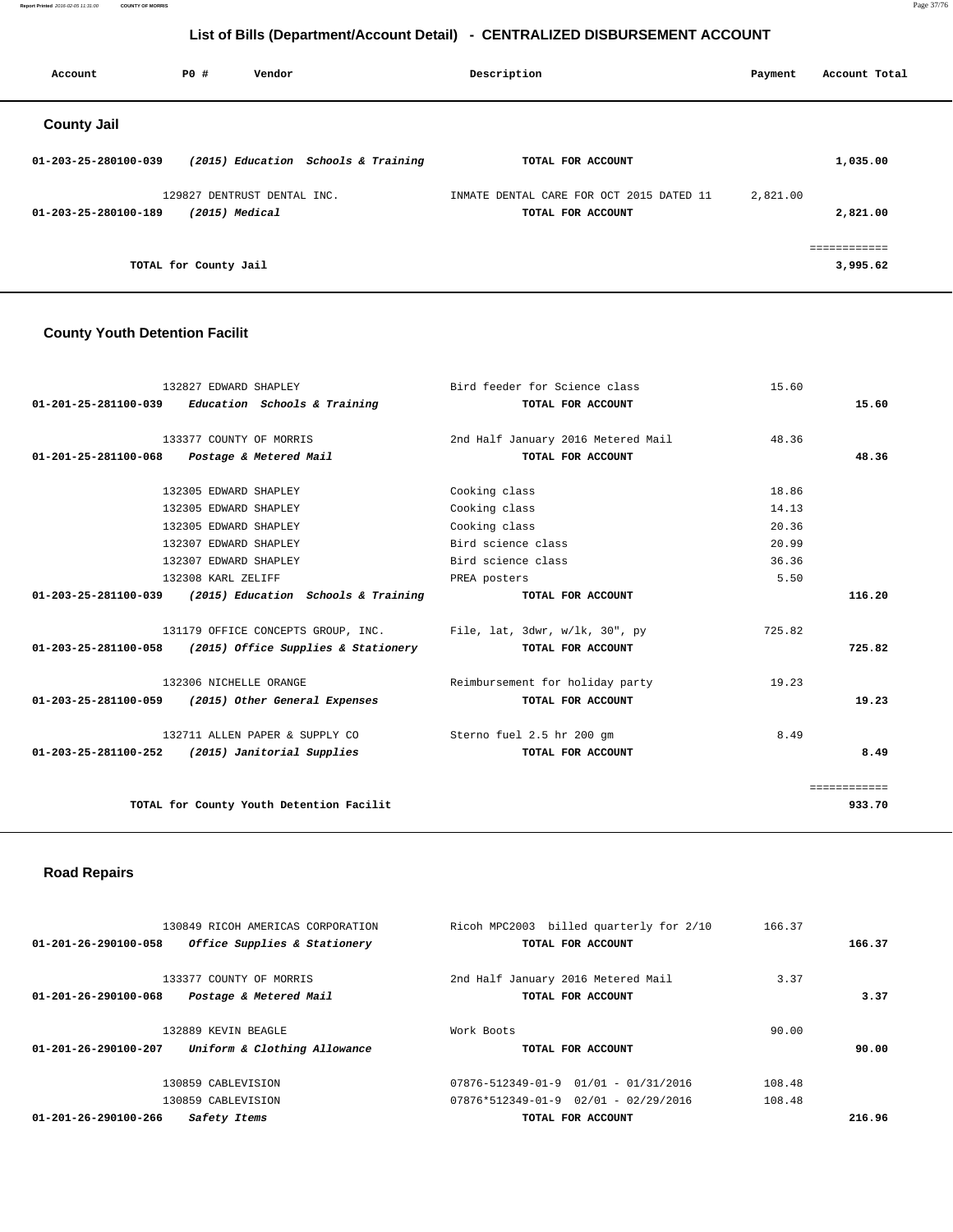### 130736 SPACE FARMS INC 12/1 - 12/31/2015 carcass removal 2,673.00  **01-203-26-290100-036 (2015) Contracted Services TOTAL FOR ACCOUNT 6,996.00** 130849 RICOH AMERICAS CORPORATION Ricoh MPC2003 billed quarterly for 11/1 332.73 131268 W.B. MASON COMPANY INC inkjet printer,sharpener,refill pen,rubb 354.28  **01-203-26-290100-058 (2015) Office Supplies & Stationery TOTAL FOR ACCOUNT 687.01** 130686 CENTURYLINK Acct. 310111021 Bill Date: 11/25/2015 211.79 130686 CENTURYLINK Acct. 310111021 Bill Date: 12/25/2015 215.32  **01-203-26-290100-146 (2015) Telephone TOTAL FOR ACCOUNT 427.11** 131267 LUIGI'S ROXBURY PIZZERIA LLC Meals 2014 (received 11/5/2015) 30.00 131267 LUIGI'S ROXBURY PIZZERIA LLC 15% Gratuity 4.50 130855 HUNAN WOK Meals 5/20 - 10/30/2015 460.00 130855 HUNAN WOK 15% Gratuity 69.00 130857 KORNER STORE INC Meals 8/11 11/16/2015 130.00 130857 KORNER STORE INC 15% Gratuity 19.50  **01-203-26-290100-188 (2015) Meals TOTAL FOR ACCOUNT 713.00** 130691 DENVILLE LINE PAINTING INC Morris View Health Center 9/28/2015, 10/ 3,338.00 130691 DENVILLE LINE PAINTING INC Various County Roads 9/28/2015, 11/30/20 7,167.05 130691 DENVILLE LINE PAINTING INC Various County Roads 4" Yellow/White Cen 20,822.52  **01-203-26-290100-221 (2015) Beads & Paints TOTAL FOR ACCOUNT 31,327.57** 130751 TILCON NEW YORK INC. I-5 265.24 130751 TILCON NEW YORK INC. I-5 214.16 130751 TILCON NEW YORK INC. I-6 425.61 130751 TILCON NEW YORK INC. I-5 431.94 130751 TILCON NEW YORK INC. I-5 210.21 130751 TILCON NEW YORK INC. I-6 588.99 130751 TILCON NEW YORK INC. I-6 2,284.06 130751 TILCON NEW YORK INC. I-5 136.31 130751 TILCON NEW YORK INC. 9.5M64 30R 65.54 130751 TILCON NEW YORK INC. I-6 1,287.17 130751 TILCON NEW YORK INC. I-6 350.44 130751 TILCON NEW YORK INC. QPR Winter Mix 822.80 130845 GRINNELL RECYCLING INC. Disposable Recycling dated 11/09/2015 335.24 130845 GRINNELL RECYCLING INC. " " " 335.24 130845 GRINNELL RECYCLING INC.  $\qquad$  " "  $\qquad$  " 177.48 130845 GRINNELL RECYCLING INC.  $\qquad$  "  $\qquad$  " 177.48

 130845 GRINNELL RECYCLING INC. " " " 1 295.80 130845 GRINNELL RECYCLING INC. " " " 236.64 130845 GRINNELL RECYCLING INC. " " " 236.64 130845 GRINNELL RECYCLING INC. " " " 236.64 130845 GRINNELL RECYCLING INC. " " " 98.60 130845 GRINNELL RECYCLING INC. " " " 78.88 130845 GRINNELL RECYCLING INC. " " " 197.20 130845 GRINNELL RECYCLING INC. " " " 295.80 132048 WELDON ASPHALT 1/4" top mix 272.49  $131986$  TILCON NEW YORK INC.  $I-6$  68.44  **01-203-26-290100-222 (2015) Bituminous Concrete TOTAL FOR ACCOUNT 10,125.04**

130755 RT. 23 PATIO & MASON CENTER catch basin blocks 6"x6"x12" DOT Appr, c 1,235.40<br>130755 RT. 23 PATIO & MASON CENTER catch basin blocks 6"x6"x12" DOT Appr. 448.80 130755 RT. 23 PATIO & MASON CENTER catch basin blocks 6"x6"x12" Dot Appr, 4 1,098.84  **01-203-26-290100-224 (2015) Catch Basin Drainage & Pipes TOTAL FOR ACCOUNT 2,783.04**

catch basin blocks  $6"x6"x12"$  DOT Appr, c 1,235.40

#### **Road Repairs**

# **List of Bills (Department/Account Detail) - CENTRALIZED DISBURSEMENT ACCOUNT**

 **Account P0 # Vendor Description Payment Account Total**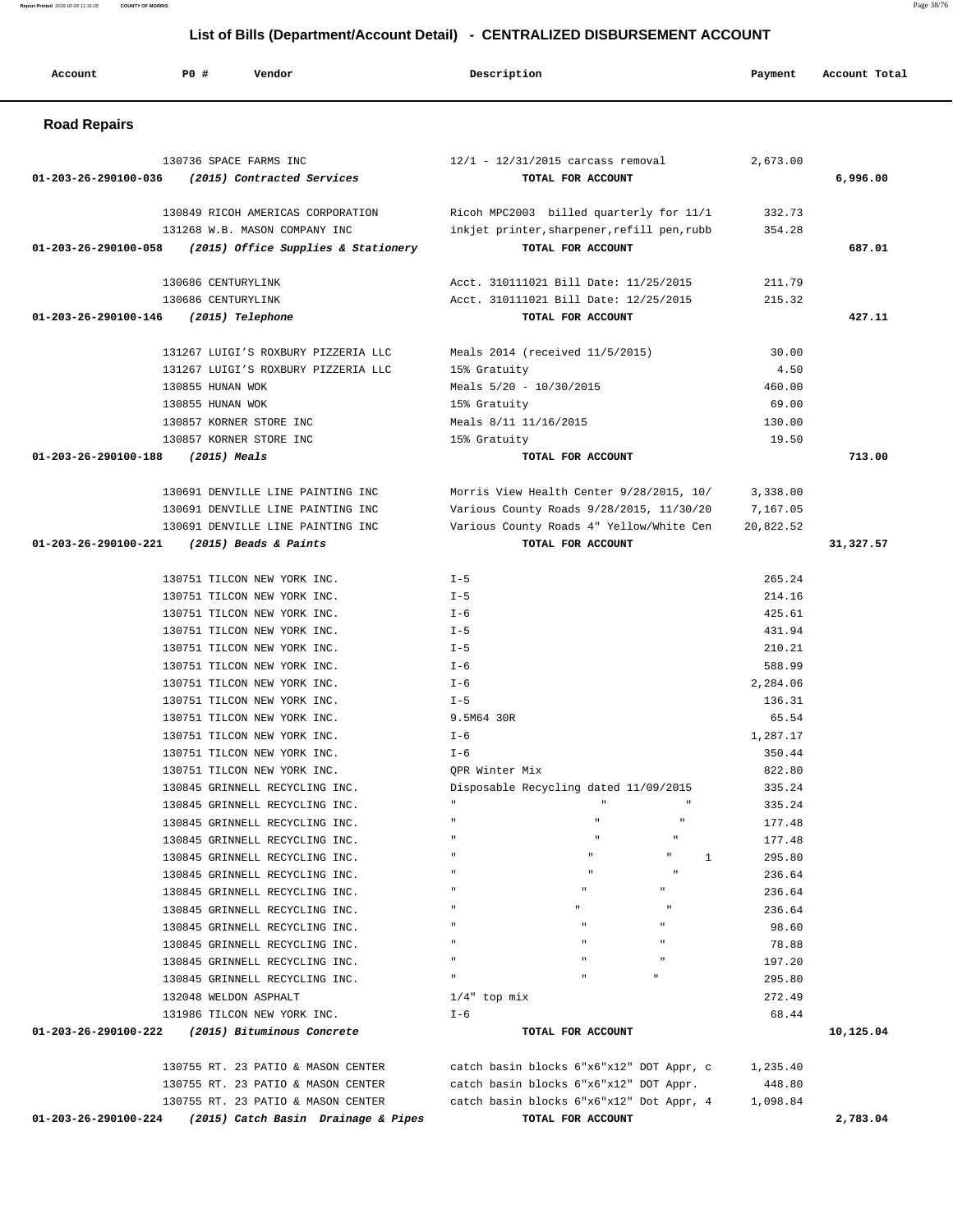| Account                                                | PO#                    | Vendor                                                                                                                |                                                | Description                                                                                                                |                                          | Payment                                  | Account Total             |
|--------------------------------------------------------|------------------------|-----------------------------------------------------------------------------------------------------------------------|------------------------------------------------|----------------------------------------------------------------------------------------------------------------------------|------------------------------------------|------------------------------------------|---------------------------|
| <b>Road Repairs</b>                                    |                        |                                                                                                                       |                                                |                                                                                                                            |                                          |                                          |                           |
| $01 - 203 - 26 - 290100 - 228$                         | 130685 TREE KING INC   | (2015) Contracted Snow/Ice Removal                                                                                    |                                                | TOTAL FOR ACCOUNT                                                                                                          | Snow Plow Services 12/28/2015 Sections 1 | 9,487.50                                 | 10,487.50                 |
| $01 - 203 - 26 - 290100 - 238$                         |                        | 130864 GARDEN STATE HIGHWAY<br>$(2015)$ Signage                                                                       |                                                | TOTAL FOR ACCOUNT                                                                                                          | Various Signage Material Job Order # 153 | 7,986.93                                 | 7,986.93                  |
|                                                        |                        | 129975 MORTON SALT, INC.<br>129975 MORTON SALT, INC.<br>129975 MORTON SALT, INC.                                      |                                                | Hanover Garage Order # 5100885478<br>Hanover Garage Order # 5100885478<br>Montville Garage Order # 5100885486              |                                          | 6,673.30<br>2,733.52<br>6,495.53         |                           |
| 01-203-26-290100-242                                   |                        | 129975 MORTON SALT, INC.<br>129975 MORTON SALT, INC.<br>129975 MORTON SALT, INC.<br>(2015) Snow Removal & Ice Control |                                                | Montville Garage Order # 5100885486<br>Hanover Garage Order # 5100885478<br>CREDIT 5400742014/8649003<br>TOTAL FOR ACCOUNT |                                          | 3,953.49<br>24, 155. 22<br>$-24, 155.22$ | 19,855.84                 |
|                                                        |                        | 130854 MORRISTOWN LUMBER &<br>130856 SUSSEX COUNTY MUA                                                                | gray paint                                     | CTM00001CM Street Sweeping 12/2/2015                                                                                       |                                          | 9.98<br>171.60                           |                           |
|                                                        |                        | 130856 SUSSEX COUNTY MUA<br>130856 SUSSEX COUNTY MUA<br>130856 SUSSEX COUNTY MUA                                      | $\mathbf{u}$ .<br>$\mathbf{u}$<br>$\mathbf{u}$ | $\mathfrak n$<br>$\mathbf{u}$                                                                                              | 12/2/2015<br>12/3/2015<br>12/3/2015      | 178.80<br>197.70<br>197.10               |                           |
| 01-203-26-290100-260<br>$01 - 203 - 26 - 290100 - 266$ | 131296 READY REFRESH   | (2015) Construction Materials<br>(2015) Safety Items                                                                  |                                                | TOTAL FOR ACCOUNT<br>TOTAL FOR ACCOUNT                                                                                     | 0434540159 Hanover Garage billing period | 19.92                                    | 755.18<br>19.92           |
|                                                        | TOTAL for Road Repairs |                                                                                                                       |                                                |                                                                                                                            |                                          |                                          | ============<br>92,640.84 |

# **Bridges and Culverts**

| 132002 GRAINGER                             | Tape Measure, Carbon Steel, Ear Muffs, Fo | 193.50 |
|---------------------------------------------|-------------------------------------------|--------|
| 132002 GRAINGER                             | Coffee Urn, 60 cupBlack & SilverInv# 992  | 171.00 |
| 132002 GRAINGER                             | Battery, C, Akaline Pk 12Invoice # 99210  | 34.73  |
| 01-203-26-292100-266<br>(2015) Safety Items | TOTAL FOR ACCOUNT                         | 399.23 |
|                                             |                                           |        |
|                                             |                                           |        |
| TOTAL for Bridges and Culverts              |                                           | 399.23 |
|                                             |                                           |        |

#### **Shade Tree Commission**

| $01 - 203 - 26 - 300100 - 098$ | 130847 NORTHEASTERN ARBORIST SUPPLY<br>(2015) Other Operating&Repair Supply | file chain 3/16 round, file chain 7/32 r<br>TOTAL FOR ACCOUNT | 465.40 | 465.40 |
|--------------------------------|-----------------------------------------------------------------------------|---------------------------------------------------------------|--------|--------|
|                                | 131269 FLEMINGTON DEPT STORE INC                                            | hooded sweat, logo tee, relaxed jeans                         | 227.96 |        |
|                                | 131269 FLEMINGTON DEPT STORE INC                                            | relaxed jeans, logo tee, logo sweat                           | 227.96 |        |
|                                | 131269 FLEMINGTON DEPT STORE INC                                            | arctic vest, face mask, flannel lined jean                    | 237.93 |        |
|                                | 131269 FLEMINGTON DEPT STORE INC                                            | work jacket, flannel line jeans, logo swea                    | 231.96 |        |
|                                | 131269 FLEMINGTON DEPT STORE INC                                            | carhart jeans, pocket tee                                     | 235.91 |        |
|                                | 131269 FLEMINGTON DEPT STORE INC                                            | arctic vest, face mask, flannel line jacke                    | 237.93 |        |
|                                | 131269 FLEMINGTON DEPT STORE INC.                                           | carhart flannel lined pants, helmet liner                     | 237.96 |        |
|                                | 131269 FLEMINGTON DEPT STORE INC                                            | hood pullovers                                                | 240.00 |        |
|                                |                                                                             |                                                               |        |        |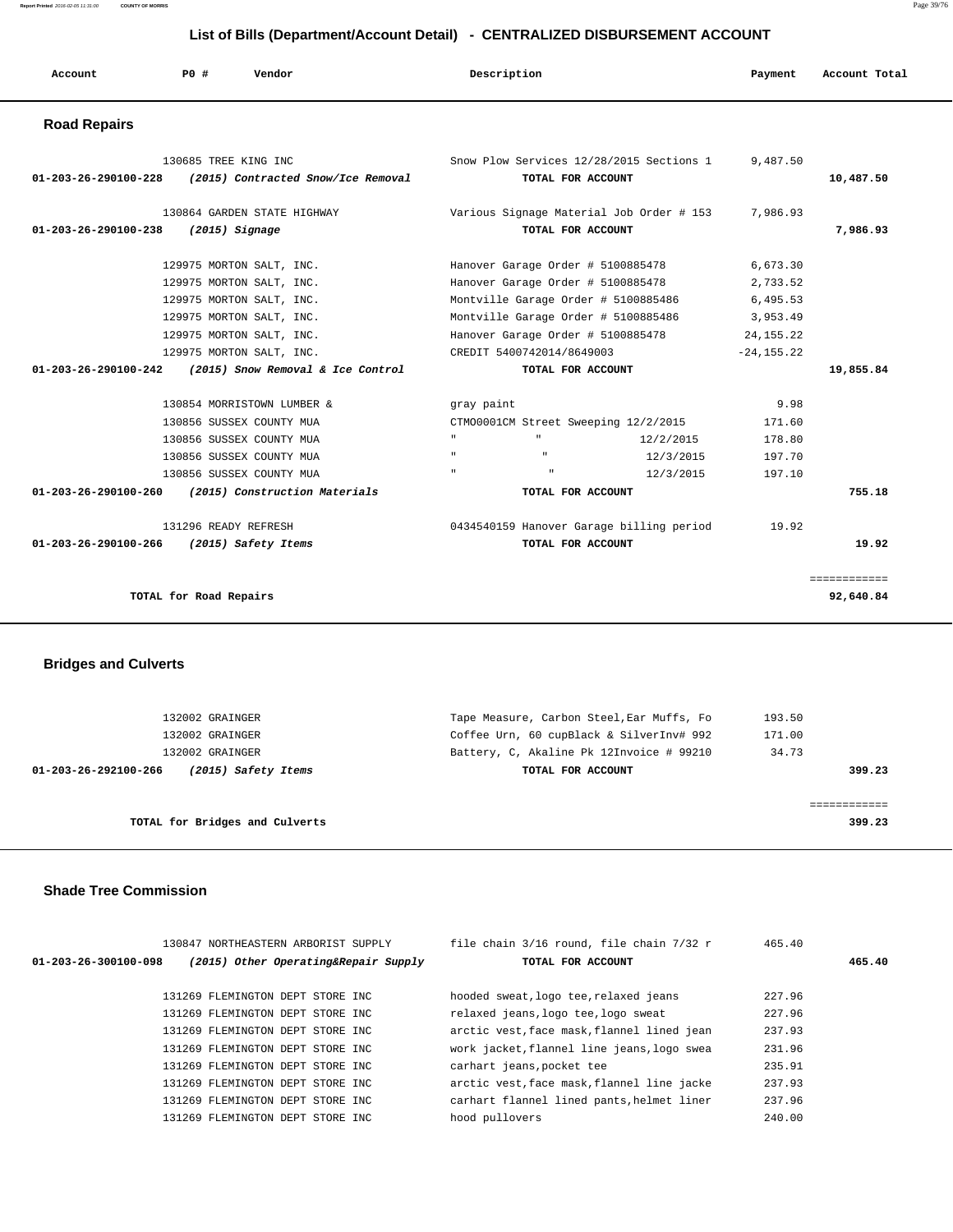| Account                        | PO#                    | Vendor                              | Description                                 | Payment | Account Total |
|--------------------------------|------------------------|-------------------------------------|---------------------------------------------|---------|---------------|
| <b>Shade Tree Commission</b>   |                        |                                     |                                             |         |               |
|                                |                        | 131269 FLEMINGTON DEPT STORE INC    | light levi jeans/stonewash, crew neck tee   | 226.59  |               |
|                                |                        | 131269 FLEMINGTON DEPT STORE INC    | bib overalls, gloves, helmet liner, neck ga | 240.00  |               |
| $01 - 203 - 26 - 300100 - 207$ |                        | (2015) Uniform & Clothing Allowance | TOTAL FOR ACCOUNT                           |         | 2,441.10      |
|                                | 130878 POWER PLACE INC |                                     | tank housing 1128 350 0850                  | 136.49  |               |
| 01-203-26-300100-262           |                        | (2015) Machinery Repairs & Parts    | TOTAL FOR ACCOUNT                           |         | 136.49        |
|                                |                        |                                     |                                             |         | ------------  |
|                                |                        | TOTAL for Shade Tree Commission     |                                             |         | 3,042.99      |

### **Buildings & Grounds**

|                                          | 132017 FOLEY, INC.                                             | RE: OEM - GEN 1 ANNUAL CONTRACT & QUARTE                                     | 1,301.50 |          |
|------------------------------------------|----------------------------------------------------------------|------------------------------------------------------------------------------|----------|----------|
|                                          | 132017 FOLEY, INC.                                             | RE: OEM - GEN 2 ANNUAL CONTRACT & OUARTE                                     | 1,301.50 |          |
|                                          |                                                                | 132358 ASSOCIATED WATER CONDIT.INC. RE: PSTA - MONTHLY SERVICE AGREEMENT/ JA | 359.50   |          |
|                                          | 01-201-26-310100-044 Equipment Service Agreements              | TOTAL FOR ACCOUNT                                                            |          | 2,962.50 |
|                                          | 132937 THE GODFATHER OF MORRISTOWN                             |                                                                              | 90.00    |          |
|                                          | $01-201-26-310100-084$ Other Outside Services                  | TOTAL FOR ACCOUNT                                                            |          | 90.00    |
|                                          | 132318 MORRIS COUNTY ENGRAVING LLC RE: SHERIFF - K-9/ 01-19-16 |                                                                              | 1,745.60 |          |
|                                          | $01-201-26-310100-098$ Other Operating&Repair Supply           | TOTAL FOR ACCOUNT                                                            |          | 1,745.60 |
|                                          | 131704 GRAINGER                                                | WO76800/ RE: WINTER GEAR/ 01-04-16                                           | 127.20   |          |
|                                          | $01-201-26-310100-207$ Uniform & Clothing Allowance            | TOTAL FOR ACCOUNT                                                            |          | 127.20   |
|                                          | 132372 COUNTY CONCRETE CORP.                                   | RE: COUNTY JAIL/ 01-14-16                                                    | 383.32   |          |
|                                          | 132372 COUNTY CONCRETE CORP.                                   | RE: COUNTY JAIL/ 01-14-16                                                    | 89.10    |          |
|                                          | 132372 COUNTY CONCRETE CORP.                                   | RE: B&G/ 01-15-16                                                            | 391.80   |          |
|                                          | 132375 MORRIS COUNTY FARMS INC                                 | WO76493/RE: HOLIDAY DECOR/01-16-16                                           | 2,310.90 |          |
| 01-201-26-310100-223 Building Repairs    |                                                                | TOTAL FOR ACCOUNT                                                            |          | 3,175.12 |
|                                          | 130884 CERBO LUMBER & HARDWARE                                 | WO76340/ RE: CTY LIBRARAY/ 01-05-16                                          | 52.38    |          |
|                                          | 131279 GRAINGER                                                | WO76812/ RE: B&G/ 01-05-16                                                   | 493.70   |          |
|                                          | 132359 CERBO LUMBER & HARDWARE                                 | WO76523/ RE: NEW JAIL/ 01-06-16                                              | 143.52   |          |
|                                          | 132359 CERBO LUMBER & HARDWARE                                 | WO76523/ RE: NEW JAIL/ 01-07-16                                              | 189.80   |          |
|                                          | 132359 CERBO LUMBER & HARDWARE                                 | WO76523/ RE: NEW JAIL/ 01-06-16                                              | 139.45   |          |
|                                          | 132359 CERBO LUMBER & HARDWARE                                 | WO76850/ RE: NEW JAIL/ 01-13-16                                              | 47.83    |          |
|                                          | 01-201-26-310100-249 Bldg Maintenance Supplies                 | TOTAL FOR ACCOUNT                                                            |          | 1,066.68 |
|                                          | 132376 ALL COUNTY RENTAL CENTER                                | WO76873/ RE: COUNTY JAIL/ 01-15-16                                           | 91.64    |          |
| $01 - 201 - 26 - 310100 - 258$ Equipment |                                                                | TOTAL FOR ACCOUNT                                                            |          | 91.64    |
|                                          | 131699 R & J CONTROL, INC.                                     | 002838/ PSTA                                                                 | 330.00   |          |
|                                          | 131699 R & J CONTROL, INC.                                     | 002839/ A & R BLDG-KOHLER                                                    | 165.00   |          |
|                                          | 131699 R & J CONTROL, INC.                                     | 002840/ A & R BLDG - ONAN                                                    | 165.00   |          |
|                                          | 131699 R & J CONTROL, INC.                                     | 002841/ JDC                                                                  | 165.00   |          |
|                                          | 131699 R & J CONTROL, INC.                                     | 002866/ YOUTH SHELTER                                                        | 165.00   |          |
|                                          | 131699 R & J CONTROL, INC.                                     | 002867/ COUNTY GARAGE                                                        | 165.00   |          |
|                                          | 131699 R & J CONTROL, INC.                                     | 002869/ SCHUYLER                                                             | 165.00   |          |
|                                          | 131699 R & J CONTROL, INC.                                     | 003108/ HEALTH MNGMNT                                                        | 165.00   |          |
|                                          | 131699 R & J CONTROL, INC.                                     | 003109/ MONTVILLE                                                            | 165.00   |          |
|                                          | 131699 R & J CONTROL, INC.                                     | 003113/ CAC BLDG                                                             | 165.00   |          |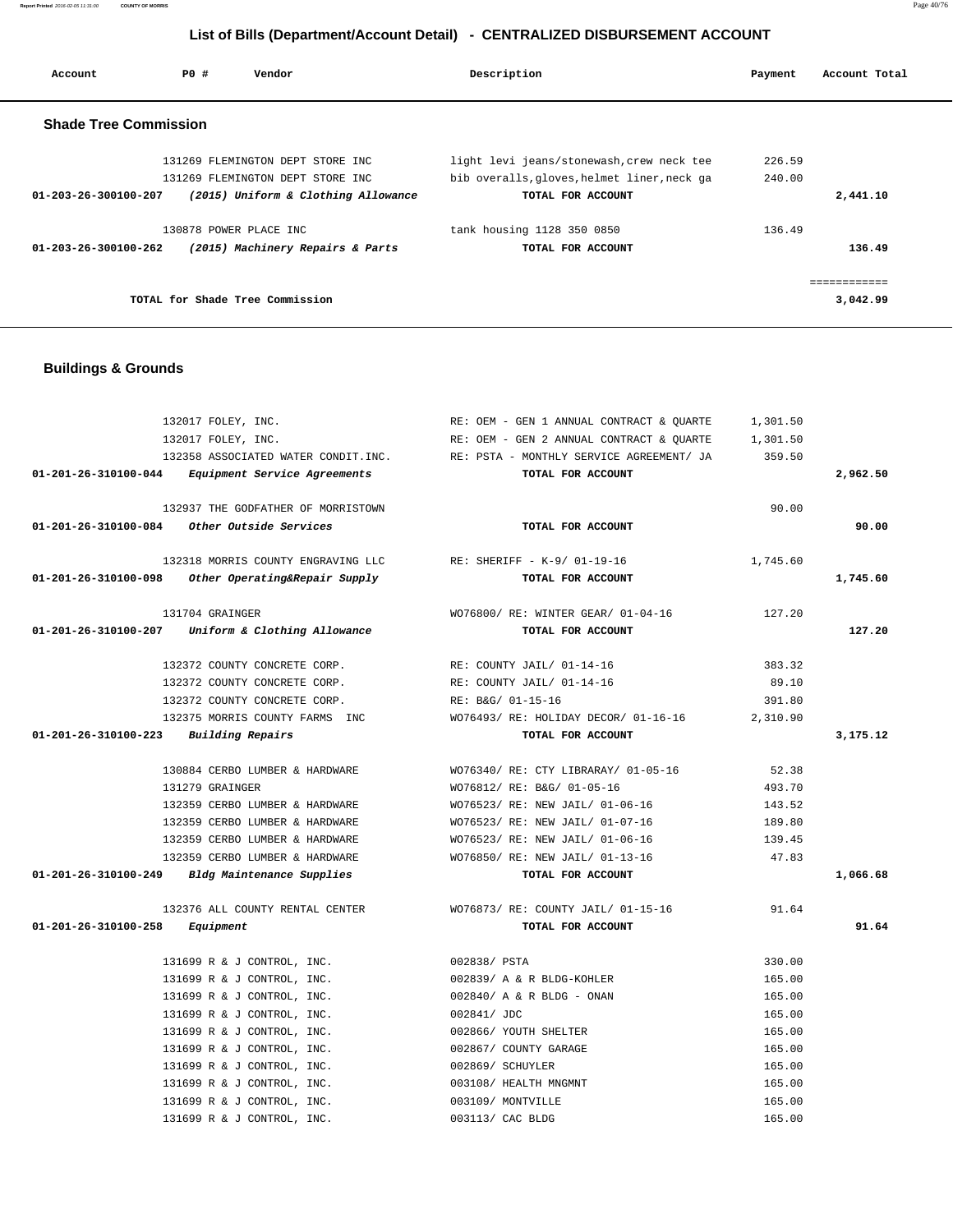# **Account P0 # Vendor Description Payment Account Total Buildings & Grounds**  131699 R & J CONTROL, INC. 003129/ LAW & PUBLIC SAFETY - TS25 TRAIL 165.00 131699 R & J CONTROL, INC. 003130/ LAW & PUBLIC SAFETY - 225K BALDO 165.00 131699 R & J CONTROL, INC. 003131/ LAW & PUBLIC SAFETY - TRAILER 165.00 131699 R & J CONTROL, INC. 003132/ LAW & PUBLIC SAFETY - 500K BALDO 165.00 131699 R & J CONTROL, INC. 003133/ LAW & PUBLIC SAFETY - WHISPERWAT 165.00 131699 R & J CONTROL, INC. 003134/ FUEL TRANSFER STATION 165.00 131699 R & J CONTROL, INC. 0003135/ W&M 165.00 131699 R & J CONTROL, INC. 0003136/ OTA 165.00  **01-201-26-310100-262 Machinery Repairs & Parts TOTAL FOR ACCOUNT 3,300.00** 132360 JOHNSTONE SUPPLY WO76662/ RE: B&G/ 01-11-16 117.36 132360 JOHNSTONE SUPPLY WO76884/ RE: PSTA/ 01-12-16 369.78 132360 JOHNSTONE SUPPLY RE: CREDIT MEMO/ 01-12-16 -369.78 132360 JOHNSTONE SUPPLY WO76580/ RE: B&G - HILL/ 01-12-16 2,065.50 132567 JOHNSTONE SUPPLY WO76947/ RE: CTY GRG/ 01-15-16 29.08 132567 JOHNSTONE SUPPLY WO76946/ RE: B&G/ 01-15-16 22.98 132567 JOHNSTONE SUPPLY WO76946/ RE: B&G/ 01-21-16 47.20  **01-201-26-310100-264 Heat & A/C TOTAL FOR ACCOUNT 2,282.12** 131279 GRAINGER WO76796/ RE: FREEDOM HOUSE/ 01-04-16 62.14  **01-201-26-310100-265 Electrical TOTAL FOR ACCOUNT 62.14** 132014 FOLEY, INC. RE: OEM - GEN 1 QUARTERLY INSPECTION/ SE 213.50 132014 FOLEY, INC. RE: OEM - GEN 2 QUARTERLY INSPECTION/ SE 213.50 130899 ASSOCIATED WATER CONDIT.INC. RE: PSTA - MONTHLY SERVICE AGREEMENT/ DE 359.50  **01-203-26-310100-044 (2015) Equipment Service Agreements TOTAL FOR ACCOUNT 786.50** 130898 W.B. MASON COMPANY INC RE: B&G/ 12-10-15 146.75  **01-203-26-310100-058 (2015) Office Supplies & Stationery TOTAL FOR ACCOUNT 146.75** 132561 LAZ PARKING 590803109/ JUROR PKG - NOVEMBER 2015/ DA 2,970.00 132562 LAZ PARKING 590803109/ JUROR PKG - DECEMBER 2015/ DA 3,577.50 132560 LAZ PARKING 590803109/ JUROR PKG - OCTOBER 2015/ DAT 9,180.00  **01-203-26-310100-062 (2015) Parking Lot Rental TOTAL FOR ACCOUNT 15,727.50** 131708 CLIFTON ELEVATOR SERVICE CO INC RE: ELEVATOR REPAIR/ 01-13-16 462.50 131692 CLIFTON ELEVATOR SERVICE CO INC RE: A&R - REPAIR/ 01-05-16 36.00 131692 CLIFTON ELEVATOR SERVICE CO INC RE: A&R - SERVICE/ 01-07-15 832.50 130900 SERVPRO OF MERIDEN AND <br>132937 THE GODFATHER OF MORRISTOWN RE: MEAL RECEIPTS/ 11-03-15 THRU 01-20-1 300.00 RE: MEAL RECEIPTS/ 11-03-15 THRU 01-20-1 300.00 132368 R.S. KNAPP CO INC RE: PRINTING - PLANS & SPECS/ 09-28-15 355.86  **01-203-26-310100-084 (2015) Other Outside Services TOTAL FOR ACCOUNT 3,437.66** 131701 ALLEN PAPER & SUPPLY CO RE: B&G/ 12-17-15 334.63  **01-203-26-310100-095 (2015) Other Administrative Supplies TOTAL FOR ACCOUNT 334.63** 130882 MORRIS COUNTY FARMS INC WO76493/ RE: HOLIDAY DECOR/ 11-30-15 2,172.90 130882 MORRIS COUNTY FARMS INC WO76493/ RE: HOLIDAY DECOR/ 12-01-15 138.00 130898 W.B. MASON COMPANY INC RE: B&G/ 12-24 51.58  **01-203-26-310100-098 (2015) Other Operating&Repair Supply TOTAL FOR ACCOUNT 2,362.48** 130886 MORRIS COUNTY MUNICIPAL 100055/ WASTE COLLECTION -NOVEMBER 2015/ 5,545.33 130886 MORRIS COUNTY MUNICIPAL 100055/ TIPPING FEES - NOVEMBER 2015/ 12 1,566.82 130887 MORRIS COUNTY MUNICIPAL 000291/ RE: REFUSE REMOVAL/ NOVEMBER 201 1,634.84 131275 MORRIS COUNTY MUNICIPAL 100055/ WASTE COLLECTION -DECEMBER 2015/ 5,545.33 131275 MORRIS COUNTY MUNICIPAL 100055/ TIPPING FEES - DECEMBER 2015/ 01 1,770.95

 **List of Bills (Department/Account Detail) - CENTRALIZED DISBURSEMENT ACCOUNT**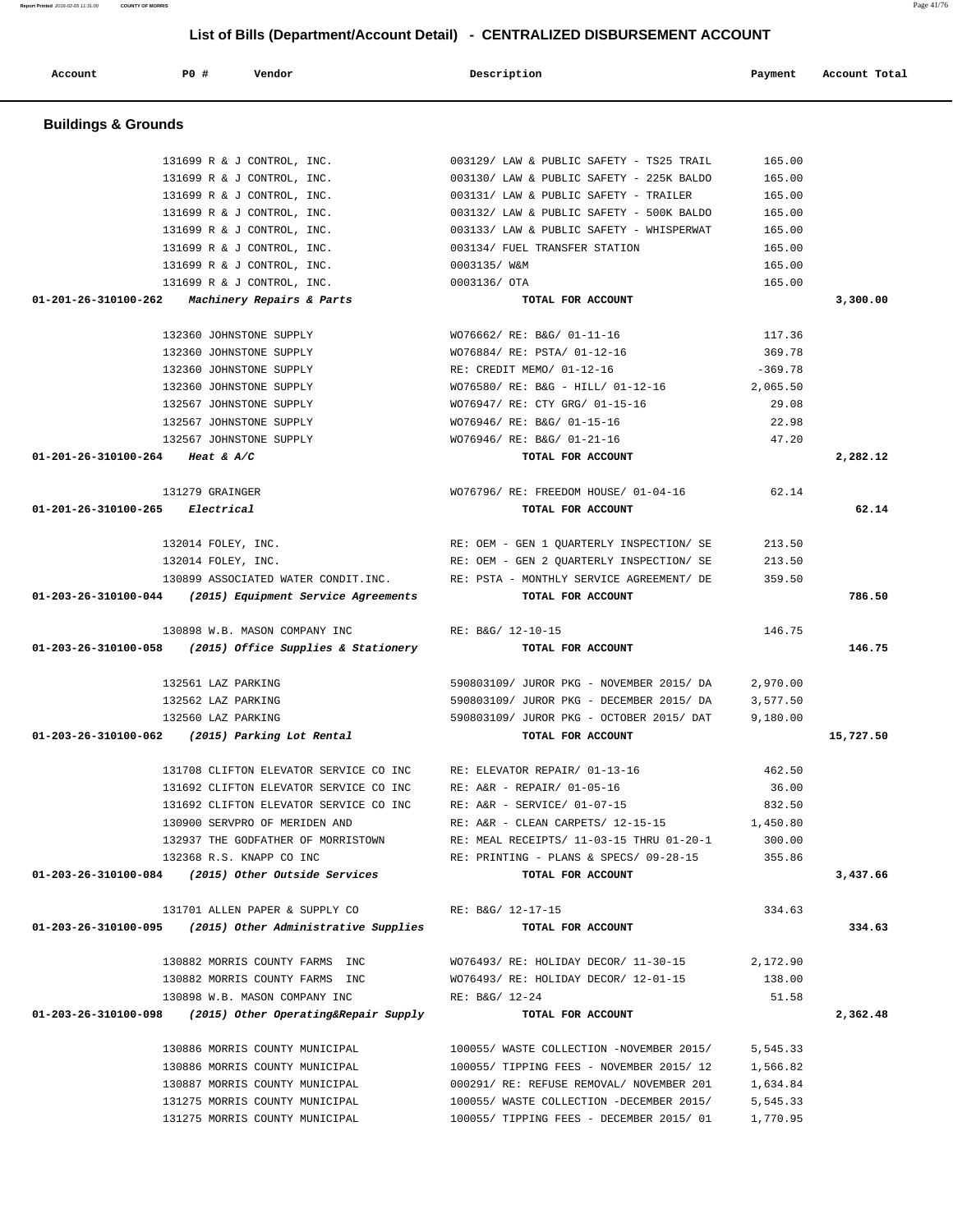| Account                        | P0 #<br>Vendor                                                             | Description                                                                         | Payment           | Account Total |
|--------------------------------|----------------------------------------------------------------------------|-------------------------------------------------------------------------------------|-------------------|---------------|
| <b>Buildings &amp; Grounds</b> |                                                                            |                                                                                     |                   |               |
|                                | 01-203-26-310100-143 (2015) Rubbish & Trash Removal TOTAL FOR ACCOUNT      |                                                                                     |                   | 16,902.42     |
|                                | 131695 OFFICE CONCEPTS GROUP, INC. RE: SHERIFF/ 12-17-15                   |                                                                                     | 376.89            |               |
|                                | 01-203-26-310100-162 (2015) Furniture & Fixtures                           | TOTAL FOR ACCOUNT                                                                   |                   | 376.89        |
|                                | 131702 FASTENAL COMPANY                                                    | WO76546/ RE: WINTER GEAR/ 12-28-15                                                  | 35.61             |               |
|                                | 131702 FASTENAL COMPANY                                                    | WO76546/ RE: WINTER GEAR/ 12-30-15                                                  | 169.66            |               |
|                                | 130893 GRAINGER                                                            | WO76546/ RE: WINTER GEAR/ 12-10-15 113.32                                           |                   |               |
|                                | 01-203-26-310100-207 (2015) Uniform & Clothing Allowance                   | TOTAL FOR ACCOUNT                                                                   |                   | 318.59        |
|                                | 131691 SHERWIN-WILLIAMS                                                    | WO76690/ RE: CTY LIBRARY/ 12-16-15                                                  | 187.96            |               |
|                                | 130889 RICCIARDI BROTHERS OF                                               | WO76018/ RE: CH/ 12-02-15                                                           | 124.91            |               |
|                                | 130889 RICCIARDI BROTHERS OF                                               | WO76576/ RE: PROSECUTOR/ 12-04-15                                                   | 88.60             |               |
|                                | 130889 RICCIARDI BROTHERS OF                                               | WO76420/ RE: RISK/ 12-04-15                                                         | 559.14            |               |
|                                | 130889 RICCIARDI BROTHERS OF                                               | WO76420/ RE: RISK/ 12-07-15                                                         | 490.00            |               |
|                                | 130889 RICCIARDI BROTHERS OF                                               | WO76567/ RE: A&R - P3/ 12-10-15 108.06                                              |                   |               |
|                                | 130889 RICCIARDI BROTHERS OF                                               | WO76420/ RE: RISK/ 12-10-15                                                         | 461.62            |               |
|                                | 130889 RICCIARDI BROTHERS OF                                               | WO76690/RE: CTY LIBRARY/ 12-18-15 132.51                                            |                   |               |
|                                | 130889 RICCIARDI BROTHERS OF                                               | WO76567/ RE: A&R - P3/ 12-22-15                                                     | 25.10             |               |
|                                | 130889 RICCIARDI BROTHERS OF                                               | WO76690/ RE: CTY LIBRARY/ 12-30-15                                                  | 363.86            |               |
|                                | 132012 GPC, INC.                                                           | RE: CH - INTERIOR & EXTERIOR/ 12-31-15 52,253.53                                    |                   |               |
|                                | $01-203-26-310100-234$ (2015) Paint                                        | TOTAL FOR ACCOUNT                                                                   |                   | 54,795.29     |
|                                | 131702 FASTENAL COMPANY                                                    | WO74922/ RE: B&G/ 12-10-15                                                          | 123.05            |               |
|                                |                                                                            | 130902 GENERAL PLUMBING SUPPLY INC. WO76606/ RE: SHADE TREE/ 12-02-15               | 47.83             |               |
|                                |                                                                            | 130902 GENERAL PLUMBING SUPPLY INC. WO74922/ RE: B&G/ 12-09-15                      | 1,270.35          |               |
|                                | 130902 GENERAL PLUMBING SUPPLY INC.                                        | WO74922/ RE: CREDIT MEMO - REF S6162073.                                            | $-4.98$           |               |
|                                | 130902 GENERAL PLUMBING SUPPLY INC.                                        | WO76669/ RE: SHERIFF/ 12-11-15                                                      | 713.99            |               |
|                                | 130902 GENERAL PLUMBING SUPPLY INC.                                        | WO74922/ RE: B&G/ 12-15-15                                                          | 10.92             |               |
|                                | 130902 GENERAL PLUMBING SUPPLY INC. WO74922/ RE: B&G/ 12-17-15             |                                                                                     | 549.23            |               |
|                                |                                                                            | 130902 GENERAL PLUMBING SUPPLY INC. WO74922/ RE: B&G/ 12-21-15                      | 1,186.65          |               |
|                                | 130902 GENERAL PLUMBING SUPPLY INC.                                        | WO76669/ RE: SHERIFF/ 12-21-15                                                      | 972.42            |               |
|                                | 130902 GENERAL PLUMBING SUPPLY INC.<br>130902 GENERAL PLUMBING SUPPLY INC. | WO74922/ RE: B&G/ 12-21-15<br>WO76727/ RE: CAC/ 12-21-15                            | 28.74<br>1,664.95 |               |
|                                | 130902 GENERAL PLUMBING SUPPLY INC.                                        | WO76752/ RE: CTY GARAGE/ 12-22-15                                                   | 60.67             |               |
|                                | 130902 GENERAL PLUMBING SUPPLY INC.                                        | WO76727/ RE: CAC/ 12-23-15                                                          | 985.71            |               |
|                                | 130902 GENERAL PLUMBING SUPPLY INC. WO76727/ RE: CAC/ 12-23-15             |                                                                                     | 125.30            |               |
|                                | 130902 GENERAL PLUMBING SUPPLY INC. WO76727/RE: CAC/ 12-24-15              |                                                                                     | 492.86            |               |
|                                |                                                                            | 130902 GENERAL PLUMBING SUPPLY INC. WO76784/ RE: WARRANTS. 12-30-15                 | 76.82             |               |
|                                | 130902 GENERAL PLUMBING SUPPLY INC. WO76734/ RE: PSTA/ 12-21-15            |                                                                                     | 7.74              |               |
|                                |                                                                            | 1,114.71    SHADE TREE / 12-04-15    SHADE TREE / 12-04-15    SHADE TREE / 12-04-15 |                   |               |
|                                | $01-203-26-310100-235$ (2015) Pipes - Others                               | TOTAL FOR ACCOUNT                                                                   |                   | 9,426.96      |
|                                | 131704 GRAINGER                                                            | WO16706/ RE: B&G/ 12-16-15                                                          | 86.00             |               |
|                                | 131704 GRAINGER                                                            | WO76886/ RE: K-9/ 12-14-15                                                          | 842.16            |               |
|                                | 131704 GRAINGER                                                            | WO76886/ RE: K-9/ 12-14-15                                                          | 320.54            |               |
|                                | $01-203-26-310100-239$ (2015) Small Tools                                  | TOTAL FOR ACCOUNT                                                                   |                   | 1,248.70      |
|                                |                                                                            |                                                                                     |                   |               |
|                                | 130897 ABLE SECURITY LOCKSMITHS                                            | RE: CIS, OTA, K-9/ 12-17-15                                                         | 408.75            |               |
|                                | 131299 CHEROKEE GLASS INC                                                  | RE: JDC/ 12-15-15                                                                   | 495.00<br>238.75  |               |
|                                | 125802 ABLE SECURITY LOCKSMITHS<br>131704 GRAINGER                         | RE: TREASURER/ 09-09-15<br>WO76660/ RE: B&G/ 12-15-15                               | 847.04            |               |
|                                | 131702 FASTENAL COMPANY                                                    | WO76602/ RE: B&G/ 12-02-15                                                          | 43.89             |               |
|                                | 131702 FASTENAL COMPANY                                                    | WO76653/ RE: B&G - HILL/ 12-14-15                                                   | 62.18             |               |
|                                | 131702 FASTENAL COMPANY                                                    | WO76646/ RE: JDC/ 12-07-15                                                          | 46.53             |               |
|                                | 132011 BAYWAY LUMBER                                                       | WO76523/ RE: NEW JAIL/ 12-02-15                                                     | 1,140.32          |               |
|                                |                                                                            |                                                                                     |                   |               |

**Report Printed 2016-02-05 11:31:00 COUNTY OF MORRIS COUNTY OF MORRIS**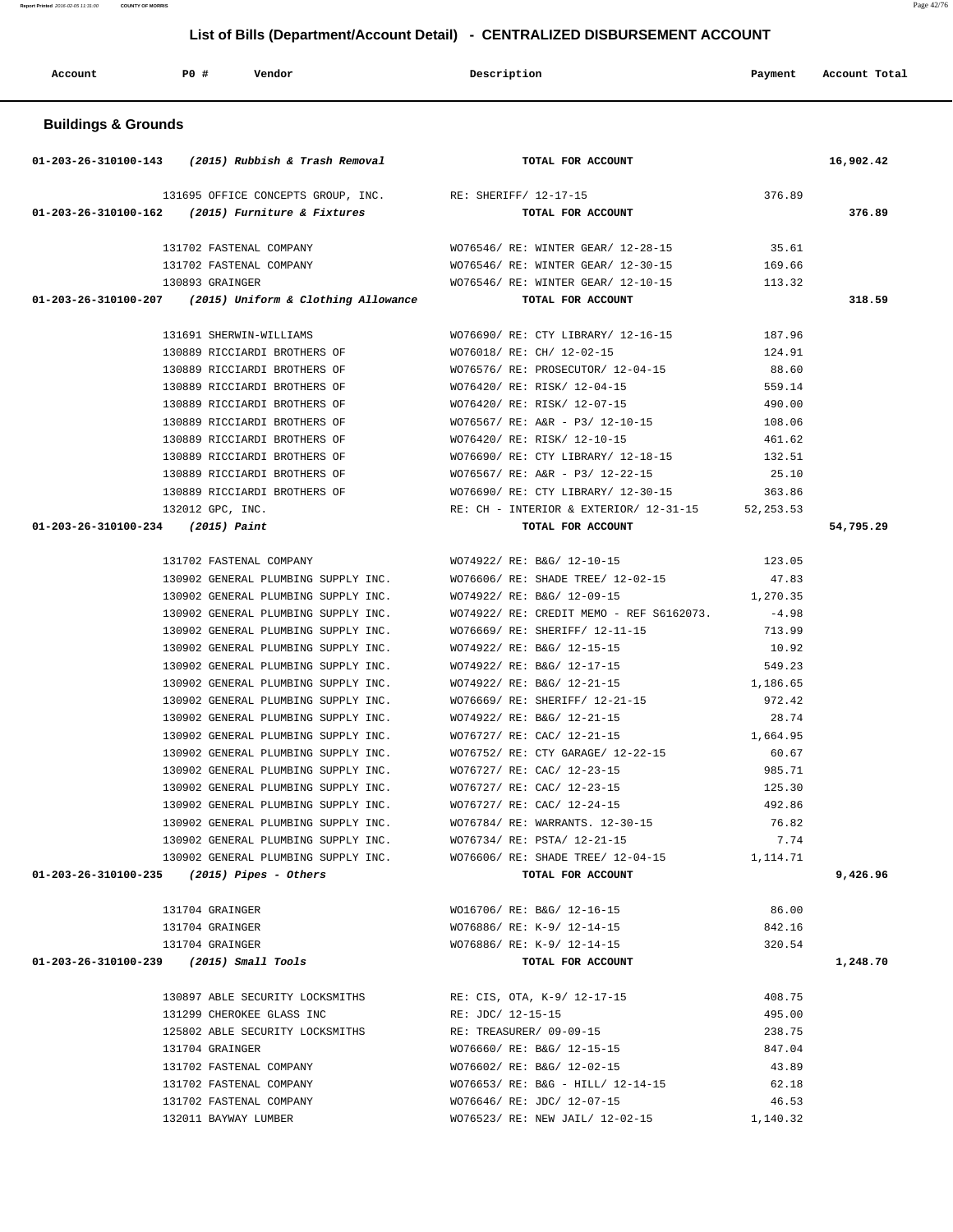| <b>Buildings &amp; Grounds</b>                                      |                                                                                                    |          |           |
|---------------------------------------------------------------------|----------------------------------------------------------------------------------------------------|----------|-----------|
| 131276 BAYWAY LUMBER                                                | WO76405/ RE: CH/ 12-22-15                                                                          | 1,807.47 |           |
| 130884 CERBO LUMBER & HARDWARE WO76683/RE: B&G/ 12-15-15            |                                                                                                    | 246.52   |           |
|                                                                     | 130884 CERBO LUMBER & HARDWARE RE: CREDIT MEMO - REF 136250/12-17-15                               | $-13.81$ |           |
| 130905 CONTINENTAL TRADING &                                        | WO76592/ RE: CH/ 12-08-15                                                                          | 3,684.96 |           |
| 130905 CONTINENTAL TRADING &                                        | WO76592/ RE: CH/ 12-12-15                                                                          | 462.20   |           |
| 130905 CONTINENTAL TRADING &                                        | WO76706/ RE: B&G/ 12-17-15                                                                         | 476.00   |           |
| 130905 CONTINENTAL TRADING &                                        | RE: CREDIT MEMO - REF INV 733223/ 12-21-                                                           | $-95.00$ |           |
| 130893 GRAINGER                                                     | WO76451/ RE: RISK/ 12-07-15                                                                        | 356.56   |           |
| 130893 GRAINGER                                                     | WO76660/ RE: B&G/ 12-08-15                                                                         | 191.76   |           |
| 130893 GRAINGER                                                     | WO76660/ RE: B&G/ 12-08-15                                                                         | 52.72    |           |
| 130893 GRAINGER                                                     | WO76660/ RE: B&G/ 12-08-15                                                                         | 504.14   |           |
| 130893 GRAINGER                                                     | WO76653/ RE: 76653/ 12-09-15                                                                       | 15.50    |           |
| 131698 ROCKAWAY GLASS CO., INC.                                     | WO76899/ RE: PSTA/ 10-30-15                                                                        | 600.00   |           |
| 131278 GRAINGER                                                     | WO76790/ RE: B&G/ 12-30-15                                                                         | 470.09   |           |
| 131278 GRAINGER                                                     | WO76660/ RE: B&G/ 12-28-15                                                                         | 178.97   |           |
| $01-203-26-310100-249$ (2015) Bldg Maintenance Supplies             | TOTAL FOR ACCOUNT                                                                                  |          | 14,687.97 |
| 131700 ALLEN PAPER & SUPPLY CO                                      | $WO76654 / RE: B&G - HILL / 12/11/15$ 437.02                                                       |          |           |
| 131700 ALLEN PAPER & SUPPLY CO                                      | WO76766/ RE: B&G/ 12-28-15                                                                         | 3,592.00 |           |
| 130901 CALICO INDUSTRIES, INC.                                      | WO76676/ RE: B&G - HILL/ 12-15-15                                                                  | 135.40   |           |
| 01-203-26-310100-252 (2015) Janitorial Supplies                     | TOTAL FOR ACCOUNT                                                                                  |          | 4,164.42  |
| 01-203-26-310100-256 (2015) Window Cleaning                         | 130885 EAGLE BUILDING SERVICES, LLC. RE: INTERIOR & EXTERIOR WINDOW CLEANING/<br>TOTAL FOR ACCOUNT | 8,475.00 | 8,475.00  |
| 131302 R & J CONTROL, INC.                                          | ID# 003113/ RE: CAC - REPAIR/ 12-15-15 315.00                                                      |          |           |
| 131301 CAPOZZI OVERHEAD DOORS, INC. RE: A&R - P2 DOOR/ 12-08-15     |                                                                                                    | 572.00   |           |
| 131692 CLIFTON ELEVATOR SERVICE CO INC                              | RE: A&R - REPAIR/ 01-05-16                                                                         | 370.00   |           |
| 131692 CLIFTON ELEVATOR SERVICE CO INC                              | RE: A&R - REPAIR/ 01-05-16                                                                         | 241.50   |           |
| 130896 WEST CHESTER MACHINERY AND                                   | WO76553/ RE: B&G/ 11-23-15                                                                         | 191.64   |           |
| 130896 WEST CHESTER MACHINERY AND                                   | WO76553/ RE: B&G/ 11-24-15                                                                         | 6.93     |           |
| 130896 WEST CHESTER MACHINERY AND                                   | WO76553/ RE: B&G/ 11-24-15                                                                         | 149.05   |           |
| 130881 SPEEDWELL ELECTRIC MOTORS                                    | WO76684/ RE: HUMAN SERV/ 12-16-15                                                                  | 224.00   |           |
| 01-203-26-310100-262 (2015) Machinery Repairs & Parts               | TOTAL FOR ACCOUNT                                                                                  |          | 2,070.12  |
| 131298 UNIVERSAL SUPPLY GROUP INC.                                  | WO76793/ RE: WHARTON GRG/ 12-31-15                                                                 | 64.99    |           |
| 130903 DUNPHEY & ASSOCIATES SUPPLY CO                               | WO76595/ RE: A&R - ROOFTOP/ 12-03-15                                                               | 86.37    |           |
| 131278 GRAINGER                                                     | WO75580/ RE: B&G - HILL/ 12-18-15                                                                  | 554.88   |           |
| 131278 GRAINGER                                                     | WO76662/ RE: B&G/ 12-15-15                                                                         | 56.61    |           |
| 132018 BINSKY SERVICE LLC                                           | RE: A&R/ 12-08-15                                                                                  | 3,859.68 |           |
| 132018 BINSKY SERVICE LLC                                           | RE: PSTA/ 12-10-15                                                                                 | 2,967.72 |           |
| 132018 BINSKY SERVICE LLC                                           | RE: PSTA/ 12-10-15                                                                                 | 3,443.32 |           |
| 132018 BINSKY SERVICE LLC                                           | RE: A&R/ 12-17-15                                                                                  | 2,204.58 |           |
| 132018 BINSKY SERVICE LLC                                           | RE: MOSQUITO CONTROL/ 12-30-15                                                                     | 2,228.77 |           |
| 132018 BINSKY SERVICE LLC                                           | RE: PSTA/ 01-08-16                                                                                 | 3,110.00 |           |
| 132075 BINSKY SERVICE LLC                                           | RE: A&R/ 01-03-16                                                                                  | 2,005.30 |           |
| 132075 BINSKY SERVICE LLC                                           | RE: PSTA/ 12-10-15                                                                                 | 2,690.69 |           |
| 01-203-26-310100-264 (2015) Heat & A/C                              | TOTAL FOR ACCOUNT                                                                                  |          | 23,272.91 |
| 131273 GRIFFITH ELECTRIC SUPPLY CO, INC. WO76659/ RE: OIT/ 12-31-15 |                                                                                                    | 28.00    |           |
| 131273 GRIFFITH ELECTRIC SUPPLY CO, INC. WO76659/RE: OIT/ 12-30-15  |                                                                                                    | 36.00    |           |
| 131273 GRIFFITH ELECTRIC SUPPLY CO, INC. WO76660/ RE: B&G/ 12-30-15 |                                                                                                    | 25.19    |           |
| 131297 REDMANN ELECTRIC CO., INC.                                   | RE: A&R/ 12-22-15                                                                                  | 1,325.00 |           |
| 130362 MTB ELECTRIC                                                 |                                                                                                    | 245.16   |           |
| 130905 CONTINENTAL TRADING &                                        | WO76527/ RE: SHERIFF/ 12-02-15                                                                     | 47.88    |           |

130893 GRAINGER WO76660/ RE: B&G/ 12-08-15 118.32

 **List of Bills (Department/Account Detail) - CENTRALIZED DISBURSEMENT ACCOUNT**

Account **1892 PO #** Vendor **Description** Payment Account Total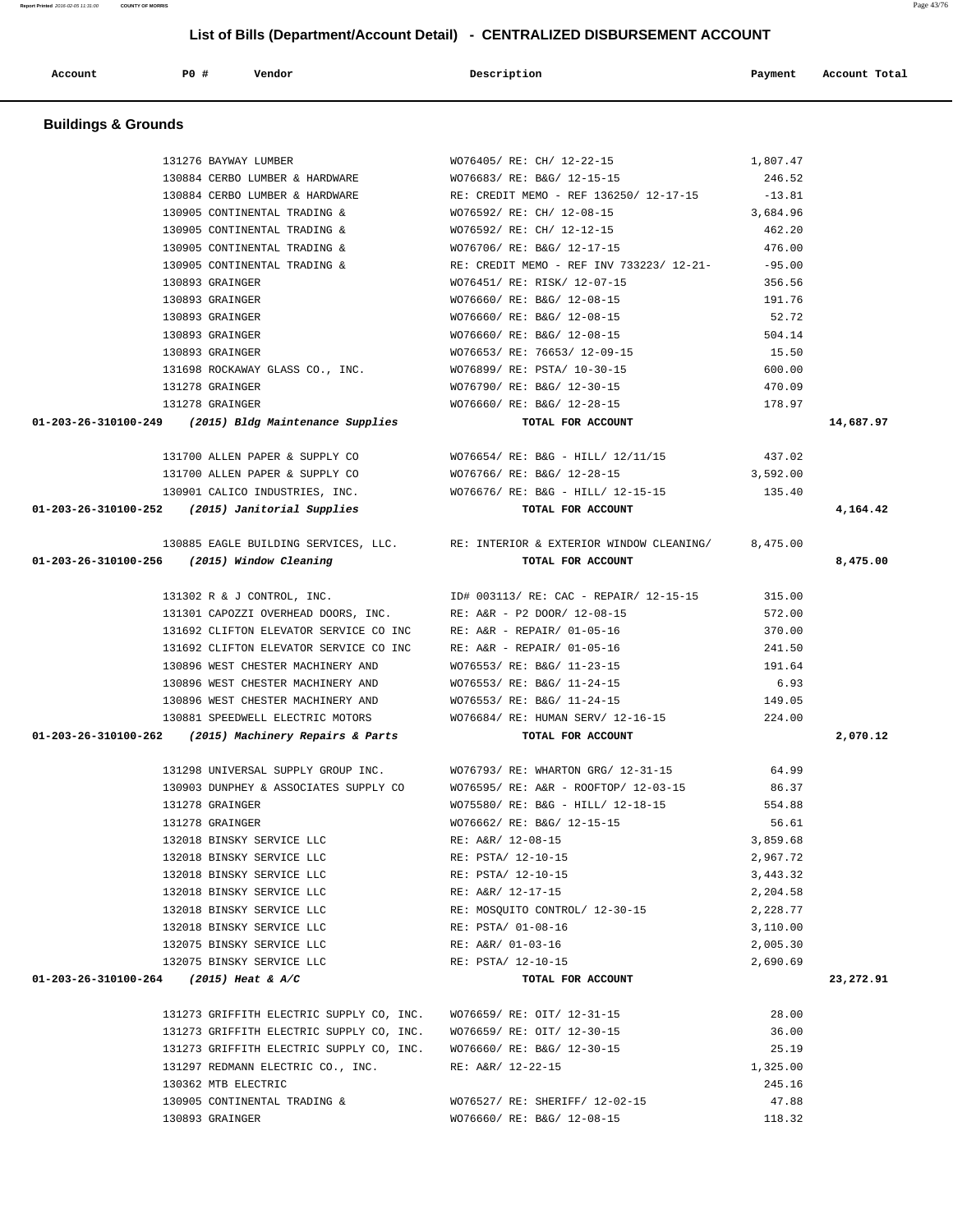**Report Printed** 2016-02-05 11:31:00 **COUNTY OF MORRIS** Page 44/76

### **List of Bills (Department/Account Detail) - CENTRALIZED DISBURSEMENT ACCOUNT**

| Account                        | PO#                           | Vendor                                                        | Description                        |                   | Payment  | Account Total |
|--------------------------------|-------------------------------|---------------------------------------------------------------|------------------------------------|-------------------|----------|---------------|
| <b>Buildings &amp; Grounds</b> |                               |                                                               |                                    |                   |          |               |
|                                |                               | 130880 GRIFFITH ELECTRIC SUPPLY CO, INC.                      | WO76582/ RE: HEALTH MGMT/ 12-18-15 |                   | 1,754.98 |               |
| 01-203-26-310100-265           |                               | 130880 GRIFFITH ELECTRIC SUPPLY CO, INC.<br>(2015) Electrical | WO76659/ RE: IT/ 12-16-15          | TOTAL FOR ACCOUNT | 972.96   | 4,688.76      |
|                                |                               |                                                               |                                    |                   |          | ============  |
|                                | TOTAL for Buildings & Grounds |                                                               |                                    |                   |          | 178,126.55    |

#### **Motor Services Center**

| 132348 ROBERT COOK |                                                             | MOTOR VEHICLE COMMISSION - 2 TITLES        | 120.00 |        |
|--------------------|-------------------------------------------------------------|--------------------------------------------|--------|--------|
| 132348 ROBERT COOK |                                                             | TIRE TRAILER WEIGHT IN                     | 7.00   |        |
| 132348 ROBERT COOK |                                                             | TIRE TRAILER WEIGHT OUT                    | 7.00   |        |
|                    | 126669 MSC INDUSTRIAL SUPPLY CO.                            | DUST MASK, INCANDESCENT LAMP               | 56.40  |        |
|                    | 126669 MSC INDUSTRIAL SUPPLY CO.                            | WELDING EYEWEAR, WELDING GLASSES, NECK PRO | 106.41 |        |
|                    | 126669 MSC INDUSTRIAL SUPPLY CO.                            | HEX NUT, HAND TOWELS                       | 111.48 |        |
|                    | 126669 MSC INDUSTRIAL SUPPLY CO.                            | DOOR HOLD BACK                             | 18.04  |        |
|                    | 126669 MSC INDUSTRIAL SUPPLY CO.                            | HOSE RACK                                  | 33.68  |        |
|                    | 126669 MSC INDUSTRIAL SUPPLY CO.                            | INSERT LOCKNUT                             | 16.96  |        |
|                    | 126669 MSC INDUSTRIAL SUPPLY CO.                            | SLOTTED LOCKNUT                            | 48.20  |        |
|                    | $01-203-26-315100-098$ (2015) Other Operating&Repair Supply | TOTAL FOR ACCOUNT                          |        | 525.17 |
|                    |                                                             |                                            |        |        |
|                    |                                                             |                                            |        |        |
|                    | TOTAL for Motor Services Center                             |                                            |        | 525.17 |

# **Mosquito Extermination**

|                                                                        | 132424 KRISTIAN MCMORLAND              | Registration and Mileage for Emerald Ash 80.70                           |        |        |
|------------------------------------------------------------------------|----------------------------------------|--------------------------------------------------------------------------|--------|--------|
| $01-201-26-320100-021$ Administrative Services                         |                                        | TOTAL FOR ACCOUNT                                                        |        | 80.70  |
|                                                                        |                                        | 132341 APOLLO BATTERY & TIRE THE TWO DATED 1/27/16 - 8 X 14.5/14 Trailer | 500.00 |        |
|                                                                        | 132341 APOLLO BATTERY & TIRE THE Labor |                                                                          | 120.00 |        |
| 01-201-26-320100-098 Other Operating & Repair Supply TOTAL FOR ACCOUNT |                                        |                                                                          |        | 620.00 |
|                                                                        |                                        | 132339 MORRISTOWN LUMBER & K7769402 VOC rusty MTL Primer #3728110        | 41.79  |        |
|                                                                        | 132339 MORRISTOWN LUMBER &             | CTP450 2 Ply Poly Twine 450' #068018 4.99                                |        |        |
|                                                                        | 132339 MORRISTOWN LUMBER &             | RS400SP 4 PC 4" Roller Set w/TR #953059                                  | 5.39   |        |
|                                                                        |                                        | 132339 MORRISTOWN LUMBER & RC139 9" Pro-RLR CVRS 6Pk #0136291            | 9.99   |        |
| 132339 MORRISTOWN LUMBER &                                             |                                        | 4" Chip Bristle Brush #3250016                                           | 5.97   |        |
|                                                                        | 132339 MORRISTOWN LUMBER &             | 4" SYN Cover 3/8 NAP/PHEN Core #6506615                                  | 3.98   |        |
| 132339 MORRISTOWN LUMBER &                                             |                                        | 3.7oz. Marine Goop #6782254                                              | 13.98  |        |
| 132339 MORRISTOWN LUMBER &                                             |                                        | M150 Vict Mouse Trap 2/PK #8266322                                       | 1.49   |        |
|                                                                        | 132339 MORRISTOWN LUMBER &             | 24106 Low Voc Waterseal 6 Gal. #3048113                                  | 62.99  |        |
| 132339 MORRISTOWN LUMBER &                                             |                                        | 15/32" (1/2) CDX Sheathing 4X8 #12CD                                     | 38.80  |        |
|                                                                        | 132339 MORRISTOWN LUMBER &             | 2X4X08 Doug Fir Stud KD #2408F                                           | 22.74  |        |
| 131164 FOLEY, INC.                                                     |                                        | Gasket Item# 9Y-5031                                                     | 1.91   |        |
| 131164 FOLEY, INC.                                                     |                                        | Gasket Item# 069-2922                                                    | 1.82   |        |
| 131164 FOLEY, INC.                                                     |                                        | Bowl Item# 7W-4481                                                       | 20.90  |        |
| 131164 FOLEY, INC.                                                     |                                        | Separator Kit Item# 4W-2953                                              | 40.71  |        |
| $01 - 201 - 26 - 320100 - 258$ Equipment                               |                                        | TOTAL FOR ACCOUNT                                                        |        | 277.45 |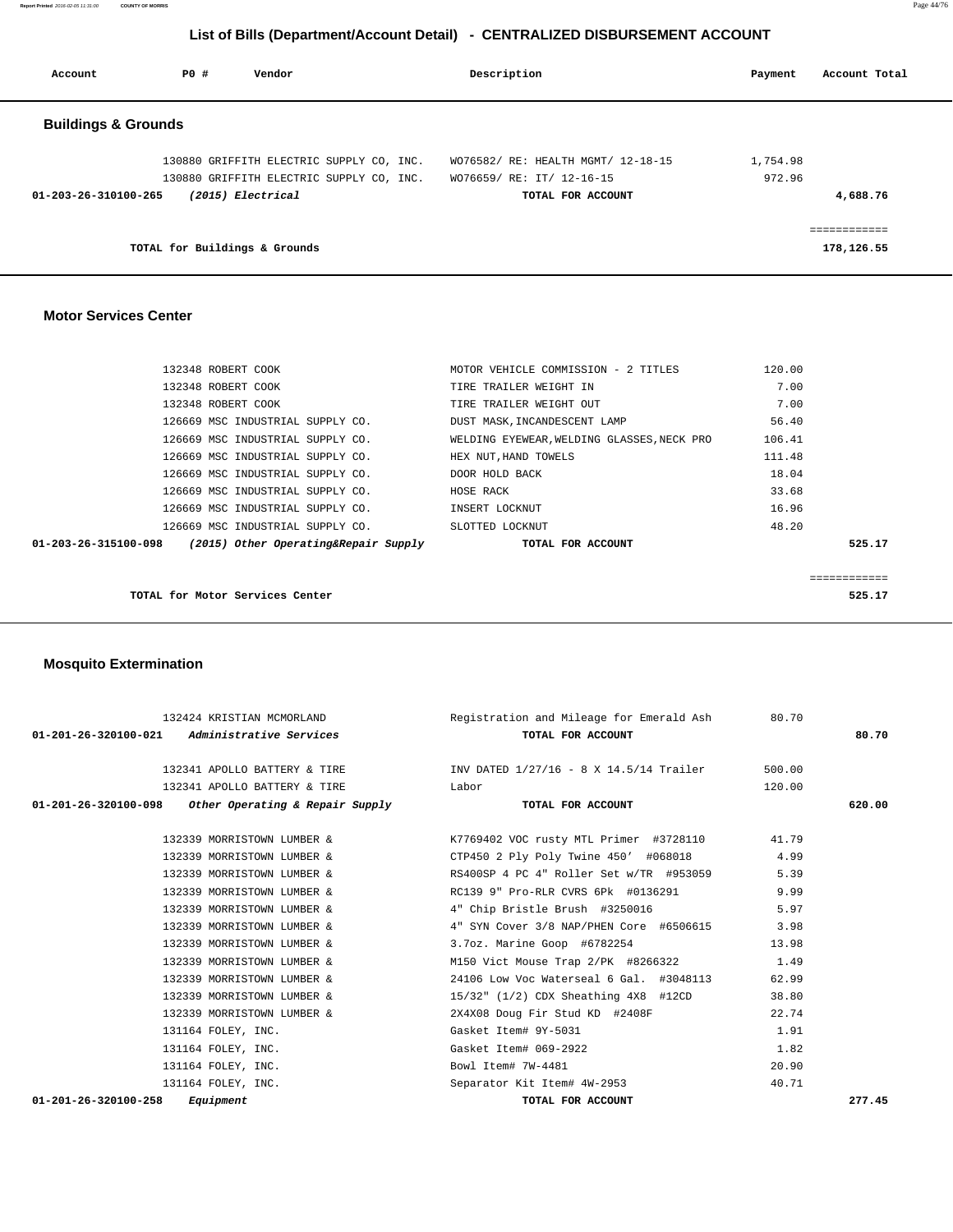| Account | PO# | Vendor<br>. | Description<br>. | Payment | Account Total<br>. |
|---------|-----|-------------|------------------|---------|--------------------|
|         |     |             |                  |         |                    |

#### **Mosquito Extermination**

| 01-203-26-320100-021<br>(2015) Administrative Services         | TOTAL FOR ACCOUNT                               |           | 3.00      |
|----------------------------------------------------------------|-------------------------------------------------|-----------|-----------|
| 132431 KRISTIAN MCMORLAND                                      | Reimburse Cell Phone October, November &        | 60.00     |           |
| 132421 MELISSA MARTIN                                          | Reimburse Cell Phone October, November &        | 60.00     |           |
| 132427 TERESA DUCKWORTH                                        | Reimburse Cell Phone October, November &        | 60.00     |           |
| 132420 SEAN DEL BENE                                           | Reimburse for Cell Phone for October, No        | 60.00     |           |
| 132418 JUSTIN CHUPLIS                                          | Reimburse for Cell Phone October, Novemb        | 60.00     |           |
| 132419 RUSSELL BERGER                                          | Reimbursement for Cell Phone October, No        | 60.00     |           |
| 132436 JASON VIVIAN                                            | Reimburse Cell Phone October, November &        | 60.00     |           |
| 132435 ERROL WOLLARY                                           | Reimburse Cell Phone October, November &        | 60.00     |           |
| 132433 THOMAS REMBIS                                           | Reimburse Cell Phone October, November &        | 60.00     |           |
| 132434 WILLIAM MOTT                                            | Reimburse for Cell Phone October, Novemb        | 60.00     |           |
| 132426 CHARLES MOORE                                           | Reimburse Cell Phone October, November &        | 60.00     |           |
| 132428 JEFFREY DONNELLY                                        | Reimburse Cell Phone October, November &        | 60.00     |           |
| 132429 RONALD FOSTER                                           | Reimburse Cell Phone October, November &        | 60.00     |           |
| 132432 MICHAEL HENDERSON                                       | Reimburse Cell Phone for October, Novemb        | 60.00     |           |
| 132430 WALTER JONES                                            | Reimburse Cell Phone October, November &        | 60.00     |           |
| 132417 ROGER ARMSTRONG                                         | Reimburse Cell Phone Bill for October, N        | 60.00     |           |
| 132437 JOHN ZEGERS                                             | Reimburse Cell Phone October, November &        | 60.00     |           |
| 01-203-26-320100-031 (2015) Cellular Phones/Pagers             | TOTAL FOR ACCOUNT                               |           | 1,020.00  |
| 132407 JUSTIN CHUPLIS                                          | Reimbursement for Work Boots - Council #        | 84.78     |           |
| 128763 GROFF TRACTOR NEW JERSEY LLC                            | Repair Both Leaking Boom Cylinders              | 3,500.00  |           |
| 01-203-26-320100-098<br>(2015) Other Operating & Repair Supply | TOTAL FOR ACCOUNT                               |           | 3,584.78  |
| 127165 ROUTE 46 CHEVROLET                                      | 2015 CHEVROLET COLORADO EXT CAB 2WD AS P        | 20,331.00 |           |
| 01-203-26-320100-167<br>(2015) Transportation Vehicles         | TOTAL FOR ACCOUNT                               |           | 20,331.00 |
|                                                                |                                                 |           |           |
| 129512 BIOQUIP PRODUCTS, INC.                                  | Sentinel Mosquito Trap 7.5 - 12 Volt #2         | 788.00    |           |
| 129512 BIOQUIP PRODUCTS, INC.                                  | Replacement Battery, 12 Volt DC, 14 AHR         | 586.80    |           |
| 129512 BIOQUIP PRODUCTS, INC.                                  | Shipping & Handling                             | 109.98    |           |
| 128516 KLD LABS, INC.                                          | Probe Repair - Lead Time 7-10 days from         | 550.00    |           |
| 128516 KLD LABS, INC.                                          | Packaging and Handling                          | 25.00     |           |
| 128516 KLD LABS, INC.                                          | Shipping                                        | 14.00     |           |
| 01-203-26-320100-225 (2015) Chemicals & Sprays                 | TOTAL FOR ACCOUNT                               |           | 2,073.78  |
| 129516 ALLEN PAPER & SUPPLY CO                                 | Spring Grove Toilet Tissue Ply $(4.5 \times 3)$ | 31.15     |           |
| 129516 ALLEN PAPER & SUPPLY CO                                 | C Fold Towel White (2400/cs) Eminence #4        | 51.20     |           |
| 129517 GRAINGER                                                | pipe, Pipe Size $4$ In. ID $4.026$ , OD $4.5$ # | 46.33     |           |
| 129517 GRAINGER                                                | Plastic Pail, Round, Black, Cap 5 Gal.          | 43.12     |           |
| 129517 GRAINGER                                                | Plastic Pail Lid, Snap, For 34A261, 34A2        | 17.80     |           |
| 129517 GRAINGER                                                | Punctureprf Insole, Mn 11-12, Wmn 13-15,        | 116.32    |           |
| 129517 GRAINGER                                                | Punctureproof Insole, Mn9-10, Wmn 11-12,        | 58.16     |           |
| 129517 GRAINGER                                                | Swivel Plate Caster, 210 lb, 3 In Dia #         | 60.80     |           |
| 01-203-26-320100-249<br>(2015) Bldg Maintenance Supplies       | TOTAL FOR ACCOUNT                               |           | 424.88    |
| 128766 GRAINGER                                                | Marking Paint, White, 17oz #6KP32               | 34.44     |           |
| 128766 GRAINGER                                                | Tarp, Polyethylene, Blue/Green, 6X8 Ft.         | 9.92      |           |
| 128766 GRAINGER                                                | Tarp, Polyethylene, Blue/Green, 8X10 Ft.        | 13.46     |           |
| 128766 GRAINGER                                                | Tarp, Polyethylene, Blue/Green, 10X12 Ft        | 20.28     |           |
| 128766 GRAINGER                                                | Rust Preventative Spray Paint, Black, 15        | 12.21     |           |
| 128766 GRAINGER                                                | Rust Preventative Spray Paint, White, 15        | 12.84     |           |
| 129518 SAFETY- KLEEN SYSTEMS, INC.                             | 16G Parts Washer-Solvent #16150                 | 280.60    |           |
| 127498 STRONGWEAR GARMENT CORP                                 | Dickies - Rigid Duck Hooded Jacket - Ite        | 132.00    |           |
| 127498 STRONGWEAR GARMENT CORP                                 | Dickies - Rigid Duck Hooded Jacket - Ite        | 66.00     |           |
| 127498 STRONGWEAR GARMENT CORP                                 | Dickies - Rigid Duck Hooded Jacket - Ite        | 170.00    |           |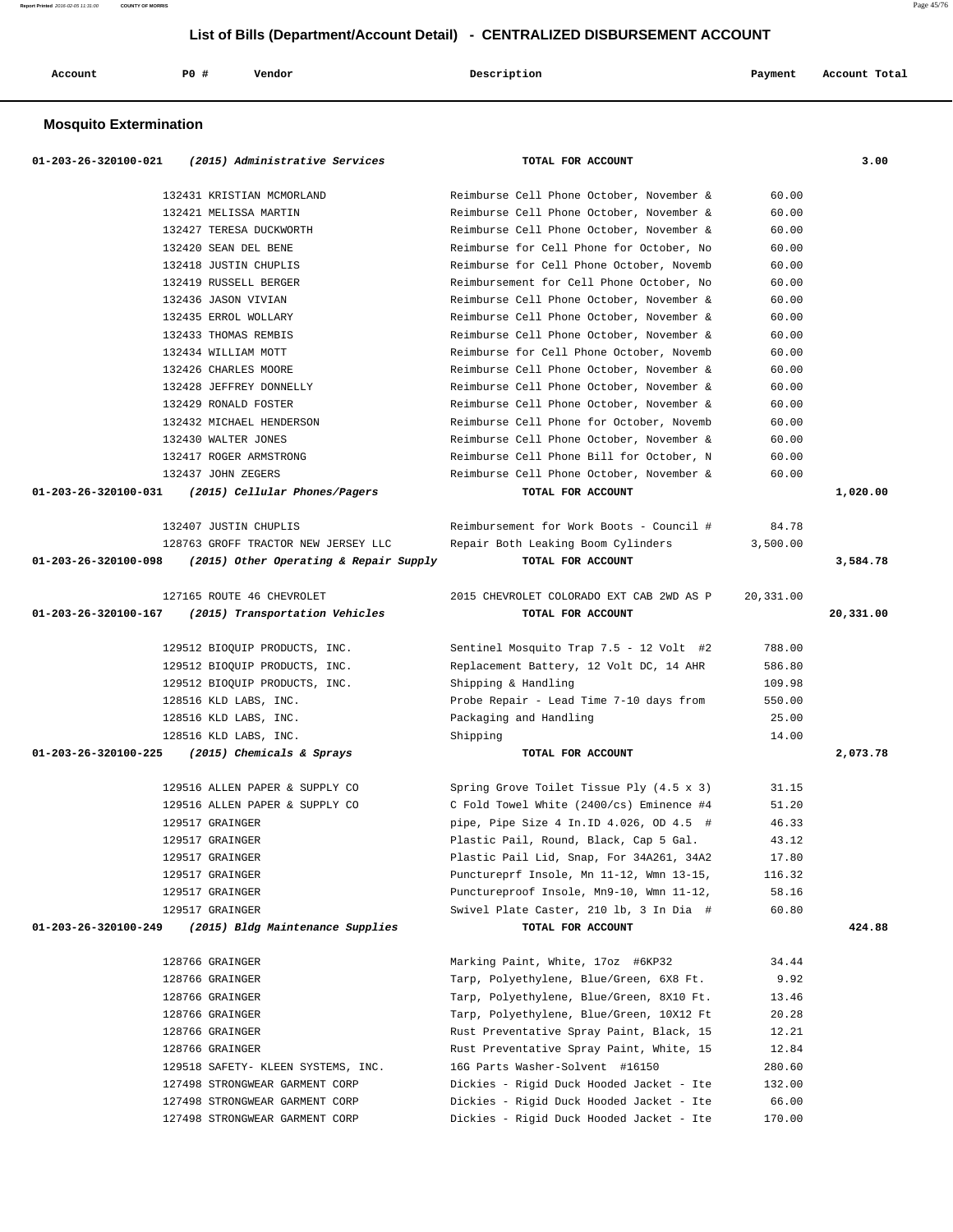**Report Printed** 2016-02-05 11:31:00 **COUNTY OF MORRIS** Page 46/76

### **List of Bills (Department/Account Detail) - CENTRALIZED DISBURSEMENT ACCOUNT**

| Account | P0 # | Vendor | Description | Payment | Account Total |
|---------|------|--------|-------------|---------|---------------|
|         |      |        |             |         |               |

#### **Mosquito Extermination**

|                      | 127498 STRONGWEAR GARMENT CORP              | Tri-Mountain - Womens - 7120 Windsor Mic     | 33.00    |          |
|----------------------|---------------------------------------------|----------------------------------------------|----------|----------|
|                      | 127498 STRONGWEAR GARMENT CORP              | Tri-Mountain - Mens - Fleece Vest #8350      | 33.00    |          |
| 01-203-26-320100-258 | (2015) Equipment                            | TOTAL FOR ACCOUNT                            |          | 850.75   |
|                      | 128763 GROFF TRACTOR NEW JERSEY LLC         | Repair Both Leaking Boom Cylinders           | 248.00   |          |
|                      | 128763 GROFF TRACTOR NEW JERSEY LLC         | Travel to Site Return to Shop                | 1,056.00 |          |
|                      | 128763 GROFF TRACTOR NEW JERSEY LLC         | Replace the Batteries                        | 1,330.00 |          |
|                      | 128763 GROFF TRACTOR NEW JERSEY LLC         | Replace the Engine Grid Heater               | 507.75   |          |
|                      | 128767 ONE SOURCE OF NEW JERSEY LLC         | $1/4$ USS Flat Washer - 100 per box #00      | 6.70     |          |
|                      | 128767 ONE SOURCE OF NEW JERSEY LLC         | 5/16 USS Flat Washer - 100 per box #003      | 11.20    |          |
|                      | 128767 ONE SOURCE OF NEW JERSEY LLC         | $3/8$ USS Flat Washer - 100 per box #0036    | 13.80    |          |
|                      | 128767 ONE SOURCE OF NEW JERSEY LLC         | $1/4-20$ USS Elastic Stop Nut - 100 per bo   | 12.64    |          |
|                      | 128767 ONE SOURCE OF NEW JERSEY LLC         | 5/16-18 USS Elastic Stop Nut - 100 per b     | 17.12    |          |
|                      | 128767 ONE SOURCE OF NEW JERSEY LLC         | 1/4 Split Lock Washer - 100 per box #0       | 6.30     |          |
|                      | 128767 ONE SOURCE OF NEW JERSEY LLC         | 3/8 Split Lock Washer - 100 per box #03      | 10.52    |          |
|                      | 128767 ONE SOURCE OF NEW JERSEY LLC         | $5/16-18$ X 1-1/4 Hex Head Cap Screw - GR.   | 28.35    |          |
|                      | 128767 ONE SOURCE OF NEW JERSEY LLC         | $5/16-18$ X $1-1/2$ Hex Head Cap Screw - GR. | 33.21    |          |
|                      | 128767 ONE SOURCE OF NEW JERSEY LLC         | $5/16-18$ X 2 Hex Head Cap Screw - GR.5 -    | 21.95    |          |
|                      | 128767 ONE SOURCE OF NEW JERSEY LLC         | $7/16-14$ X $1-1/2$ Hex Head Cap Screws - GR | 31.37    |          |
|                      | 128767 ONE SOURCE OF NEW JERSEY LLC         | 5 Nylon Cable Tie - Black - 100 per box      | 8.00     |          |
|                      | 128767 ONE SOURCE OF NEW JERSEY LLC         | 7-1/4 Nylon Cable Tie - Black - 100 per      | 8.88     |          |
|                      | 128767 ONE SOURCE OF NEW JERSEY LLC         | Shipping and Handling                        | 12.50    |          |
|                      | 129514 PLAINSMAN AUTO SUPPLY                | Tire Rep Rad Strings #710-1185               | 9.00     |          |
|                      | 129514 PLAINSMAN AUTO SUPPLY                | Oil Filter Pro Select #21516                 | 4.56     |          |
|                      | 129514 PLAINSMAN AUTO SUPPLY                | Champ SM Eng Spark PL #858                   | 11.36    |          |
|                      | 129514 PLAINSMAN AUTO SUPPLY                | Driverbelt Idler Pulley #409155              | 19.80    |          |
|                      | 129514 PLAINSMAN AUTO SUPPLY                | NAPA Ext Life Gal #1EXT                      | 23.38    |          |
|                      | 129514 PLAINSMAN AUTO SUPPLY                | Antifreeze Coolant #ZXGO-51                  | 17.72    |          |
|                      | 01-203-26-320100-291 (2015) Vehicle Repairs | TOTAL FOR ACCOUNT                            |          | 3,450.11 |

**TOTAL for Mosquito Extermination 32,716.45**

#### **Health Management**

| 133377 COUNTY OF MORRIS                                           | 2nd Half January 2016 Metered Mail       | 11.55       |
|-------------------------------------------------------------------|------------------------------------------|-------------|
| $01 - 201 - 27 - 330100 - 210$<br>Environmental Compliance        | TOTAL FOR ACCOUNT                        | 11.55       |
|                                                                   |                                          |             |
| 132289 VERIZON WIRELESS                                           | L&PS / HEALTH MANAGEMENT                 | 758.27      |
| (2015) Cellular Phone/Pagers<br>01-203-27-330100-031              | TOTAL FOR ACCOUNT                        | 758.27      |
|                                                                   |                                          |             |
| 132740 CARLOS PEREZ JR.                                           | Reimbursement for tuition-Rutgers        | 680.00      |
| (2015) Education Schools & Training<br>01-203-27-330100-039       | TOTAL FOR ACCOUNT                        | 680.00      |
|                                                                   |                                          |             |
| 129786 GEN-EL SAFETY & INDUSTRIAL                                 | Ouote 25847 dated 12/2/2015Item # 12-405 | 363.40      |
| 129786 GEN-EL SAFETY & INDUSTRIAL                                 | Item 11-160N-8                           | 234.00      |
| 129786 GEN-EL SAFETY & INDUSTRIAL                                 | Item 22-344-11G-M                        | 216.00      |
| 129786 GEN-EL SAFETY & INDUSTRIAL                                 | Item 22-344-11SG-LG                      | 324.00      |
| 129786 GEN-EL SAFETY & INDUSTRIAL                                 | Item 22-344-11SG-XL                      | 216.00      |
| $01 - 203 - 27 - 330100 - 210$<br>(2015) Environmental Compliance | TOTAL FOR ACCOUNT                        | 1,353.40    |
|                                                                   |                                          |             |
|                                                                   |                                          | ----------- |

**TOTAL for Health Management 2,803.22**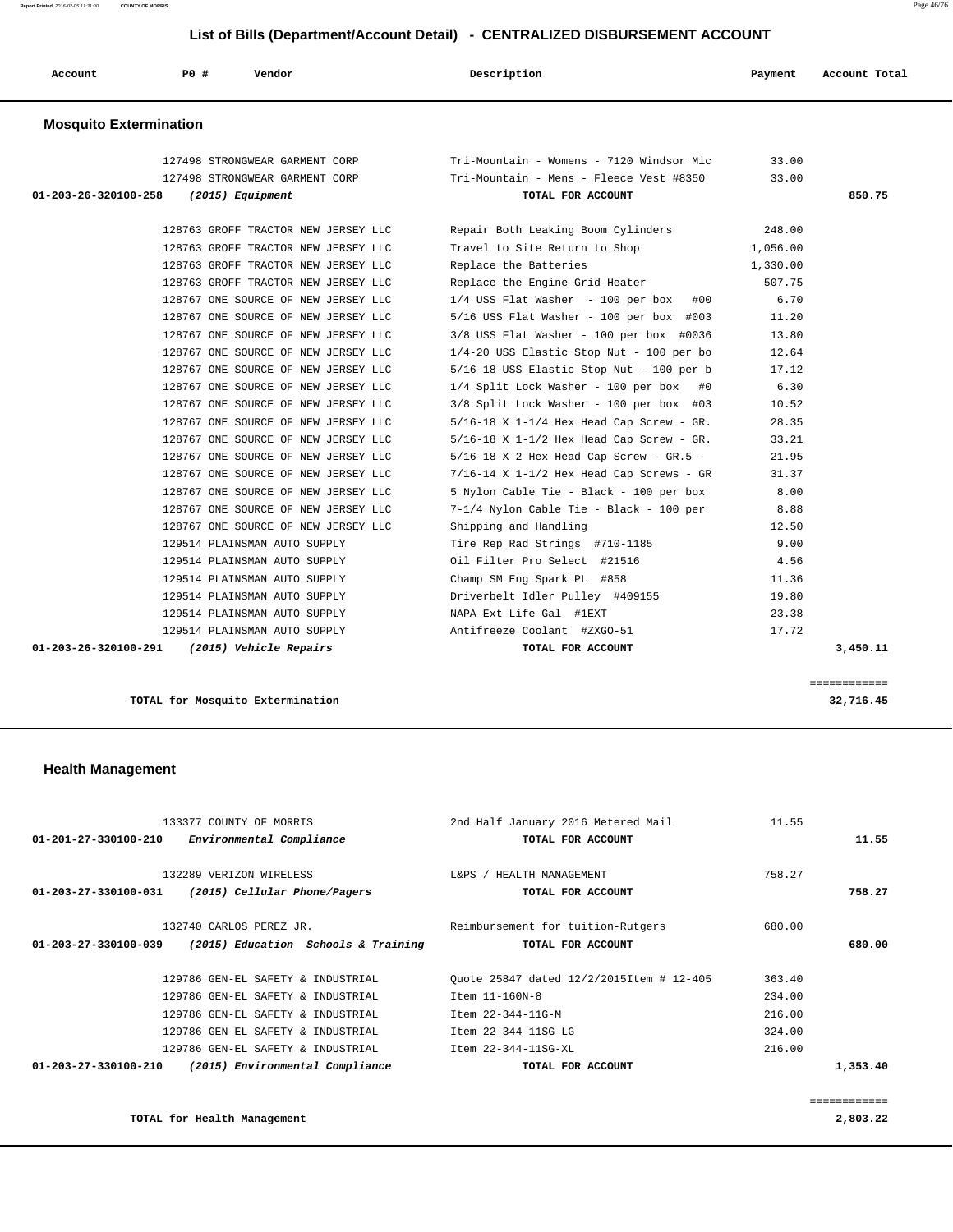| Account               | PO#                      | Vendor                                                                                      | Description                                                   | Payment | Account Total          |
|-----------------------|--------------------------|---------------------------------------------------------------------------------------------|---------------------------------------------------------------|---------|------------------------|
| <b>Human Services</b> |                          |                                                                                             |                                                               |         |                        |
| 01-201-27-331100-068  |                          | 133377 COUNTY OF MORRIS<br>Postage & Metered Mail                                           | 2nd Half January 2016 Metered Mail<br>TOTAL FOR ACCOUNT       | 26.19   | 26.19                  |
| 01-203-27-331100-058  |                          | 132700 SODEXO INC & AFFILIATES<br>(2015) Office Supplies & Stationery                       | 2015 MC Dept. of Human Services Refreshm<br>TOTAL FOR ACCOUNT | 73.25   | 73.25                  |
|                       |                          | 132714 RICOH AMERICAS CORPORATION<br>$01-203-27-331100-164$ (2015) Office Machines - Rental | Community & Behavioral Health Copier Con<br>TOTAL FOR ACCOUNT | 754.09  | 754.09                 |
|                       | TOTAL for Human Services |                                                                                             |                                                               |         | ------------<br>853.53 |

#### **Youth Shelter**

| 133377 COUNTY OF MORRIS                                    | 2nd Half January 2016 Metered Mail        | 5.94     |              |
|------------------------------------------------------------|-------------------------------------------|----------|--------------|
| $01 - 201 - 27 - 331110 - 068$<br>Postage and Metered Mail | TOTAL FOR ACCOUNT                         |          | 5.94         |
| 131282 SODEXO INC & AFFILIATES                             | Dietary Services for Various Divisions o  | 214.00   |              |
| 131061 SODEXO INC & AFFILIATES                             | Dietary Services for Various Divisions o  |          |              |
|                                                            |                                           | 3,671.75 |              |
| 131061 SODEXO INC & AFFILIATES                             | Contratual Charge (\$734.35) Weekly       | 2,199.38 |              |
| 131061 SODEXO INC & AFFILIATES                             | AFI & Other                               | 2,285.87 |              |
| 133122 LOVEYS PIZZA & GRILL                                | Pizza for Youth Shelter Residents for th  | 106.62   |              |
| 133122 LOVEYS PIZZA & GRILL                                | Pizza for Youth Shelter Residents for the | 202.64   |              |
| 01-203-27-331110-185<br>(2015) Food                        | TOTAL FOR ACCOUNT                         |          | 8,680.26     |
| 129655 ATLANTIC CORPORATE                                  | Comprehensive Medical Services november   | 7,037.33 |              |
| 01-203-27-331110-189<br>(2015) Medical                     | TOTAL FOR ACCOUNT                         |          | 7,037.33     |
|                                                            |                                           |          | ------------ |
| TOTAL for Youth Shelter                                    |                                           |          | 15,723.53    |

# **Office on Aging**

| 133377 COUNTY OF MORRIS                               | 2nd Half January 2016 Metered Mail   | 127.75 |        |
|-------------------------------------------------------|--------------------------------------|--------|--------|
| 01-201-27-333100-068<br>Postage & Metered Mail        | TOTAL FOR ACCOUNT                    |        | 127.75 |
|                                                       |                                      |        |        |
| 132691 HUBER & ASSOCIATES                             | Competency Evaluation APS RF 1/6/16  | 400.00 |        |
| <i>Other Outside Services</i><br>01-201-27-333100-084 | TOTAL FOR ACCOUNT                    |        | 400.00 |
|                                                       |                                      |        |        |
| 132324 PATRICIA DUMPERT                               | Morris Twp. / Morristown RT 9/10/15  | 3.15   |        |
| 132324 PATRICIA DUMPERT                               | Morris Twp. / Morristown RT 10/8/15  | 3.15   |        |
| 132324 PATRICIA DUMPERT                               | Morris Twp. / Morristown RT 10/22/15 | 3.15   |        |
| 132324 PATRICIA DUMPERT                               | Morris Twp. / Morristown RT 11/5/15  | 3.15   |        |
| 132324 PATRICIA DUMPERT                               | Morris Twp. / Morristown RT 11/19/15 | 3.15   |        |
| 132324 PATRICIA DUMPERT                               | Morris Twp. / Morristown RT 12/03/15 | 3.15   |        |
| 01-203-27-333100-082<br>(2015) Travel Expense         | TOTAL FOR ACCOUNT                    |        | 18.90  |
|                                                       |                                      |        |        |
|                                                       |                                      |        |        |

#### **TOTAL for Office on Aging 546.65**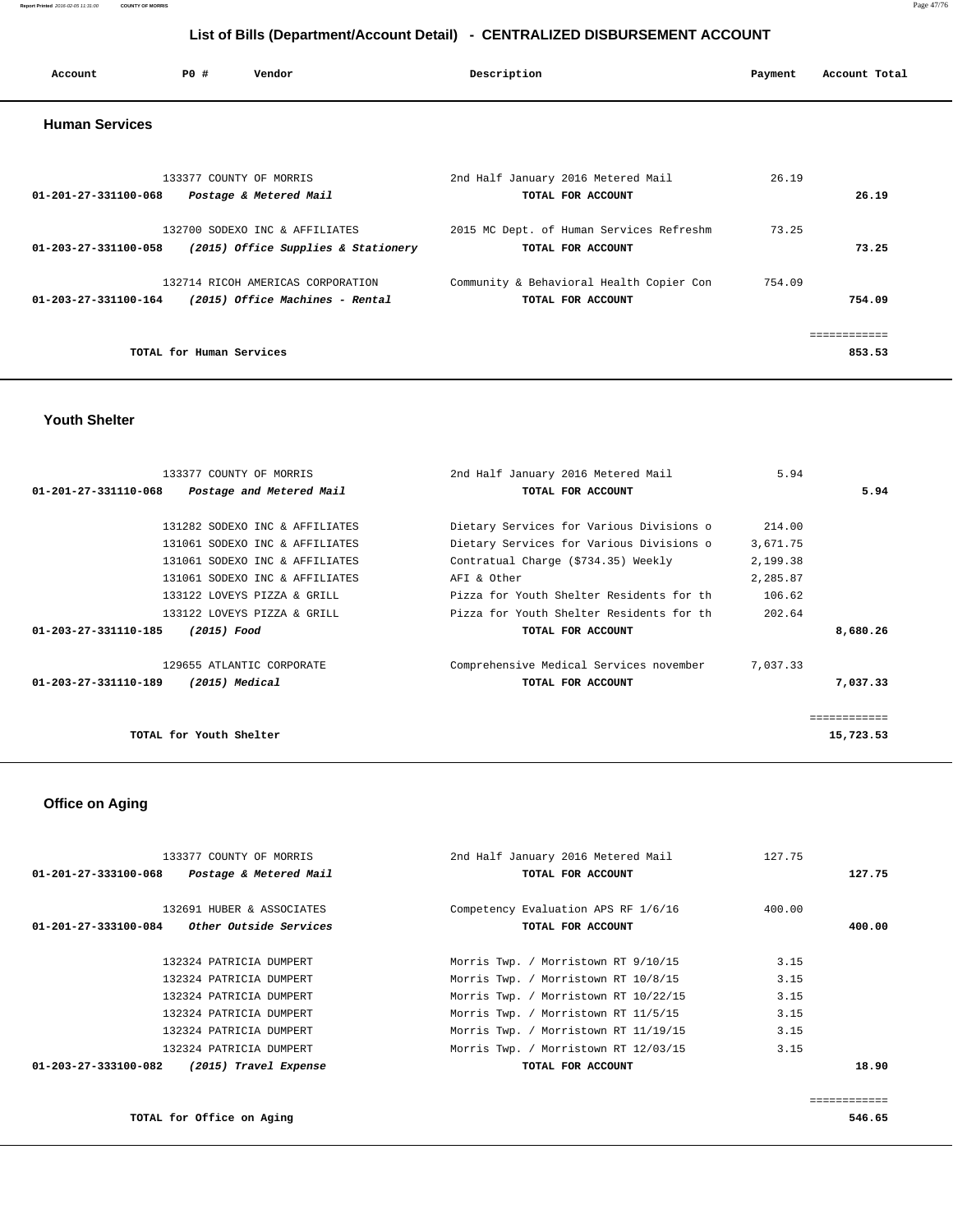| Report Printed 2016-02-05 11:31:00<br><b>COUNTY OF MORRIS</b> |     |                                           |                                                                              |           |               |
|---------------------------------------------------------------|-----|-------------------------------------------|------------------------------------------------------------------------------|-----------|---------------|
|                                                               |     |                                           | List of Bills (Department/Account Detail) - CENTRALIZED DISBURSEMENT ACCOUNT |           |               |
| Account                                                       | PO# | Vendor                                    | Description                                                                  | Payment   | Account Total |
| <b>Grant in Aid</b>                                           |     |                                           |                                                                              |           |               |
|                                                               |     | 132684 NEW JERSEY AIDS SERVICES           | GIA-1536 Quarter 4. 872 Bed days. 5 HIV                                      | 4,178.00  |               |
| 01-203-27-342000-454                                          |     | (2015) Grant in Aid GIA: ERIC JOHNSON     | TOTAL FOR ACCOUNT                                                            |           | 4,178.00      |
|                                                               |     | 132796 DOVER HOUSING AUTHORITY            | GIA-1538 Family Self Sufficiency Program                                     | 3,788.00  |               |
| $01 - 203 - 27 - 342000 - 455$                                |     | (2015) Grant in Aid GIA: DOVER HOUSING AU | TOTAL FOR ACCOUNT                                                            |           | 3,788.00      |
|                                                               |     | 132750 MORRISTOWN NEIGHBORHOOD HOUSE      | GIA-1554. Project Safe East Dover Middle                                     | 2,795.00  |               |
|                                                               |     | 132817 MORRISTOWN NEIGHBORHOOD HOUSE      | GIA-1520 Social Adjustment Program. Q4 O                                     | 16,100.00 |               |
| 01-203-27-342000-457                                          |     | (2015) Grant in Aid GIA: MORRISTOWN NGBHD | TOTAL FOR ACCOUNT                                                            |           | 18,895.00     |
|                                                               |     | 132686 EL PRIMER PASO, LTD.               | GTA-1513 Educational Services for Disady                                     | 7.367.00  |               |
| $01 - 203 - 27 - 342000 - 459$                                |     | (2015) Grant in Aid GIA: HISPANIC AFFAIR  | TOTAL FOR ACCOUNT                                                            |           | 7,367.00      |
|                                                               |     | 132751 JERSEY BATTERED WOMEN'S            | GTA-1507 Protective Services/ Simon Hous                                     | 20.126.00 |               |
| 01-203-27-342000-461                                          |     | (2015) Grant in Aid GIA: BATTERED WOMEN   | TOTAL FOR ACCOUNT                                                            |           | 20,126.00     |
|                                                               |     | 132710 CORNERSTONE FAMILY PROGRAMS        | GIA-1506 Crisis Intervention and Social                                      | 161.00    |               |
| 01-203-27-342000-462                                          |     | (2015) Grant in Aid GIA: FAMILY SERVICES  | TOTAL FOR ACCOUNT                                                            |           | 161.00        |
|                                                               |     | 132009 ROXBURY DAY CARE CENTER, INC.      | GIA-1534 Infant Toddler Programs. Child                                      | 8,239.00  |               |
| 01-203-27-342000-467                                          |     | (2015) Grant in Aid GIA: ROXBURY DAY CARE | TOTAL FOR ACCOUNT                                                            |           | 8,239.00      |
|                                                               |     | 132685 MENTAL HEALTH ASSOCIATION OF       | GIA-1552 Tenant Based Rental Assistance.                                     | 1,806.00  |               |
|                                                               |     | 132723 MENTAL HEALTH ASSOCIATION OF       | GIA-1522 Step off the Streets Q4 2015.                                       | 3,566.00  |               |
|                                                               |     | 132718 MENTAL HEALTH ASSOCIATION OF       | GIA-1568 Edna's Haven 04                                                     | 8,178.63  |               |
|                                                               |     | 132722 MENTAL HEALTH ASSOCIATION OF       | GIA-1537 Forensic Liaison Services 10/1/                                     | 15,732.91 |               |
| 01-203-27-342000-470                                          |     | (2015) Grant in Aid GIA: MC MENTAL HEALTH | TOTAL FOR ACCOUNT                                                            |           | 29,283.54     |

 132688 FAMILY PROMISE OF GIA-1569 Our Promise Programs. October, 6,334.20  **01-203-27-342000-475 (2015) Grant in Aid GIA:INTERFAITH COUNC TOTAL FOR ACCOUNT 6,334.20** 132687 NORWESCAP INC GIA-1553 Family Self-Sufficiency. 2015 Q 3,690.00  **01-203-27-342000-477 (2015) Grant in Aid GIA:NORWESCAP TOTAL FOR ACCOUNT 3,690.00** 132758 PARSIPPANY CHILD DAY CARE CTR. GIA-1555 Infant Toddler Program. Oct-Dec 2,930.00  **01-203-27-342000-478 (2015) Grant in Aid GIA:PARSIPPANY CHILD TOTAL FOR ACCOUNT 2,930.00** 132615 CFCS - HOPE HOUSE chore gial 539 11/1/15-11/30/15 1,942.00<br>
chore gial 539 11/1/15-11/30/15 1,942.00<br>
change of the the third is an also chore that the three seasons of the three seasons of the seasons of the se 132617 CFCS - HOPE HOUSE GIA Fix-It 11/1/15-11-30-15 941.00  **01-203-27-342000-480 (2015) Grant in Aid GIA:HOPEHOUSEOPERTNF TOTAL FOR ACCOUNT 2,883.00** 132694 NEWBRIDGE SERVICES INC GIA-1556 Crisis Response Services Provid 2,200.00 132696 NEWBRIDGE SERVICES INC Core Services GIA-1511 Services Provided 71,005.00 201 hours Clinical Management Services, 6,115.00  **01-203-27-342000-483 (2015) Grant in Aid Aid Ment Hlth Cnt-Ne TOTAL FOR ACCOUNT 79,320.00** ============

#### **Seniors, Disabled & Veterans**

132690 CORNERSTONE FAMILY PROGRAMS Morris View Adult Day Care December 2015 9,346.40

**TOTAL for Grant in Aid 187,194.74**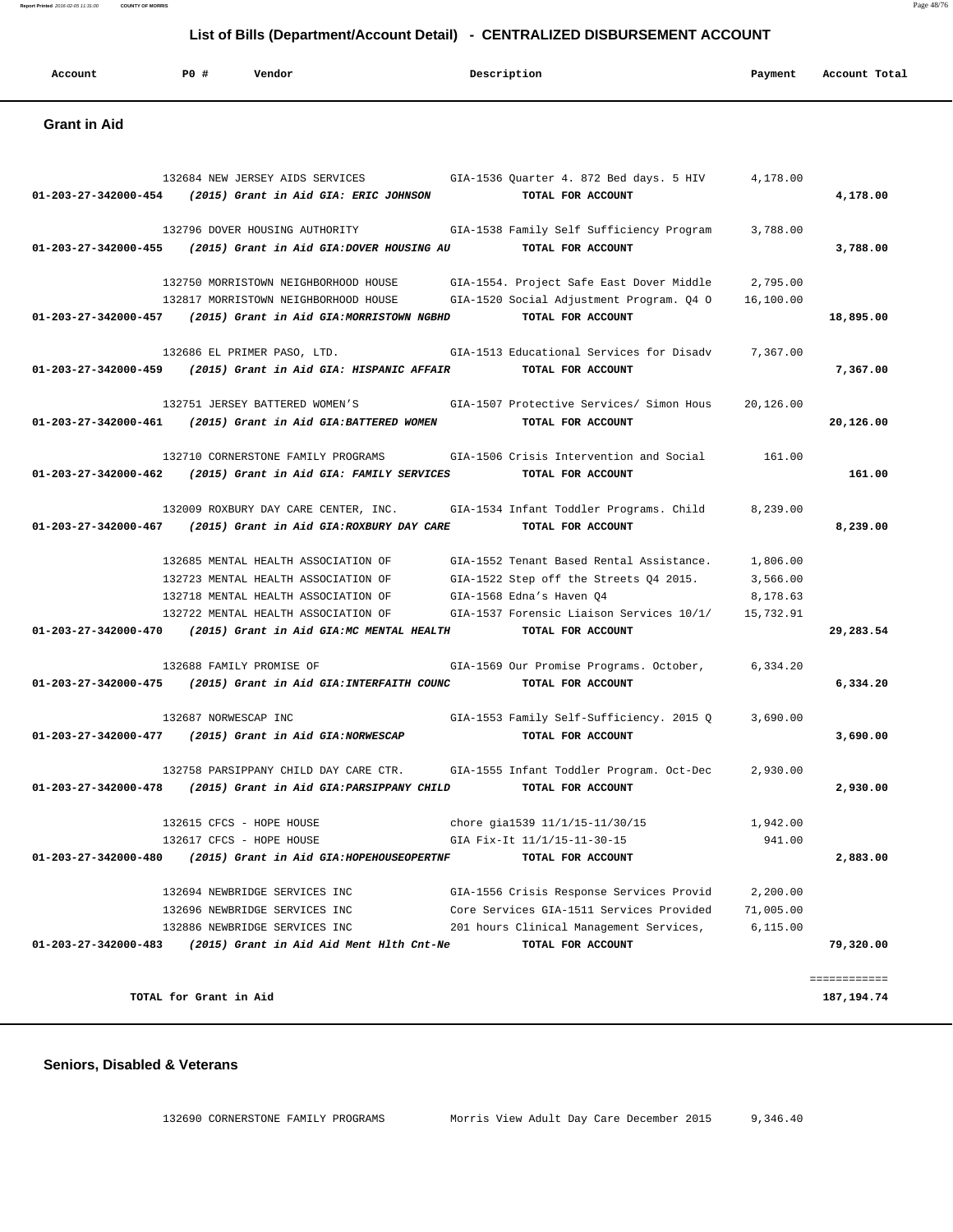| Account                                 | PO# | Vendor                                   | Description                              | Payment  | Account Total             |
|-----------------------------------------|-----|------------------------------------------|------------------------------------------|----------|---------------------------|
| <b>Seniors, Disabled &amp; Veterans</b> |     |                                          |                                          |          |                           |
|                                         |     | 132689 CORNERSTONE FAMILY PROGRAMS       | Morris View Adult Day Care November 2015 | 8,590.20 |                           |
|                                         |     | 132689 CORNERSTONE FAMILY PROGRAMS       | Morris View Adult Day Care Meals 10/31/1 | 1,118.74 |                           |
| 01-203-27-343100-036                    |     | (2015) Contracted Services - Adult Day C | TOTAL FOR ACCOUNT                        |          | 20,421.74                 |
|                                         |     | TOTAL for Seniors, Disabled & Veterans   |                                          |          | ============<br>20,421.74 |

#### **County Board of Social Service**

|                                | 131941 RICOH AMERICAS CORPORATION      | $01/01/16 - 01/31/16$                                           | 542.60   |          |
|--------------------------------|----------------------------------------|-----------------------------------------------------------------|----------|----------|
|                                | 131940 RICOH AMERICAS CORPORATION      | $01/01/16 - 01/31/16$                                           | 2,597.98 |          |
| 01-201-27-345100-164           | Office Machines - Rental               | TOTAL FOR ACCOUNT                                               |          | 3,140.58 |
|                                | 132527 CITYSIDE ARCHIVES, LTD          | OFFICE OF TEMP ASSISTANCE                                       | 502.49   |          |
| 01-201-27-345100-257           | Rental - Other                         | TOTAL FOR ACCOUNT                                               |          | 502.49   |
|                                |                                        |                                                                 |          |          |
|                                | 132478 JAMES MCDANIEL                  | CSP - Mileage reimb. for January 2016                           | 28.00    |          |
|                                | 133201 KAREN REMUS                     | ADM - Mileage reimb. for January 2016                           | 38.50    |          |
| $01 - 201 - 27 - 345100 - 332$ | Mileage                                | TOTAL FOR ACCOUNT                                               |          | 66.50    |
|                                | 132474 DAVID VEYSMAN                   | FSS - Insurance reimb. for January to Ju                        | 72.00    |          |
|                                | 132473 LOURDES DEGUZMAN                | MAP - Insurance reimb. for January to Ju                        | 72.00    |          |
|                                | 132475 SUBHAG KUMAR                    | FSS - Insurance reimb. for January to Ju                        | 72.00    |          |
|                                | 132477 DIENANE ETIENNE                 | MAP - Insurance reimb. for January to Ju                        | 72.00    |          |
|                                | 132478 JAMES MCDANIEL                  | Insurance reimb. for January to June 201                        | 90.00    |          |
|                                | 132479 CHARLES F. ROUFAEAL             | FSS - Insurance reimb. for January to Ju                        | 72.00    |          |
|                                | 132480 DIPALI PATEL                    | FSS - Insurance reimb. for January to Ju                        | 72.00    |          |
|                                | 132481 ILA TALWAR                      | MAP - Insurance reimb. for January to Ju                        | 90.00    |          |
|                                | 132482 SUZANNE VOGLER                  | FSS - Insurance reimb. for January to Ju                        | 90.00    |          |
|                                | 132797 SUSAN KLEIN                     | MAP - Insurance reimb. for January to Ju                        | 72.00    |          |
|                                | 133201 KAREN REMUS                     | Insurance reimb. for January to June 201                        | 72.00    |          |
| $01 - 201 - 27 - 345100 - 333$ | Other Allowances                       | TOTAL FOR ACCOUNT                                               |          | 846.00   |
|                                |                                        |                                                                 |          |          |
| 01-203-27-345100-059           | 131924 READY REFRESH                   | Water for Morris Township - $11/15/15 - 1$<br>TOTAL FOR ACCOUNT | 155.44   | 155.44   |
|                                | (2015) Other General Expenses          |                                                                 |          |          |
|                                | 131941 RICOH AMERICAS CORPORATION      | $(2)$ Ricoh MP4002SP Copiers - 11/1/15 to                       | 1,085.18 |          |
|                                | 131940 RICOH AMERICAS CORPORATION      | (9) Digital Copiers Payment 12/12 - 11/0                        | 5,195.98 |          |
|                                | 131939 PNC EQUIPMENT FINANCE, LLC      | Quarterly payment for leasing of Direct                         | 2,233.00 |          |
| 01-203-27-345100-164           | (2015) Office Machines - Rental        | TOTAL FOR ACCOUNT                                               |          | 8,514.16 |
|                                | 131928 WIDMER TIME RECORDER CO. INC.   | Repair charges for Time Recorder - Time                         | 294.40   |          |
| 01-203-27-345100-166           | (2015) Office Machine- Repair          | TOTAL FOR ACCOUNT                                               |          | 294.40   |
|                                |                                        |                                                                 |          |          |
|                                | 132682 JOHNSON & JOHNSON, ESQS         | Legal services rendered for the month of                        | 2,904.00 |          |
|                                | 132682 JOHNSON & JOHNSON, ESQS         | FIS - Collections - Professional Service                        | 6,017.52 |          |
| 01-203-27-345100-325           | (2015) Special Services                | TOTAL FOR ACCOUNT                                               |          | 8,921.52 |
|                                | 132483 ROBERT D'ANTONIO                | FSS - Mileage reimb. for July to Decembe                        | 39.90    |          |
| 01-203-27-345100-332           | (2015) Mileage                         | TOTAL FOR ACCOUNT                                               |          | 39.90    |
|                                |                                        |                                                                 |          |          |
|                                | 131921 COMPLETE SECURITY SYSTEMS, INC. | Repairs & Alterations - Customer No. 123                        | 140.00   |          |
| 01-203-27-345100-336           | (2015) Repairs & Alterations           | TOTAL FOR ACCOUNT                                               |          | 140.00   |
|                                |                                        |                                                                 |          |          |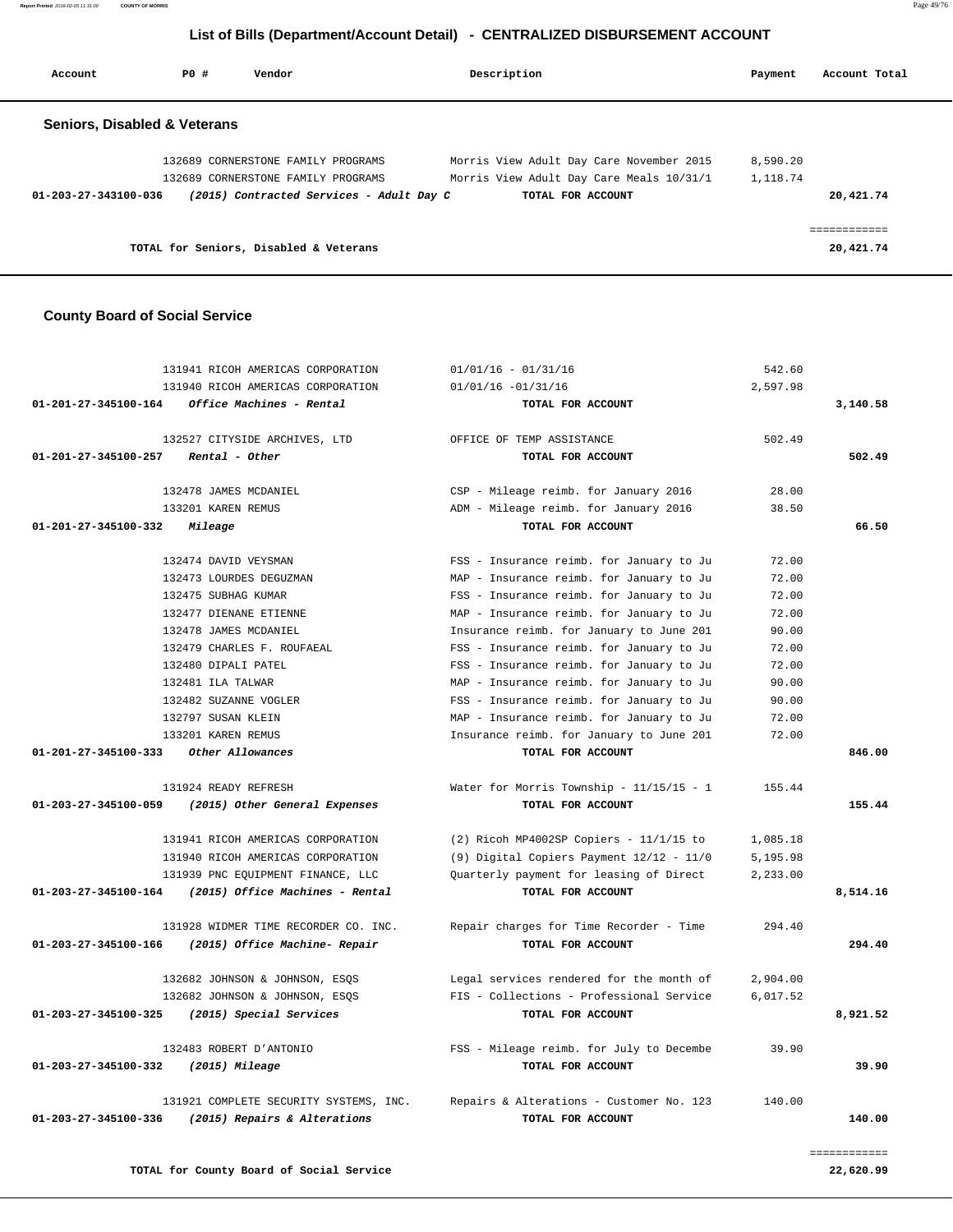| Account | P0 # | Vendor | Description   | Payment       | Account Total |
|---------|------|--------|---------------|---------------|---------------|
|         |      | .      | $\sim$ $\sim$ | $\sim$ $\sim$ |               |
|         |      |        |               |               |               |

#### **MV:Administration**

| 133099 ARNEL P GARCIA                                    | LPN, $1-17 > 1-30-2016$                      | 2,566.50  |           |
|----------------------------------------------------------|----------------------------------------------|-----------|-----------|
| 133106 BARKEL FLEMMING                                   | LPN, $1-17 > 1-30-2016$                      | 926.55    |           |
| 133100 CARRELLE L CALIXTE                                | LPN, $1-17 > 1-30-2016$                      | 2,791.25  |           |
| 133104 DAMACINA L. OKE                                   | LPN, $1-17 > 1-30-2016$                      | 1,385.62  |           |
| 133101 DANILO LAPID                                      | $RN, 1-17 > 1-30-2016$                       | 2,070.89  |           |
| 133105 DAVID JEAN-LOUIS                                  | LPN, $1-17 > 1-30-2016$                      | 2,329.57  |           |
| 133098 EDITHA MARQUEZ                                    | $RN, 1-17 > 1-30-2016$                       | 592.00    |           |
| 133087 ELLEN M. NOLL                                     | LPN, $1-17 > 1-30-2016$                      | 928.00    |           |
| 133092 EVELYN TOLENTINO                                  | $RN, 1-17 > 1-30-2016$                       | 1,403.41  |           |
| 133102 GEORGINA GRAY-HORSLEY                             | LPN, $1-17 > 1-30-2016$                      | 1,160.00  |           |
| 133086 HARRIET VALLECER RN                               | $RN, 1-17 > 1-30-2016$                       | 1,776.00  |           |
| 133088 ILLIENE CHARLES, RN                               | $RN, 1-17 > 1-30-2016$                       | 3,883.89  |           |
| 133085 LOREEN RAFISURA                                   | $RN, 1-17 > 1-30-2016$                       | 886.89    |           |
| 133090 LOUISE R. MACCHIA                                 | $RN, 1-17 > 1-30-2016$                       | 2,562.25  |           |
| 133093 MADUKWE IMO IBOKO, RN                             | $RN, 1-17 > 1-30-2016$                       | 1,184.00  |           |
| 133091 MARTHA YAGHI                                      | $RN, 1-17 > 1-30-2016$                       | 1,181.41  |           |
| 133089 MELOJANE CELESTINO                                | $RN, 1-17 > 1-30-2016$                       | 1,193.25  |           |
| 133103 MICHELLE CAPILI                                   | $RN, 1-17 > 1-30-2016$                       | 592.00    |           |
| 133097 MIRLENE ESTRIPLET                                 | $RN, 1-17 > 1-30-2016$                       | 2,109.00  |           |
| 133096 ROSE DUMAPIT                                      | $RN, 1-17 > 1-30-2016$                       | 1,776.00  |           |
| 133095 SHELLEY REINER                                    | LPN, $1-17 > 1-30-2016$                      | 1,160.00  |           |
| 133094 SUZIE COLLIN                                      | $RN, 1-17 > 1-30-2016$                       | 2,661.41  |           |
| 133083 TEODORA O. DELEON                                 | $RN, 1-17 > 1-30-2016$                       | 296.00    |           |
| 133084 ROSEMARY BATANE COBCOBO                           | $RN, 1-17 > 1-30-2016$                       | 1,776.00  |           |
| 133082 TERESA OMWENGA                                    | $RN, 1-17 > 1-30-2016$                       | 1,480.00  |           |
| 01-201-27-350100-013<br>Temporary Help - Per Diem Nurses | TOTAL FOR ACCOUNT                            |           | 40,671.89 |
|                                                          |                                              |           |           |
| 133076 AEQUOR HEALTHCARE SERVICES, LLC                   | Agency Nursing, $1-3 > 1-9-2016$             | 10,773.97 |           |
| 133076 AEQUOR HEALTHCARE SERVICES, LLC                   | Agency Nursing, $1-10$ > $1-16-2016$         | 15,138.03 |           |
| $01-201-27-350100-016$ Outside Salaries & Wages          | TOTAL FOR ACCOUNT                            |           | 25,912.00 |
|                                                          |                                              |           |           |
| 132989 LOVEYS PIZZA & GRILL                              | Recreation Luncheon for Staff Activities     | 88.23     |           |
| 01-201-27-350100-041<br>Employee Recognition Program     | TOTAL FOR ACCOUNT                            |           | 88.23     |
|                                                          |                                              |           |           |
| 133163 FEDEX                                             | $3684 - 0206 - 0, 1 - 11 - 2016$             | 23.89     |           |
| 133377 COUNTY OF MORRIS                                  | 2nd Half January 2016 Metered Mail           | 133.63    |           |
| 01-201-27-350100-068 Postage & Metered Mail              | TOTAL FOR ACCOUNT                            |           | 157.52    |
| 132997 STRAUB AUDIO/VIDEO SYSTEMS LLC                    | Microphone upgrade to phone paging syste     | 849.00    |           |
| 01-201-27-350100-146 Telephone                           | TOTAL FOR ACCOUNT                            |           | 849.00    |
|                                                          |                                              |           |           |
| 132995 U.S. SECURITY ASSOCIATES, INC.                    | $27010, 1 - 1 > 1 - 7 - 2016$                | 7,560.86  |           |
| 132995 U.S. SECURITY ASSOCIATES, INC.                    | $27010, 1-8 > 1-14-2016$                     | 6,665.52  |           |
| 132995 U.S. SECURITY ASSOCIATES, INC.                    | $27010, 1 - 15 > 1 - 21 - 2016$              | 6,915.42  |           |
| 01-201-27-350100-266<br>Safety Items                     | TOTAL FOR ACCOUNT                            |           | 21,141.80 |
|                                                          |                                              |           |           |
| 128526 STAR LEDGER                                       | 1130284, 9-15 thru 9-20-2015                 | 779.00    |           |
| (2015) Advertising<br>01-203-27-350100-022               | TOTAL FOR ACCOUNT                            |           | 779.00    |
|                                                          |                                              |           |           |
| 129907 WESCOM SOLUTONS INC.                              | morr-1, Project Management Fee, August~201   | 750.00    |           |
| 129909 WESCOM SOLUTONS INC.                              | morr-1, Subscript, , Integrated Tracking, Au | 384.73    |           |
| 129909 WESCOM SOLUTONS INC.                              | morr-1, Patient Billing Facilitator, Septe   | 3,407.59  |           |
| 129909 WESCOM SOLUTONS INC.                              | morr-1, Sandbox/Training, September~2015     | 100.00    |           |
| 129909 WESCOM SOLUTONS INC.                              | morr-1, Patient Billing Facilitator, Octob   | 3,407.59  |           |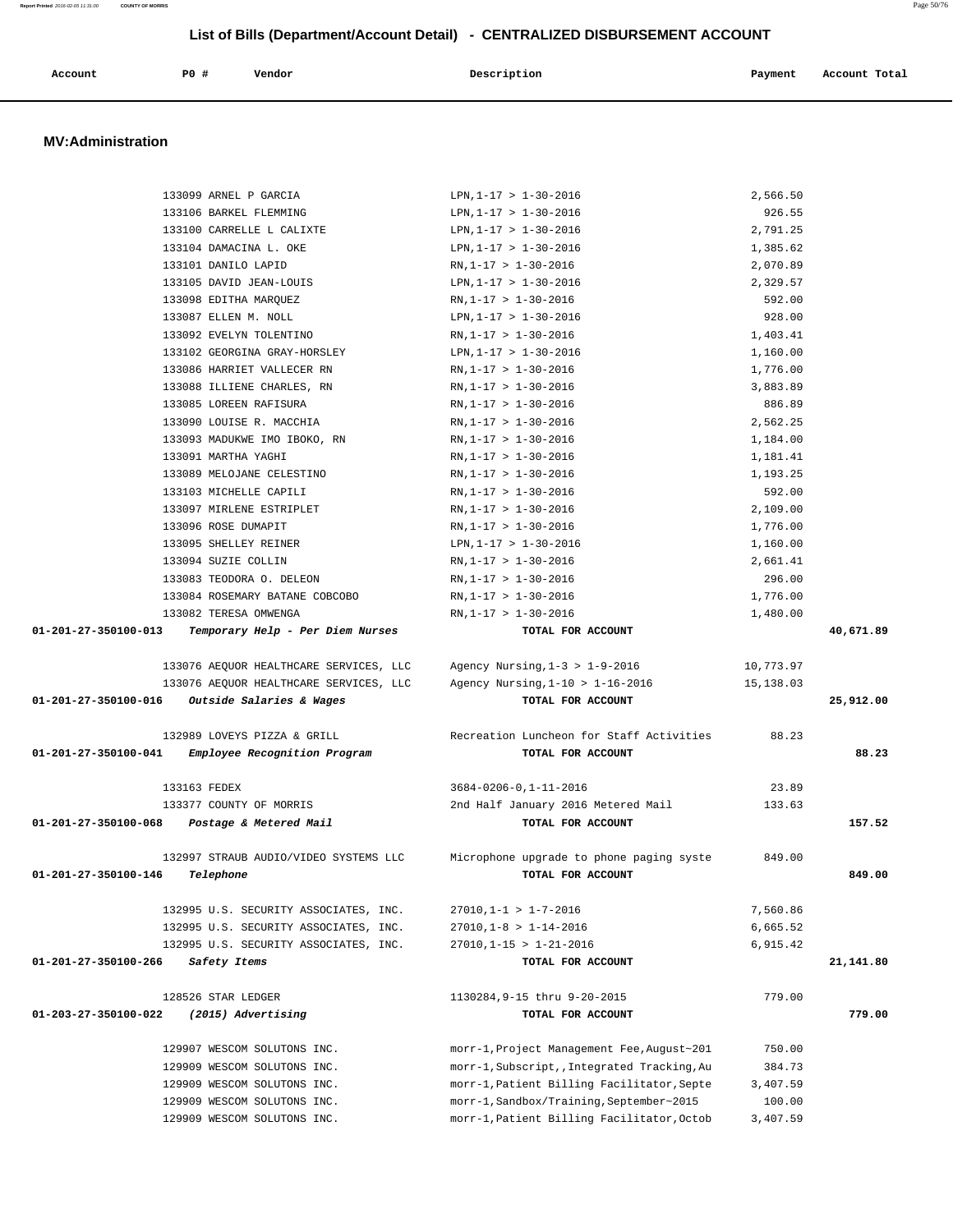| Account                  | <b>PO #</b><br>Vendor                    | Description                                | Payment  | Account Total |
|--------------------------|------------------------------------------|--------------------------------------------|----------|---------------|
| <b>MV:Administration</b> |                                          |                                            |          |               |
|                          | 125782 WESCOM SOLUTONS INC.              | morr-1, Training Database, August~2015     | 100.00   |               |
|                          | 125782 WESCOM SOLUTONS INC.              | morr-1, ADT/MDS/Patient Billing, August~20 | 3,022.86 |               |
| 01-203-27-350100-040     | (2015) Electronic Data Processing        | TOTAL FOR ACCOUNT                          |          | 11,272.77     |
|                          | 132179 KILBOURNE & KILBOURNE             | 128, 12-8-2015                             | 80.90    |               |
| 01-203-27-350100-041     | (2015) Employee Recognition Program      | TOTAL FOR ACCOUNT                          |          | 80.90         |
|                          | 132189 RICOH AMERICAS CORPORATION        | PO#93894, Sept. >Nov. ~ 2015               | 556.30   |               |
|                          | 132189 RICOH AMERICAS CORPORATION        | PO#93894, Sept. >Nov. ~2015                | 451.18   |               |
|                          | 132189 RICOH AMERICAS CORPORATION        | PO#88547, Sept.>Nov.~2015                  | 3,030.80 |               |
|                          | 132189 RICOH AMERICAS CORPORATION        | PO#112505, Sept. >Nov. ~2015               | 706.57   |               |
|                          | 132189 RICOH AMERICAS CORPORATION        | PO#117649, Sept. >Nov. ~2015               | 450.00   |               |
| 01-203-27-350100-164     | (2015) Office Machines - Rental          | TOTAL FOR ACCOUNT                          |          | 5,194.85      |
|                          | 132709 SPECIALTY MEDICAL PRODUCTS INC.   | MOVMN, November~2015                       | 2,964.50 |               |
|                          | 132171 ALL-STAR IDENTIFICATION           | Evacuation Templates, 10-8-2015            | 225.00   |               |
|                          | 132177 GRAINGER                          | 806843231, 11-19-2015                      | 1,040.22 |               |
|                          | 132176 GRAINGER                          | 806843231, 12-15-2015                      | 1,047.48 |               |
|                          | 132176 GRAINGER                          | 806843231, 12-15-2015                      | 106.40   |               |
|                          | 132176 GRAINGER                          | 806843231, 12-15-2015                      | 455.19   |               |
|                          | 132187 R.D. SALES DOOR & HARDWARE LLC    | Atrium Door, 12-10-2015                    | 315.00   |               |
|                          | 132187 R.D. SALES<br>DOOR & HARDWARE LLC | Adult Day Care, 12-9-2015                  | 315.00   |               |
|                          | 132187 R.D. SALES DOOR & HARDWARE LLC    | Secure Unit 2-D, 11-11-2015                | 315.00   |               |
|                          | 133110 ON TIME TRANSPORT, INC.           | Transport, 11-9-2015                       | 106.00   |               |
|                          | 133110 ON TIME TRANSPORT, INC.           | Transport, 11-10-2015                      | 100.00   |               |
|                          | 133110 ON TIME TRANSPORT, INC.           | Transport, 11-11-2015                      | 103.00   |               |
|                          | 133110 ON TIME TRANSPORT, INC.           | Transport, 11-13-2015                      | 136.00   |               |
|                          | 133110 ON TIME TRANSPORT, INC.           | Transport, 11-16-2015                      | 106.00   |               |
|                          | 133109 ON TIME EMS                       | Transport, 12-3-2015                       | 422.00   |               |
| 01-203-27-350100-266     | (2015) Safety Items                      | TOTAL FOR ACCOUNT                          |          | 7,756.79      |

**TOTAL for MV:Administration 113,904.75**

 **MV:Building Services** 

|                                | 132996 TRI-COUNTY SEWER & DRAIN       | Sewer and Kitchen Waste Cleaning, 1st Otr | 1,455.00 |              |
|--------------------------------|---------------------------------------|-------------------------------------------|----------|--------------|
| $01 - 201 - 27 - 350110 - 204$ | Plant Operation                       | TOTAL FOR ACCOUNT                         |          | 1,455.00     |
|                                | 132175 GRAINGER                       | 806843231, 12-1-2015                      | 837.60   |              |
| $01 - 203 - 27 - 350110 - 036$ | (2015) Contracted Services            | TOTAL FOR ACCOUNT                         |          | 837.60       |
|                                |                                       |                                           |          |              |
|                                | 132185 NATIONAL INDUSTRIES            | MVNH065,11-9-2015                         | 331.20   |              |
|                                | 132207 SHERWIN WILLIAMS               | $6776 - 8278 - 3, 11 - 16 - 2015$         | 137.35   |              |
|                                | 132207 SHERWIN WILLIAMS               | $6776 - 8278 - 3,12 - 7 - 2015$           | 185.20   |              |
| $01 - 203 - 27 - 350110 - 204$ | (2015) Plant Operation                | TOTAL FOR ACCOUNT                         |          | 653.75       |
|                                | 132182 MILLER & CHITTY CO INC         | 0014350000,11-12-2015                     | 490.00   |              |
|                                | 132182 MILLER & CHITTY CO INC         | 0014350000,11-12-2015                     | 945.00   |              |
|                                | 132185 NATIONAL INDUSTRIES            | MVNH065, 11-10-2015                       | 140.80   |              |
|                                | 132095 DIRECT MACHINERY SERVICE CORP. | Preventive Maintenance, 11-9-2015         | 475.00   |              |
| $01 - 203 - 27 - 350110 - 262$ | (2015) Machinery Repairs & Parts      | TOTAL FOR ACCOUNT                         |          | 2,050.80     |
|                                |                                       |                                           |          | ============ |

**TOTAL for MV:Building Services 4,997.15**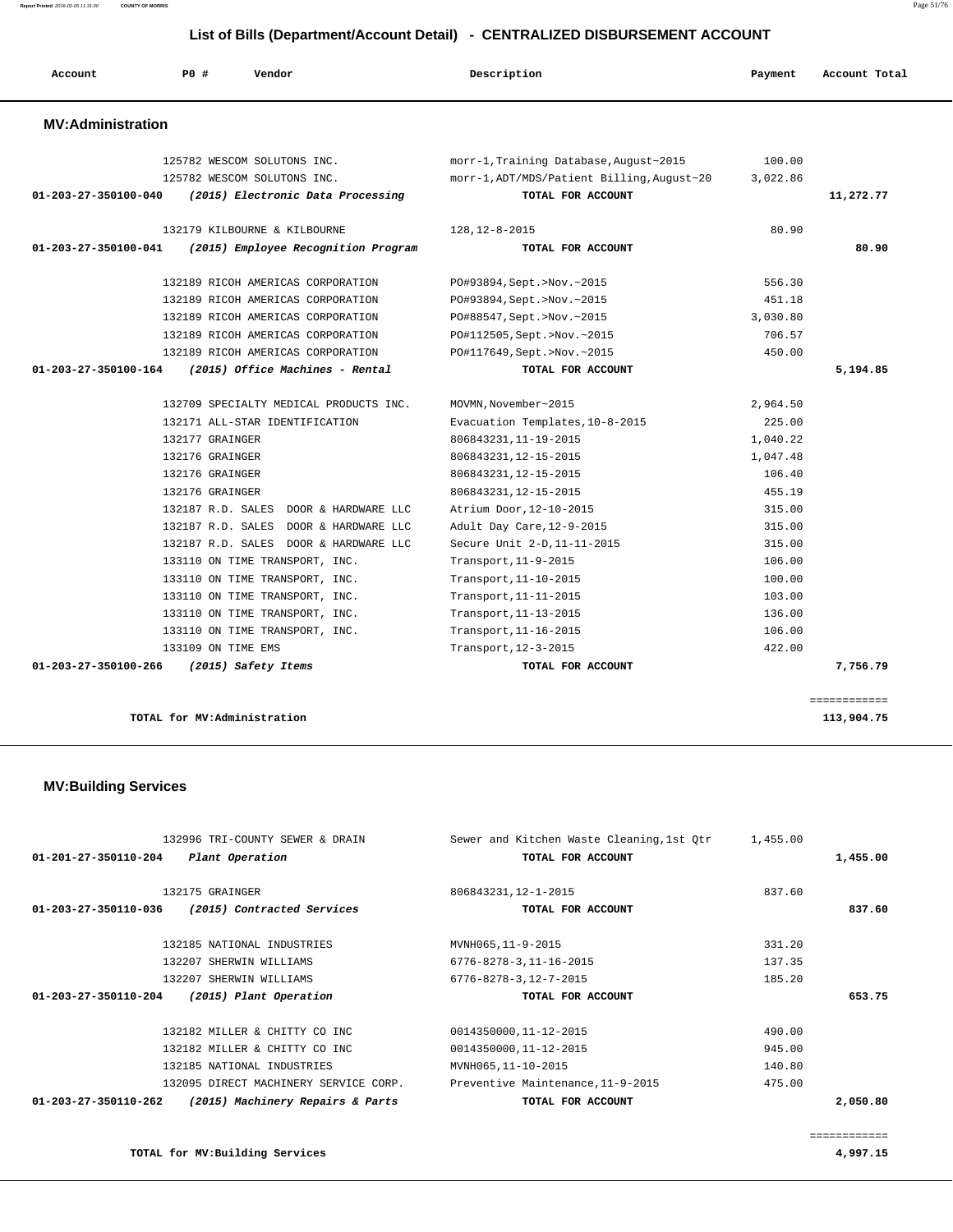**Report Printed** 2016-02-05 11:31:00 **COUNTY OF MORRIS** Page 52/76

# **List of Bills (Department/Account Detail) - CENTRALIZED DISBURSEMENT ACCOUNT**

| Account | PO# | Vendor | Description | Payment | Account Total |
|---------|-----|--------|-------------|---------|---------------|
|         |     |        |             |         |               |

# **MV:Nursing**

|                      | 132150 BARBARA LIMONE                   | APIC Membership & Text, 1-04-2016         | 374.00   |              |
|----------------------|-----------------------------------------|-------------------------------------------|----------|--------------|
| 01-201-27-350130-023 | Associations and Memberships            | TOTAL FOR ACCOUNT                         |          | 374.00       |
|                      | 133165 IPC HOSPITALIST PHYSICIANS NJ    | Medical Director, $1-04 > 1-28-2016$      | 3,000.00 |              |
| 01-201-27-350130-036 | Contracted Services                     | TOTAL FOR ACCOUNT                         |          | 3,000.00     |
|                      |                                         |                                           |          |              |
|                      | 133159 MORRISTOWN MEDICAL CENTER        | Pat.Cntl.#:A1304401641, DOS-2-21-13       | 205.50   |              |
|                      | 133159 MORRISTOWN MEDICAL CENTER        | Pat.Cntl.#:A1321200685,DOS-7/31/13        | 184.80   |              |
|                      | 133159 MORRISTOWN MEDICAL CENTER        | Pat.Cntl.#:A1400601011, DOS-1/06/14       | 423.90   |              |
|                      | 133159 MORRISTOWN MEDICAL CENTER        | Pat.Cntl.#:A1403702342, DOS-2/06/14       | 171.00   |              |
|                      | 133159 MORRISTOWN MEDICAL CENTER        | Pat.Cntl.#:A1315600387,DOS-6/05/13        | 431.10   |              |
| 01-201-27-350130-189 | Medical                                 | TOTAL FOR ACCOUNT                         |          | 1,416.30     |
|                      | 133071 PAULETTE JOHNSON                 | CNA Re-Certification, 1-12-2016           | 30.00    |              |
|                      | 133070 MAXINE B DOUGLAS                 | CNA Re-Certification, 1-6-2016            | 30.00    |              |
|                      | 133068 CARMEN A MCNAB                   | CNA Re-Certification, 1-6-2016            | 30.00    |              |
| 01-201-27-350130-191 | Nursing                                 | TOTAL FOR ACCOUNT                         |          | 90.00        |
|                      | 133164 FRIENDLY CARE MEDICAL            | Transport, 1-13-2016                      | 464.00   |              |
|                      | 133164 FRIENDLY CARE MEDICAL            | Transport, 1-15-2016                      | 106.00   |              |
|                      | 133164 FRIENDLY CARE MEDICAL            | Transport, 1-15-2016                      | 127.00   |              |
|                      | 133164 FRIENDLY CARE MEDICAL            | Transport, 1-18-2016                      | 602.00   |              |
|                      | 133164 FRIENDLY CARE MEDICAL            | Transport, 1-16-2016                      | 127.00   |              |
|                      | 133164 FRIENDLY CARE MEDICAL            | Transport, 1-19-2016                      | 434.00   |              |
|                      | 133164 FRIENDLY CARE MEDICAL            | Transport, 1-19-2016                      | 127.00   |              |
|                      | 133164 FRIENDLY CARE MEDICAL            | Transport, 1-21-2016                      | 127.00   |              |
| 01-201-27-350130-340 | Transportation Services                 | TOTAL FOR ACCOUNT                         |          | 2,114.00     |
|                      | 133170 PHARMA CARE INC                  | Pharmaceutical Consultation, December~201 | 3,983.56 |              |
| 01-203-27-350130-035 | (2015) Consultation Fee                 | TOTAL FOR ACCOUNT                         |          | 3,983.56     |
|                      | 129952 COLOPLAST CORP                   | 7304205, 9-15-2015                        | 2,862.00 |              |
|                      | 130147 COLOPLAST CORP                   | 7304205, 11-2-2015                        | 2,533.20 |              |
|                      | 132206 SPECIALTY MEDICAL PRODUCTS INC.  | MOVMN, 9-15-2015                          | 1,003.32 |              |
| 01-203-27-350130-046 | (2015) General Stores                   | TOTAL FOR ACCOUNT                         |          | 6,398.52     |
|                      | 132707 BIO-REFERENCE LABORATORIES, INC. | M8049, November-2015                      | 1,672.44 |              |
| 01-203-27-350130-049 | (2015) Laboratory Services              | TOTAL FOR ACCOUNT                         |          | 1,672.44     |
|                      | 132173 DHS MONITORING SERVICES          | MOR00002, PhyllisG.                       | 65.84    |              |
| 01-203-27-350130-189 | (2015) Medical                          | TOTAL FOR ACCOUNT                         |          | 65.84        |
|                      | 132210 AVE GOODSON                      | CNA Re-Certification, 12-18-2015          | 30.00    |              |
|                      | 132211 MARCIA JACKSON                   | CNA Re-Certification, 11-3-2015           | 30.00    |              |
|                      | 132212 MICHELLE FORBES                  | CNA Re-Certification, 11-24-2015          | 30.00    |              |
| 01-203-27-350130-191 | $(2015)$ Nursing                        | TOTAL FOR ACCOUNT                         |          | 90.00        |
|                      |                                         |                                           |          | ============ |
|                      | TOTAL for MV:Nursing                    |                                           |          | 19,204.66    |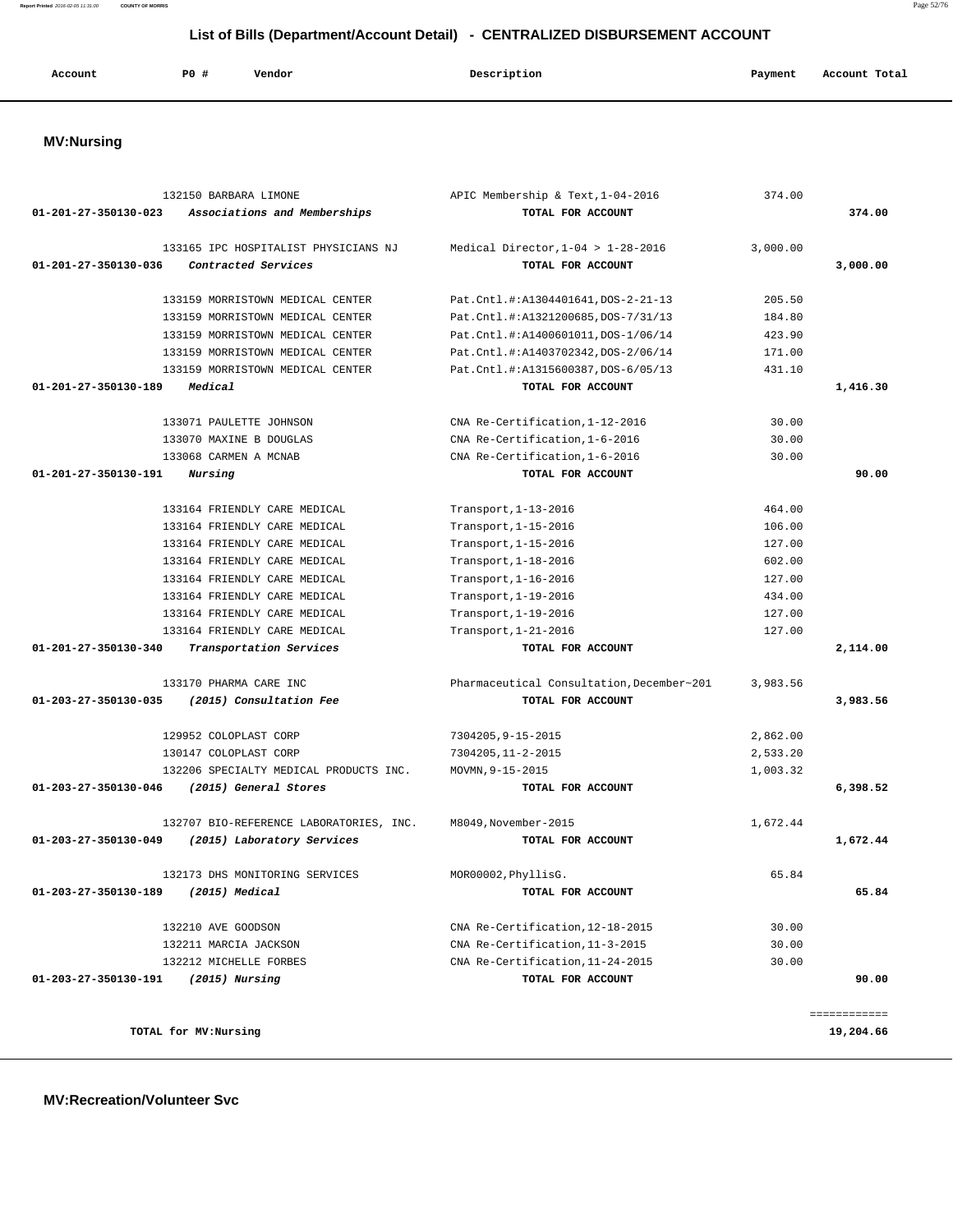| Account                            | PO#<br>Vendor                             | Description                                                         | Account Total<br>Payment |
|------------------------------------|-------------------------------------------|---------------------------------------------------------------------|--------------------------|
| <b>MV:Recreation/Volunteer Svc</b> |                                           |                                                                     |                          |
| 01-201-27-350135-036               | 133107 CABLEVISION<br>Contracted Services | $07876 - 630379 - 01 - 3.1 - 8 > 2 - 7 - 2016$<br>TOTAL FOR ACCOUNT | 24.37<br>3,660.66        |
|                                    | 133108 MOONLIGHT DESIGNS                  | Art/Painting Class on 1-16-2016                                     | 165.00                   |
|                                    | 133162 DENNIS GRAU                        | Music Therapy on 2D, 1-19-2016                                      | 150.00                   |
|                                    | 133162 DENNIS GRAU                        | Music Therapy in Atrium, 1-19-2016                                  | 150.00                   |
|                                    | 133161 CREATING WITH CLAY LLC             | Pottery Class on 2D, 1-21-2016                                      | 100.00                   |
|                                    | 133161 CREATING WITH CLAY LLC             | Pttery Class in Atrium, 1-21-2016                                   | 100.00                   |
|                                    | 133160 BRUSHSTROKES                       | Art Therapy, 1-25-2016                                              | 135.00                   |
|                                    | 133169 KERRY KUBER                        | Stretching Class, 1-13-2016                                         | 100.00                   |
|                                    | 133169 KERRY KUBER                        | Stretching Class, 1-20-2016                                         | 100.00                   |
|                                    | 133169 KERRY KUBER                        | Stretching Class, 1-27-2016                                         | 100.00                   |
| 01-201-27-350135-194               | <i>Patient Activities</i>                 | TOTAL FOR ACCOUNT                                                   | 1,100.00                 |
|                                    |                                           |                                                                     | ------------             |
|                                    | TOTAL for MV: Recreation/Volunteer Svc    |                                                                     | 4,760.66                 |

#### **MV:Rehabilitation**

|                                               | 128523 PATTERSON MEDICAL SUPPLY, INC. | 104022453, 10-6-2015  | 176.25   |
|-----------------------------------------------|---------------------------------------|-----------------------|----------|
|                                               | 128523 PATTERSON MEDICAL SUPPLY, INC. | 104022453, 10-13-2015 | 62.82    |
|                                               | 129950 PATTERSON MEDICAL SUPPLY, INC. | 104022452,10-29-2015  | 691.48   |
|                                               | 129949 PATTERSON MEDICAL SUPPLY, INC. | 104022453, 10-23-2015 | 30.61    |
|                                               | 130129 PATTERSON MEDICAL SUPPLY, INC. | 104022453, 11-12-2015 | 719.87   |
| (2015) General Stores<br>01-203-27-350140-046 |                                       | TOTAL FOR ACCOUNT     | 1,681.03 |
|                                               |                                       |                       |          |
|                                               |                                       |                       |          |
| TOTAL for MV: Rehabilitation                  |                                       |                       | 1,681.03 |

# **County Adjuster**

|                      | 133377 COUNTY OF MORRIS                                              | 2nd Half January 2016 Metered Mail              | 499.45         |
|----------------------|----------------------------------------------------------------------|-------------------------------------------------|----------------|
| 01-201-27-357100-068 | Postage & Metered Mail                                               | TOTAL FOR ACCOUNT                               | 499.45         |
| 01-203-27-357100-058 | 131725 W.B. MASON COMPANY INC<br>(2015) Office Supplies & Stationery | Fax Toner - Adjuster's Fax<br>TOTAL FOR ACCOUNT | 94.95<br>94.95 |
|                      |                                                                      |                                                 |                |
|                      | TOTAL for County Adjuster                                            |                                                 | 594.40         |
|                      |                                                                      |                                                 |                |

# **County Library**

| 129634 MORNINGSTAR                                 | 10429898 10/30/15                  | 5,178.00 |
|----------------------------------------------------|------------------------------------|----------|
| 122749 PROQUEST LLC                                | ; Renewal#BK3128<br>157768 dated / | 3,085.00 |
| (2015) Books & Periodicals<br>01-203-29-390100-028 | TOTAL FOR ACCOUNT                  | 8,263,00 |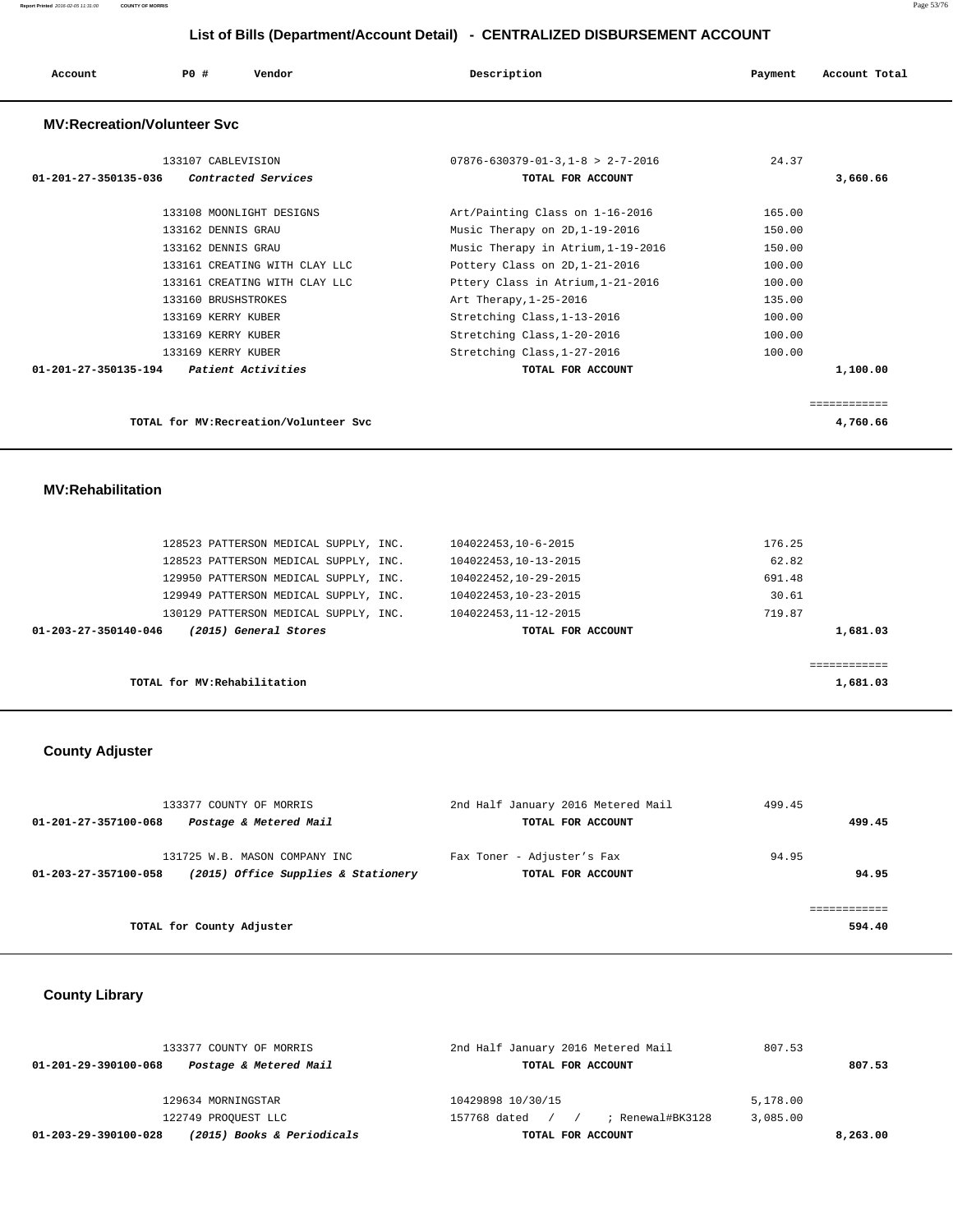| Account                        | PO#                      | Vendor                                                     | Description                                                                          | Payment              | Account Total |
|--------------------------------|--------------------------|------------------------------------------------------------|--------------------------------------------------------------------------------------|----------------------|---------------|
| <b>County Library</b>          |                          |                                                            |                                                                                      |                      |               |
|                                |                          | 122541 OCLC ONLINE COMPUTER<br>125899 OCLC ONLINE COMPUTER | 010CLC00009592 3000 (Deposit Acct) dated<br>010CLC00009592 3000 (Deposit Acct) dated | 2,039.20<br>2,101.86 |               |
| $01 - 203 - 29 - 390100 - 084$ |                          | (2015) Other Outside Services                              | TOTAL FOR ACCOUNT                                                                    |                      | 5,346.19      |
|                                |                          | 129464 VENMILL INDUSTRIES INC                              | Product#PNV7200 VMI Hybrid 2.0 (NEW)                                                 | 1,799.00             |               |
|                                |                          | 129464 VENMILL INDUSTRIES INC                              | DISCOUNT on VMI Hybrid 2.0 (NEW)                                                     | $-300.00$            |               |
|                                |                          | 129464 VENMILL INDUSTRIES INC                              | Product#PNV6500 VMI Quicksand Unit                                                   | 849.00               |               |
|                                |                          | 129464 VENMILL INDUSTRIES INC                              | DISCOUNT on VMI Quicksand Unit                                                       | $-200.00$            |               |
| 01-203-29-390100-095           |                          | (2015) Other Administrative Supplies                       | TOTAL FOR ACCOUNT                                                                    |                      | 2,148.00      |
|                                |                          |                                                            |                                                                                      |                      | ------------  |
|                                | TOTAL for County Library |                                                            |                                                                                      |                      | 16,564.72     |

#### **County Superintendent of Schoo**

| 133377 COUNTY OF MORRIS                               | 2nd Half January 2016 Metered Mail       | 78.85 |             |
|-------------------------------------------------------|------------------------------------------|-------|-------------|
| 01-201-29-392100-068<br>Postage & Metered Mail        | TOTAL FOR ACCOUNT                        |       | 78.85       |
| 133168 ROGER JINKS                                    | 582377356-00001 OCT 29 - NOV 28 2015     | 55.06 |             |
| (2015) Cellular Phones/Pagers<br>01-203-29-392100-031 | TOTAL FOR ACCOUNT                        |       | 55.06       |
| 132991 ANITA COLATTA                                  | For Bottled Water being offered at MYR m | 5.49  |             |
| (2015) Other General Expenses<br>01-203-29-392100-059 | TOTAL FOR ACCOUNT                        |       | 5.49        |
|                                                       |                                          |       |             |
|                                                       |                                          |       | =========== |
| TOTAL for County Superintendent of Schoo              |                                          |       | 139.40      |

# **Contribution to County College**

| 133376 COUNTY COLLEGE OF MORRIS          | 1ST HALF FEBRUARY 2016 OPERATING BUDGET | 492,916.67 |
|------------------------------------------|-----------------------------------------|------------|
| 01-201-29-395100-090<br>Expenditures     | TOTAL FOR ACCOUNT                       | 492,916.67 |
|                                          |                                         |            |
|                                          |                                         |            |
| TOTAL for Contribution to County College |                                         | 492,916.67 |
|                                          |                                         |            |

#### **Rutgers Extension Service**

|                      | 133377 COUNTY OF MORRIS             | 2nd Half January 2016 Metered Mail | 50.97    |        |
|----------------------|-------------------------------------|------------------------------------|----------|--------|
| 01-201-29-396100-068 | Postage & Metered Mail              | TOTAL FOR ACCOUNT                  |          | 50.97  |
|                      | 129470 W.B. MASON COMPANY INC       | office supplies                    | 223.75   |        |
|                      | 129470 W.B. MASON COMPANY INC.      |                                    | $-40.54$ |        |
|                      | 130287 W.B. MASON COMPANY INC.      | office supplies                    | 90.26    |        |
| 01-203-29-396100-058 | (2015) Office Supplies & Stationery | TOTAL FOR ACCOUNT                  |          | 273.47 |
|                      | 133119 KELLY DZTAK                  | Mileage, Conferences, Meetings     | 211.40   |        |
| 01-203-29-396100-082 | (2015) Travel Expense               | TOTAL FOR ACCOUNT                  |          | 211.40 |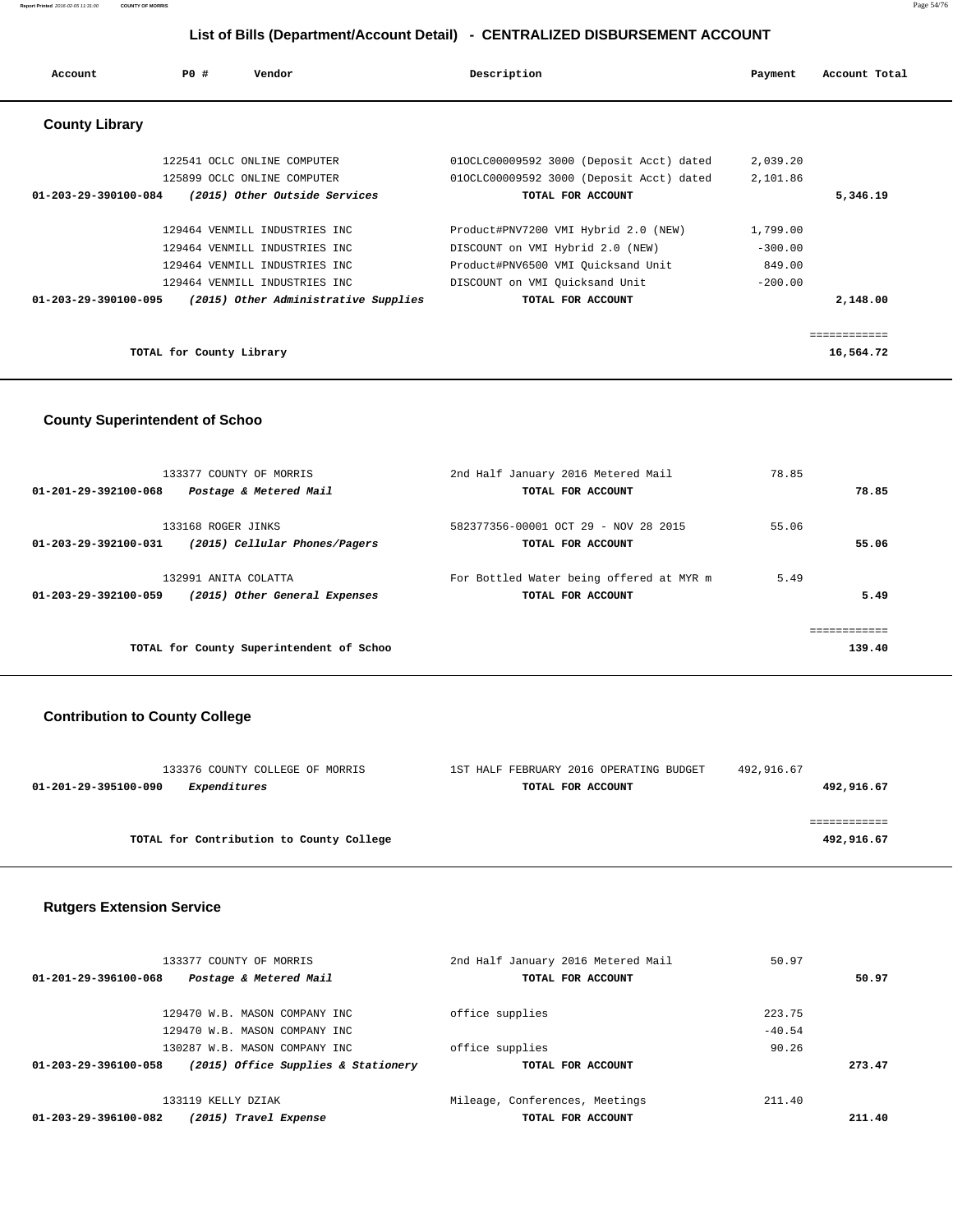**Report Printed** 2016-02-05 11:31:00 **COUNTY OF MORRIS** Page 55/76

### **List of Bills (Department/Account Detail) - CENTRALIZED DISBURSEMENT ACCOUNT**

| Account                          | PO#              | Vendor                               | Description   |                   | Payment | Account Total |
|----------------------------------|------------------|--------------------------------------|---------------|-------------------|---------|---------------|
| <b>Rutgers Extension Service</b> |                  |                                      |               |                   |         |               |
| 01-203-29-396100-095             |                  | (2015) Other Administrative Supplies |               | TOTAL FOR ACCOUNT |         | 100.03        |
|                                  | 129782 K-LOG INC |                                      | Office Chairs |                   | 687.00  |               |
|                                  | 129782 K-LOG INC |                                      | Shipping Fee  |                   | 203.11  |               |
| 01-203-29-396100-162             |                  | (2015) Furniture & Fixtures          |               | TOTAL FOR ACCOUNT |         | 890.11        |
|                                  |                  |                                      |               |                   |         |               |
|                                  |                  | TOTAL for Rutgers Extension Service  |               |                   |         | 1,525.98      |

#### **Rmb Out of Cty Two Yr Coll**

| 133370 RARITAN VALLEY COMMUNITY                                  | SPRING 2016 TUITION CHARGEBACK /A.WEAVER | 1,365.15 |          |
|------------------------------------------------------------------|------------------------------------------|----------|----------|
| 133370 RARITAN VALLEY COMMUNITY                                  | MINOR CAPITAL 15 CREDITS                 | 15.00    |          |
| Rmb Out of Cty Two Yr Coll Expenditures<br>01-201-29-397100-090  | TOTAL FOR ACCOUNT                        |          | 1,380.15 |
|                                                                  |                                          |          |          |
| 133193 ESSEX COUNTY COLLEGE                                      | FALL 2015 CHARGEBACK BILLING             | 1,112.02 |          |
| 133193 ESSEX COUNTY COLLEGE                                      | \$1.00 PER CREDIT HOUR                   | 26.00    |          |
| (2015) Rmb Out of Cty Two Yr Coll Expend<br>01-203-29-397100-090 | TOTAL FOR ACCOUNT                        |          | 1,138.02 |
|                                                                  |                                          |          |          |
|                                                                  |                                          |          | .        |
| TOTAL for Rmb Out of Cty Two Yr Coll                             |                                          |          | 2,518.17 |
|                                                                  |                                          |          |          |

#### **Cont M.C. School of Tech**

|                      | 133375 MC VOCATIONAL SCHOOL DISTRICT  | 2/16 District Taxes to be Raised | 800,000.00 |
|----------------------|---------------------------------------|----------------------------------|------------|
| 01-201-29-400100-090 | Cont M.C. School of Tech Expenditures | TOTAL FOR ACCOUNT                | 800,000.00 |
|                      |                                       |                                  |            |
|                      |                                       |                                  |            |
|                      | TOTAL for Cont M.C. School of Tech    |                                  | 800,000.00 |
|                      |                                       |                                  |            |

#### **Fire and Police Academy**

|                                | 133377 COUNTY OF MORRIS                    | 2nd Half January 2016 Metered Mail | 57.99    |          |
|--------------------------------|--------------------------------------------|------------------------------------|----------|----------|
| 01-201-29-407100-068           | Postage & Metered Mail                     | TOTAL FOR ACCOUNT                  |          | 57.99    |
|                                |                                            |                                    |          |          |
|                                | 127657 LAWYERS DIARY AND MANUAL, LLC       | 2016 Lawyers Diary & Manual        | 102.00   |          |
| $01 - 203 - 29 - 407100 - 028$ | (2015) Books & Periodicals                 | TOTAL FOR ACCOUNT                  |          | 102.00   |
|                                |                                            |                                    |          |          |
|                                | 129878 W.B. MASON COMPANY INC              | Marker, Expo Erase                 | 8.12     |          |
|                                | 129878 W.B. MASON COMPANY INC              | Folder, LTR                        | 15.98    |          |
| 01-203-29-407100-058           | (2015) Office Supplies & Stationery        | TOTAL FOR ACCOUNT                  |          | 24.10    |
|                                |                                            |                                    |          |          |
|                                | 130011 ONE SOURCE COMMUNICATIONS SOLUTIONS | Binders                            | 1,485.95 |          |
|                                | 130011 ONE SOURCE COMMUNICATIONS SOLUTIONS | Shipping                           | 121.00   |          |
| 01-203-29-407100-059           | (2015) Other General Expenses              | TOTAL FOR ACCOUNT                  |          | 1,606.95 |
|                                | 128632 RICOH AMERICAS CORPORATION          | Copier Quarterly Payment           | 946.02   |          |
| 01-203-29-407100-164           | (2015) Office Machines - Rental            | TOTAL FOR ACCOUNT                  |          | 946.02   |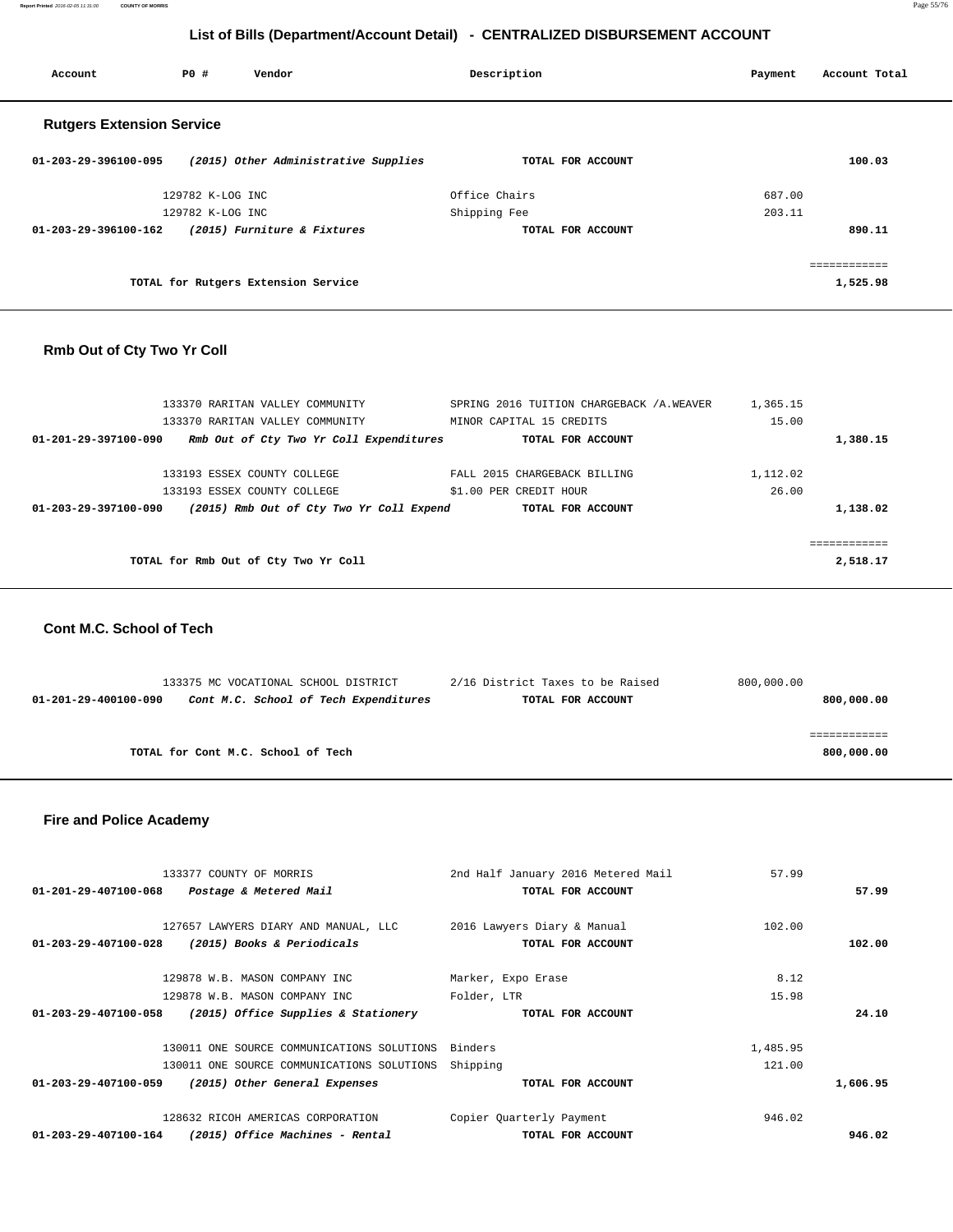| Account                        | PO# | Vendor                                |               | Description           | Payment | Account Total |
|--------------------------------|-----|---------------------------------------|---------------|-----------------------|---------|---------------|
| <b>Fire and Police Academy</b> |     |                                       |               |                       |         |               |
|                                |     | 128858 AAA EMERGENCY SUPPLY CO        |               | Sanitize & Clean Mask | 12.50   |               |
|                                |     | 128858 AAA EMERGENCY SUPPLY CO        | Install Lens  |                       | 108.16  |               |
|                                |     | 130012 CARL STAHL SAVA INDUSTRIES INC | Cable         |                       | 624.00  |               |
| $01 - 203 - 29 - 407100 - 223$ |     | (2015) Building Repairs               |               | TOTAL FOR ACCOUNT     |         | 777.16        |
|                                |     | 128858 AAA EMERGENCY SUPPLY CO        | Temple Straps |                       | 58.50   |               |
|                                |     | 128858 AAA EMERGENCY SUPPLY CO        | Neck Straps   |                       | 57.90   |               |
|                                |     | 129878 W.B. MASON COMPANY INC         | Toner, BLK    |                       | 347.18  |               |
|                                |     | 129878 W.B. MASON COMPANY INC         |               | Toner, Dual Pack      | 259.85  |               |
| $01 - 203 - 29 - 407100 - 258$ |     | (2015) Equipment                      |               | TOTAL FOR ACCOUNT     |         | 723.43        |
|                                |     |                                       |               |                       |         | ============  |
|                                |     | TOTAL for Fire and Police Academy     |               |                       |         | 4,237.65      |
|                                |     |                                       |               |                       |         |               |

#### **Utilities**

|                                            | 132841 JERSEY CENTRAL POWER & LIGHT            | 10-00-01-6063-0-8 St Lighting 1/20/20    | 629.00   |          |
|--------------------------------------------|------------------------------------------------|------------------------------------------|----------|----------|
|                                            | 132842 JERSEY CENTRAL POWER & LIGHT            | 10-00-05-8414-2-2 St Lighting 1/20/201   | 329.42   |          |
|                                            | 132843 JERSEY CENTRAL POWER & LIGHT            | 10-00-44-7627-6-1 Rt 46 Canfield Ave 1   | 29.53    |          |
|                                            | 132757 JERSEY CENTRAL POWER & LIGHT            | 10-00-59-9968-9-0 Rt 15 & Dewey Ave 1/   | 73.95    |          |
|                                            | 132831 JERSEY CENTRAL POWER & LIGHT            | 10-00-84-5117-1-4 Berkshire Valley Road  | 20.04    |          |
|                                            | 132901 JERSEY CENTRAL POWER & LIGHT            | 10-00-84-5137-1-0 Berkshire Valley Road  | 20.27    |          |
|                                            | 132756 JERSEY CENTRAL POWER & LIGHT            | 10-00-64-2465-3-9 Rt 23 & Diamond Sprin  | 34.09    |          |
| $01 - 201 - 31 - 430100 - 137$ Electricity |                                                | TOTAL FOR ACCOUNT                        |          | 1,136.30 |
|                                            | 132527 CITYSIDE ARCHIVES, LTD                  | MORRIS VIEW                              | 1,050.88 |          |
|                                            | $01-201-31-430100-143$ Rubbish & Trash Removal | TOTAL FOR ACCOUNT                        |          | 1,050.88 |
|                                            | 132354 MONTVILLE TWP WATER & SEWER             | ACCOUNT# 103379/ SEWER                   | 107.60   |          |
|                                            | 132564 BOROUGH OF WHARTON                      | 18128 / BLOCK 601 / LOT 4                | 221.25   |          |
| 01-201-31-430100-144                       | Sewer                                          | TOTAL FOR ACCOUNT                        |          | 328.85   |
|                                            | 132998 STERICYCLE INC.                         | 8074425, February~2016                   | 1,015.57 |          |
| 01-201-31-430100-145                       | Solid Waste Cost                               | TOTAL FOR ACCOUNT                        |          | 1,015.57 |
|                                            | 132074 VERIZON                                 | 973-455-0378 979 71Y / RE: PENTHOUSE- A  | 66.81    |          |
|                                            | 132220 VERIZON                                 | 973 993-1440 628 16Y 01/01/16            | 66.80    |          |
|                                            | 132378 VERIZON                                 | 973-361-0398 892 16Y, 1/1/16, Randolph T | 127.82   |          |
|                                            | 132378 VERIZON                                 | 973-455-1700 480 36Y, 1/2/16, Emerg NonC | 106.11   |          |
|                                            | 132378 VERIZON                                 | 973-328-3165 445 58Y, 1/4/16, Dover WT ( | 34.19    |          |
|                                            | 132378 VERIZON                                 | 973-829-0312 882 15Y, 1/4/16, Randolph O | 66.82    |          |
|                                            | 132378 VERIZON                                 | 973-299-6835 828 04Y, 1/10/16, Boonton T | 34.23    |          |
|                                            | 132378 VERIZON                                 | 973-584-2050 195 53Y, 1/11/16, Mt Rd Rox | 29.99    |          |
| 01-201-31-430100-146                       | Telephone                                      | TOTAL FOR ACCOUNT                        |          | 532.77   |
|                                            | 132218 SOUTHEAST MORRIS COUNTY                 | 0124100340.00/ 6 CT ST/ 10-01-15 THRU 01 | 36.60    |          |
|                                            | 132218 SOUTHEAST MORRIS COUNTY                 | 0124100360.00/ 8 CT ST/ 10-02-15 THRU 01 | 62.23    |          |
|                                            | 132218 SOUTHEAST MORRIS COUNTY                 | 0124101640.01/ W & M/ 10-01-15 THRU 01-0 | 157.08   |          |
| 01-201-31-430100-147                       | Water                                          | TOTAL FOR ACCOUNT                        |          | 255.91   |
|                                            | 132706 AES-NJ COGEN CO INC                     | Electricity Cogeneration, November~2015  | 3,208.04 |          |
|                                            | 132364 MORRISTOWN PARKING AUTHORITY            | JCP & L/ SCHUYLER ANNEX PARKING          | 3,270.28 |          |
|                                            | 130719 JERSEY CENTRAL POWER & LIGHT            | 100 105 119 190 Rt 10 & Hillside Ave 12  | 39.72    |          |

**Report Printed** 2016-02-05 11:31:00 **COUNTY OF MORRIS** Page 56/76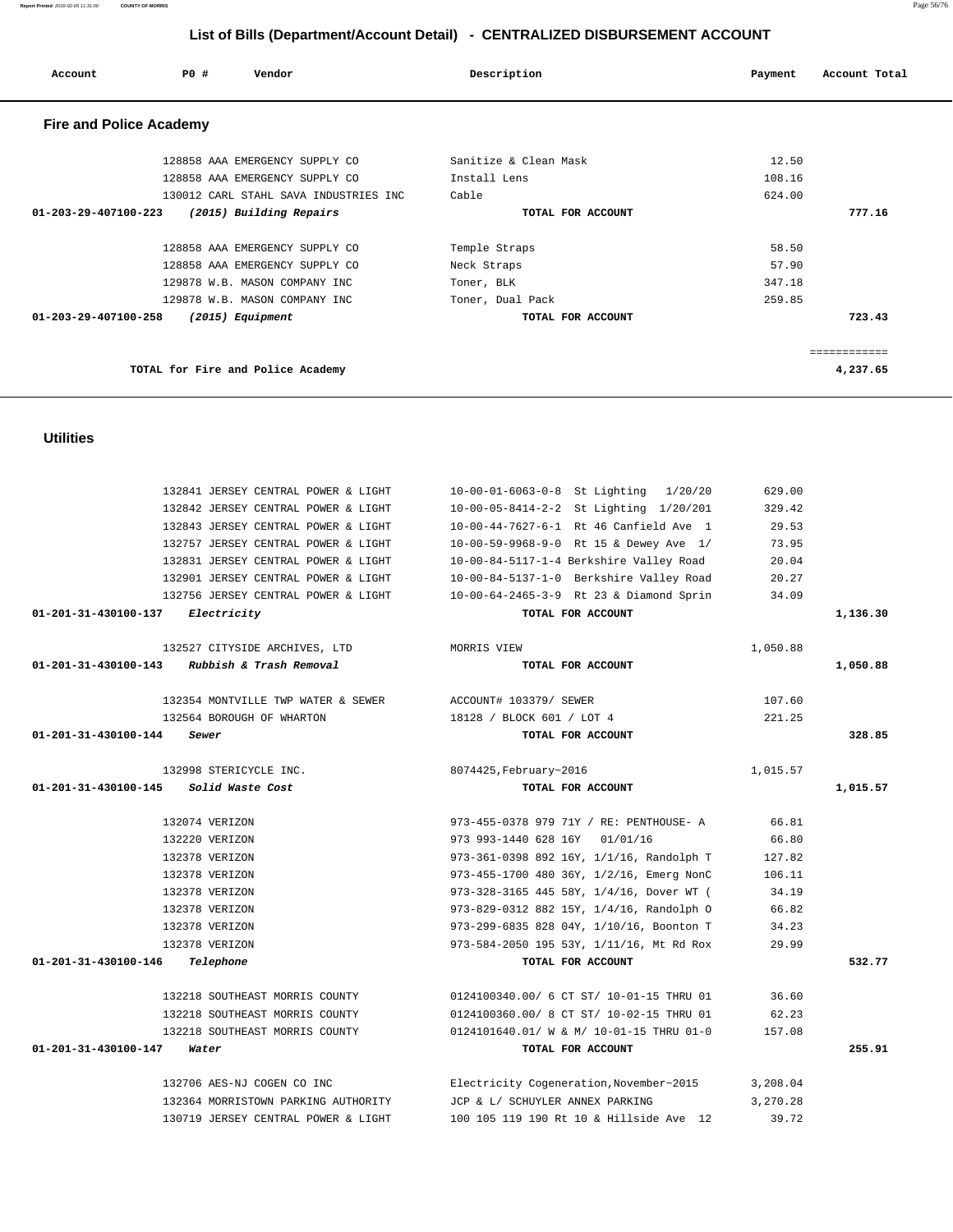|                                         | 132076 JERSEY CENTRAL POWER & LIGHT                                | 20-00-00-0538-4-9, REMOTE LOCATIONS, DATE | 3,889.35   |              |
|-----------------------------------------|--------------------------------------------------------------------|-------------------------------------------|------------|--------------|
|                                         | 132565 JERSEY CENTRAL POWER & LIGHT                                | 100 102 459 516 - WARRANTS DECEMBER 2015  | 823.18     |              |
|                                         | 130164 TIOGA SOLAR MORRIS COUNTY 1 LLC                             | 136242003/ RE: VOTING TECH                | 490.81     |              |
|                                         | 130164 TIOGA SOLAR MORRIS COUNTY 1 LLC                             | 136242003/ RE: SCHUYLER BUILDING          | 191.92     |              |
|                                         | 130164 TIOGA SOLAR MORRIS COUNTY 1 LLC                             | 136242003/ RE: SCHYULER GARAGE            | 287.79     |              |
|                                         | 133072 AES-NJ COGEN CO INC                                         | Electric Co-generation, December~2015     | 3,072.84   |              |
| 01-203-31-430100-137 (2015) Electricity |                                                                    | TOTAL FOR ACCOUNT                         |            | 130,983.85   |
|                                         | 132080 ELIZABETHTOWN GAS COMPANY                                   | 3333344641 / RE: LONG VALLEY/ 12/7/2015   | 429.73     |              |
|                                         | 132083 PSE&G CO                                                    | REF # MOMBAG/ COUNTY OF MORRIS - MUNICIP  | 27, 273.35 |              |
|                                         | 130010 SUBURBAN PROPANE -2347                                      | Propane                                   | 735.44     |              |
|                                         | 130010 SUBURBAN PROPANE -2347                                      | Rounding                                  | 0.63       |              |
|                                         | 130010 SUBURBAN PROPANE -2347                                      | Safety P&T Fee                            | 9.62       |              |
|                                         | 132948 N.J. NATURAL GAS COMPANY                                    | 22-0009-4999-6Y MONTVILLE 12/12/15 - 1/   | 1,323.53   |              |
| 01-203-31-430100-141 (2015) Natural Gas |                                                                    | TOTAL FOR ACCOUNT                         |            | 29,772.30    |
|                                         |                                                                    |                                           |            |              |
|                                         | 132356 NJ DEPARTMENT OF TREASURY                                   | RE: CENTRAL AVENUE / TWP OF PARSIPPANY-T  | 56.00      |              |
| 01-203-31-430100-144 (2015) Sewer       |                                                                    | TOTAL FOR ACCOUNT                         |            | 56.00        |
|                                         | 131154 AT&T                                                        | - PRI Circuits                            | 1,507.89   |              |
|                                         | 131154 AT&T                                                        | - Centrex/POTS Circu                      | 51.14      |              |
|                                         | 131152 BUSINESS AUTOMATION TECHNOLOGIES, I Local Telephone Service |                                           | 2,506.00   |              |
|                                         | 131159 AT&T MOBILITY                                               | 11/22/15-12/21/15                         | 368.82     |              |
|                                         | 131150 VERIZON                                                     | Account 201 V63-1789 999 12Y - 12/01/201  | 6,987.13   |              |
|                                         | 131970 VERIZON                                                     | 973-838-8083 446 48Y, 12/28/15, Kinnelon  | 33.96      |              |
|                                         | 131160 VERIZON                                                     | 201 Z43-6526 999 90Y 12/01/2015           | 5,389.91   |              |
|                                         | 131148 VERIZON                                                     | 973 682-4353 854 87Y 12/11/2015           | 5,479.63   |              |
|                                         | 131155 VERIZON                                                     | 973 682-4152 547 11Y 12/11/2015           | 6,774.70   |              |
|                                         | 131156 VERIZON                                                     | 201 V63-2073 999 44Y 12/01/2015           | 1,590.90   |              |
|                                         | 131157 VERIZON BUSINESS                                            | Bill Payer ID Y2206770                    | 5,907.77   |              |
|                                         | 131158 VERIZON BUSINESS                                            | Account 6000083582X26                     | 94.16      |              |
|                                         | 132289 VERIZON WIRELESS                                            | COUNTY WIDE 486023883-00001 NOV 22 - DE   | 8,707.46   |              |
|                                         | 132219 VERIZON                                                     | 973 267-2255 164 81Y 11/19/15             | 38.83      |              |
|                                         | 132219 VERIZON                                                     | 973 267-2255 164 81Y 12/19/15             | 39.22      |              |
|                                         | 132220 VERIZON                                                     | 973 993-1440 628 16Y 12/01/15             | 66.59      |              |
|                                         | 130729 VERIZON BUSINESS                                            | 6000057810 X26, 12/1/15, Mthly charge(au  | 416.00     |              |
|                                         | 130843 VERIZON CABS                                                | 201 M55-5534 968, 12/25/15, E911 fiber 1  | 2,240.64   |              |
|                                         | 130833 VERIZON CABS                                                | 201 M55-4914 825, 12/25/15, T1 American   | 818.13     |              |
| 01-203-31-430100-146 (2015) Telephone   |                                                                    | TOTAL FOR ACCOUNT                         |            | 49,018.88    |
|                                         | 132354 MONTVILLE TWP WATER & SEWER                                 | ACCOUNT# 103379/ WATER                    | 23.25      |              |
| 01-203-31-430100-147 (2015) Water       |                                                                    | TOTAL FOR ACCOUNT                         |            | 23.25        |
|                                         |                                                                    |                                           |            |              |
|                                         | TOTAL for Utilities                                                |                                           |            | ============ |
|                                         |                                                                    |                                           |            | 214,174.56   |

#### **Utilities**

| <b>Utilities</b>                           |                                           |              |            |
|--------------------------------------------|-------------------------------------------|--------------|------------|
|                                            |                                           |              |            |
| 131976 BOROUGH OF BUTLER                   | Acct #8495-1 Rt 23 Traffic Light          | 83.26        |            |
| 131976 BOROUGH OF BUTLER                   | Acct #8495-0 Rt 23 So Light Pole #144     | 103.18       |            |
| 130861 JERSEY CENTRAL POWER & LIGHT        | 10-00-28-8978-6-4 Mt Arlington 12/30/2    | 63.51        |            |
| 131979 JERSEY CENTRAL POWER & LIGHT        | 20-00-00-0539-3-0 120 E Hanover Ave       | 579.18       |            |
| 132081 JERSEY CENTRAL POWER & LIGHT        | 100 004 885 628- MOSQUITO CONTROL 12/1/2  | 618.17       |            |
| 132077 JERSEY CENTRAL POWER & LIGHT        | 200-000-971-008/ RUTH DAVIS DRIVE/ 1/4/1  | 317.59       |            |
| 132079 JERSEY CENTRAL POWER & LIGHT        | 20-00-00-0528-1-7 MASTER ACCOUNT DATED 1  | 35,765.17    |            |
| 132079 JERSEY CENTRAL POWER & LIGHT        | 100 006 482 705 - REVERSED INVOICE CREDI  | $-1.035.50$  |            |
| 132078 JERSEY CENTRAL POWER & LIGHT        | 20 00 00 0537 8 1 - MASTER ACCT - HILL 1  | 82,349.80    |            |
| 132078 JERSEY CENTRAL POWER & LIGHT        | 100 004 884 928 - REVERSED INVOICE CREDI  | $-3, 414.13$ |            |
| 132078 JERSEY CENTRAL POWER & LIGHT        | 100 029 488 127 - DISCONNECT/RECONNECT C  | 214.00       |            |
| 132076 JERSEY CENTRAL POWER & LIGHT        | 20-00-00-0538-4-9, REMOTE LOCATIONS, DATE | 3,889.35     |            |
| 132565 JERSEY CENTRAL POWER & LIGHT        | 100 102 459 516 - WARRANTS DECEMBER 2015  | 823.18       |            |
| 130164 TIOGA SOLAR MORRIS COUNTY 1 LLC     | 136242003/ RE: VOTING TECH                | 490.81       |            |
| 130164 TIOGA SOLAR MORRIS COUNTY 1 LLC     | 136242003/ RE: SCHUYLER BUILDING          | 191.92       |            |
| 130164 TIOGA SOLAR MORRIS COUNTY 1 LLC     | 136242003/ RE: SCHYULER GARAGE            | 287.79       |            |
| 133072 AES-NJ COGEN CO INC                 | Electric Co-generation, December~2015     | 3,072.84     |            |
| 01-203-31-430100-137<br>(2015) Electricity | TOTAL FOR ACCOUNT                         |              | 130,983.85 |

 **Account P0 # Vendor Description Payment Account Total**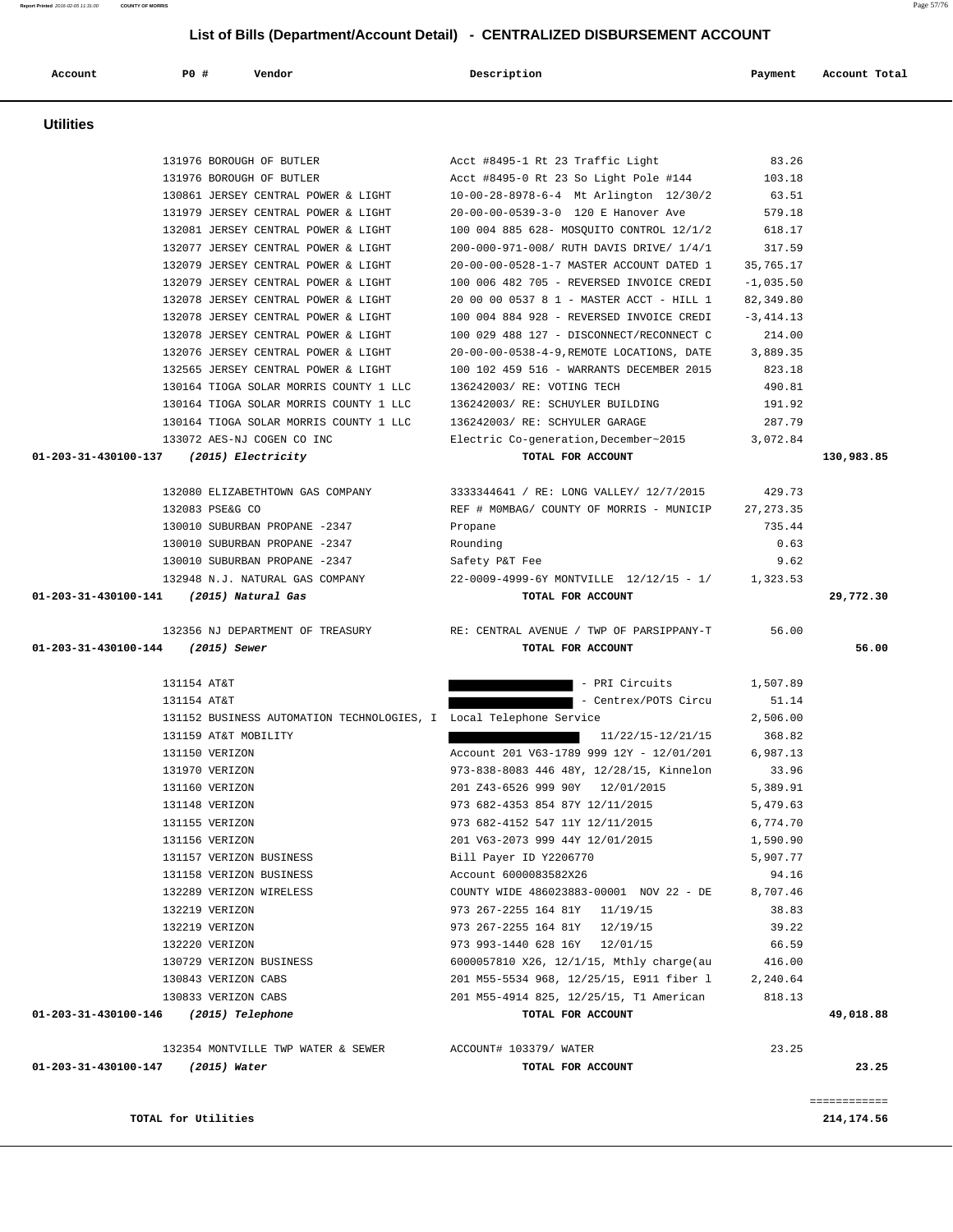**Report Printed** 2016-02-05 11:31:00 **COUNTY OF MORRIS** Page 58/76

### **List of Bills (Department/Account Detail) - CENTRALIZED DISBURSEMENT ACCOUNT**

| Account          | P0 # | Vendor | Description | Payment | Account Total |
|------------------|------|--------|-------------|---------|---------------|
| <b>Nutrition</b> |      |        |             |         |               |

|                                     | 132390 PETER LIMONE JR                                       | Entertainment Madison Site 12/28/2015    | 75.00      |              |
|-------------------------------------|--------------------------------------------------------------|------------------------------------------|------------|--------------|
| 01-203-41-716100-059                | (2015) Other General Expenses                                | TOTAL FOR ACCOUNT                        |            | 75.00        |
|                                     |                                                              |                                          |            |              |
|                                     | 132384 PATRICIA W. GIBBONS                                   | 17.5 Hours of Nutrition Support Services | 329.18     |              |
|                                     | 132384 PATRICIA W. GIBBONS                                   | Mileage for Nutrition Support Services D | 33.53      |              |
|                                     | $01-203-41-716100-098$ (2015) Other Operating& Repair Supply | TOTAL FOR ACCOUNT                        |            | 362.71       |
| 131167 VERIZON                      |                                                              | 201 Z43-6536 999 73Y 12/01/15 Nutrition  | 843.49     |              |
| 01-203-41-716100-146                | (2015) Telephone                                             | TOTAL FOR ACCOUNT                        |            | 843.49       |
|                                     |                                                              |                                          |            |              |
|                                     | 132383 SODEXO INC & AFFILIATES                               | Daily Meals                              | 177,520.00 |              |
|                                     | 132383 SODEXO INC & AFFILIATES                               | Weekend Meals                            | 9,823.50   |              |
|                                     | 132383 SODEXO INC & AFFILIATES                               | Frozen Meals                             | 11,353.44  |              |
|                                     | 132383 SODEXO INC & AFFILIATES                               | Shelf Stable Meals                       | 5,352.00   |              |
|                                     | 132383 SODEXO INC & AFFILIATES                               | Boxed Meals                              | 20,063.20  |              |
|                                     | 132383 SODEXO INC & AFFILIATES                               | Kosher Meals                             | 306.45     |              |
|                                     | 132383 SODEXO INC & AFFILIATES                               | Coffee                                   | 1,428.84   |              |
|                                     | 132383 SODEXO INC & AFFILIATES                               | Other                                    | 852.86     |              |
| 01-203-41-716100-185<br>(2015) Food |                                                              | TOTAL FOR ACCOUNT                        |            | 226,700.29   |
|                                     |                                                              |                                          |            |              |
|                                     |                                                              |                                          |            | ============ |
| TOTAL for Nutrition                 |                                                              |                                          |            | 227,981.49   |

 **Area Plan Grant** 

| 132613 CFCS - HOPE HOUSE<br>(2015) Expenditures<br>01-203-41-716110-090 | CHORE OAA Title 111B 11/1/15 - 11/30-15<br>TOTAL FOR ACCOUNT | 3,424.00<br>5,664.00 |
|-------------------------------------------------------------------------|--------------------------------------------------------------|----------------------|
|                                                                         |                                                              |                      |
|                                                                         |                                                              |                      |
|                                                                         |                                                              |                      |
| TOTAL for Area Plan Grant                                               |                                                              | 5,664.00             |

 **ALPN** 

| 132614 CFCS - HOPE HOUSE                          | CHORE PG1503 11/1/15-11/30-15 | 4,838.00 |  |
|---------------------------------------------------|-------------------------------|----------|--|
| (2015) ALPN Peer Grouping<br>01-203-41-759000-063 | TOTAL FOR ACCOUNT             | 4,838.00 |  |
|                                                   |                               |          |  |
|                                                   |                               |          |  |
| TOTAL for ALPN                                    |                               | 4,838.00 |  |
|                                                   |                               |          |  |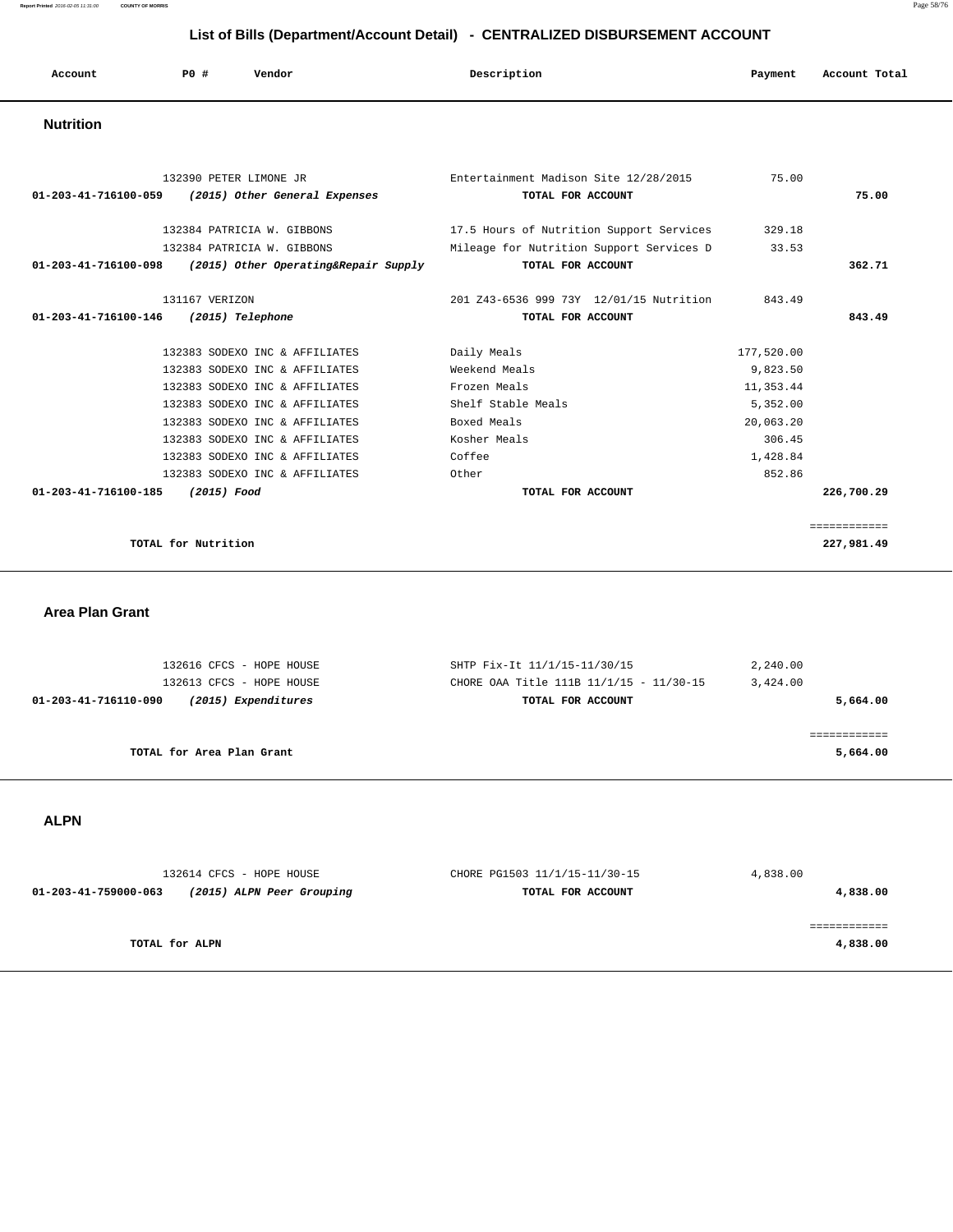**Report Printed** 2016-02-05 11:31:00 **COUNTY OF MORRIS** Page 59/76

# **List of Bills (Department/Account Detail) - CENTRALIZED DISBURSEMENT ACCOUNT**

| Account                    | PO#<br>Vendor                                                                                                                                                                                    | Description                                                                                                                                                        | Account Total<br>Payment                                  |
|----------------------------|--------------------------------------------------------------------------------------------------------------------------------------------------------------------------------------------------|--------------------------------------------------------------------------------------------------------------------------------------------------------------------|-----------------------------------------------------------|
| <b>Bio-Terrorism Grant</b> |                                                                                                                                                                                                  | <b>Grant Fund</b>                                                                                                                                                  |                                                           |
| 02-213-41-718605-391       | 130867 OFFICE CONCEPTS GROUP, INC.<br>132329 ARLENE STOLLER<br>130875 RICOH AMERICAS CORPORATION<br>130866 MAMMA CATERINA<br>133378 COUNTY OF MORRIS<br>Public Health Emer Grant(7/1/15-6/30/16) | invoice dated 11/23/2015<br>Travel reimbursement<br>color copies Machine ID# 6028<br>RSS Exercise-lunch<br>2nd Half January 2016 Metered Mail<br>TOTAL FOR ACCOUNT | 451.94<br>575.71<br>135.94<br>631.00<br>13.04<br>1,807.63 |
|                            | TOTAL for Bio-Terrorism Grant                                                                                                                                                                    |                                                                                                                                                                    | ============<br>1,807.63                                  |
| <b>DEPARTMENT 741515</b>   |                                                                                                                                                                                                  |                                                                                                                                                                    |                                                           |
|                            | 132541 EDWARDS LEARNING CENTER<br>132540 EDWARDS LEARNING CENTER<br>132540 EDWARDS LEARNING CENTER                                                                                               | Virginia B.<br>Virginia B.<br>Kayla M.                                                                                                                             | 204.00<br>444.00<br>444.00                                |

|          | 444.00 | Cathy F.          | 132542 EDWARDS LEARNING CENTER                      |  |
|----------|--------|-------------------|-----------------------------------------------------|--|
|          | 444.00 | Kristen B.        | 132542 EDWARDS LEARNING CENTER                      |  |
| 1,980.00 |        | TOTAL FOR ACCOUNT | 02-213-41-741515-392<br>WFNJ-TANF (7/1/14-12/31/15) |  |
|          |        |                   |                                                     |  |
|          |        |                   |                                                     |  |
| 1,980.00 |        |                   | TOTAL for DEPARTMENT 741515                         |  |
|          |        |                   |                                                     |  |

## **DEPARTMENT 741615**

| 130690 PLANNED RETIREMENT CONSULTANTS      |                                                    | 31.73    |
|--------------------------------------------|----------------------------------------------------|----------|
| 132543 PROJECT SELF SUFFICIENCY Siobhan R. |                                                    | 208.00   |
| 132543 PROJECT SELF SUFFICIENCY            | Dana S.                                            | 208.00   |
| 130830 TELESEARCH INC                      |                                                    | 21.05    |
| 130830 TELESEARCH INC                      |                                                    | 38.08    |
| 130830 TELESEARCH INC                      |                                                    | 14.48    |
| 130830 TELESEARCH INC                      |                                                    | 20.04    |
| 130831 TELESEARCH INC                      | Denise D., W/E 12/6/15.                            | 1,039.15 |
| 130831 TELESEARCH INC                      | Denise D., W/E 12/13/15.                           | 1,024.31 |
| 130831 TELESEARCH INC                      | Denise D., W/E 12/20/15.                           | 1,039.15 |
| 130831 TELESEARCH INC                      | Denise D., W/E 12/27/15.                           | 727.41   |
| 130832 TELESEARCH INC                      |                                                    | 40.33    |
| 130832 TELESEARCH INC                      |                                                    | 27.69    |
| 130832 TELESEARCH INC                      |                                                    | 16.75    |
| 130832 TELESEARCH INC                      |                                                    | 16.84    |
| 130267 SPRINT NEXTEL                       |                                                    | 1.10     |
| 133063 AEROFUND FINANCIAL INC.             | Transportation from $1/18/16$ to $1/22/16$ .       | 3,147.39 |
| 133066 AEROFUND FINANCIAL INC.             | Transportation from $1/11/16$ to $1/15/16$ .       | 3,535.93 |
| 133014 EDWARDS LEARNING CENTER             | 12/2015 monthly expenses.                          | 3,827.33 |
| 133010 PROJECT SELF SUFFICIENCY            | Quarterly reimbursable expenses for Octo 11,020.62 |          |
| 133013 JOY SULLIVAN                        | Travel for 12/18/15 and 1/26/16.                   | 43.40    |
| 131107 TELESEARCH INC                      |                                                    | 6.46     |
| 131107 TELESEARCH INC                      |                                                    | 31.05    |
|                                            |                                                    |          |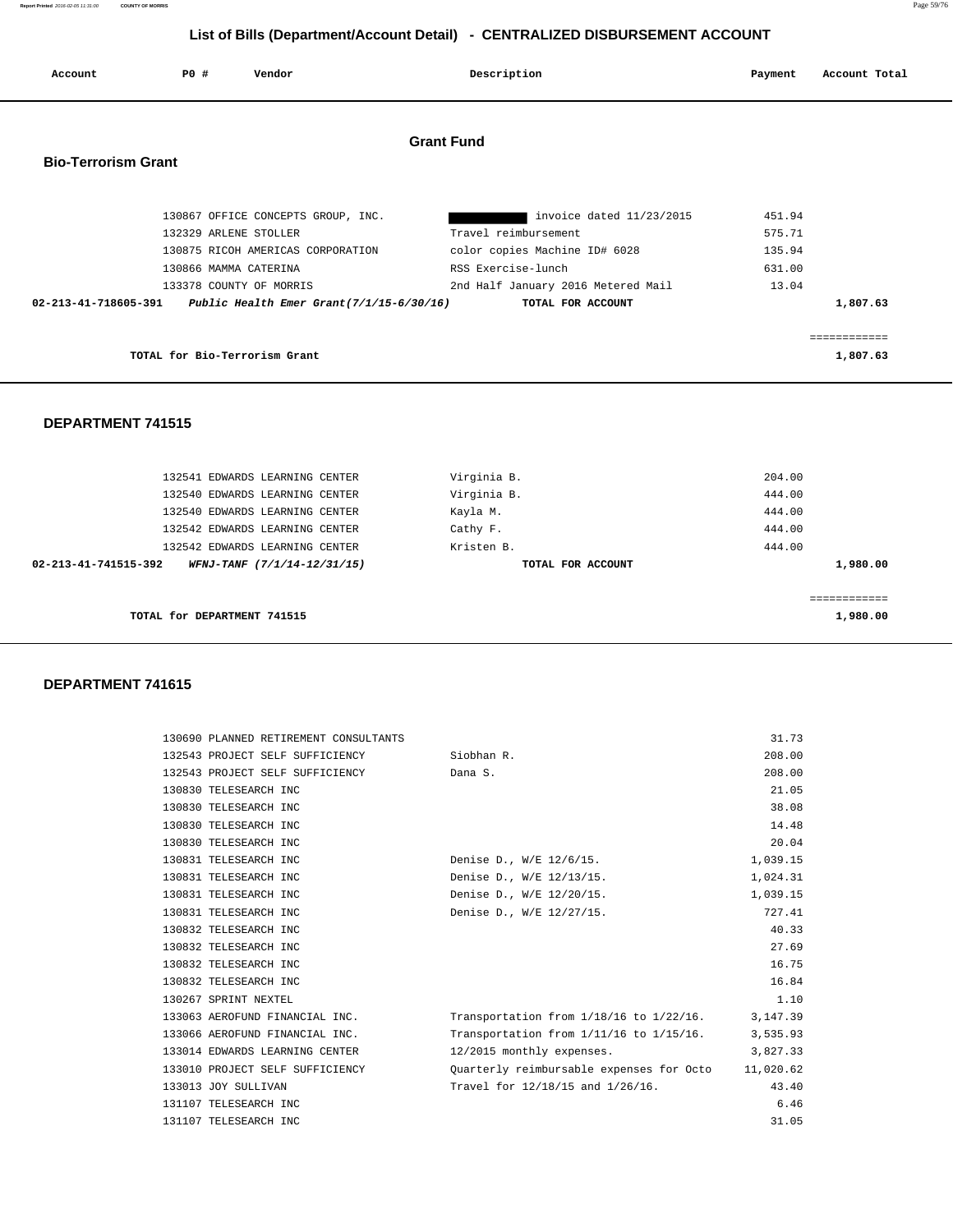| Account<br>. | P0 # | Vendor | Description | Payment | Account Total |
|--------------|------|--------|-------------|---------|---------------|
|              |      |        |             |         |               |

#### **DEPARTMENT 741615**

| 131110 TELESEARCH INC                                      |                                                   | 14.81    |           |
|------------------------------------------------------------|---------------------------------------------------|----------|-----------|
| 130825 AT&T                                                |                                                   | 1.35     |           |
| 130822 AT&T                                                |                                                   | 0.44     |           |
| 130821 AT&T                                                |                                                   | 1.24     |           |
| 131947 W.B. MASON COMPANY INC                              |                                                   | 16.77    |           |
| 131947 W.B. MASON COMPANY INC                              |                                                   | 17.29    |           |
| 131105 POSTMASTER                                          |                                                   | 40.00    |           |
| 130824 CENTURYLINK                                         |                                                   | 6.76     |           |
| 132903 AEROFUND FINANCIAL INC.                             | Transportation from 12/7/15 to 12/11/15. 3,302.80 |          |           |
| 132845 AEROFUND FINANCIAL INC.                             | Transportation from 12/21/15 to 12/25/15 2,568.42 |          |           |
| 132912 AEROFUND FINANCIAL INC.                             | Transportation from 12/28/15 to 1/1/16.           | 2,403.29 |           |
| 132917 AEROFUND FINANCIAL INC.                             | Transportation from $1/4/16$ to $1/8/16$ .        | 3,302.80 |           |
| 131108 TELESEARCH INC                                      |                                                   | 16.84    |           |
| 131108 TELESEARCH INC                                      |                                                   | 31.05    |           |
| 131108 TELESEARCH INC                                      |                                                   | 25.99    |           |
| 131108 TELESEARCH INC                                      |                                                   | 16.75    |           |
| $02 - 213 - 41 - 741615 - 392$ WFNJ-TANF (7/1/15-12/31/16) | TOTAL FOR ACCOUNT                                 |          | 37,944.63 |

#### **DEPARTMENT 741620**

| 130690 PLANNED RETIREMENT CONSULTANTS |                                          | 21.15    |
|---------------------------------------|------------------------------------------|----------|
| 132639 JERSEY TRACTOR TRAILER         | Robert K.                                | 500.00   |
| 130830 TELESEARCH INC                 |                                          | 14.04    |
| 130830 TELESEARCH INC                 |                                          | 25.39    |
| 130830 TELESEARCH INC                 |                                          | 9.65     |
| 130830 TELESEARCH INC                 |                                          | 13.36    |
| 130832 TELESEARCH INC                 |                                          | 26.89    |
| 130832 TELESEARCH INC                 |                                          | 18.46    |
| 130832 TELESEARCH INC                 |                                          | 11.17    |
| 130832 TELESEARCH INC                 |                                          | 11.23    |
| 130267 SPRINT NEXTEL                  |                                          | 0.73     |
| 133063 AEROFUND FINANCIAL INC.        |                                          | 726.32   |
| 133066 AEROFUND FINANCIAL INC.        |                                          | 815.98   |
| 133014 EDWARDS LEARNING CENTER        | 12/15 monthly expenses                   | 883.23   |
| 133010 PROJECT SELF SUFFICIENCY       | Ouarterly reimbursable expenses 10-12/20 | 4,501.38 |
| 131107 TELESEARCH INC                 |                                          | 4.31     |
| 131107 TELESEARCH INC                 |                                          | 20.70    |
| 131107 TELESEARCH INC                 |                                          | 21.02    |
| 131107 TELESEARCH INC                 |                                          | 13.96    |
| 131110 TELESEARCH INC                 |                                          | 8.72     |
| 131110 TELESEARCH INC                 |                                          | 17.47    |
| 131110 TELESEARCH INC                 |                                          | 9.87     |
| 130825 AT&T                           |                                          | 0.90     |
| 130822 AT&T                           |                                          | 0.29     |
| 130821 AT&T                           |                                          | 0.83     |
| 131947 W.B. MASON COMPANY INC         |                                          | 11.18    |
| 131947 W.B. MASON COMPANY INC         |                                          | 11.53    |

**Report Printed** 2016-02-05 11:31:00 **COUNTY OF MORRIS** Page 60/76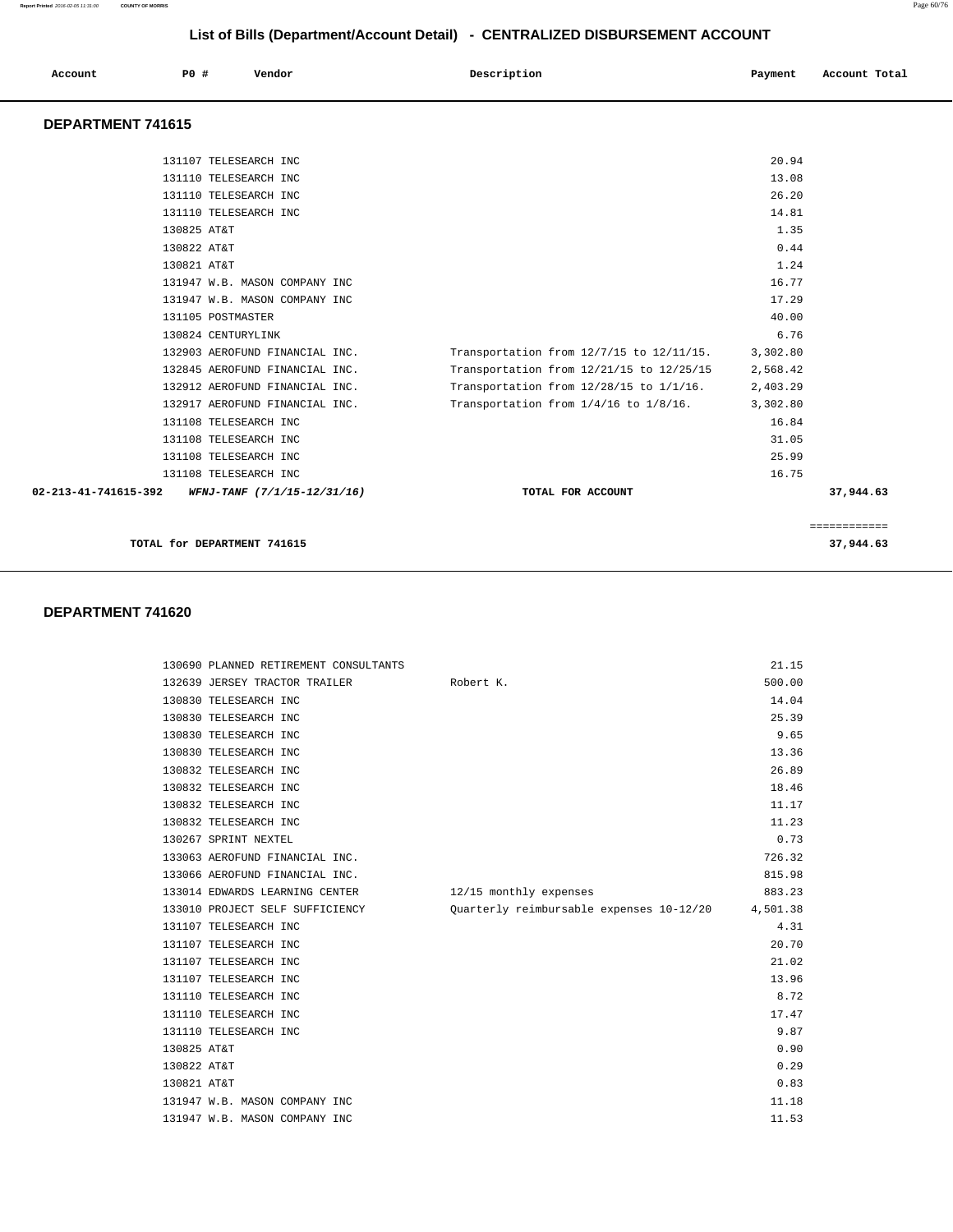| Account              | PO#                         | Vendor                                   | Description       | Payment | Account Total |
|----------------------|-----------------------------|------------------------------------------|-------------------|---------|---------------|
| DEPARTMENT 741620    |                             |                                          |                   |         |               |
|                      | 130824 CENTURYLINK          |                                          |                   | 4.51    |               |
|                      |                             | 132903 AEROFUND FINANCIAL INC.           |                   | 762.19  |               |
|                      |                             | 132845 AEROFUND FINANCIAL INC.           |                   | 592.71  |               |
|                      |                             | 132912 AEROFUND FINANCIAL INC.           |                   | 554.61  |               |
|                      |                             | 132917 AEROFUND FINANCIAL INC.           |                   | 762.19  |               |
|                      |                             | 131108 TELESEARCH INC                    |                   | 11.23   |               |
|                      |                             | 131108 TELESEARCH INC                    |                   | 20.70   |               |
|                      |                             | 131108 TELESEARCH INC                    |                   | 17.32   |               |
|                      |                             | 131108 TELESEARCH INC                    |                   | 11.17   |               |
| 02-213-41-741620-392 |                             | WFNJ-General Assistance(7/1/15-12/31/16) | TOTAL FOR ACCOUNT |         | 10,476.39     |
|                      |                             |                                          |                   |         | ============  |
|                      | TOTAL for DEPARTMENT 741620 |                                          |                   |         | 10,476.39     |

#### **DEPARTMENT 742605**

|                      | 132534 WARREN COUNTY TECHNICAL SCHOOL           | Tiffany P.                   | 475.30   |
|----------------------|-------------------------------------------------|------------------------------|----------|
|                      | 132670 AVTECH INSTITUTE                         | Denice C.                    | 624.00   |
|                      | 130690 PLANNED RETIREMENT CONSULTANTS           |                              | 158.63   |
|                      | 130830 TELESEARCH INC                           |                              | 105.26   |
|                      | 130830 TELESEARCH INC                           |                              | 190.42   |
|                      | 130830 TELESEARCH INC                           |                              | 72.39    |
|                      | 130830 TELESEARCH INC                           |                              | 100.20   |
|                      | 130832 TELESEARCH INC                           |                              | 228.56   |
|                      | 130832 TELESEARCH INC                           |                              | 156.91   |
|                      | 130832 TELESEARCH INC                           |                              | 83.75    |
|                      | 130832 TELESEARCH INC                           |                              | 84.21    |
|                      | 132535 KAREN GOTTSHALL                          |                              | 47.87    |
|                      | 130267 SPRINT NEXTEL                            |                              | 5.48     |
|                      | 131107 TELESEARCH INC                           |                              | 32.30    |
|                      | 131107 TELESEARCH INC                           |                              | 155.26   |
|                      | 131107 TELESEARCH INC                           |                              | 157.62   |
|                      | 131107 TELESEARCH INC                           |                              | 104.68   |
|                      | 131110 TELESEARCH INC                           |                              | 65.41    |
|                      | 131110 TELESEARCH INC                           |                              | 131.00   |
|                      | 131110 TELESEARCH INC                           |                              | 74.06    |
| 130825 AT&T          |                                                 |                              | 6.75     |
| 130822 AT&T          |                                                 |                              | 2.19     |
| 130821 AT&T          |                                                 |                              | 6.18     |
|                      | 131947 W.B. MASON COMPANY INC                   |                              | 83.85    |
|                      | 131947 W.B. MASON COMPANY INC                   |                              | 86.45    |
|                      | 131105 POSTMASTER                               | Permit #'s 735-000 & 735-001 | 320.00   |
|                      | 130824 CENTURYLINK                              |                              | 33.80    |
|                      | 132854 WARREN COUNTY TECHNICAL SCHOOL           | Jessica W.                   | 393.82   |
|                      | 132853 WARREN COUNTY TECHNICAL SCHOOL Julian M. |                              | 393.82   |
|                      | 131108 TELESEARCH INC                           |                              | 84.21    |
|                      | 131108 TELESEARCH INC                           |                              | 155.26   |
|                      | 131108 TELESEARCH INC                           |                              | 129.93   |
|                      | 131108 TELESEARCH INC                           |                              | 83.75    |
| 02-213-41-742605-391 | WIA Adult (7/1/14-6/30/16)                      | TOTAL FOR ACCOUNT            | 4,833.32 |

============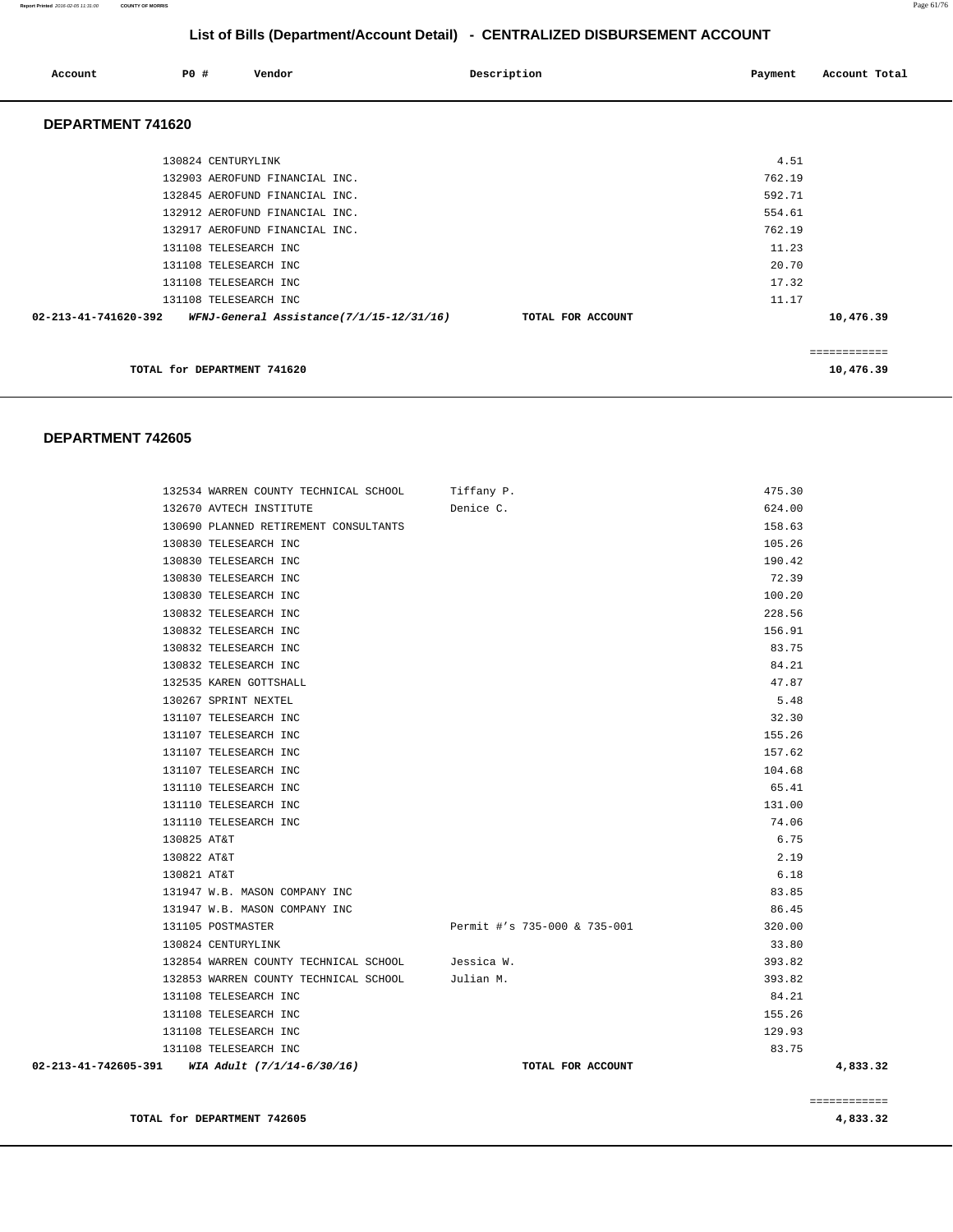| Account | P0# | Vendor | Description | Payment | Account Total |
|---------|-----|--------|-------------|---------|---------------|
|         |     |        |             |         |               |

#### **DEPARTMENT 742610**

| 132671 AVTECH INSTITUTE                                        | Jennifer B.                              | 1,112.00 |           |
|----------------------------------------------------------------|------------------------------------------|----------|-----------|
| 132672 AVTECH INSTITUTE                                        | Heather W.                               | 1,084.44 |           |
| 132665 AVTECH INSTITUTE                                        | Noel H.                                  | 1,320.00 |           |
| 132544 AVTECH INSTITUTE                                        | Anna N.                                  | 800.00   |           |
| 130690 PLANNED RETIREMENT CONSULTANTS                          | Annual valuation fee for services render | 666.21   |           |
| 132536 AVTECH INSTITUTE                                        | Christopher M.                           | 800.00   |           |
| 132547 RUTGERS CENTER FOR CONTINUING                           | Chavonne S.                              | 1,754.00 |           |
| 130830 TELESEARCH INC                                          | Linda B., W/E 12/6/15.                   | 442.10   |           |
| 130830 TELESEARCH INC                                          | Sarina D., W/E 12/6/15.                  | 799.75   |           |
| 130830 TELESEARCH INC                                          | Roseanne H., W/E 12/6/15.                | 304.04   |           |
| 130830 TELESEARCH INC                                          | Lilly H., W/E 12/6/15.                   | 420.83   |           |
| 130832 TELESEARCH INC                                          | Sarina D. W/E 12/13/15                   | 847.00   |           |
| 130832 TELESEARCH INC                                          | Roseanne H., W/E 12/13/15.               | 581.49   |           |
| 130832 TELESEARCH INC                                          | Lilly H., W/E 12/13/15.                  | 351.74   |           |
| 130832 TELESEARCH INC                                          | Linda B., W/E 12/13/15.                  | 353.68   |           |
| 132535 KAREN GOTTSHALL                                         | Travel from 7/30/15 to 12/21/15.         | 143.60   |           |
| 130267 SPRINT NEXTEL                                           | 973-765-3723. Bill dated 11/30/15.       | 23.00    |           |
| 133005 RUTGERS CENTER FOR CONTINUING                           | Lorrie L.                                | 2,027.60 |           |
| 133055 WILLIAM PATERSON UNIVERSITY                             | Kristen S.                               | 1,341.12 |           |
| 133051 RUTGERS, THE STATE UNIVERSITY                           | Diane B.                                 | 800.00   |           |
| 133029 FORTIS INSTITUTE                                        | Robert W.                                | 1,094.70 |           |
| 133028 FORTIS INSTITUTE                                        | Ina R.                                   | 1,047.92 |           |
| 133025 AVTECH INSTITUTE                                        | Jennifer B.                              | 800.00   |           |
| 133155 INFORMATION & TECHNOLOGY                                | Nishith S.                               | 908.96   |           |
| 133015 FAIRLEIGH DICKINSON UNIVERSITY                          | Minoo S.                                 | 383.04   |           |
| 133004 INFORMATION & TECHNOLOGY                                | Nishith S.                               | 800.00   |           |
| 131107 TELESEARCH INC                                          | Linda B., W/E 12/20/15.                  | 135.67   |           |
| 131107 TELESEARCH INC                                          | Sarina D., W/E 12/20/15.                 | 652.11   |           |
| 131107 TELESEARCH INC                                          | Roseanne H.; W/E 12/20/15.               | 662.00   |           |
| 131107 TELESEARCH INC                                          | Lilly H., W/E 12/20/15.                  | 439.68   |           |
| 131110 TELESEARCH INC                                          | Linda B., W/E 1/3/16.                    | 274.74   |           |
| 131110 TELESEARCH INC                                          | Roseanne H.; $W/E$ 1/3/16.               | 550.18   |           |
| 131110 TELESEARCH INC                                          | Lilly H., W/E 1/3/16.                    | 311.06   |           |
| 130825 AT&T                                                    | 030 515 8956 001 dec 27, 2015 973-383-1  | 28.33    |           |
| 130822 AT&T                                                    | 1001-196-9846 - 908-859-3220; Bill dated | 9.19     |           |
| 130821 AT&T                                                    | 030 515 8956 001 - 973-383-1048 - Bill d | 26.00    |           |
| 131947 W.B. MASON COMPANY INC                                  | Calendars; planners, flash drive.        | 352.15   |           |
| 131947 W.B. MASON COMPANY INC                                  | Copy paper, toner, sharpies.             | 363.09   |           |
| 131105 POSTMASTER                                              | BRM - business reply mail; account # 642 | 400.00   |           |
| 130824 CENTURYLINK                                             | 310372742 - Dec.22, 2015 bill for 973-38 | 141.96   |           |
| 132861 CUSTOM WOOD FURNITURE, INC.                             | Michael I.; Dates:10/9/15 to 1/8/16.     | 4,999.95 |           |
| 132848 MR. DRIVING SCHOOL INC.                                 | Joseph K.                                | 800.00   |           |
| 131108 TELESEARCH INC                                          | Linda B., W/E 12/27/15.                  | 353.68   |           |
| 131108 TELESEARCH INC                                          | Sarina D., W/E 12/27/15.                 | 652.11   |           |
| 131108 TELESEARCH INC                                          | Roseanne H.                              | 545.71   |           |
| 131108 TELESEARCH INC                                          | Lilly H., W/E 12/27/15.                  | 351.74   |           |
| 133378 COUNTY OF MORRIS                                        | 2nd Half January 2016 Metered Mail       | 203.49   |           |
| 02-213-41-742610-391<br>WIA Dislocated Worker (7/1/14-6/30/16) | TOTAL FOR ACCOUNT                        |          | 33,260.06 |

============

**TOTAL for DEPARTMENT 742610 33,260.06**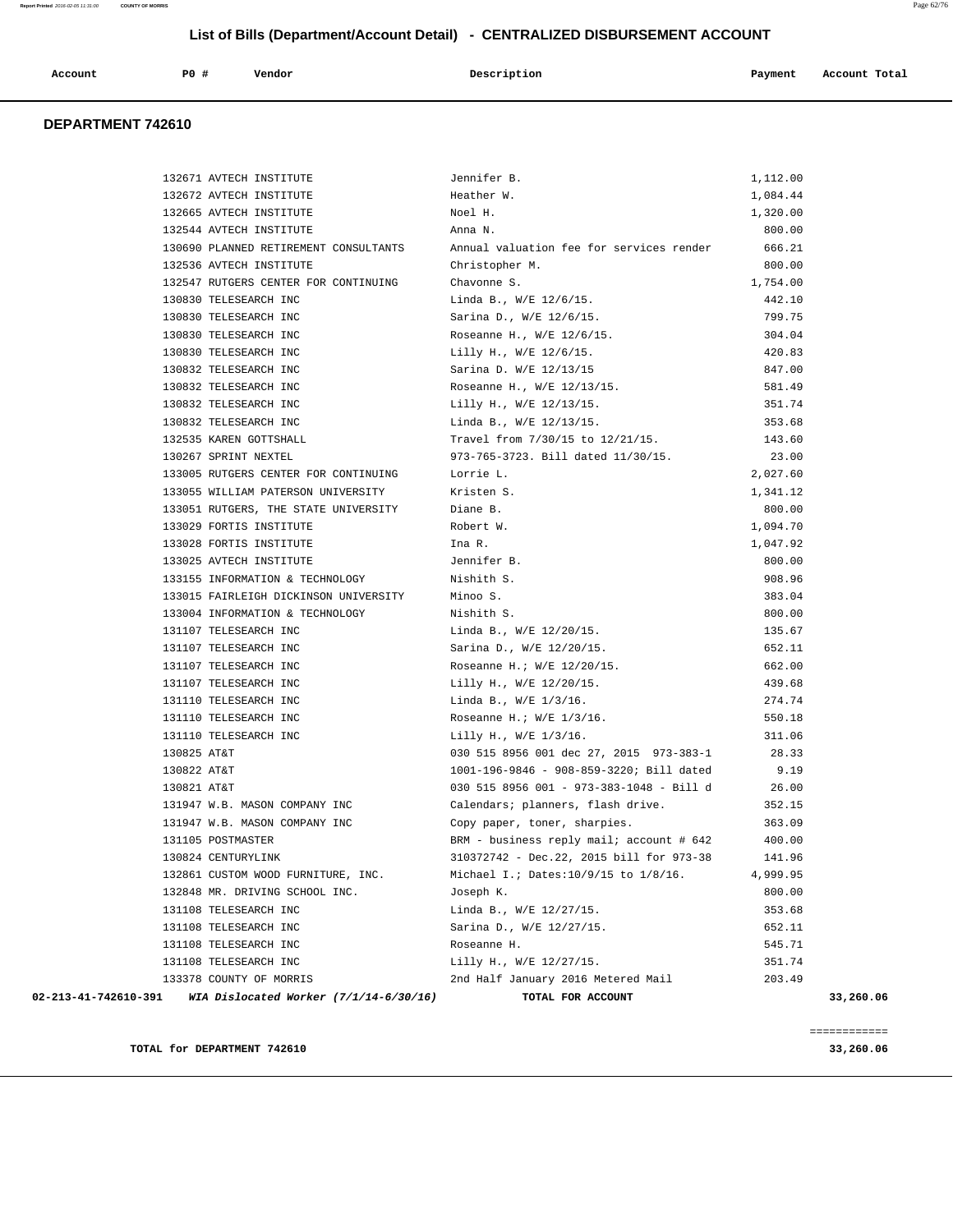| Account | <b>PO #</b> | Vendor | Description | Payment | Account Total |
|---------|-------------|--------|-------------|---------|---------------|
|         |             |        |             |         |               |

|                                                   |                                       |                   |          | ============ |
|---------------------------------------------------|---------------------------------------|-------------------|----------|--------------|
| 02-213-41-742620-391 WIA Youth $(7/1/14-6/30/16)$ |                                       | TOTAL FOR ACCOUNT |          | 5,576.60     |
|                                                   | 131108 TELESEARCH INC                 |                   | 94.91    |              |
|                                                   | 131108 TELESEARCH INC                 |                   | 147.25   |              |
|                                                   | 131108 TELESEARCH INC                 |                   | 175.97   |              |
|                                                   | 131108 TELESEARCH INC                 |                   | 95.44    |              |
|                                                   | 130824 CENTURYLINK                    |                   | 38.31    |              |
|                                                   | 131105 POSTMASTER                     |                   | 1,200.00 |              |
|                                                   | 131947 W.B. MASON COMPANY INC         |                   | 97.98    |              |
|                                                   | 131947 W.B. MASON COMPANY INC         |                   | 95.03    |              |
| 130821 AT&T                                       |                                       |                   | 7.02     |              |
| 130822 AT&T                                       |                                       |                   | 2.48     |              |
| 130825 AT&T                                       |                                       |                   | 7.65     |              |
|                                                   | 131110 TELESEARCH INC                 |                   | 83.94    |              |
|                                                   | 131110 TELESEARCH INC                 |                   | 148.45   |              |
|                                                   | 131110 TELESEARCH INC                 |                   | 74.14    |              |
|                                                   | 131107 TELESEARCH INC                 |                   | 118.64   |              |
|                                                   | 131107 TELESEARCH INC                 |                   | 178.64   |              |
|                                                   | 131107 TELESEARCH INC                 |                   | 175.97   |              |
|                                                   | 131107 TELESEARCH INC                 |                   | 36.61    |              |
|                                                   | 133150 NEWBRIDGE SERVICES INC         | Malik L.          | 1,028.00 |              |
|                                                   | 133003 NEWBRIDGE SERVICES INC         | Tiffany S.        | 523.00   |              |
|                                                   | 130267 SPRINT NEXTEL                  |                   | 6.21     |              |
|                                                   | 130832 TELESEARCH INC                 |                   | 95.44    |              |
|                                                   | 130832 TELESEARCH INC                 |                   | 94.91    |              |
|                                                   | 130832 TELESEARCH INC                 |                   | 138.45   |              |
|                                                   | 130832 TELESEARCH INC                 |                   | 201.67   |              |
|                                                   | 130830 TELESEARCH INC                 |                   | 113.56   |              |
|                                                   | 130830 TELESEARCH INC                 |                   | 82.04    |              |
|                                                   | 130830 TELESEARCH INC                 |                   | 215.81   |              |
|                                                   | 130830 TELESEARCH INC                 |                   | 119.30   |              |
|                                                   | 130690 PLANNED RETIREMENT CONSULTANTS |                   | 179.78   |              |
|                                                   |                                       |                   |          |              |

**TOTAL for DEPARTMENT 742620 5,576.60**

 **DEPARTMENT 742705** 

| 02-213-41-742705-391<br>WIOA Adult (7/1/15-6/30/17) | TOTAL FOR ACCOUNT | 24,359.42 |  |
|-----------------------------------------------------|-------------------|-----------|--|
| 132857 WARREN COUNTY TECHNICAL SCHOOL               | Jessica B.        | 516.04    |  |
| 133009 M.C. SCHOOL OF TECHNOLOGY                    | Nichelle C.       | 880.76    |  |
| 133034 M.C. SCHOOL OF TECHNOLOGY                    | Lidia U.          | 1,276.01  |  |
| 133008 M.C. SCHOOL OF TECHNOLOGY                    | Nicholas C.       | 1,403.04  |  |
| 133156 INFORMATION & TECHNOLOGY                     | Heidy M.          | 810.00    |  |
| 133012 JERSEY TRACTOR TRAILER                       | Farid Abdel       | 1,920.24  |  |
| 133032 JERSEY TRACTOR TRAILER                       | Cristina A.       | 1,600.00  |  |
| 133042 INFORMATION & TECHNOLOGY                     | Felicia R.        | 840.00    |  |
| 133044 INFORMATION & TECHNOLOGY                     | Gloria S.         | 840.00    |  |
| 133048 INFORMATION & TECHNOLOGY                     | Lidia T.          | 780.00    |  |
| 133001 GLOBAL ACADEMY OF AMERICA                    | William B.        | 1,397.77  |  |
| 132666 AVTECH INSTITUTE                             | Alice H.          | 1,344.00  |  |
| 132652 JERSEY TRACTOR TRAILER                       | Earl K.           | 3,200.00  |  |
| 132651 JERSEY TRACTOR TRAILER                       | Eric K.           | 3,200.00  |  |
| 132650 AVTECH INSTITUTE                             | Sheri B.          | 1,276.00  |  |
| 132531 AVTECH INSTITUTE                             | Amee M.           | 2,026.67  |  |
| 132676 AVTECH INSTITUTE                             | Emilia S.         | 1,048.89  |  |
|                                                     |                   |           |  |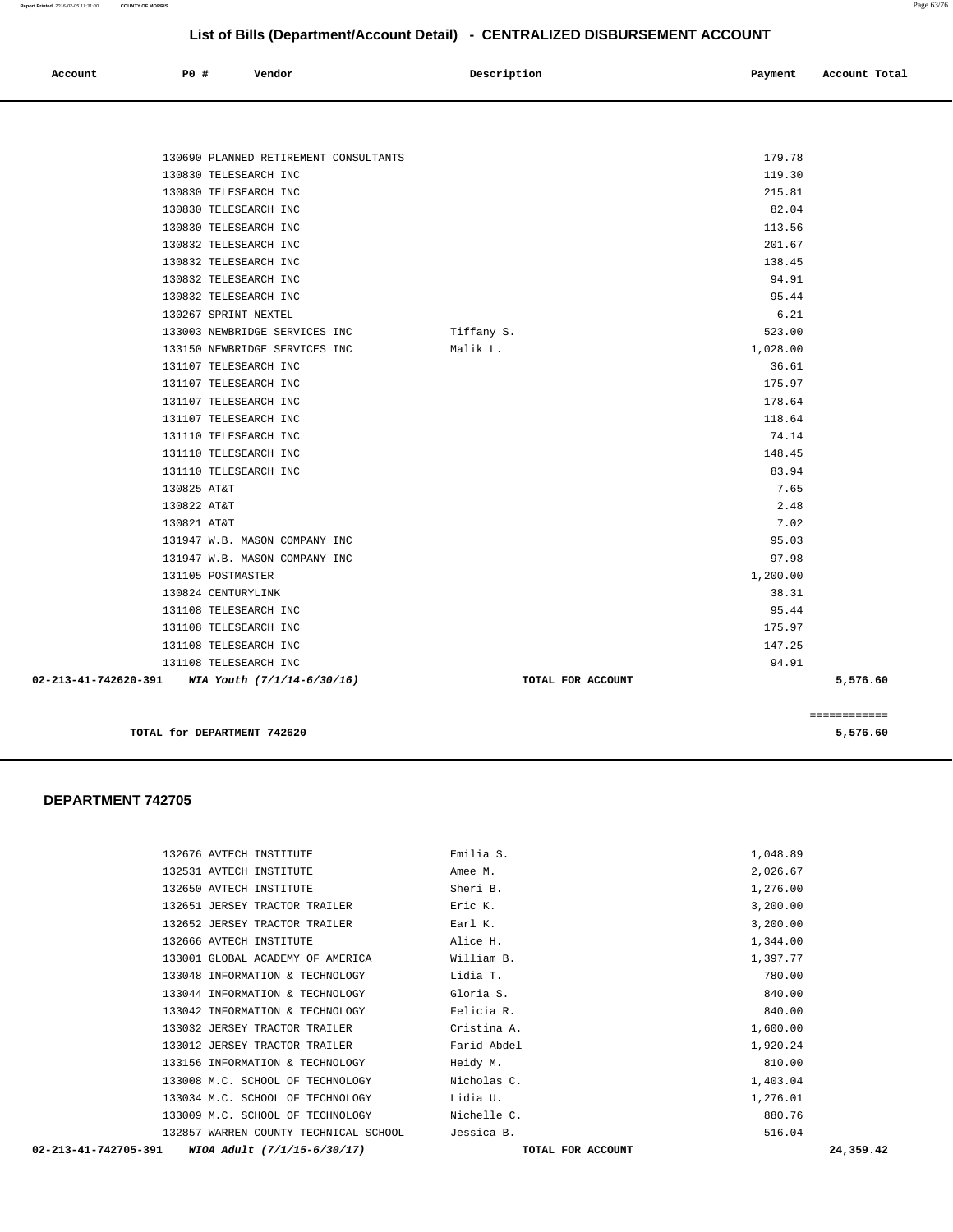| Account                  | P0# | Vendor | Description | Payment | Account Total |
|--------------------------|-----|--------|-------------|---------|---------------|
| <b>DEPARTMENT 742705</b> |     |        |             |         |               |

============

**TOTAL for DEPARTMENT 742705** 24,359.42

#### **DEPARTMENT 742710**

| WIOA Dislocated Worker (7/1/15-6/30/17)<br>02-213-41-742710-391 | TOTAL FOR ACCOUNT | 71,949.82 |
|-----------------------------------------------------------------|-------------------|-----------|
| 132856 WARREN COUNTY TECHNICAL SCHOOL                           | Amy K.            | 516.04    |
| 132849 RUTGERS CENTER FOR CONTINUING                            | Patricia V.       | 2,020.00  |
| 132850 RUTGERS CENTER FOR CONTINUING                            | Verlyn M.         | 2,356.00  |
| 132851 RUTGERS CENTER FOR CONTINUING                            | Michelle R.       | 2,668.00  |
| 132812 RUTGERS CENTER FOR CONTINUING                            | Amir A.           | 2,676.00  |
| 133027 EZ WHEELS DRIVING SCHOOL                                 | Jonathan S.       | 1,013.18  |
| 133026 EZ WHEELS DRIVING SCHOOL                                 | George S.         | 1,013.18  |
| 133151 RUTGERS CENTER FOR CONTINUING                            | Rosan C.          | 571.00    |
| 133021 ACE HEALTHCARE TRAINING                                  | Sandra k.         | 1,600.00  |
| 133022 ACE HEALTHCARE TRAINING                                  | Cynthia R.        | 1,600.00  |
| 133023 AVVENTIS TECH INC.                                       | Antonio D.        | 3,200.00  |
| 133024 AVTECH INSTITUTE                                         | Janice F.         | 1,240.00  |
| 133031 JERSEY TRACTOR TRAILER                                   | David M.          | 800.00    |
| 133062 RUTGERS, THE STATE UNIVERSITY                            | Ivan C.           | 3,200.00  |
| 133049 INFORMATION & TECHNOLOGY                                 | Janice J.         | 960.00    |
| 133041 INFORMATION & TECHNOLOGY                                 | Rosa V.           | 840.00    |
| 133043 INFORMATION & TECHNOLOGY                                 | Lixanny V.        | 750.00    |
| 133045 INFORMATION & TECHNOLOGY                                 | Sandra R.         | 840.00    |
| 133046 INFORMATION & TECHNOLOGY                                 | Pilar J.          | 840.00    |
| 133047 INFORMATION & TECHNOLOGY                                 | Luzmarina T.      | 840.00    |
| 133053 ACE HEALTHCARE TRAINING                                  | Diane G.          | 960.00    |
| 133056 WILLIAM PATERSON UNIVERSITY                              | George L.         | 1,680.00  |
| 133057 WILLIAM PATERSON UNIVERSITY                              | Matthew C.        | 1,860.00  |
| 133058 WILLIAM PATERSON UNIVERSITY                              | Jon W.            | 2,346.96  |
| 133059 RUTGERS, THE STATE UNIVERSITY                            | Robert A.         | 800.00    |
| 133060 RUTGERS, THE STATE UNIVERSITY                            | Kim S.            | 3,200.00  |
| 133007 AVTECH INSTITUTE                                         | Janice F.         | 800.00    |
| 133006 E-TEK COMPUTER TRAINING                                  | Maurice H.        | 1,981.91  |
| 132538 AVTECH INSTITUTE                                         | Sailaja R.        | 1,253.33  |
| 132548 RUTGERS CENTER FOR CONTINUING                            | Vibha J.          | 2,068.00  |
| 132549 RUTGERS CENTER FOR CONTINUING                            | Geraldine G.      | 1,916.00  |
| 132550 RUTGERS CENTER FOR CONTINUING                            | Dawn M.           | 2,020.00  |
| 132551 RUTGERS CENTER FOR CONTINUING                            | Susan S.          | 2,156.00  |
| 132545 RUTGERS CENTER FOR CONTINUING                            | Pamela B.         | 2,274.00  |
| 132072 JERSEY TRACTOR TRAILER                                   | Mark R.           | 3,200.00  |
| 132667 AVTECH INSTITUTE                                         | Donald H.         | 1,192.00  |
| 132664 AVTECH INSTITUTE                                         | Bernadette H.     | 1,584.00  |
| 132669 AVTECH INSTITUTE                                         | Lori C.           | 1,048.89  |
| 132668 AVTECH INSTITUTE                                         | Benjamin G.       | 1,141.33  |
| 132674 AVTECH INSTITUTE                                         | Cynthia P.        | 1,232.00  |
| 132673 AVTECH INSTITUTE                                         | William R.        | 1,460.00  |
| 132533 AVTECH INSTITUTE                                         | Maria K.          | 1,624.00  |
| 132532 AVTECH INSTITUTE                                         | Wen P.            | 1,840.00  |
| 132530 AVTECH INSTITUTE                                         | Randall S.        | 1,200.00  |
| 132675 AVTECH INSTITUTE                                         | Tracy S.          | 1,568.00  |

============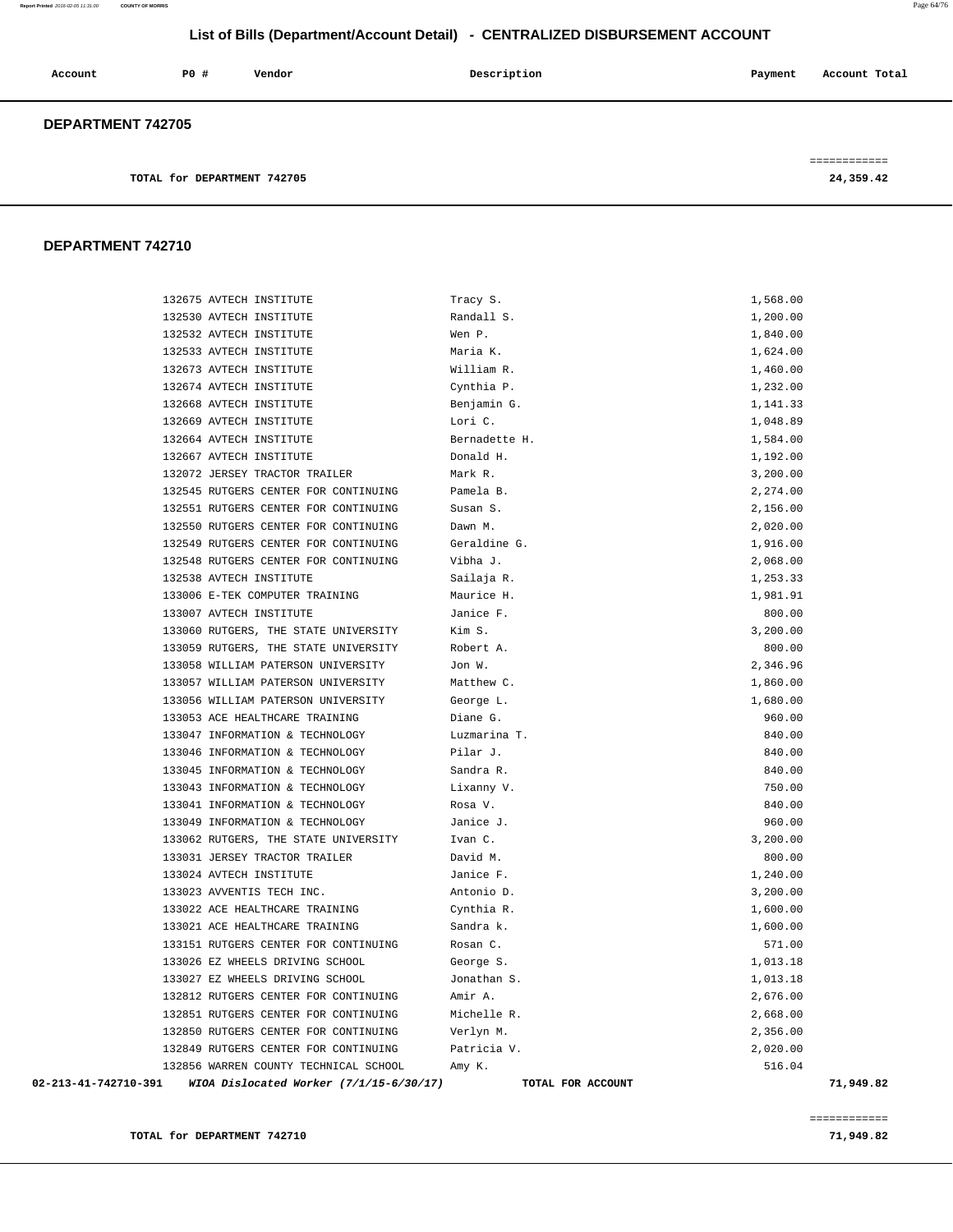**Report Printed** 2016-02-05 11:31:00 **COUNTY OF MORRIS** Page 65/76

## **List of Bills (Department/Account Detail) - CENTRALIZED DISBURSEMENT ACCOUNT**

| Account              | <b>PO #</b>                 | Vendor                           | Description       | Payment  | Account Total |
|----------------------|-----------------------------|----------------------------------|-------------------|----------|---------------|
| DEPARTMENT 742720    |                             |                                  |                   |          |               |
|                      |                             | 133002 PHILLIPSBURG SCHOOL BASED | James S.          | 1,813.00 |               |
|                      |                             | 133002 PHILLIPSBURG SCHOOL BASED | Christopher T.    | 1,813.00 |               |
|                      |                             | 133002 PHILLIPSBURG SCHOOL BASED | Bailli W.         | 1,813.00 |               |
|                      |                             | 133030 FORTIS INSTITUTE          | Crystal S.        | 726.00   |               |
|                      |                             | 133033 M.C. SCHOOL OF TECHNOLOGY | Iris C.           | 1,251.72 |               |
|                      |                             | 133052 M.C. SCHOOL OF TECHNOLOGY | Tre-Shawn G.      | 163.44   |               |
| 02-213-41-742720-391 |                             | WIOA Youth (7/1/15-6/30/17)      | TOTAL FOR ACCOUNT |          | 7,580.16      |
|                      |                             |                                  |                   |          |               |
|                      |                             |                                  |                   |          | ============  |
|                      | TOTAL for DEPARTMENT 742720 |                                  |                   |          | 7,580.16      |

 **DEPARTMENT 752520** 

|                      | 132752 MORRISTOWN NEIGHBORHOOD HOUSE       | 2 youth participants at \$556 each | 1,108.00 |
|----------------------|--------------------------------------------|------------------------------------|----------|
|                      | 132703 NEWBRIDGE SERVICES INC              | 27 hours of employment services    | 1,130.00 |
| 02-213-41-752520-392 | $SCP-Program$ Services $(1/1/15-12/31/15)$ | TOTAL FOR ACCOUNT                  | 2,238.00 |
|                      |                                            |                                    |          |
|                      |                                            |                                    |          |
|                      | TOTAL for DEPARTMENT 752520                |                                    | 2,238.00 |
|                      |                                            |                                    |          |

 **DEPARTMENT 754610** 

|                      | 132020 HOMELESS SOLUTIONS, INC.           |  | SSH-1601 Family Program- TANF. FY 02     | 8,072.00  |           |
|----------------------|-------------------------------------------|--|------------------------------------------|-----------|-----------|
| 02-213-41-754610-391 | Social Srvcs for Hmlss $(7/1/15-6/30/16)$ |  | TOTAL FOR ACCOUNT                        |           | 8,072.00  |
|                      | 132020 HOMELESS SOLUTIONS, INC.           |  | SSH-1601 Family Shelter/ Single Women Pr | 23,113.00 |           |
|                      | 132759 FAMILY PROMISE OF                  |  | SSH-1602 Emergency Shelter & Drop-In She | 8,378.00  |           |
| 02-213-41-754610-392 | Social Srvcs for Hmlss $(7/1/15-6/30/16)$ |  | TOTAL FOR ACCOUNT                        |           | 31,491.00 |
|                      |                                           |  |                                          |           |           |
|                      |                                           |  |                                          |           |           |
|                      | TOTAL for DEPARTMENT 754610               |  |                                          |           | 39,563.00 |
|                      |                                           |  |                                          |           |           |

 **DEPARTMENT 758510** 

| 132767 CHATHAM TOWNSHIP     |                                      | Chatham Municipal Alliance 2015 Suppleme | 1,230.66 |          |
|-----------------------------|--------------------------------------|------------------------------------------|----------|----------|
| 02-213-41-758510-394        | Municipal Alliance (1/1/15-12/31/15) | TOTAL FOR ACCOUNT                        |          | 1,230.66 |
|                             |                                      |                                          |          |          |
|                             |                                      |                                          |          |          |
| TOTAL for DEPARTMENT 758510 |                                      |                                          |          | 1,230.66 |
|                             |                                      |                                          |          |          |

 **DEPARTMENT 758610**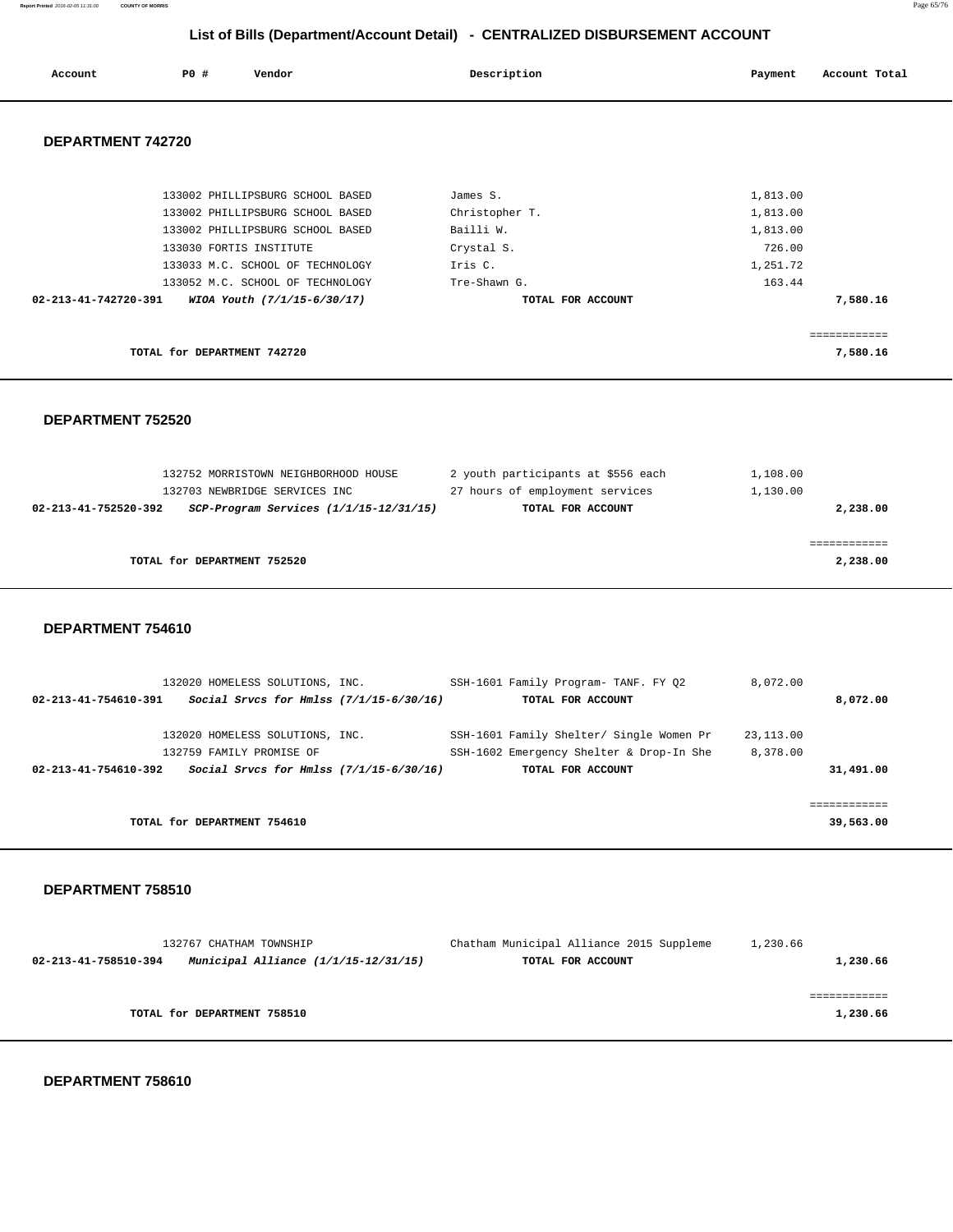**Report Printed** 2016-02-05 11:31:00 **COUNTY OF MORRIS** Page 66/76

### **List of Bills (Department/Account Detail) - CENTRALIZED DISBURSEMENT ACCOUNT**

| Account              | PO#                         | Vendor                                | Description                              | Payment   | Account Total |
|----------------------|-----------------------------|---------------------------------------|------------------------------------------|-----------|---------------|
| DEPARTMENT 758610    |                             |                                       |                                          |           |               |
|                      |                             | 132810 BOROUGH OF MADISON             | Fiscal Year 2016 Madison Municipal Allia | 208.71    |               |
|                      |                             | 132892 TOWNSHIP OF BOONTON            | Boonton Township Municipal Alliance Fisc | 907.50    |               |
|                      |                             | 132764 TOWNSHIP OF EAST HANOVER       | East Hanover Municipal Alliance Fiscal Y | 775.20    |               |
|                      |                             | 132905 HANOVER TWP MUNICIPAL ALLIANCE | Hanover Twp. Municipal Alliance Fiscal Y | 10,067.51 |               |
|                      |                             | 132896 CHATHAM TOWNSHIP               | Chatham Municipal Alliance Fiscal Year 2 | 3,885.16  |               |
| 02-213-41-758610-392 |                             | Municipal Alliance $(7/1/15-6/30/16)$ | TOTAL FOR ACCOUNT                        |           | 19,156.57     |
|                      |                             |                                       |                                          |           |               |
|                      | TOTAL for DEPARTMENT 758610 |                                       |                                          |           | 19,156.57     |

#### **DEPARTMENT 771610**

| 130036 ADAPTIVE DIGITAL SYSTEMS INC |                                          | DUAL-RAVEN RX Video/Audio recorder ** ST | 9,990.00  |
|-------------------------------------|------------------------------------------|------------------------------------------|-----------|
| 130037 ADAPTIVE DIGITAL SYSTEMS INC |                                          | I-HOME, RAVEN-SMOKE DETECTOR & RAVEN MUG | 2,650.00  |
| 02-213-41-771610-391                | Multi-Juriscd Task Force(7/1/15-6/30/16) | TOTAL FOR ACCOUNT                        | 12,640.00 |
|                                     |                                          |                                          |           |
|                                     |                                          |                                          |           |
| TOTAL for DEPARTMENT 771610         |                                          |                                          | 12,640.00 |

#### **DEPARTMENT 783610**

| 130958 DOROTHY DIFABIO                                    | Reimbursement for Mini Frig for DFSA Sto  | 52.43  |
|-----------------------------------------------------------|-------------------------------------------|--------|
| 130958 DOROTHY DIFABIO                                    | 2015 IAFN Conference Fee- Galloway, NJ    | 90.00  |
| 130958 DOROTHY DIFABIO                                    | Mileage Reimbursement (201.5x.31) and Tol | 69.97  |
| SART/SANE Program 10/1/15-9/30/16<br>02-213-41-783610-391 | TOTAL FOR ACCOUNT                         | 212.40 |
|                                                           |                                           |        |
|                                                           |                                           |        |
| TOTAL for DEPARTMENT 783610                               |                                           | 212.40 |

### **Urban Areas Security Initiativ**

| 22,207.50 | Final Payment for Task Order 2015.03 Dat | 131069 TETRA TECH INC.                   |                      |
|-----------|------------------------------------------|------------------------------------------|----------------------|
| 22,207.50 | TOTAL FOR ACCOUNT                        | FFY14 UASI (9/1/14-8/31/16)              | 02-213-41-784630-391 |
|           |                                          |                                          |                      |
|           |                                          |                                          |                      |
| 22,207.50 |                                          | TOTAL for Urban Areas Security Initiativ |                      |
|           |                                          |                                          |                      |

#### **DEPARTMENT 784820**

| 128656 SOLAR TECHNOLOGY INC.                        | Cell modem / service for VMS #9 (430135) | 1,383.70 |
|-----------------------------------------------------|------------------------------------------|----------|
| 128656 SOLAR TECHNOLOGY INC.                        | FREIGHT                                  | 20.00    |
| 02-213-41-784820-391<br>FFY15 UASI (9/1/15-8/31/18) | TOTAL FOR ACCOUNT                        | 1,403.70 |
|                                                     |                                          |          |
|                                                     |                                          |          |
| TOTAL for DEPARTMENT 784820                         |                                          | 1,403.70 |
|                                                     |                                          |          |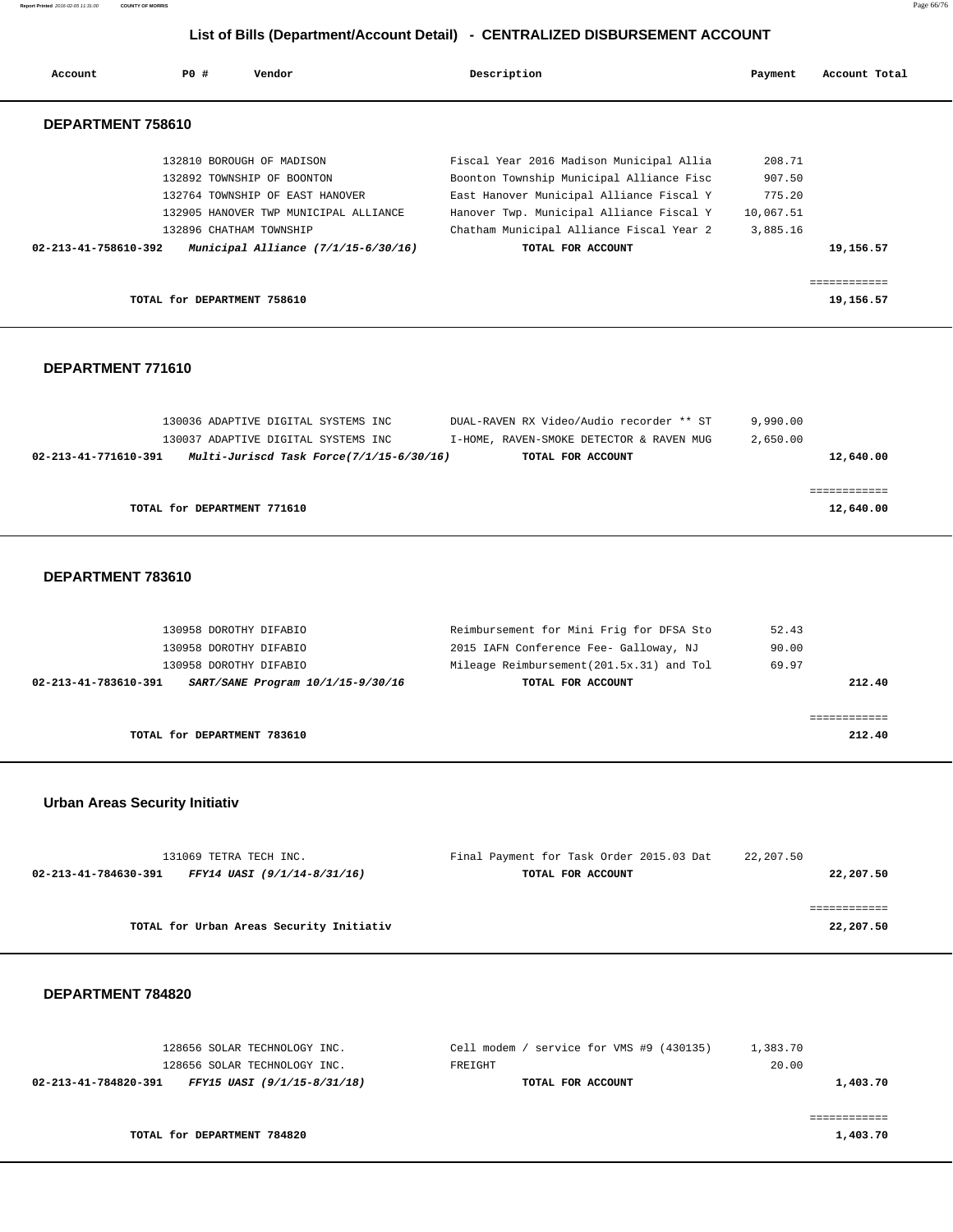**Report Primed 2016-02-05 11:31:00 COUNTY OF MORRIS** Page 67/76

# **List of Bills (Department/Account Detail) - CENTRALIZED DISBURSEMENT ACCOUNT**

| Account              | P0 #                 | Vendor                                                     | Description                                                   | Payment  | Account Total            |
|----------------------|----------------------|------------------------------------------------------------|---------------------------------------------------------------|----------|--------------------------|
| <b>MAPS</b>          |                      |                                                            |                                                               |          |                          |
| 02-213-41-786505-394 |                      | 132385 SODEXO INC & AFFILIATES<br>MAPS (1/1/15-12/31/15)   | 35 Meals for MAPS Meeting 12/3/15<br>TOTAL FOR ACCOUNT        | 231.90   | 231.90                   |
|                      | TOTAL for MAPS       |                                                            |                                                               |          | ============<br>231.90   |
| <b>FY08 SCAAP</b>    |                      |                                                            |                                                               |          |                          |
| 02-213-41-806815-391 |                      | 124260 ALL-STAR IDENTIFICATION<br>FY08 SCAAP Federal Share | ID DATABASE SYSTEM DATED 8.12.15. COUNTY<br>TOTAL FOR ACCOUNT | 7,065.00 | 7,065.00                 |
|                      | TOTAL for FY08 SCAAP |                                                            |                                                               |          | ============<br>7,065.00 |
| DEPARTMENT 864607    |                      |                                                            |                                                               |          |                          |

# 133198 GREENMAN PEDERSEN INC NJX-2015664.00 - Construction Inspection 21,267.84  **02-213-41-864607-391 Sussex(CR617)STP-0350(107)(9/8/14-9/8/16 TOTAL FOR ACCOUNT 21,267.84** ============ **TOTAL for DEPARTMENT 864607 21,267.84**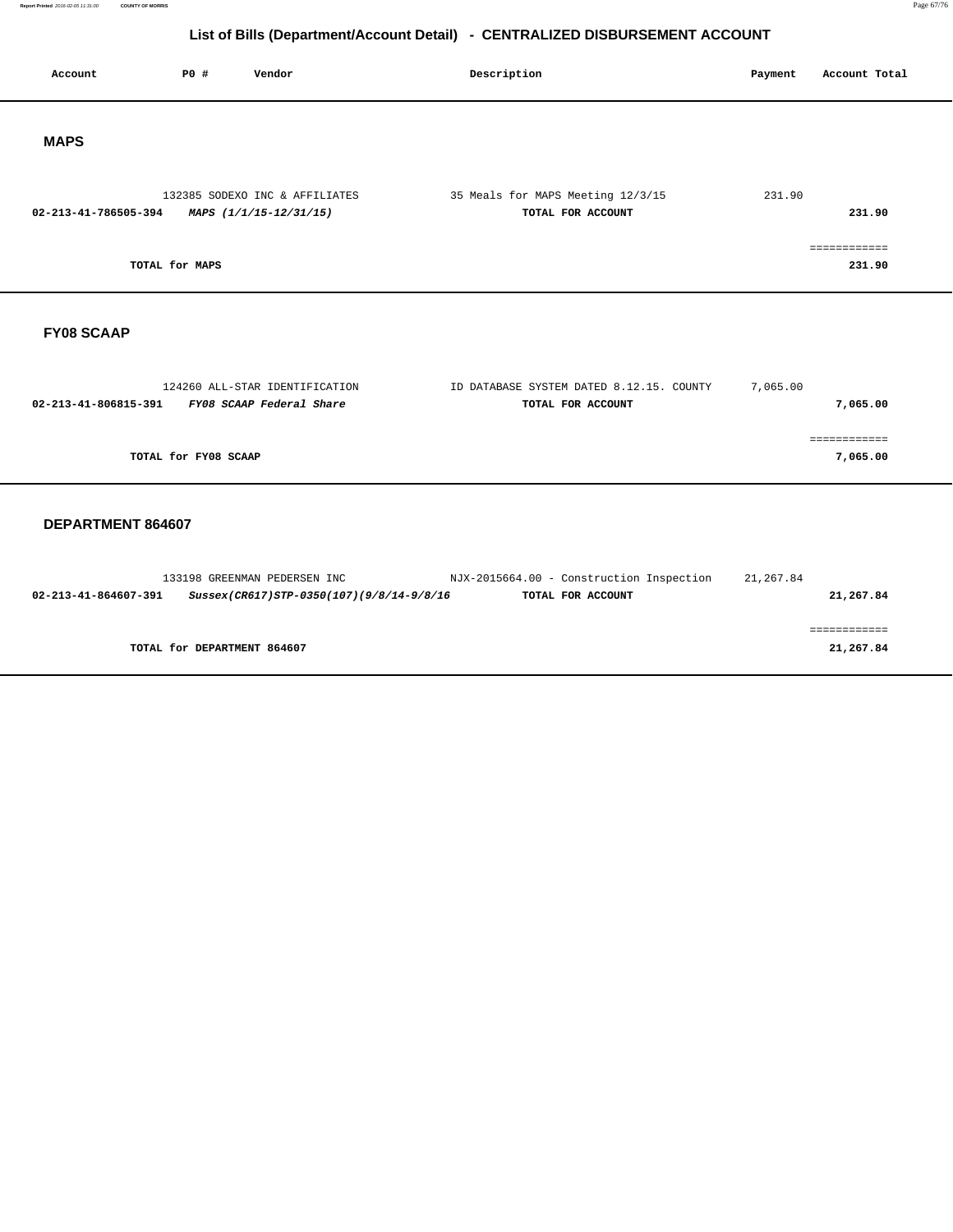| Account                              | P0 #                | Vendor                                                                   | Description           |                                                               | Payment    | Account Total              |
|--------------------------------------|---------------------|--------------------------------------------------------------------------|-----------------------|---------------------------------------------------------------|------------|----------------------------|
| Abatmnt/demol-Fac on Greystone       |                     |                                                                          | <b>County Capital</b> |                                                               |            |                            |
| 04-216-55-953087-909                 |                     | 132572 DECOTIIS, FITZPATRICK &<br>Miscellaneous - Other                  | legal services        | TOTAL FOR ACCOUNT                                             | 632.50     | 632.50                     |
|                                      |                     | TOTAL for Abatmnt/demol-Fac on Greystone                                 |                       |                                                               |            | ============<br>632.50     |
| <b>Bridge DesignConst varCty Loc</b> |                     |                                                                          |                       |                                                               |            |                            |
| 04-216-55-953184-951                 |                     | 132073 SPARWICK CONTRACTING, INC.<br>Building & Improvements             |                       | Emergency Deck Repairs to N.Main Street<br>TOTAL FOR ACCOUNT  | 328,792.67 | 328,792.67                 |
|                                      |                     | TOTAL for Bridge DesignConst varCty Loc                                  |                       |                                                               |            | ============<br>328,792.67 |
| DEPARTMENT 953217                    |                     |                                                                          |                       |                                                               |            |                            |
| 04-216-55-953217-951                 | 130362 MTB ELECTRIC | Replace Lights/CeilingTiles-BldgsGrounds                                 |                       | RENOVATION A&R JBWS OFFICE, INSTALL OUTL<br>TOTAL FOR ACCOUNT | 16,000.00  | 16,000.00                  |
|                                      |                     | TOTAL for DEPARTMENT 953217                                              |                       |                                                               |            | ============<br>16,000.00  |
| DEPARTMENT 953259                    |                     |                                                                          |                       |                                                               |            |                            |
| 04-216-55-953259-951                 |                     | 132977 FINE WALL CORPORATION<br>RenovCentrlAveComplx-StClare/NonprofMall |                       | Phase II Construction in the CAC Buildin<br>TOTAL FOR ACCOUNT | 163,194.50 | 163,194.50                 |
|                                      |                     | TOTAL for DEPARTMENT 953259                                              |                       |                                                               |            | ============<br>163,194.50 |

#### **DEPARTMENT 953265**

| 132939 INTEGRITY ROOFING, INC.                          | ROOF REPLACEMENT AT SAFETY TRAINING ACAD | 74,137.00 |
|---------------------------------------------------------|------------------------------------------|-----------|
| Roof Replacement - Public Works<br>04-216-55-953265-951 | TOTAL FOR ACCOUNT                        | 74,137.00 |
|                                                         |                                          |           |
|                                                         |                                          |           |
| TOTAL for DEPARTMENT 953265                             |                                          | 74,137.00 |
|                                                         |                                          |           |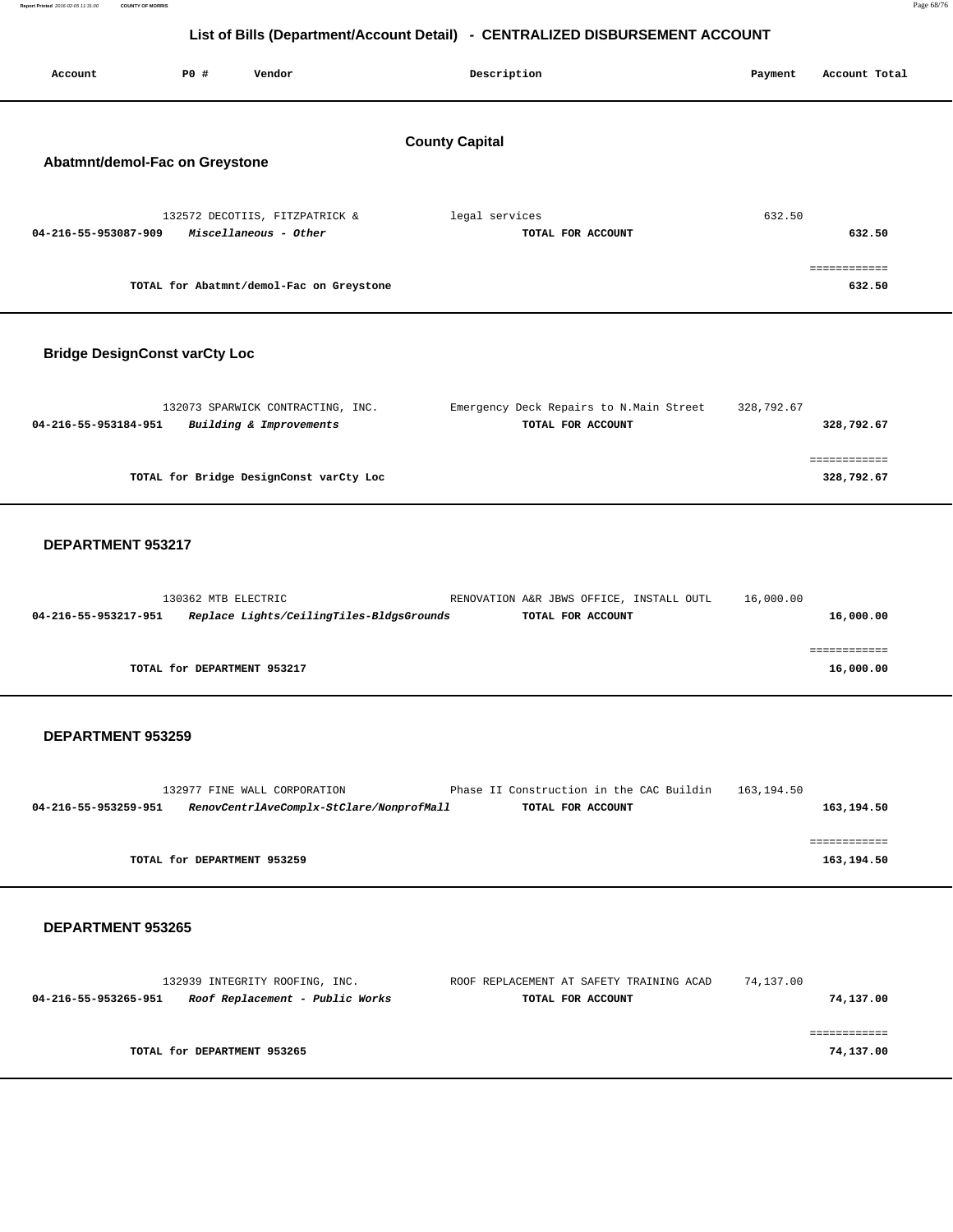| 04-216-55-953270-909 | Road Design/Construc - var locations                                                                  | TOTAL FOR ACCOUNT                             |                  | 1,887.50                 |
|----------------------|-------------------------------------------------------------------------------------------------------|-----------------------------------------------|------------------|--------------------------|
|                      | TOTAL for DEPARTMENT 953270                                                                           |                                               |                  | ============<br>1,887.50 |
| DEPARTMENT 953309    |                                                                                                       |                                               |                  |                          |
| 04-216-55-953309-951 | 131270 AUTOMATED BUILDING CONTROLS RE: A&R - AHU7/ 12-08-15<br>Upgr HVAC BldgAutomationSys-BldgsGrnds | TOTAL FOR ACCOUNT                             | 1,300.00         | 1,300.00                 |
|                      | TOTAL for DEPARTMENT 953309                                                                           |                                               |                  | ============<br>1,300.00 |
| DEPARTMENT 953314    |                                                                                                       |                                               |                  |                          |
|                      | 132355 PANCIELLO CONSTRUCTION LLC                                                                     | RE: OTA - STAIRWELL/ 01-18-16                 | 560.00           |                          |
|                      | 130891 R.D. SALES DOOR & HARDWARE LLC                                                                 | RE: COUNTY LIBRARY/ 10-22-15                  | 1,105.00         |                          |
|                      | 130891 R.D. SALES DOOR & HARDWARE LLC                                                                 | RE: INTERFAITH FOOD PANTRY/ 11-25-15          | 315.00           |                          |
|                      | 130891 R.D. SALES DOOR & HARDWARE LLC                                                                 | RE: SHERIFF/ 12-02-15                         | 2,541.00         |                          |
|                      | 130891 R.D. SALES DOOR & HARDWARE LLC<br>130891 R.D. SALES DOOR & HARDWARE LLC                        | RE: OTA/ 12-02-15<br>RE: COM CENTER/ 12-11-15 | 305.00<br>315.00 |                          |
|                      | 130891 R.D. SALES DOOR & HARDWARE LLC                                                                 | RE: OTA/ 12-16-15                             | 1,047.00         |                          |
|                      | 130891 R.D. SALES DOOR & HARDWARE LLC                                                                 | RE: COUNTY LIBRARY/ 12-21-15                  | 315.00           |                          |
|                      | 131707 SPEEDWELL ELECTRIC MOTORS                                                                      | WO76787/ RE: CH/ 01-07-16                     | 392.00           |                          |
|                      | 130881 SPEEDWELL ELECTRIC MOTORS                                                                      | WO76684/ RE: HUMAN SERV/ 12-16-15             | 459.00           |                          |
|                      | 130881 SPEEDWELL ELECTRIC MOTORS                                                                      | WO76498/ RE: B&G/ 12-07-15                    | 728.91           |                          |
|                      | 132075 BINSKY SERVICE LLC                                                                             | RE: CH/ 12-10-15                              | 7,199.49         |                          |
|                      | 132075 BINSKY SERVICE LLC                                                                             | RE: A&R/ 12-28-15                             | 956.19           |                          |
|                      | 132075 BINSKY SERVICE LLC                                                                             | RE: PSTA/ 12-23-15                            | 784.98           |                          |
|                      | 132075 BINSKY SERVICE LLC                                                                             | RE: PSTA/ 12-10-15                            | 72.96            |                          |
| 04-216-55-953314-951 | Repair/Rplcment/Upgrd VarEquip-BldgGrnds                                                              | TOTAL FOR ACCOUNT                             |                  | 17,096.53                |

#### **DEPARTMENT 953270**

| Account              | PO#                         | Vendor                               | Description                              | Payment  | Account Total |
|----------------------|-----------------------------|--------------------------------------|------------------------------------------|----------|---------------|
|                      |                             |                                      |                                          |          |               |
|                      |                             |                                      |                                          |          |               |
|                      |                             | 132978 KELLER & KIRKPATRICK          | Construction Inspection-Clerk of the Wor | 7,124.00 |               |
|                      |                             | 132847 CHERRY WEBER & ASSOC. PC      | Engineering Design Services for Erosion  | 2,868.45 |               |
| 04-216-55-953269-909 |                             | Bridge Design/Constr - var locations | TOTAL FOR ACCOUNT                        |          | 9,992.45      |
|                      |                             |                                      |                                          |          | ============  |
|                      | TOTAL for DEPARTMENT 953269 |                                      |                                          |          | 9,992.45      |
|                      |                             |                                      |                                          |          |               |

132571 IACIOFANO & PERRONE, ESQS. Commissioner compensation per Order of t 1,887.50

# **List of Bills (Department/Account Detail) - CENTRALIZED DISBURSEMENT ACCOUNT**

**TOTAL for DEPARTMENT 953314 17,096.53**

============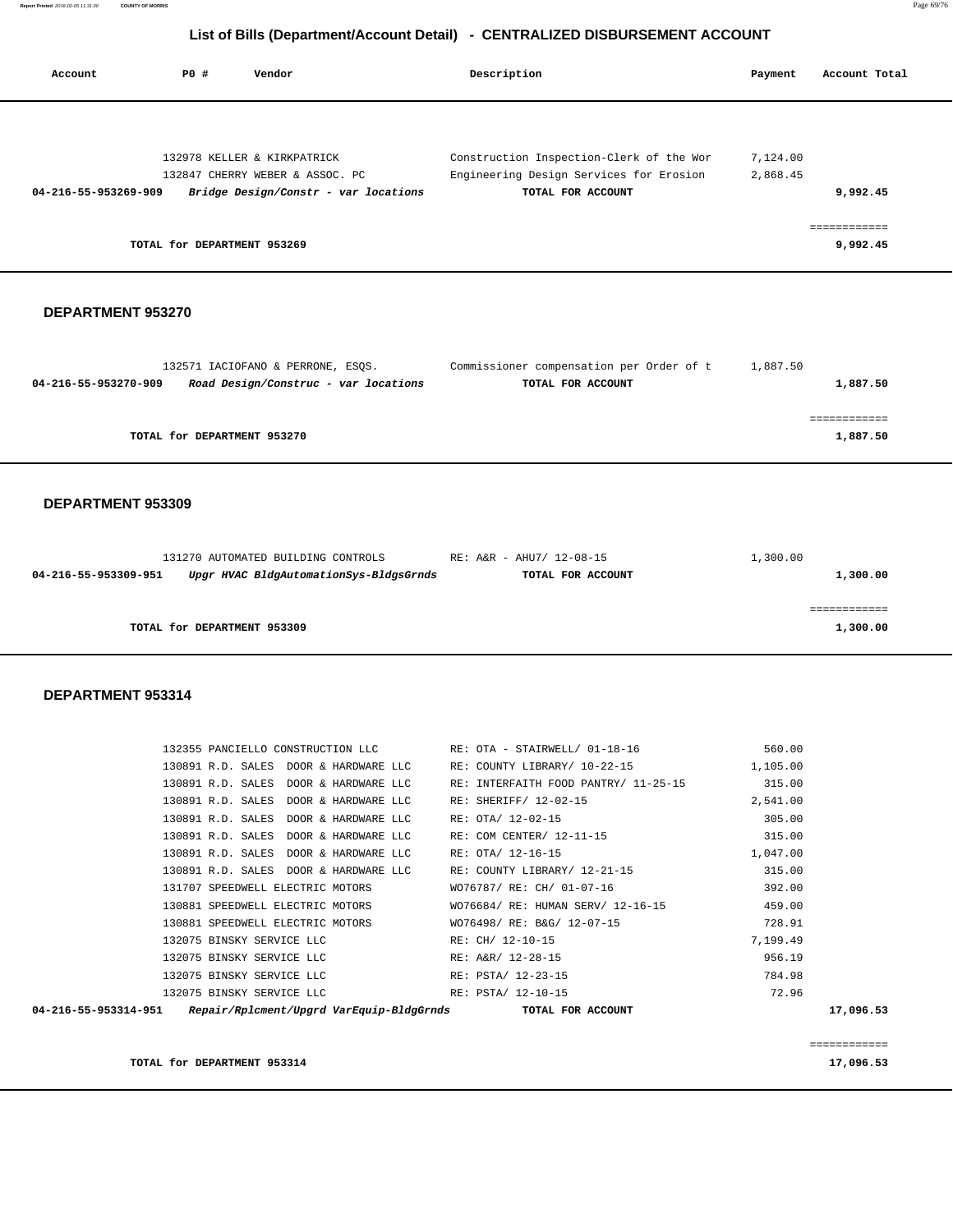| Account              | P0 #                        | Vendor                                                                      | Description                                                   | Payment   | Account Total |
|----------------------|-----------------------------|-----------------------------------------------------------------------------|---------------------------------------------------------------|-----------|---------------|
|                      |                             |                                                                             |                                                               |           |               |
| 04-216-55-953323-909 |                             | 132846 CHERRY WEBER & ASSOC. PC<br>Bridge Design/Constr VarLoc-Public Works | Prof. Engineering for Construction Inspe<br>TOTAL FOR ACCOUNT | 23,080.00 | 23,080.00     |
|                      | TOTAL for DEPARTMENT 953323 |                                                                             |                                                               |           | 23,080.00     |

#### **DEPARTMENT 953329**

|                      | 132980 MICHAEL BAKER INTERNATIONAL, INC.   | Morris County Data Collectionand Pavemen | 115,000.00 |
|----------------------|--------------------------------------------|------------------------------------------|------------|
| 04-216-55-953329-909 | Design, Building, Rehab of Roads-PublWorks | TOTAL FOR ACCOUNT                        | 115,000.00 |
|                      |                                            |                                          |            |
|                      |                                            |                                          |            |
|                      | TOTAL for DEPARTMENT 953329                |                                          | 115,000.00 |

#### **DEPARTMENT 953347**

| 132010 BINSKY SERVICE LLC                                    | RE: PSTA/ 12-31-15        | 39,742.89 |
|--------------------------------------------------------------|---------------------------|-----------|
| 130193 CARRIER CORPORATION                                   | WO75922/ RE: CH/ 11-20-15 | 4,446.00  |
| HVAC-Replace or Repair Various Bldgs<br>04-216-55-953347-951 | TOTAL FOR ACCOUNT         | 44,188.89 |
|                                                              |                           |           |
|                                                              |                           | .         |
| TOTAL for DEPARTMENT 953347                                  |                           | 44,188.89 |

#### **DEPARTMENT 953348**

|                      | 132373 SAFEWAY CONTRACTING                                                          | RE-ROOFING COUNTY LIBRARY                | 445,312.50 |
|----------------------|-------------------------------------------------------------------------------------|------------------------------------------|------------|
|                      | 132938 INTEGRITY ROOFING, INC.                                                      | ROOF REPLACEMENT AT SAFETY TRAINING ACAD | 14,700.00  |
|                      | 132949 BILLY CONTRACTING & RESTORATION INC ROOF REPLACEMENT AT MORRIS COUNTY COURTH |                                          | 25,600.00  |
| 04-216-55-953348-951 | Various Roof Replace - County Wide                                                  | TOTAL FOR ACCOUNT                        | 485,612.50 |
|                      |                                                                                     |                                          |            |
|                      |                                                                                     |                                          |            |
|                      | TOTAL for DEPARTMENT 953348                                                         |                                          | 485,612.50 |

#### **DEPARTMENT 953352**

|              | 10,478.00 | RE: SEU - FENCE INSTALL/ 11-30-15        | 132005 CONSOLIDATED STEEL                  |                      |
|--------------|-----------|------------------------------------------|--------------------------------------------|----------------------|
|              | 1,253.00  | RE: PSTA - GATE REPAIR/ 11-30-15         | 132005 CONSOLIDATED STEEL                  |                      |
|              | 498.00    | RE: VOTING MACHINE - GATE REPAIR/ 11-30- | 132005 CONSOLIDATED STEEL                  |                      |
| 12,229.00    |           | TOTAL FOR ACCOUNT                        | Replace-Carpet, Flooring, etc Various Bldg | 04-216-55-953352-951 |
|              |           |                                          |                                            |                      |
| ------------ |           |                                          |                                            |                      |
| 12,229.00    |           |                                          | TOTAL for DEPARTMENT 953352                |                      |
|              |           |                                          |                                            |                      |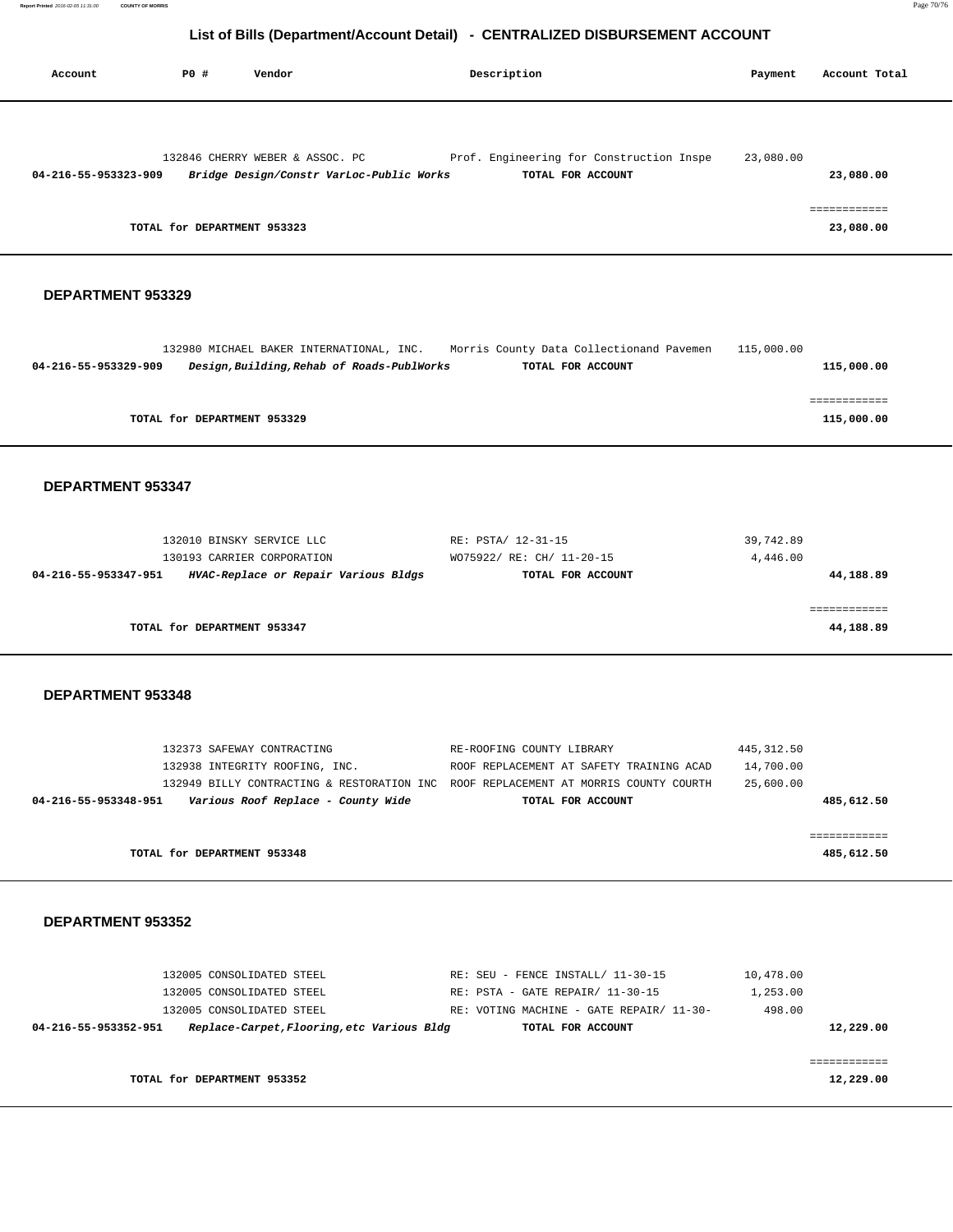|  |  | 2016 FORD F350 EXT. CAB---W/8FT BED--- A |  | 52,138.00 |
|--|--|------------------------------------------|--|-----------|
|  |  | PROVIDE AS PER OUOTE #082115             |  | 17,630.00 |

# **DEPARTMENT 953388**

127931 WINNER FORD FLEET 127931 WINNER FORD FLEET

| AB BED TUU W. HANUVER TIZI CARIOI<br>22 T. UU |
|-----------------------------------------------|
| 17,083.72                                     |
|                                               |
|                                               |
| 17,083.72                                     |
|                                               |

| $0.4 - 216 - 55 - 953292 - 940$ Red Interior Puilding Improvements |                                        |  |                             | <b>TOTAL FOR ACCOUNT</b>                          |          | 17.092.7' |
|--------------------------------------------------------------------|----------------------------------------|--|-----------------------------|---------------------------------------------------|----------|-----------|
|                                                                    | 132007 CLIFTON ELEVATOR SERVICE CO INC |  |                             | RE: LPS - 450 W. HANOVER - (2) CAR(S)             | 294.00   |           |
|                                                                    | 132007 CLIFTON ELEVATOR SERVICE CO INC |  |                             | $RE: \texttt{PSTA - 500 W. HANOVER - (1) CAR(S)}$ | 294.00   |           |
|                                                                    | 132007 CLIFTON ELEVATOR SERVICE CO INC |  |                             | RE: HOMELESS CENTER- 540 W. HANOVER - (1          | 378.00   |           |
|                                                                    | 132007 CLIFTON ELEVATOR SERVICE CO INC |  |                             | RE: HUMAN SERVICES - 340 W. HANOVER - (2)         | 696.00   |           |
|                                                                    | 132007 CLIFTON ELEVATOR SERVICE CO INC |  |                             | $RE: SEU - 102 RAYNOR RD - (1) CAR(S)$            | 294.00   |           |
|                                                                    | 132007 CLIFTON ELEVATOR SERVICE CO INC |  |                             | RE: CAC COMPLEX - 1 MEDICAL DR - (1) CA           | 294.00   |           |
|                                                                    | 132007 CLIFTON ELEVATOR SERVICE CO INC |  |                             | $RE: LIBRARY - 30 E. HANOVER - (1) CAR(S)$        | 294.00   |           |
|                                                                    | 132007 CLIFTON ELEVATOR SERVICE CO INC |  |                             | RE: SCHUYLER ANNEX - 30 SCHUYLER - (2) C          | 720.00   |           |
|                                                                    | 132007 CLIFTON ELEVATOR SERVICE CO INC |  |                             | $RE: CH - 15 COURT ST- (3) CAR(S)$                | 1,173.00 |           |
|                                                                    | 132007 CLIFTON ELEVATOR SERVICE CO INC |  |                             | $RE: A & R BLDG - 10 COURT ST - (4) CAR(S)$       | 1,768.00 |           |
|                                                                    |                                        |  | 130888 RFS COMMERCIAL, INC. | WO76012/ RE: CH/ 01-04-16                         | 7.418.72 |           |
|                                                                    |                                        |  | 130888 RFS COMMERCIAL, INC. | WO76012/ RE: CH/ 01-04-16                         | 2,495.00 |           |
|                                                                    | 130888 RFS COMMERCIAL, INC.            |  |                             | WO76008/ RE: CTY LIBRARY/ 12-03-15                | 965.00   |           |

#### **DEPARTMENT 953383**

| 04-216-55-953362-951 |  |                                        | Security Improvement AR Bldg/Courthouse |                              | TOTAL FOR ACCOUNT |                                          |          | 31,809.23 |
|----------------------|--|----------------------------------------|-----------------------------------------|------------------------------|-------------------|------------------------------------------|----------|-----------|
|                      |  | 125248 SMITHS DETECTION, INC.          |                                         | SHIPPING                     |                   |                                          | 550.00   |           |
|                      |  | 125248 SMITHS DETECTION, INC.          |                                         |                              |                   | OTY 2/ UNIT INSTALLATION - SET UP, CONFI | 1,100.00 |           |
|                      |  | 125248 SMITHS DETECTION, INC.          |                                         |                              |                   | OTY 2/ PART NO. HIPE/PA-0157/ HIPE MULTI | 9.000.00 |           |
|                      |  | 131184 COMPLETE SECURITY SYSTEMS, INC. |                                         |                              |                   | IP VIDEO SURVEILLANCE SYSTEM ADDITIONS,  | 1,825.00 |           |
|                      |  | 131184 COMPLETE SECURITY SYSTEMS, INC. |                                         | ADDITIONS TO THE SARA SYSTEM |                   |                                          | 1,433.00 |           |

============

 131184 COMPLETE SECURITY SYSTEMS, INC. AIPHONE SOFTWARE UPGRADE 3,125.00 131184 COMPLETE SECURITY SYSTEMS, INC. SPIKE STRIP TOOL 118.00

#### **DEPARTMENT 953362**

| 128453 MOUNT VERNON GROUP<br>Various Improvements at Courthouse<br>04-216-55-953353-951 | RE: NEW HEARING ROOM - CORRECTIONAL FACI<br>TOTAL FOR ACCOUNT | 4,200.00<br>4,200.00 |
|-----------------------------------------------------------------------------------------|---------------------------------------------------------------|----------------------|
| TOTAL for DEPARTMENT 953353                                                             |                                                               | 4,200.00             |

 123253 AESFIRE LLC SUPPLY AND INSTALL REMOTE ANNUNCIATOR F 2,700.00 123253 AESFIRE LLC RECONFIGURE THE EXISTING SIEMENS "MXLV" 3,515.00 123253 AESFIRE LLC PROVIDE AND INSTALL A REMOTE MICROPHONE 8,008.23

131184 COMPLETE SECURITY SYSTEMS, INC. LED DISPLAY LIGHTS 435.00

**TOTAL for DEPARTMENT 953362 31,809.23**

 **Account P0 # Vendor Description Payment Account Total**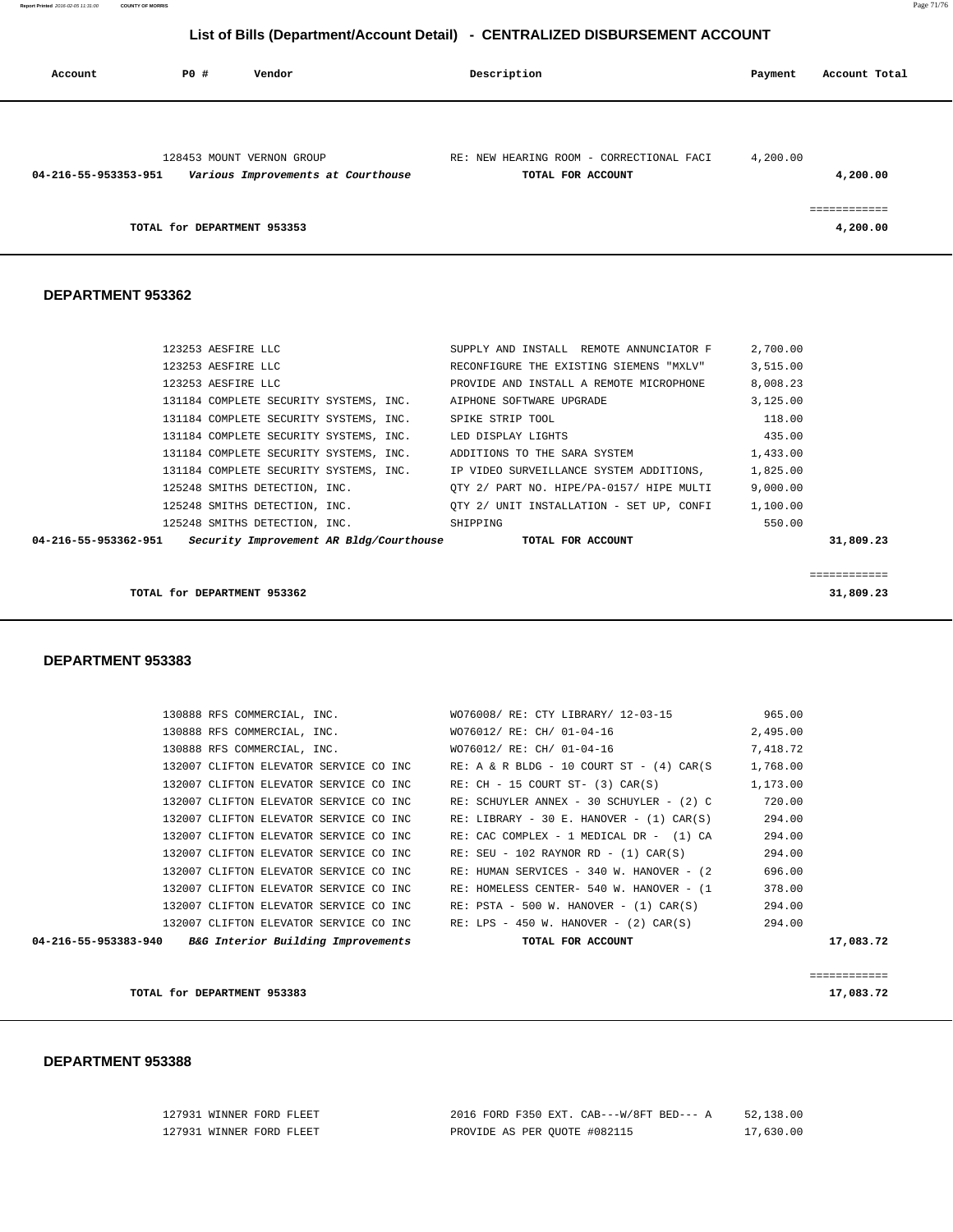**Report Printed** 2016-02-05 11:31:00 **COUNTY OF MORRIS** Page 72/76

# **List of Bills (Department/Account Detail) - CENTRALIZED DISBURSEMENT ACCOUNT**

| Account                       | P0 #<br>Vendor                                                                                                                | Description                                                                                                                         | Payment                            | Account Total              |
|-------------------------------|-------------------------------------------------------------------------------------------------------------------------------|-------------------------------------------------------------------------------------------------------------------------------------|------------------------------------|----------------------------|
| DEPARTMENT 953388             |                                                                                                                               |                                                                                                                                     |                                    |                            |
| 04-216-55-953388-957          | Equip. & Vehicle Replacement-PPW                                                                                              | TOTAL FOR ACCOUNT                                                                                                                   |                                    | 69,868.00                  |
|                               | TOTAL for DEPARTMENT 953388                                                                                                   |                                                                                                                                     |                                    | ============<br>69,868.00  |
| DEPARTMENT 953391             |                                                                                                                               |                                                                                                                                     |                                    |                            |
| 04-216-55-953391-940          | 130888 RFS COMMERCIAL, INC.<br>130888 RFS COMMERCIAL, INC.<br>130888 RFS COMMERCIAL, INC.<br>Relocate Heritage Commission B&G | WO76008/ RE: CTY LIBRARY/ 12-03-15<br>WO76008/ RE: CTY LIBRARY/ 12-03-15<br>WO76008/ RE: CTY LIBRARY/ 12-03-15<br>TOTAL FOR ACCOUNT | 42,430.00<br>26,000.00<br>6,570.00 | 75,000.00                  |
|                               | TOTAL for DEPARTMENT 953391                                                                                                   |                                                                                                                                     |                                    | ============<br>75,000.00  |
| DEPARTMENT 953401             |                                                                                                                               |                                                                                                                                     |                                    |                            |
| 04-216-55-953401-940          | Upgrade Interior/Exterior Ruth Davis Dr                                                                                       | 132362 COMMERCIAL CONSTRUCTION MANAGEMENT RE-SIDING OF FIVE COUNTY PROPERTIES, APP<br>TOTAL FOR ACCOUNT                             | 30,400.00                          | 30,400.00                  |
|                               | TOTAL for DEPARTMENT 953401                                                                                                   |                                                                                                                                     |                                    | ============<br>30,400.00  |
| Rpl equip, matresses, beds-MV |                                                                                                                               |                                                                                                                                     |                                    |                            |
| 04-216-55-955082-951          | 133172 R.D. SALES DOOR & HARDWARE LLC<br>Building & Improvements                                                              | Design, Engineering & Construction of Ba<br>TOTAL FOR ACCOUNT                                                                       | 36,825.00                          | 36,825.00                  |
|                               | TOTAL for Rpl equip, matresses, beds-MV                                                                                       |                                                                                                                                     |                                    | ============<br>36,825.00  |
| DEPARTMENT 955306             |                                                                                                                               |                                                                                                                                     |                                    |                            |
| 04-216-55-955306-951          | 132992 WALLKILL GROUP INC<br>133171 THE RBA GROUP INC.<br>Renovate Resident Tub/Shower Area-MV                                | Project A4517.00, 2nd Phase of Contructi<br>A4517.00,1-12-2016<br>TOTAL FOR ACCOUNT                                                 | 185,091.57<br>1,081.30             | 186,172.87                 |
|                               | TOTAL for DEPARTMENT 955306                                                                                                   |                                                                                                                                     |                                    | ============<br>186,172.87 |

 **DEPARTMENT 955345**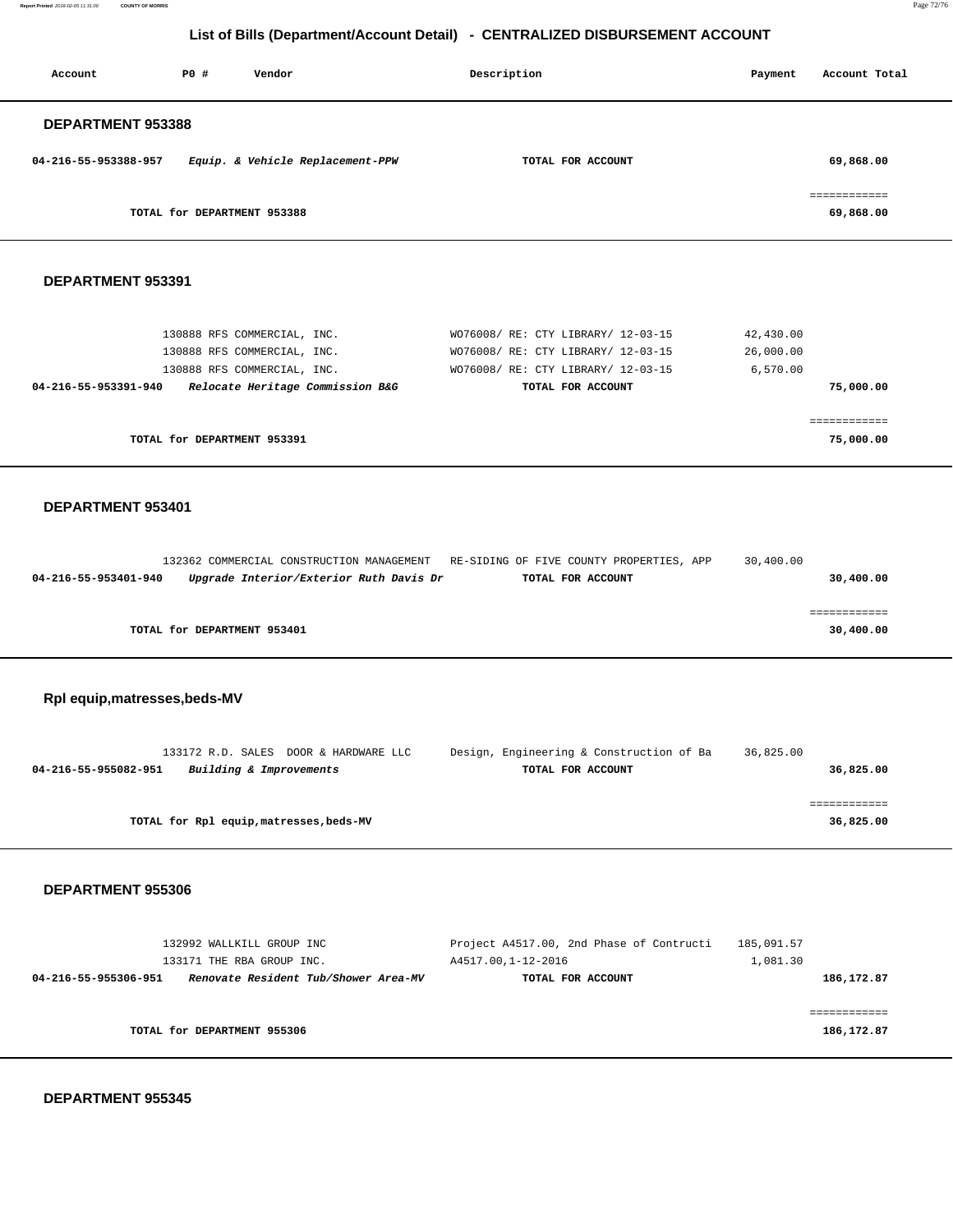**Report Printed** 2016-02-05 11:31:00 **COUNTY OF MORRIS** Page 73/76

## **List of Bills (Department/Account Detail) - CENTRALIZED DISBURSEMENT ACCOUNT**

| Account                  | PO#                         | Vendor                         | Description       | Payment | Account Total            |
|--------------------------|-----------------------------|--------------------------------|-------------------|---------|--------------------------|
| <b>DEPARTMENT 955345</b> |                             |                                |                   |         |                          |
| 04-216-55-955345-940     |                             | Various Projects - Morris View | TOTAL FOR ACCOUNT |         | 6,755.40                 |
|                          | TOTAL for DEPARTMENT 955345 |                                |                   |         | ============<br>6,755.40 |

#### **DEPARTMENT 962343**

| 128683 CDW GOVERNMENT LLC                             | HP Elitepad 1000 G2                | 297.22    |
|-------------------------------------------------------|------------------------------------|-----------|
| 128683 CDW GOVERNMENT LLC                             |                                    | 372.84    |
| 128683 CDW GOVERNMENT LLC                             |                                    | 394.02    |
| 128683 CDW GOVERNMENT LLC                             |                                    | 1,997.82  |
| 128683 CDW GOVERNMENT LLC                             |                                    | 147.51    |
| 129803 DELL MARKETING L.P.                            | Dell Venue 11 Pro with accessories | 8,034.00  |
| 129800 DELL MARKETING L.P.                            | Dell P2414H Monitor                | 1,547.94  |
| 129800 DELL MARKETING L.P.                            | Dell AC511 Sound Bar               | 78.72     |
| 04-216-55-962343-955<br>Purchase Various Equip for IT | TOTAL FOR ACCOUNT                  | 12,870.07 |
|                                                       |                                    |           |
|                                                       |                                    |           |
| TOTAL for DEPARTMENT 962343                           |                                    | 12,870.07 |

#### **DEPARTMENT 969332**

|                      | 132928 COUNTY COLLEGE OF MORRIS          | ANS Consultants Inc | 1,050.00 |
|----------------------|------------------------------------------|---------------------|----------|
| 04-216-55-969332-909 | Expansion/Renovation Various Facil - CCM | TOTAL FOR ACCOUNT   | 1,050.00 |
|                      |                                          |                     |          |
|                      |                                          |                     |          |
|                      | TOTAL for DEPARTMENT 969332              |                     | 1,050.00 |
|                      |                                          |                     |          |

#### **DEPARTMENT 969336**

| 132929 COUNTY COLLEGE OF MORRIS                            | EI Associates Architects | 1,847.48  |
|------------------------------------------------------------|--------------------------|-----------|
| 132929 COUNTY COLLEGE OF MORRIS                            | EI Associates Architects | 13,305.00 |
| 132929 COUNTY COLLEGE OF MORRIS                            | EI Associates Architects | 2,700.00  |
| Various Projects at CCM-Soft Costs<br>04-216-55-969336-909 | TOTAL FOR ACCOUNT        | 17,852.48 |
|                                                            |                          |           |
|                                                            |                          |           |
| TOTAL for DEPARTMENT 969336                                |                          | 17,852.48 |

### **DEPARTMENT 969393**

| 04-216-55-969393-909<br>Various Projects at CCM | TOTAL FOR ACCOUNT        | 1,500.00 |
|-------------------------------------------------|--------------------------|----------|
| 133157 COUNTY COLLEGE OF MORRIS                 | EI Associates Architects | 1,000.00 |
| 133157 COUNTY COLLEGE OF MORRIS                 | EI Associates Architects | 500.00   |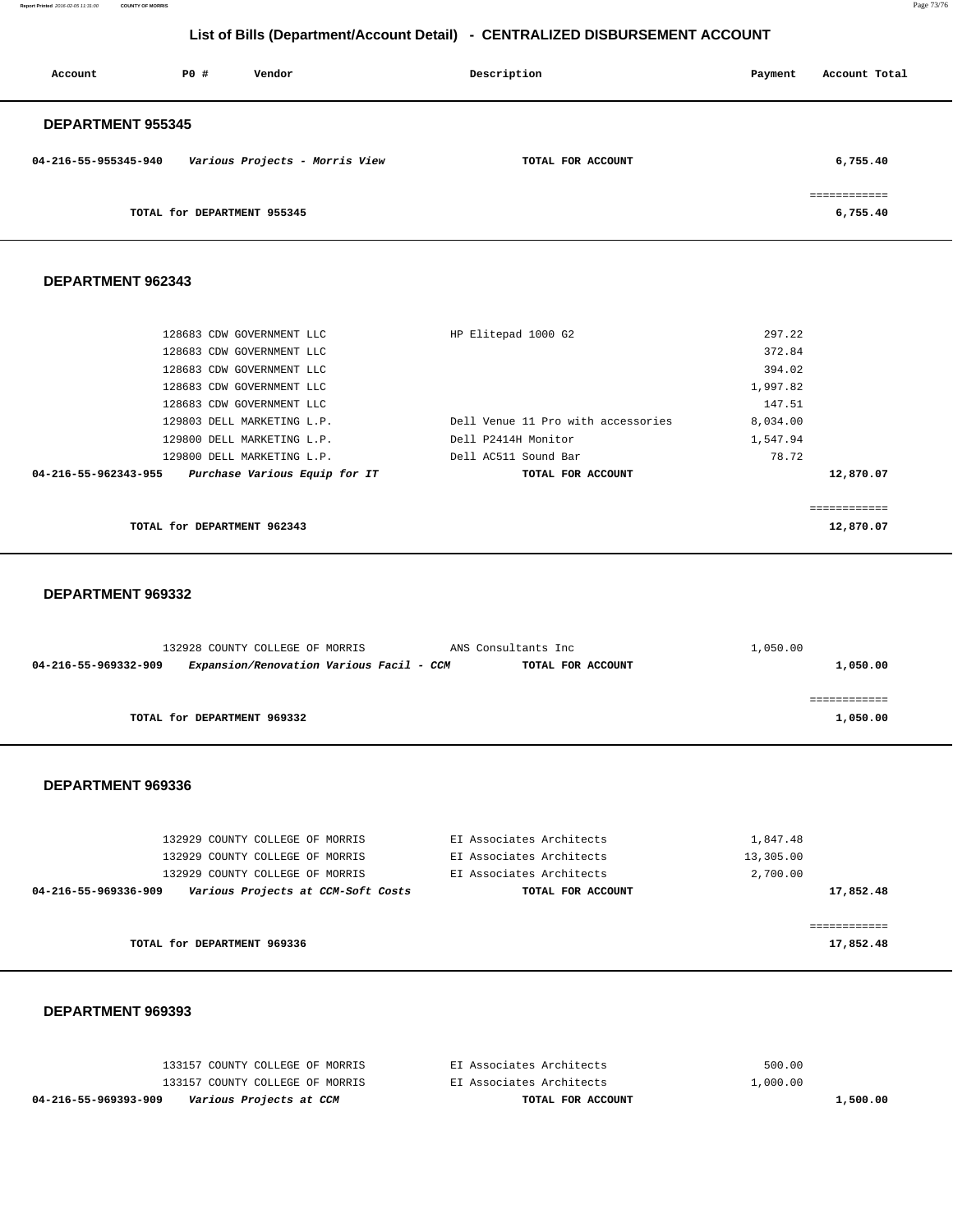# **List of Bills (Department/Account Detail) - CENTRALIZED DISBURSEMENT ACCOUNT**

| Account              | PO#                         | Vendor                                                     | Description                                 | Account Total<br>Payment   |
|----------------------|-----------------------------|------------------------------------------------------------|---------------------------------------------|----------------------------|
| DEPARTMENT 969393    |                             |                                                            |                                             |                            |
| 04-216-55-969393-940 |                             | 133157 COUNTY COLLEGE OF MORRIS<br>Various Projects at CCM | Benjamin R. Harvey Co.<br>TOTAL FOR ACCOUNT | 44,101.05<br>450,322.51    |
|                      | TOTAL for DEPARTMENT 969393 |                                                            |                                             | ------------<br>451,822.51 |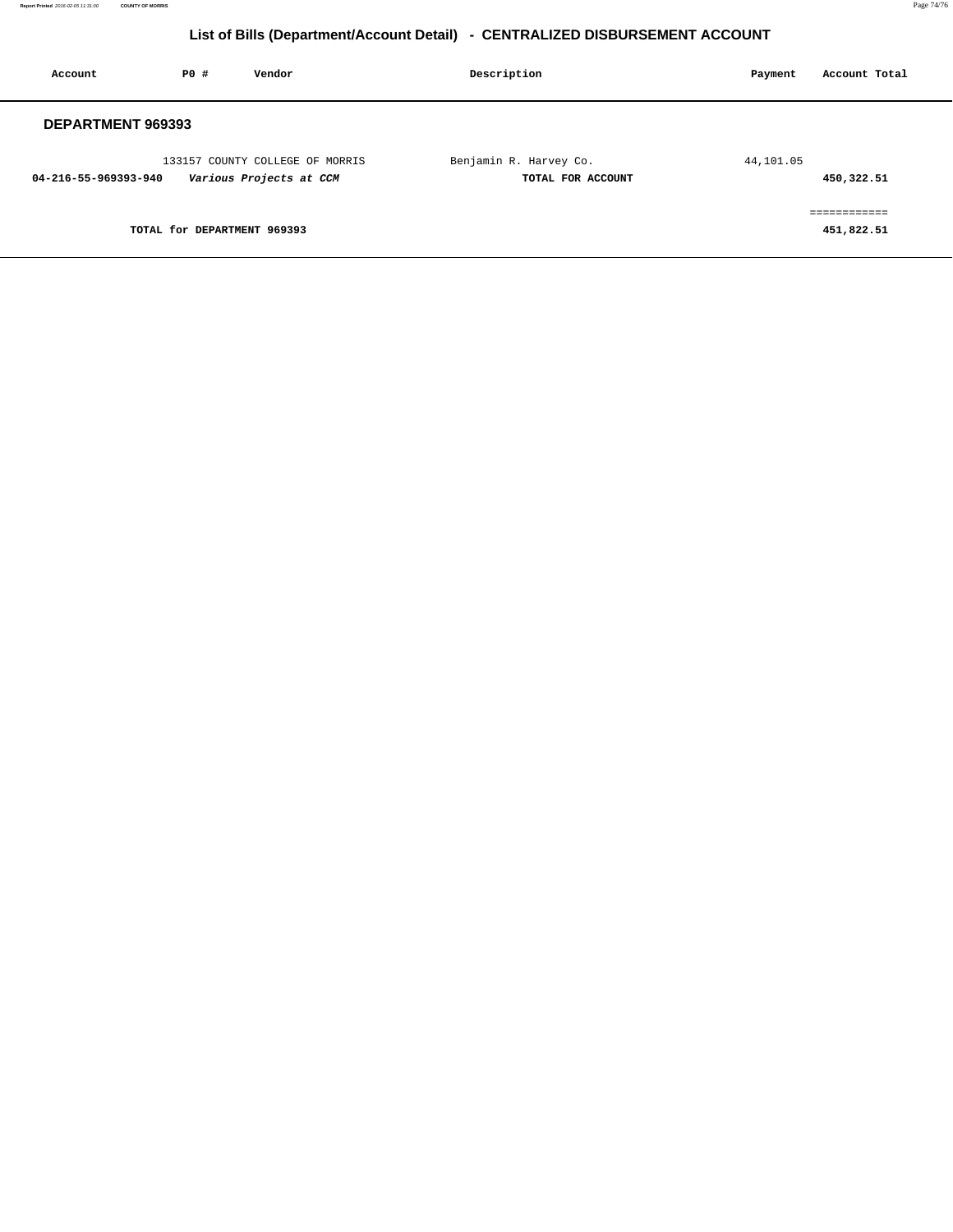## **List of Bills (Department/Account Detail) - CENTRALIZED DISBURSEMENT ACCOUNT**

| Account | <b>PO #</b> | Vendor | Description | Payment | Account Total |
|---------|-------------|--------|-------------|---------|---------------|
|         |             |        |             |         |               |

### **Dedicated Trust**

### **Tax Board**

| 130414 MC LEAGUE OF MUNICIPALITIES     | Registration Ralph T. Meloro, IV, Admini | 75.00        |
|----------------------------------------|------------------------------------------|--------------|
| 130804 NJACTB, INC                     | Tax Administrator                        | 250.00       |
| 130804 NJACTB, INC                     | Commissioners                            | 1,000.00     |
| 130804 NJACTB, INC                     | Associates                               | 400.00       |
| 130808 MORRIS COUNTY ASSESSOR'S ASSOC. | Attendees: Ralph T. Meloro, IV, Kim Rogg | 350.00       |
| 130423 OFFICE TEAM                     | Professional services 12/4/15            | 124.24       |
| 130521 BERNARD TYSON                   | Mileage to Atlantic City                 | 92.54        |
| 130521 BERNARD TYSON                   | tolls                                    | 7.50         |
| 130521 BERNARD TYSON                   | Resorts Hotel & Casino $11/15-11/20/15$  | 517.04       |
| 130521 BERNARD TYSON                   | Tips-Housekeeping, Bellman               | 12.00        |
| 130521 BERNARD TYSON                   | Dinner 11/15/15                          | 20.00        |
| 130521 BERNARD TYSON                   | Lunch, Dinner 11/16/15                   | 31.99        |
| 130521 BERNARD TYSON                   | Dinner 11/17/15                          | 20.00        |
| 130521 BERNARD TYSON                   | Breakfast, Dinner 11/18/15               | 28.83        |
| 130521 BERNARD TYSON                   | Breakfast, Dinner 11/19/15               | 28.23        |
| Tax Board<br>13-290-56-577101-888      | TOTAL FOR ACCOUNT                        | 2,957.37     |
|                                        |                                          |              |
|                                        |                                          | ============ |

**TOTAL for Tax Board 2,957.37**

# **Environ Quality & Enforcement**

| 132289 VERIZON WIRELESS                               | ' ENVIRONMENTAL SERVICES<br>$L\&PS$ / | 281.18   |
|-------------------------------------------------------|---------------------------------------|----------|
| 133176 LUM, DRASCO & POSITAN LLC                      | CEHA Enforcement Actions              | 96.00    |
| 133176 LUM, DRASCO & POSITAN LLC                      |                                       | 492.00   |
| 133176 LUM, DRASCO & POSITAN LLC                      |                                       | 60.00    |
| 133176 LUM, DRASCO & POSITAN LLC                      |                                       | 48.00    |
| 133176 LUM, DRASCO & POSITAN LLC                      |                                       | 96.00    |
| 133176 LUM, DRASCO & POSITAN LLC                      |                                       | 84.00    |
| Environ Quality & Enforcement<br>13-290-56-578901-888 | TOTAL FOR ACCOUNT                     | 1,157.18 |
|                                                       |                                       |          |
|                                                       |                                       |          |
| TOTAL for Environ Quality & Enforcement               |                                       | 1,157.18 |
|                                                       |                                       |          |

### **DEPARTMENT 580557**

| 130906 HARRY L. SCHWARZ & CO.                         | Inspection of subject properties and all | 2,002.50 |
|-------------------------------------------------------|------------------------------------------|----------|
| Open Space - Flood Mitigation<br>13-290-56-580557-888 | TOTAL FOR ACCOUNT                        | 2,002.50 |
|                                                       |                                          |          |
|                                                       |                                          |          |
| TOTAL for DEPARTMENT 580557                           |                                          | 2,002.50 |
|                                                       |                                          |          |